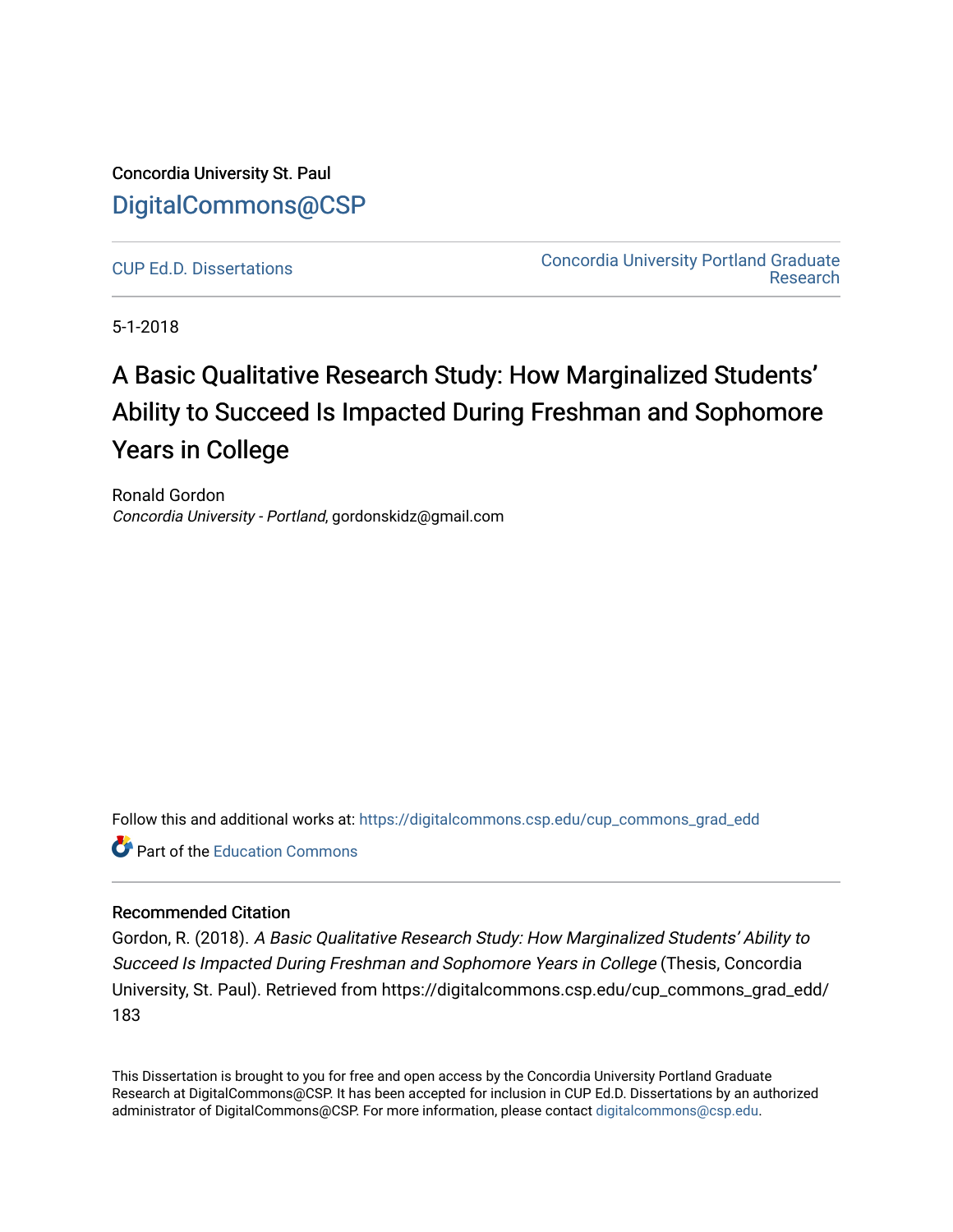## **Concordia University - Portland [CU Commons](https://commons.cu-portland.edu?utm_source=commons.cu-portland.edu%2Fedudissertations%2F141&utm_medium=PDF&utm_campaign=PDFCoverPages)**

[Ed.D. Dissertations](https://commons.cu-portland.edu/edudissertations?utm_source=commons.cu-portland.edu%2Fedudissertations%2F141&utm_medium=PDF&utm_campaign=PDFCoverPages) [Graduate Theses & Dissertations](https://commons.cu-portland.edu/gradresearch?utm_source=commons.cu-portland.edu%2Fedudissertations%2F141&utm_medium=PDF&utm_campaign=PDFCoverPages)

5-2018

# A Basic Qualitative Research Study: How Marginalized Students' Ability to Succeed Is Impacted During Freshman and Sophomore Years in College

Ronald Gordon *Concordia University - Portland*

Follow this and additional works at: [https://commons.cu-portland.edu/edudissertations](https://commons.cu-portland.edu/edudissertations?utm_source=commons.cu-portland.edu%2Fedudissertations%2F141&utm_medium=PDF&utm_campaign=PDFCoverPages) Part of the [Education Commons](http://network.bepress.com/hgg/discipline/784?utm_source=commons.cu-portland.edu%2Fedudissertations%2F141&utm_medium=PDF&utm_campaign=PDFCoverPages)

#### CU Commons Citation

Gordon, Ronald, "A Basic Qualitative Research Study: How Marginalized Students' Ability to Succeed Is Impacted During Freshman and Sophomore Years in College" (2018). *Ed.D. Dissertations*. 141. [https://commons.cu-portland.edu/edudissertations/141](https://commons.cu-portland.edu/edudissertations/141?utm_source=commons.cu-portland.edu%2Fedudissertations%2F141&utm_medium=PDF&utm_campaign=PDFCoverPages)

This Open Access Dissertation is brought to you for free and open access by the Graduate Theses & Dissertations at CU Commons. It has been accepted for inclusion in Ed.D. Dissertations by an authorized administrator of CU Commons. For more information, please contact [libraryadmin@cu](mailto:libraryadmin@cu-portland.edu)[portland.edu.](mailto:libraryadmin@cu-portland.edu)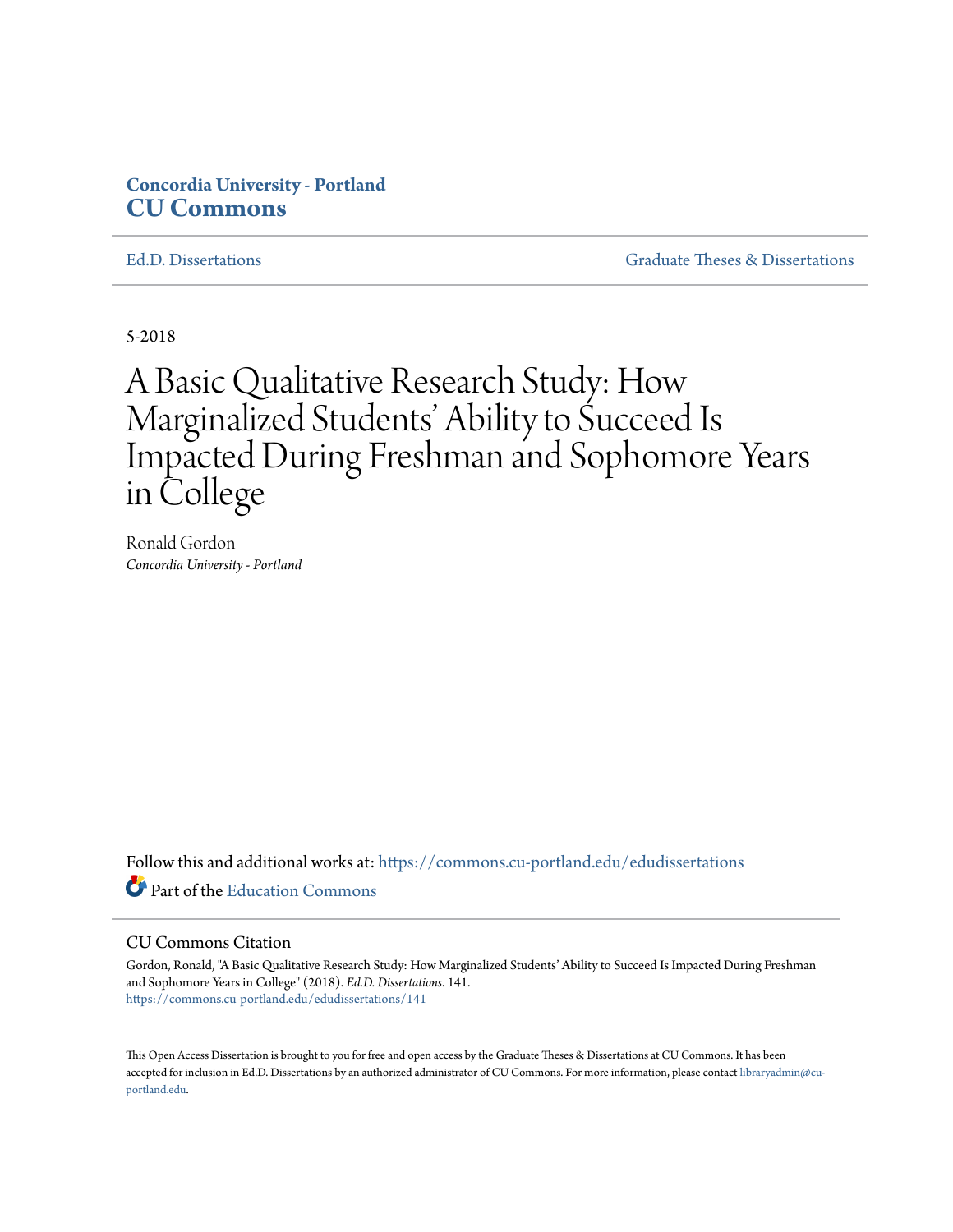Concordia University–Portland

College of Education

Doctorate of Education Program

## WE, THE UNDERSIGNED MEMBERS OF THE DISSERTATION COMMITTEE CERTIFY THAT WE HAVE READ AND APPROVE THE DISSERTATION OF

Ronald Eugene Gordon, Jr.

## CANDIDATE FOR THE DEGREE OF DOCTOR OF EDUCATION

Christopher Maddox, Ph.D., Faculty Chair Dissertation Committee

Jill Bonds, Ed.D., Content Specialist

Jill Williams, Ed.D., Content Reader

#### ACCEPTED BY

Joe Mannion, Ed.D. Provost, Concordia University–Portland

Sheryl Reinisch, Ed.D. Dean, College of Education, Concordia University–Portland

Marty A. Bullis, Ph.D. Director of Doctoral Studies, Concordia University–Portland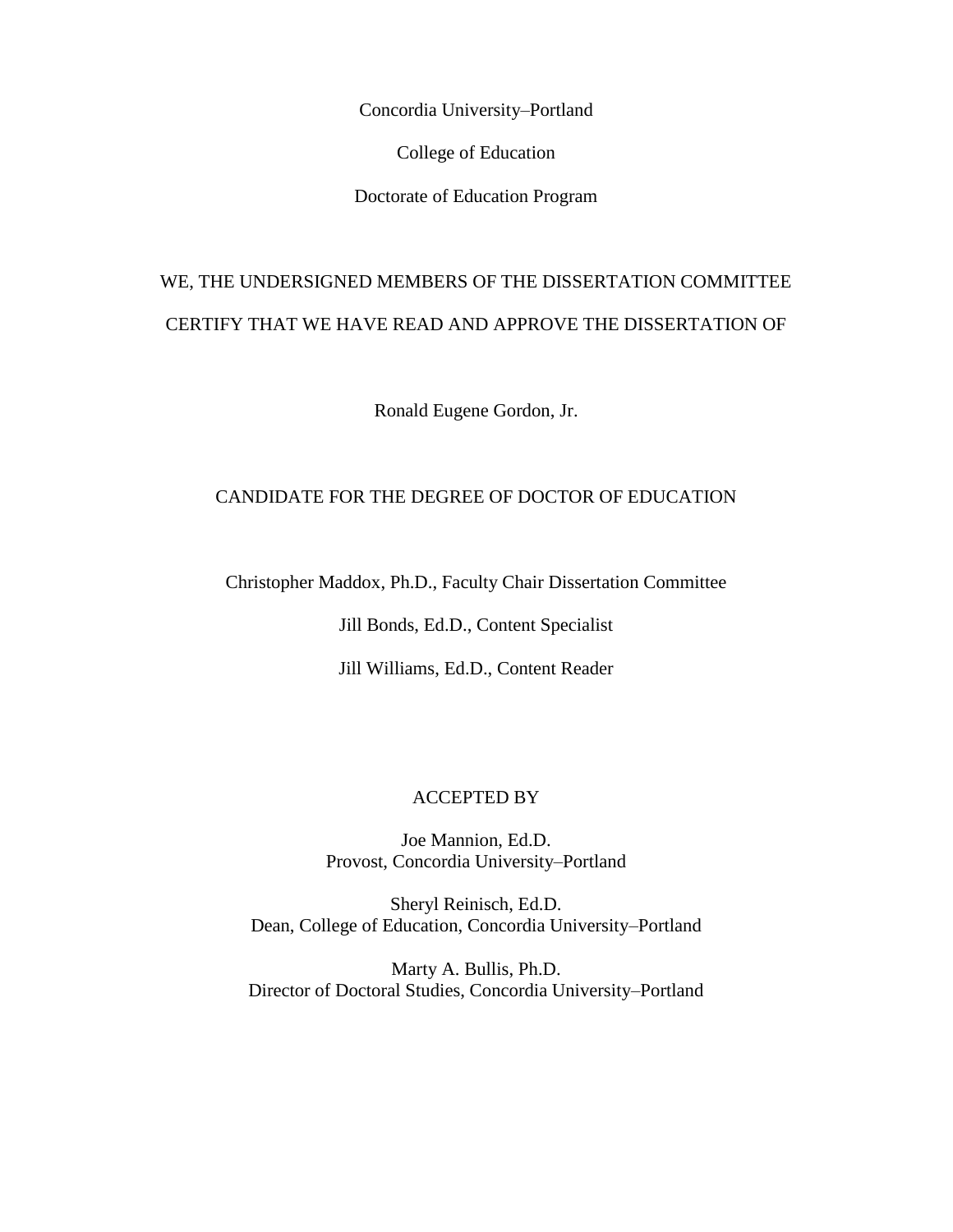A Basic Qualitative Research Study: How Marginalized Students' Ability to Succeed Is Impacted During Freshman and Sophomore Years of College.

> Ronald Eugene Gordon, Jr. Concordia University–Portland College of Education

Dissertation submitted to the Faculty of the College of Education

in partial fulfillment of the requirements for the degree of

Doctor of Education in

Higher Education

Christopher Maddox, Ph.D., Faculty Chair Dissertation Committee

Jill Bonds, Ed.D., Content Specialist

Jill Williams, Ed.D., Content Reader

Concordia University–Portland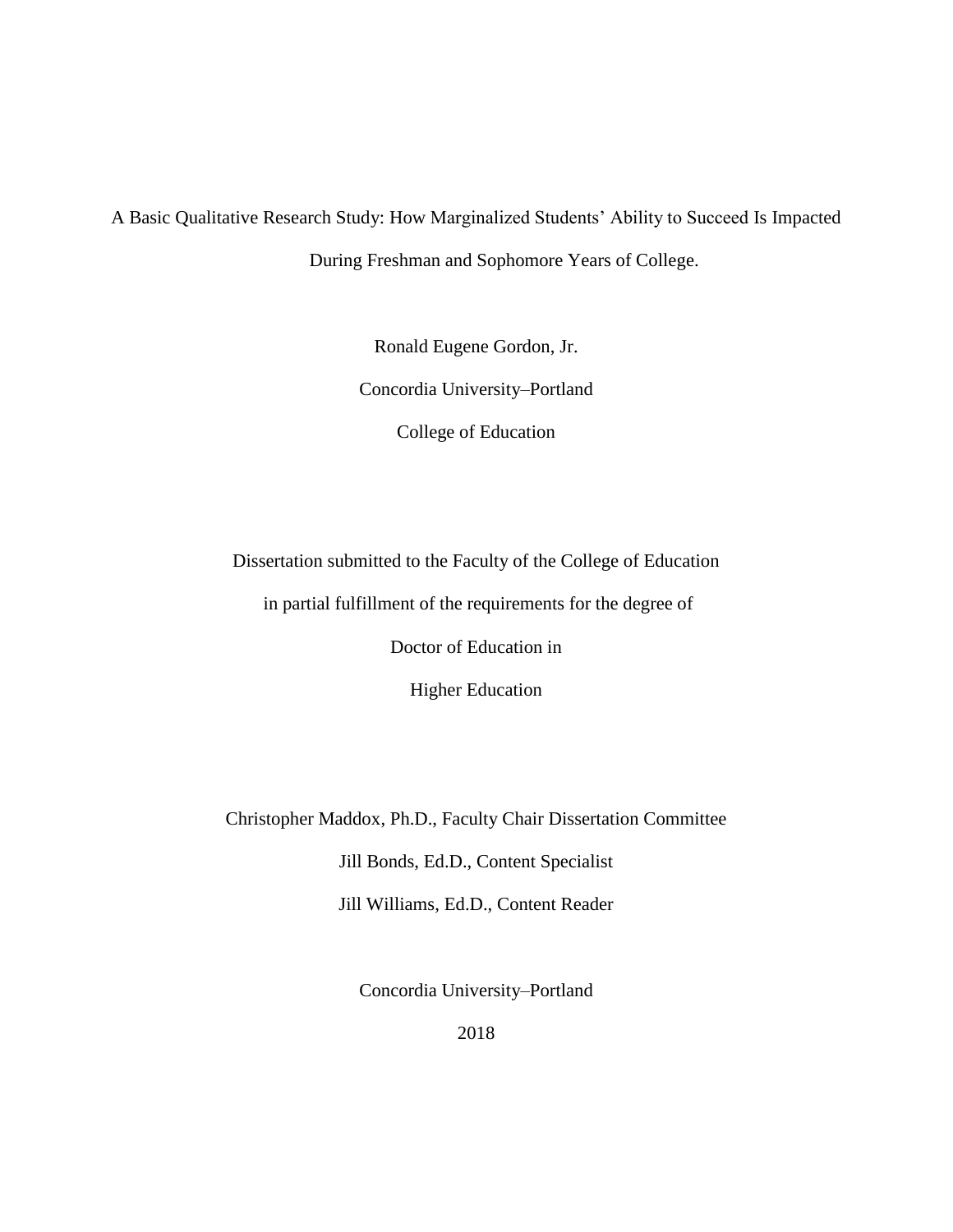#### **Abstract**

The transition between high school and college is inconsistent and uncertain. Many marginalized students do not understand how to seek out assistance without guidance and mentorship. Although the number of marginalized college students enrolled in 4-year colleges in the United States is growing, many marginalized college students struggle to find and maintain a sense of stability during their first 2 years of college. The problem is marginalized students do not utilize the assistance offered to them or they do not know how to ask for help. The purpose of this basic qualitative research study is to explore what impacts marginalized students' ability to succeed during their freshman and sophomore years of college. In order for change to happen all levels of leadership amongst colleges should acknowledge the issues and strive to answer questions such as: What support systems and resources are available to increase success? How do marginalized students become aware and utilize support systems during their freshman and sophomore years in college? In this basic qualitative research study 11 participants who graduated in 2015 or 2016 from the same high school in the Pacific Northwest Region of the U.S. participated in a confidential Qualtrics survey responding to questions about their experiences at a 4-year college during their first 2 years of college. Of the participants, 91% stated one of the substantial obstacles they faced when transitioning from high school to college was a lack of intentional mentorship. As the number of marginalized students in college continues to grow, the necessity for relative mentorship will continue to increase, which means 4-year colleges in the U.S. should consider finding ways to empower marginalized students with intentional and useful mentorship to sustain their education towards earning a bachelor's degree.

*Keywords:* marginalized, poverty, student of color, first-generation, success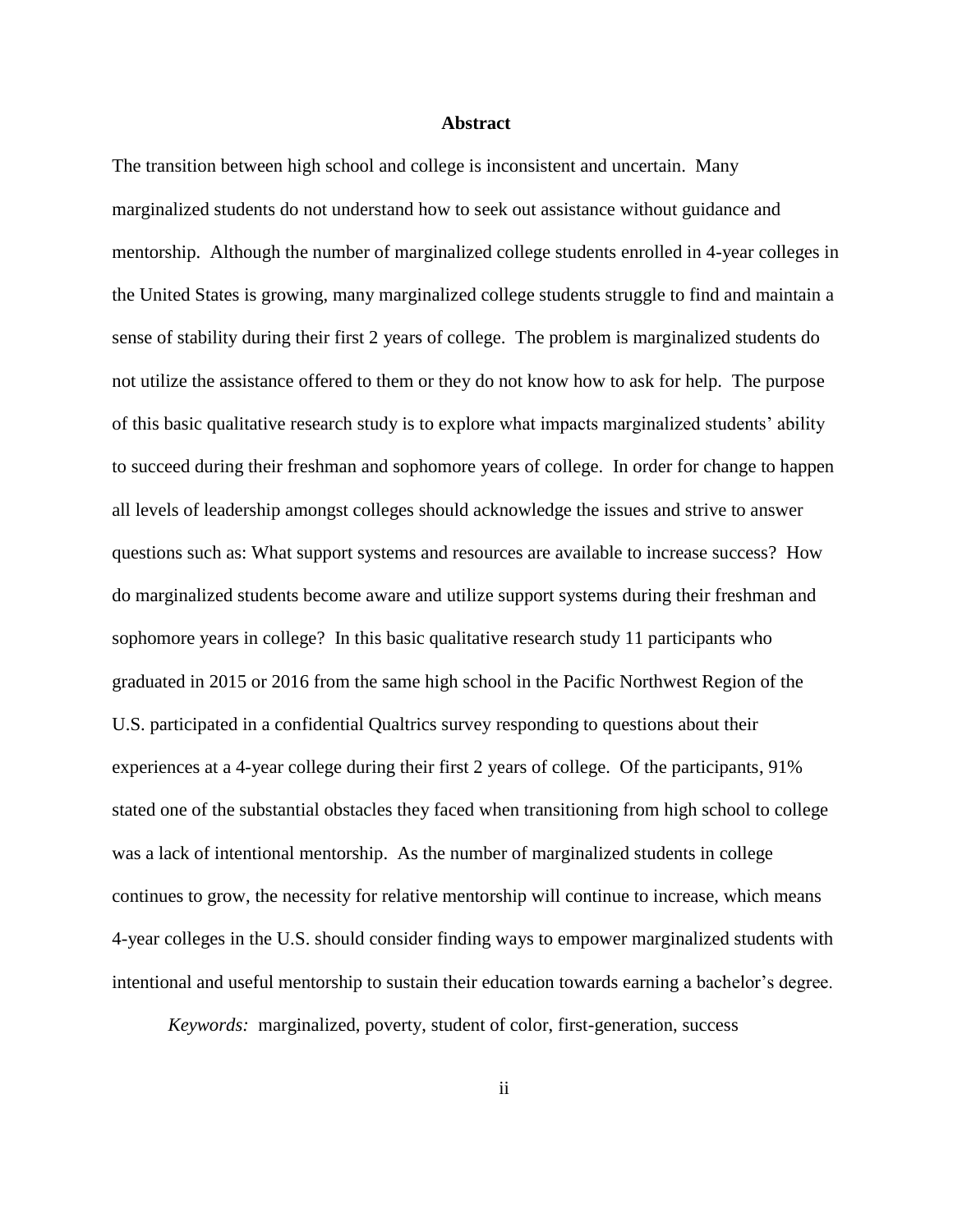## **Dedication**

This dissertation is dedicated to present and future college students who come from backgrounds of marginalization culturally, economically, and experiencedly. Do not be afraid or ashamed to ask for help. Please continue to break through the biases, stereotypes, and unknowns of higher education. If I can do it, surely each of you can do it too. The following research is intended to spark an awakening to the necessity of commitment, mentorship, and transformation to positively influence the success of students of color, students of poverty, and first-generation students during their first 2 years of college.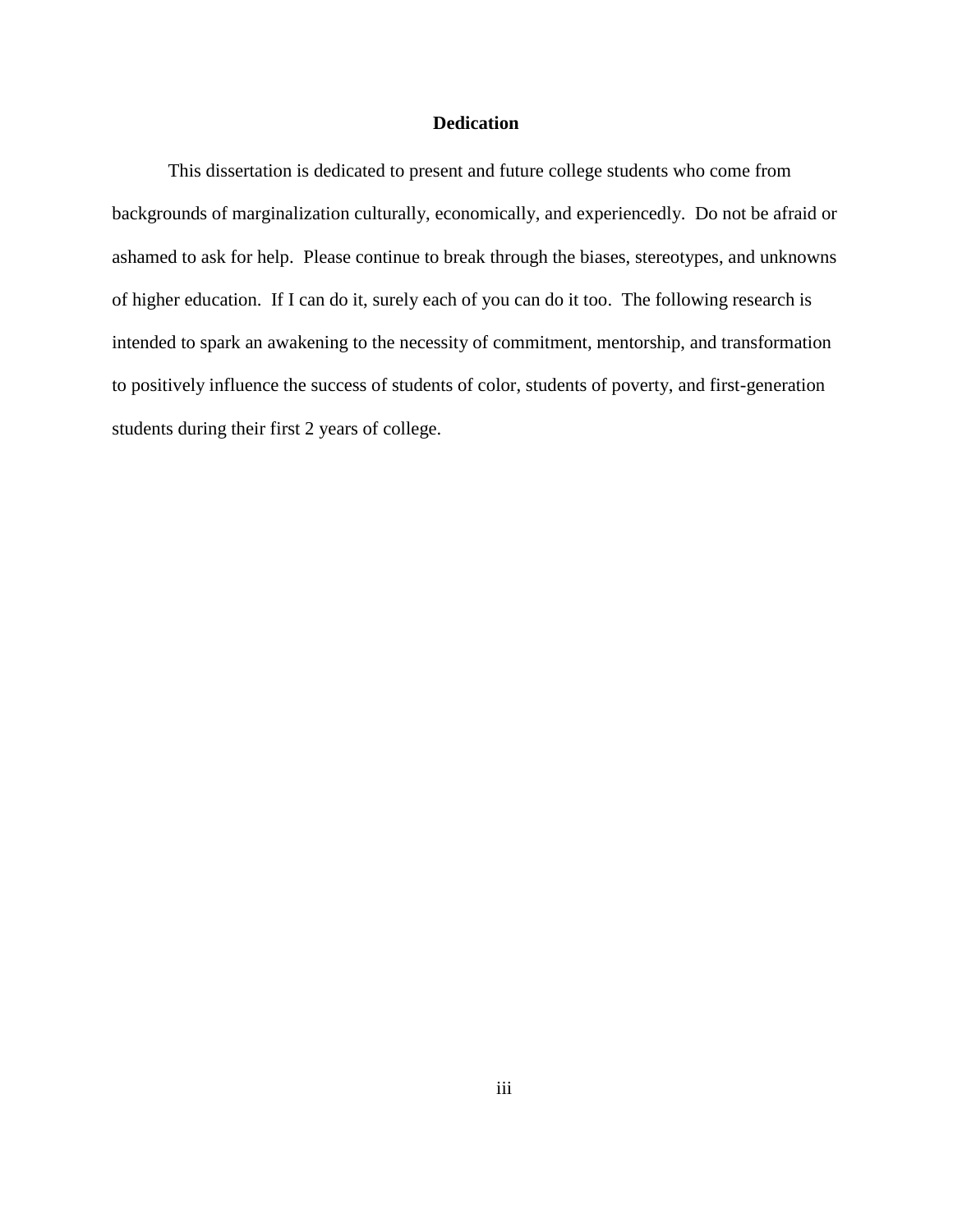#### **Acknowledgments**

The dissertation experience has been a voyage into unchartered waters and would not have been possible without the communication, guidance, and patience of my dissertation chair, Dr. Christopher Maddox; thank you for your commitment and constant willingness to inspire me to value my place in the academic world. Also, thank you to Dr. Bonds and Dr. Williams for not only serving as committee members, but also constantly sparking life into me as an educator and researcher. Your expertise, compassion, and humanity, kindled the support I needed to finish this voyage.

To all my students past and present, thank you for simply being yourselves. Each of you has played an influential role in my journey as a man of faith. Because of each one of you, I am more cultured, a better listener, and a compassionate educator. To my family members especially Bill, Greg, Ebany, Jim, Mom, Aron, Melia, Sanndra, Car, Cameron, Dad, Lisa, Sona, Dre, Kaleb, Dharma, Michelle, Emiko, the Herds, the Hymans, and my Mount Olympus family, thank you a thousand times over. Thank you for understanding when I did not find time to call, thank you for understanding when all I wanted to do was relax, and thank for respecting, supporting, and valuing my educational journey.

Finally, to my attentive, warm-hearted, and graceful other half. Callie, you are the moment which I live in. When I was frustrated with this voyage, you reminded me the little things make the big picture. Thank you for being a constant in my life, it means more than my words can express. You are the epitome of unconditional love and unwavering service. Lastly, all glory goes to His Imperial Majesty, the Father, the creator of life, the giver of breath.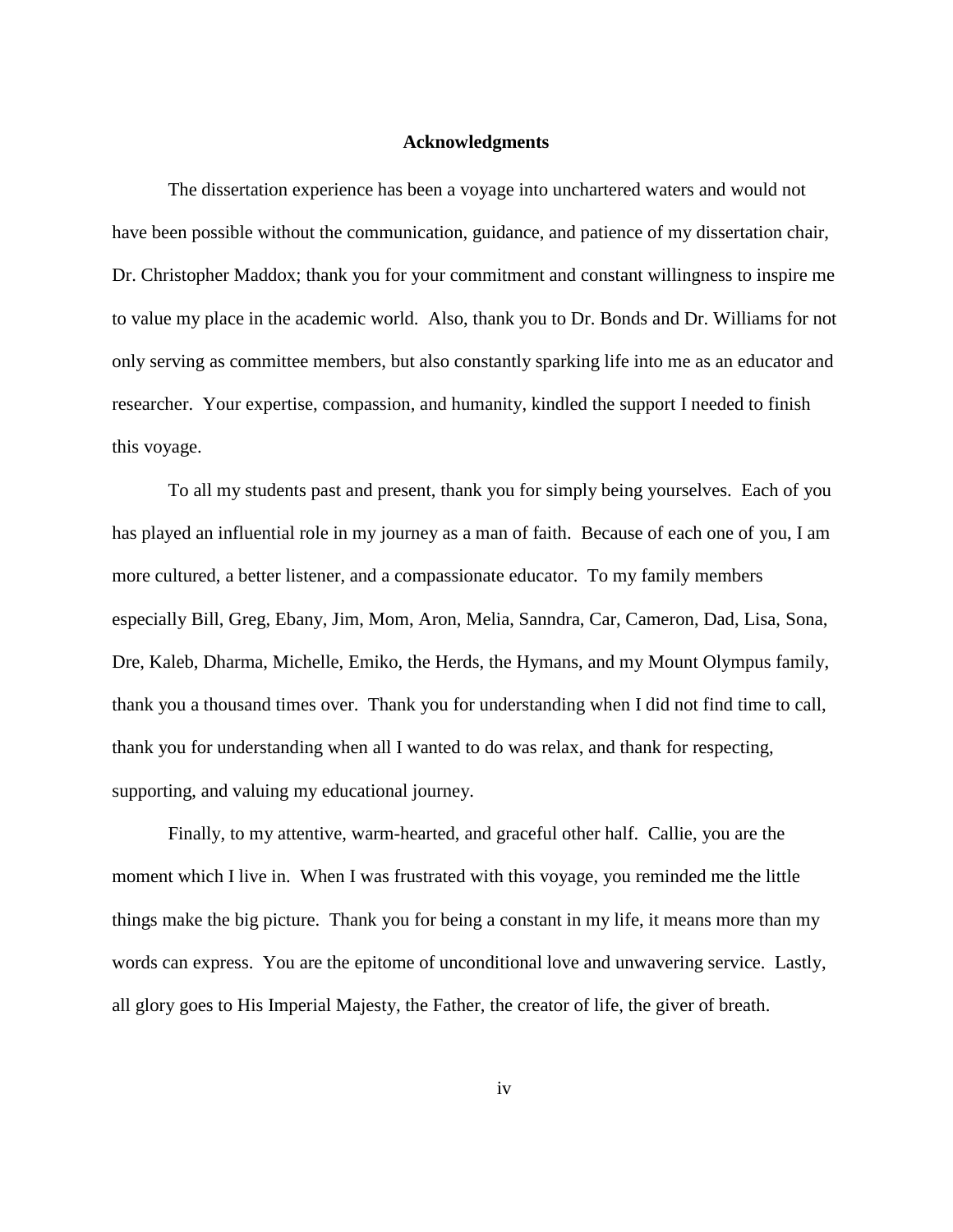## **Table of Contents**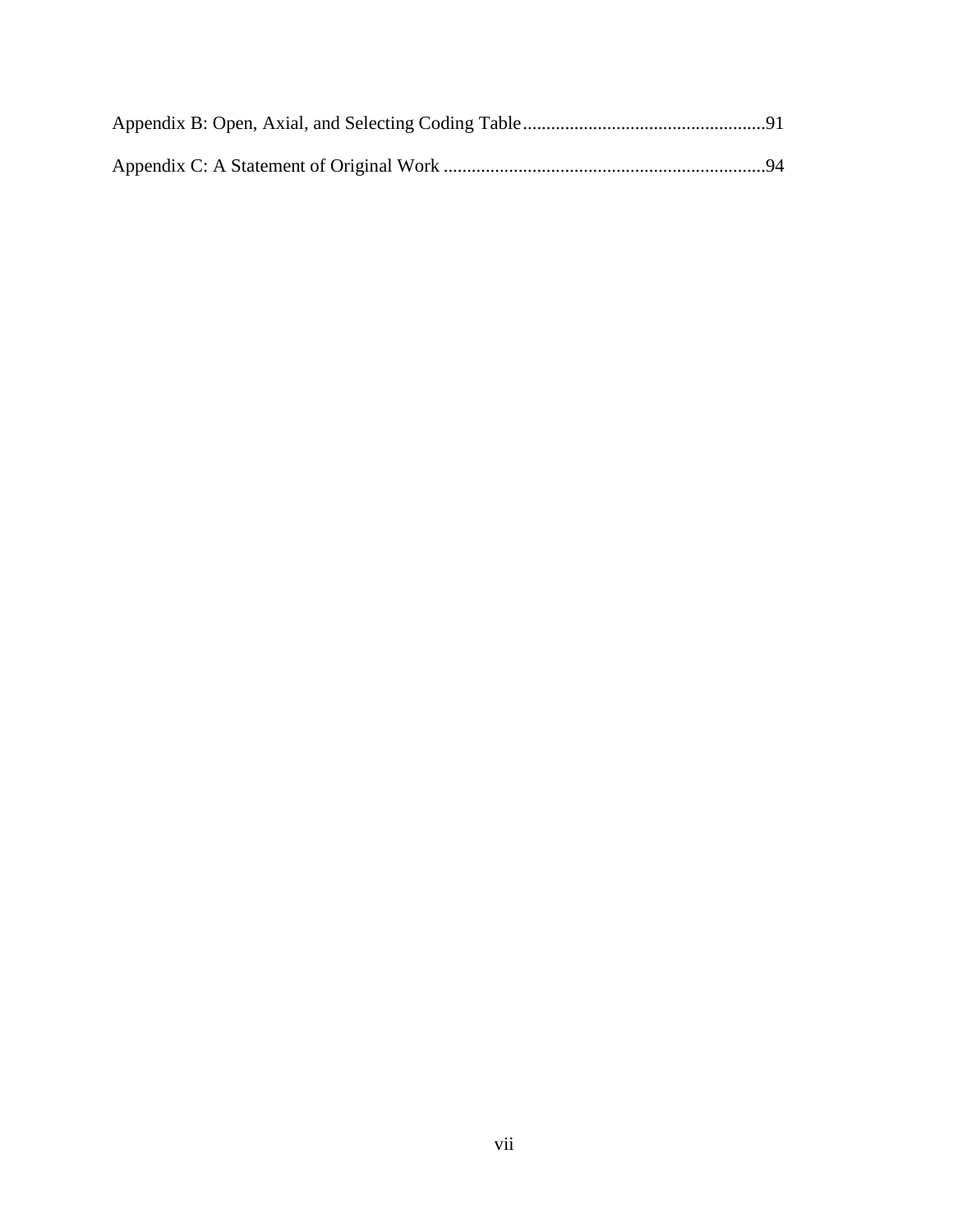#### **Chapter 1: Introduction**

At many high schools throughout the Pacific Northwest Region of the United States, students have access to numerous support programs to assure their success. Some of these programs may include: College Bound, the College Success Foundation Achievers Program, TRiO, and Upward Bound. Support programs such as College Bound, the College Success Foundation Achievers Program, TRiO, and Upward Bound are college readiness programs that identify, enroll, and empower first-generation and marginalized students to pursue higher education. Each of these college readiness programs was set up by the federal government, local government, or private donors in order to grant first-generation and marginalized students the opportunity to make their pursuit of higher education tangible. However, not all students understand how to access these services when transitioning from high school to college. The dropout rate for marginalized students enrolled in 4-year colleges in the U.S. continues to rise; according to Camera (2015) Caucasian college students graduated at a rate of 64%, compared to a 50% graduation rate for marginalized students.

Within this basic qualitative research study, I explored what impacted marginalized students' ability to succeed academically and socially during freshman and sophomore years of college at a private or public 4-year college. Brown, Gielen, Gibbons, and Kuriansky (2017) stated the number of marginalized students enrolled in private and public 4-year colleges has gradually grown throughout time. Yet, the number of marginalized students who graduated from private and public colleges has not increased. In Chapter 1, I will discuss the Background, Statement of the Problem, Purpose of the Study, Research Questions, Rationale, Relevance, and Significance of the Study, Definitions, Assumptions and Delimitations of this basic qualitative research study.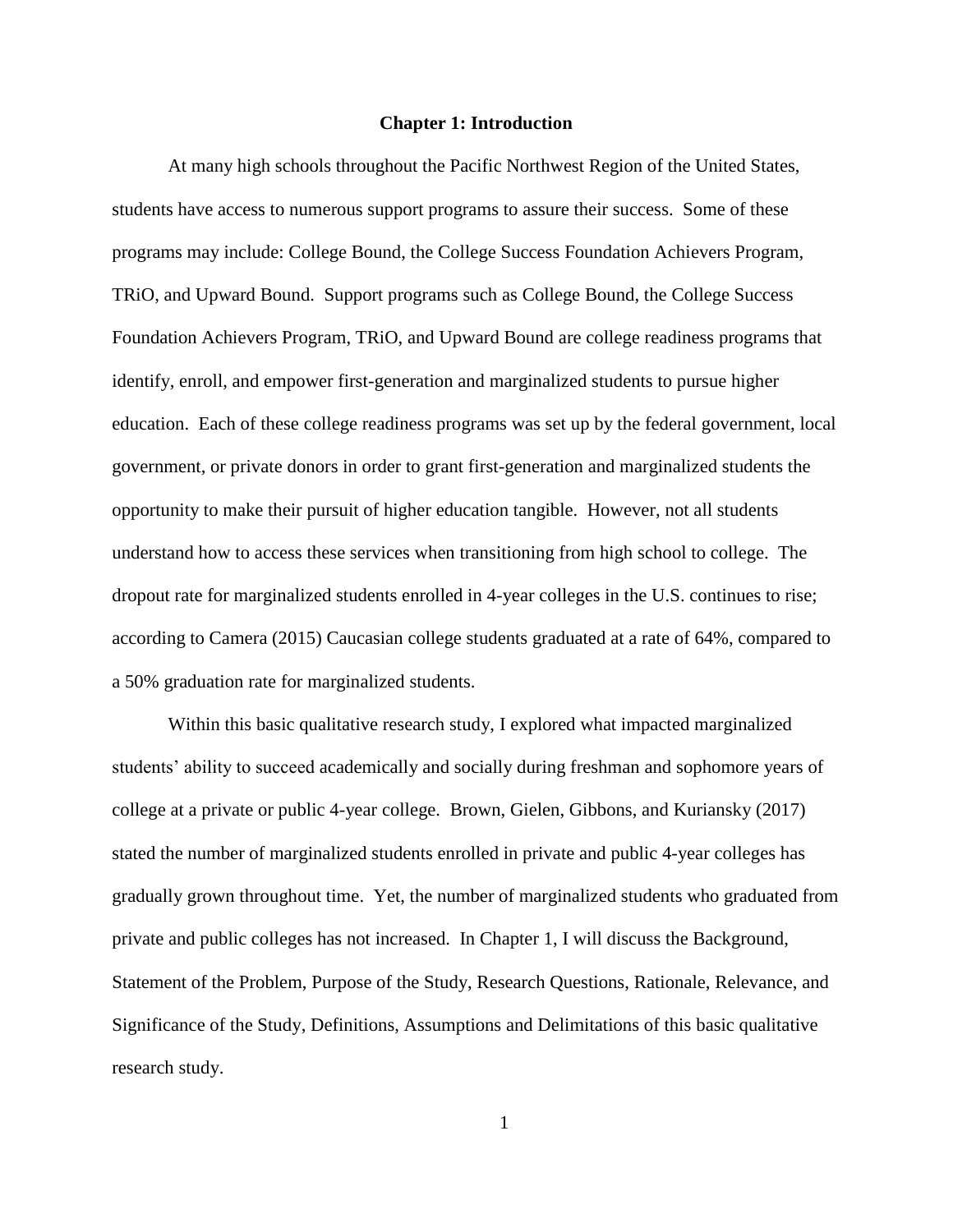#### **Background**

Lawerence-Brown and Sapon-Shevin (2014) stated a marginalized student has a cultural or linguistic disadvantage, deprived access, disenfranchised social-class, or underrepresented racial background. According to Williams (2014) the number of marginalized students pursuing 4-year college degrees at private and public colleges has grown throughout the past 25 years. The focus must be on empowering marginalized students once they arrive on college campuses (Williams, 2014). Students should be exposed to all of the support systems and resources available to them on a campus. Though the availability may vary depending on the 4-year college, many 4-year colleges have readily available resources to help all students such as academic advising, dormitory living, minority affairs, tutorial centers, and writing centers, yet because most marginalized students are first-generation students, they do not have the insight to access the available resources at their college.

Schmuck, Bell, and Bell (2012) believed it is the duty of all levels of leadership within the college institution to empower marginalized to be successful during their college experience. According to Schmuck et al. social interactions and recreational activities empower marginalized students adapt and ease into their transition as college students. According to Quaye and Harper (2015), as more and more marginalized students begin to enroll in college, creating an engaging campus environment will become a difficult task for 4-year colleges throughout the U.S. Stephens, Hamedani, and Destin (2014) suggested that it is the college's duty to build a welcoming campus environment where all students need to feel accepted, especially marginalized students. Quaye and Harper stated colleges have an academic, ethical, moral duty to change policies and procedures to support marginalized students' success.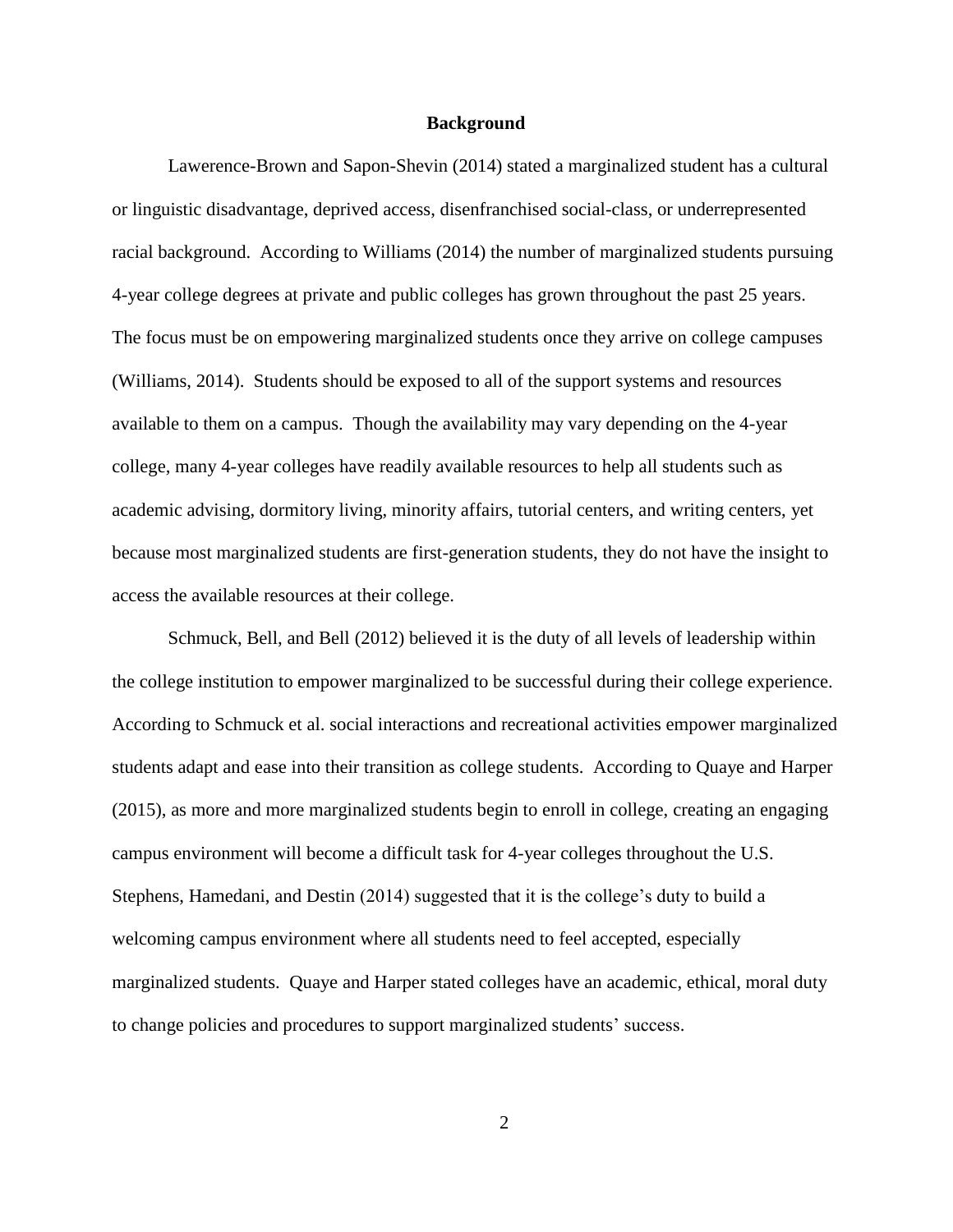A portion of the college experience lies within the contexts of teaching, learning, and research, yet those three facets alone are not the sole reasoning for the existence of private and public 4-year colleges. Stephens, Hamedani, and Destin (2014) and Williams (2014) stated marginalized students should have equitable opportunity to interact with students including other students classified as marginalized, along with administrators, alumni, community members, faculty, and staff of their college. Benitez, James, Joshua, Perfetti, and Vick (2017) surmised the lived experience gives marginalized students a sense of hope, motivation, and persistence. Yet, if marginalized students do not have the opportunity to connect, find, or interact with administrators, alumni, community members, faculty, or staff that share similar lived experiences, marginalized students are prone to feel a sense of doubt or disconnection to their college experience (Benitez et al., 2017).

#### **Statement of the Problem**

According to the U.S. Department of Education (2016), the population of self-identified Students of Color enrolled in college full-time grew almost 40% from September 1976 to September 2014. This number is expected to gradually increase over time. Although some marginalized students chose to use the assistance offered to them from administrators, counselors, and teachers during their high school experience, those same students did not apply these services during their first-year in college. The transition between high school and college is inconsistent, new, and uncertain. Many marginalized students do not understand how to seek assistance without intentional guidance and mentorship. The problem is marginalized students do not utilize the assistance offered to them or they do not know how to ask for help.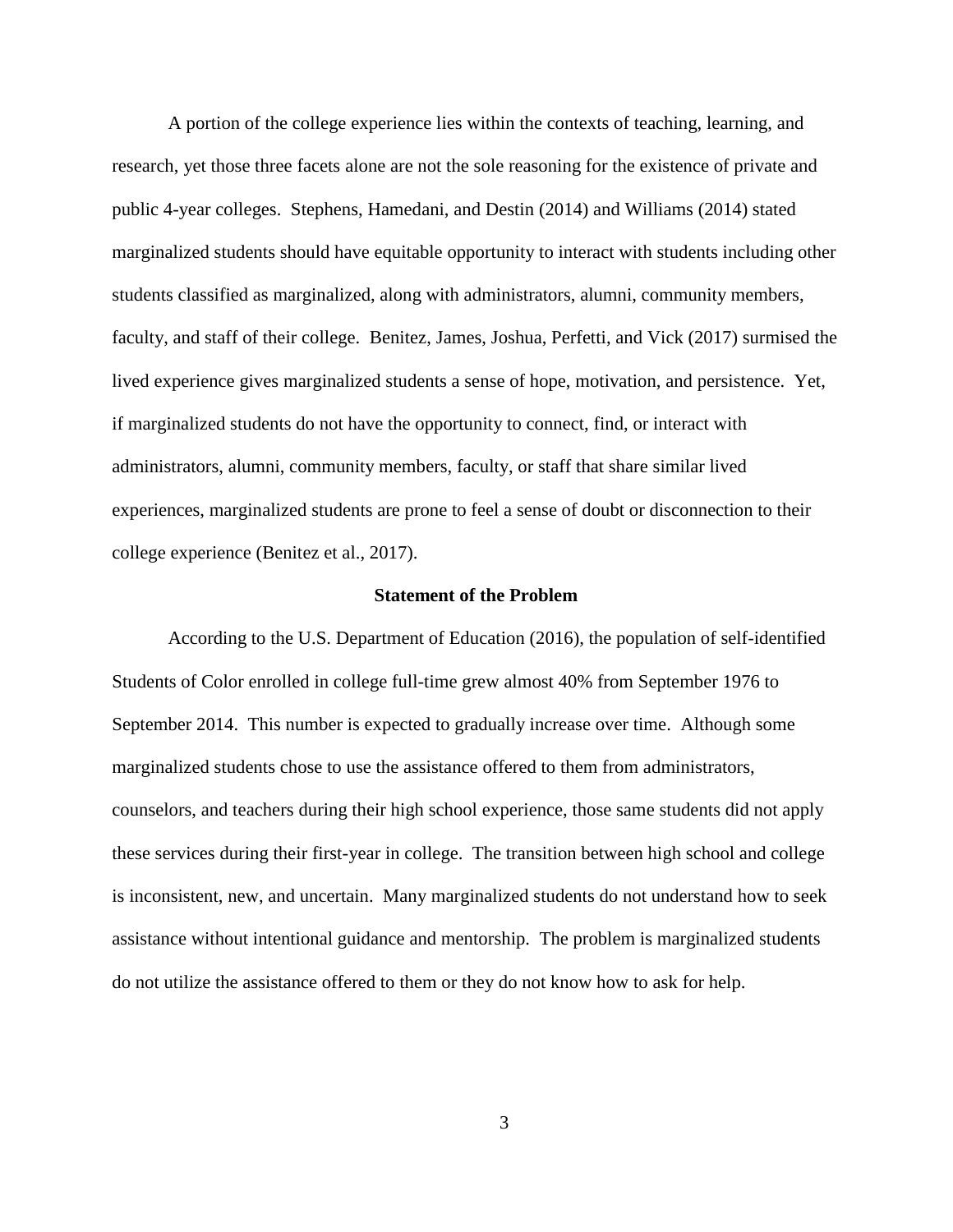#### **Purpose of the Study**

The purpose of this basic qualitative research study is to explore how marginalized students' ability to succeed is impacted during freshman and sophomore years of college. Freshman and sophomore college students face challenges such as adapting to cultural awareness, utilizing resources, and adjusting to new environments. Though the number of marginalized college students is on the rise, many of these students struggle to find and maintain a sense of stability academically and socially during their first 2 years of college. Marginalized students do not understand how to take advantage of the help offered to them or they do not comprehend how to ask for assistance.

#### **Research Questions**

The research questions for this study are:

- 1. What impacts marginalized students' ability to be successful during freshman and sophomore years in college?
- 2. How do high school experiences impact marginalized students' freshman and sophomore years in college?
- 3. What support systems and resources impacted marginalized freshman and sophomore student success in college?
- 4. What challenges impacted marginalized freshmen and sophomore student success in college?
- 5. How do marginalized students become aware and utilize support systems and resources during their freshman and sophomore years in college?
- 6. What support systems are resources are available for marginalized freshman and sophomore students on college campuses?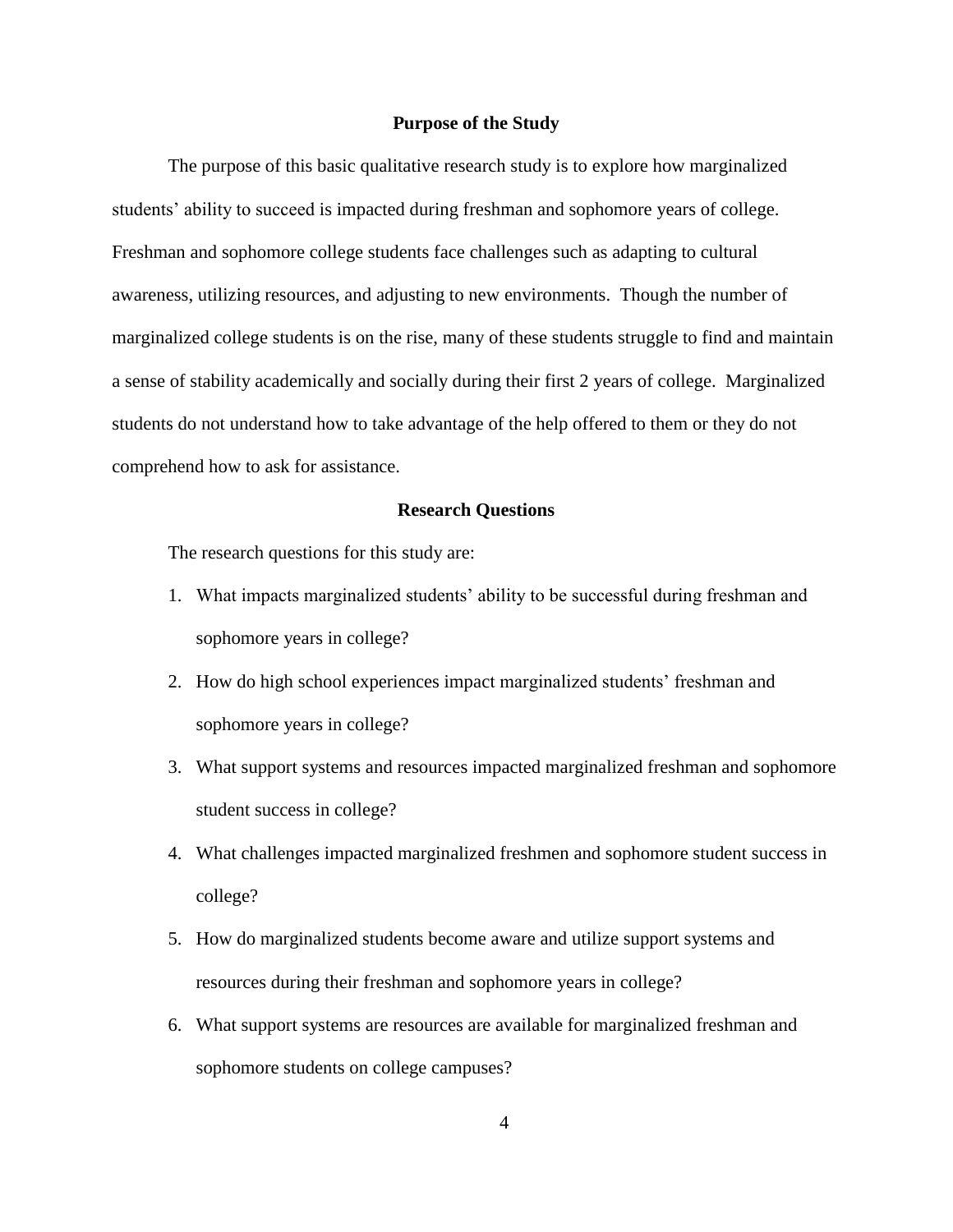#### **Rationale, Relevance, and Significance of the Study**

Baxter and Jack (2008) asserted a holistic understanding of a research topic can be studied through the methodology of qualitative research. Merriam and Tisdell (2016) said using basic qualitative research study derives from the belief that people build knowledge by engaging and constructing the meaning of an activity or experience. A central theme of qualitative research is that individuals establish a correspondence to their social world (Merriam & Tisdell, 2016). Throughout the process of a basic qualitative research study the researcher is attentive to comprehending the meaning a phenomenon for those involved in study (Merriam & Tisdell, 2016). According to Merriam and Tisdell human beings construct meaning of the world they are living in through engagement and interpretation of their experiences. Merriam and Tisdell believed the researcher conducting a basic qualitative research study should be interested in how people interpret their experiences, how people construct their worlds, and what meaning people attribute to their experiences. The general goal of a basic qualitative research study is to understand how people make sense of their lives and experiences. The significance of this study explored the ability of marginalized students to be successful during their freshman and sophomore years in college.

The number of marginalized students enrolled in private and public 4-year colleges in the U.S. is on the rise, yet the issue that continues to hinder progress is the ability of marginalized students to earn their bachelor's degree. In this basic qualitative research study, I explored the significance of marginalized freshmen and sophomore college students' experiences during their first or second year of college. I explored how significant positive experiences and challenges impacted marginalized freshman and sophomores in college, and how marginalized freshman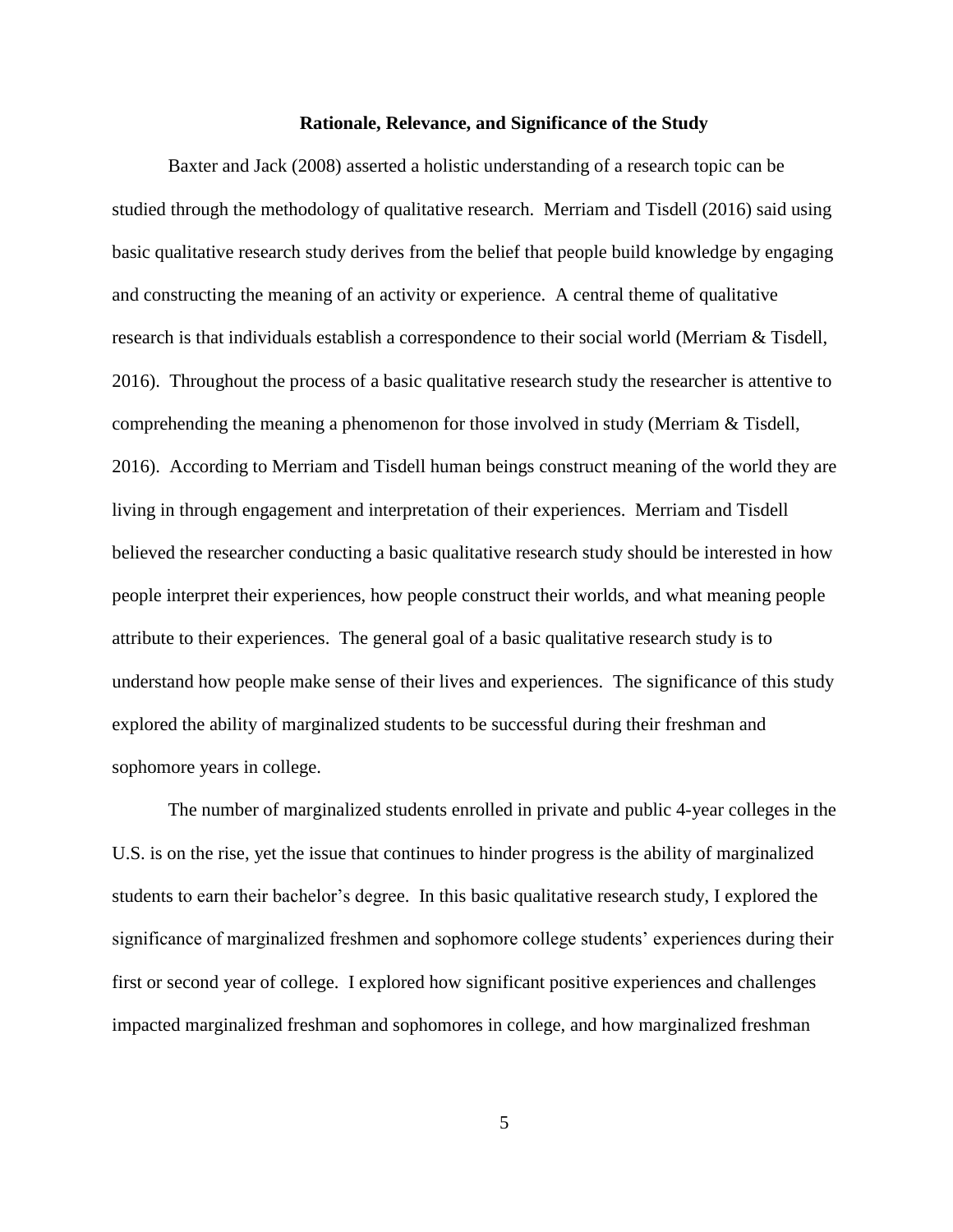and sophomores utilized their support systems during their first and second year of college at a 4 year private or public college in the U.S.

#### **Definitions**

The following are discussed terms within this dissertation to help the reader understand intent and meaning:

*Cultural Awareness*:A consciousness of the struggles of racial minority groups as they have worked to gain equity and equality on college campuses across the U.S. (Doan, 2011).

*First-generation student:* Any college student whose parents did not graduate from college (Smith, A., 2015).

*Marginalized student*: A college student with a cultural or linguistic disadvantage, deprived access, disenfranchised social-class, or underrepresented racial background (Lawrence-Brown & Sapon-Shevin, 2014).

*Student of color*: Any college student whose ethnicity is not classified as Caucasian (Maramba & Velasquez, 2012).

*Student of poverty*: The extent to which a college student does without necessary resources that influence academic achievement such as financial, emotional, spiritual, physical, support systems, and role models (Payne, 2003).

#### **Assumptions and Delimitations**

According to Creswell (2013), a methodological assumption is made when the researcher assumes the methods used during the approach of qualitative research. Freshman and sophomores in college face challenges such as adapting to cultural awareness, utilizing resources, and adjusting to new environments. According to Maramba and Velasquez (2012), marginalized students need to have access to more support systems and resources during their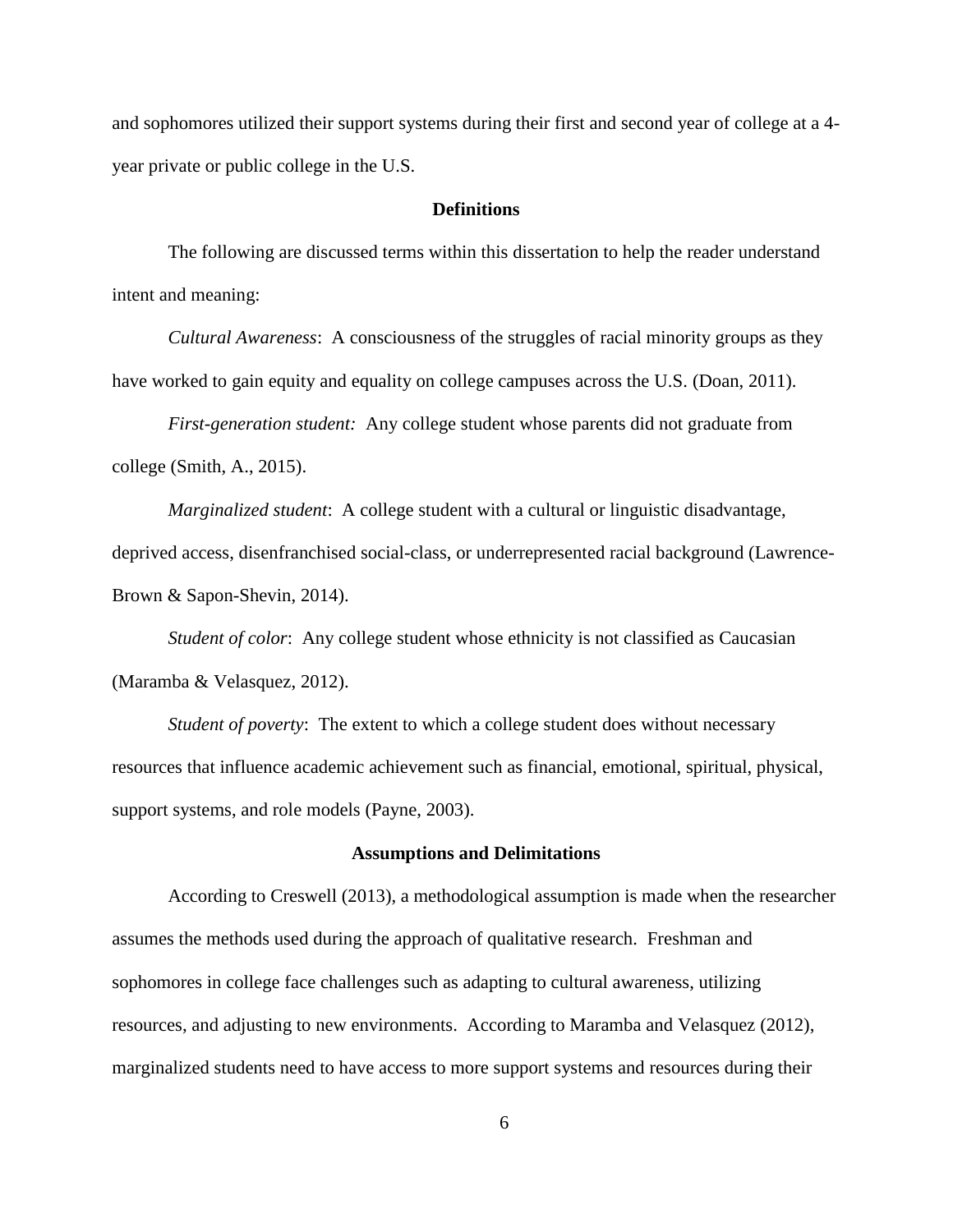freshman and sophomore years in college than students that are not considered marginalized. Before completing the process of this basic qualitative research study, I assumed all marginalized students who participated in this basic qualitative research study would define success similarly, needed the same kind of extra support to be successful, and all marginalized students struggled to be successful during their freshman and sophomore years in college.

According to a Yazan (2015), delimitation is the defining characteristic of qualitative research, or a component which there are boundaries. A delimitation of this basic qualitative research study was limited to marginalized students who graduated from the same high school in the Pacific Northwest region of the U.S. in 2015 or 2016. Each of the participants transitioned to college the fall which followed their high school graduation. The focus of this study was limited to the participants' responses to the confidential Qualtrics survey which prompted participants about their experiences during their freshman and sophomore years in college.

#### **Summary**

At many high schools throughout the Pacific Northwest Region of the United States, students have access to numerous support programs to assure their success. However, not all students understand how to access these services when transitioning from high school to college. The transition between high school and college is often difficult and unknown for freshman and sophomore college students, especially marginalized students. Finding a sense of cultural belonging, learning how to utilize student resources, and adjusting to new environments are challenges marginalized students experience to be successful during their freshman and sophomore years in college. Despite the growth in the number of marginalized students enrolled in 4-year colleges throughout the U.S., the graduation rate of marginalized students has not increased.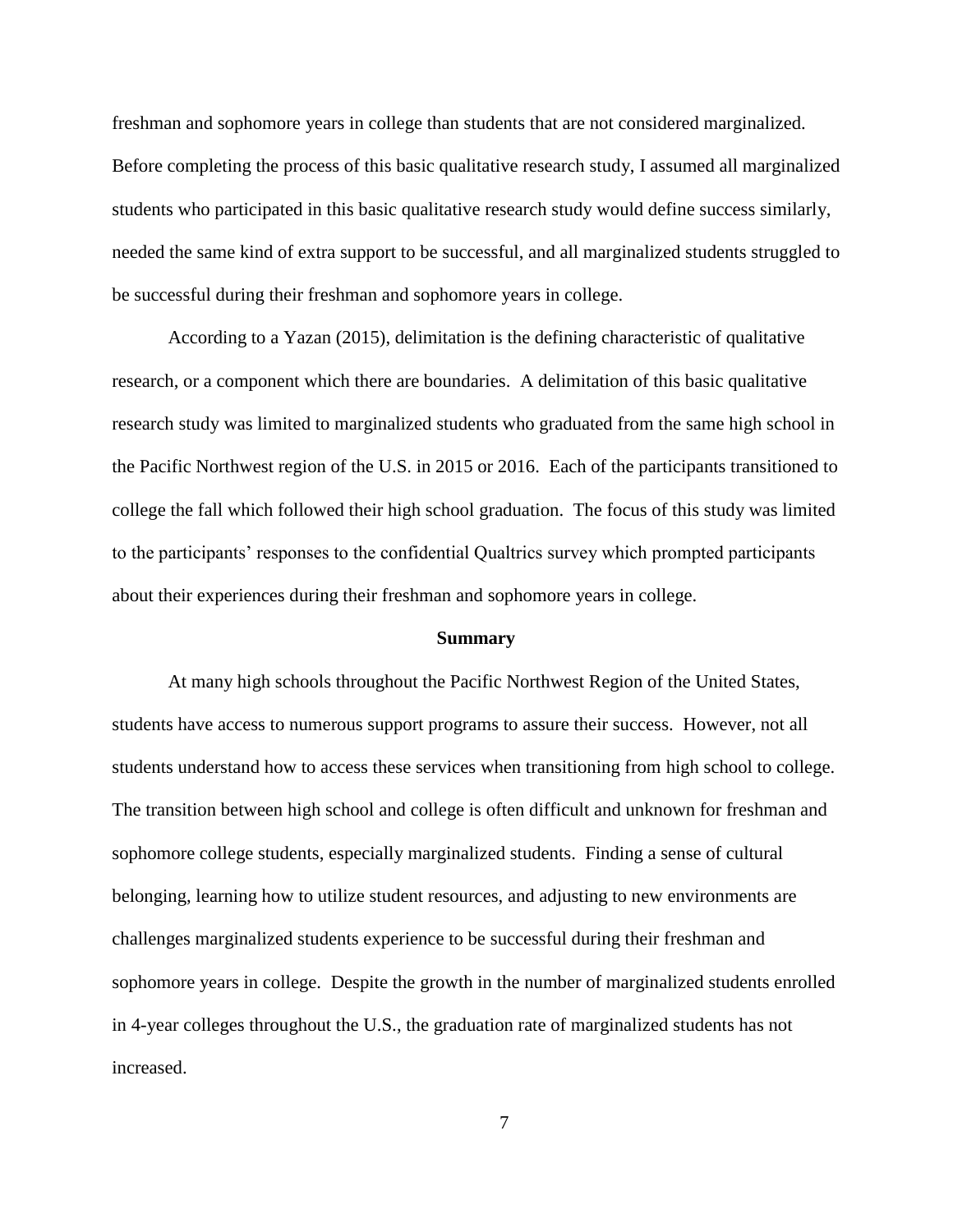This study was limited to marginalized students who graduated in 2015 or 2016 from the same high school in the Pacific Northwest region of the U.S; each of the participants transitioned to college in September following their high school graduation. The problem is marginalized students do not utilize the assistance offered to them or they do not know how to ask for help. Despite the growth in the number of marginalized students enrolled in 4-year colleges throughout the U.S., the graduation rate of marginalized students has not increased. The purpose of this basic qualitative research study was to explore what impacts marginalized students' ability to succeed during freshman and sophomore years in college. Within Chapter 2, I will review the Literature Review, Literature Search Strategy, Conceptual Framework, and Review of Research Literature for this basic qualitative research study.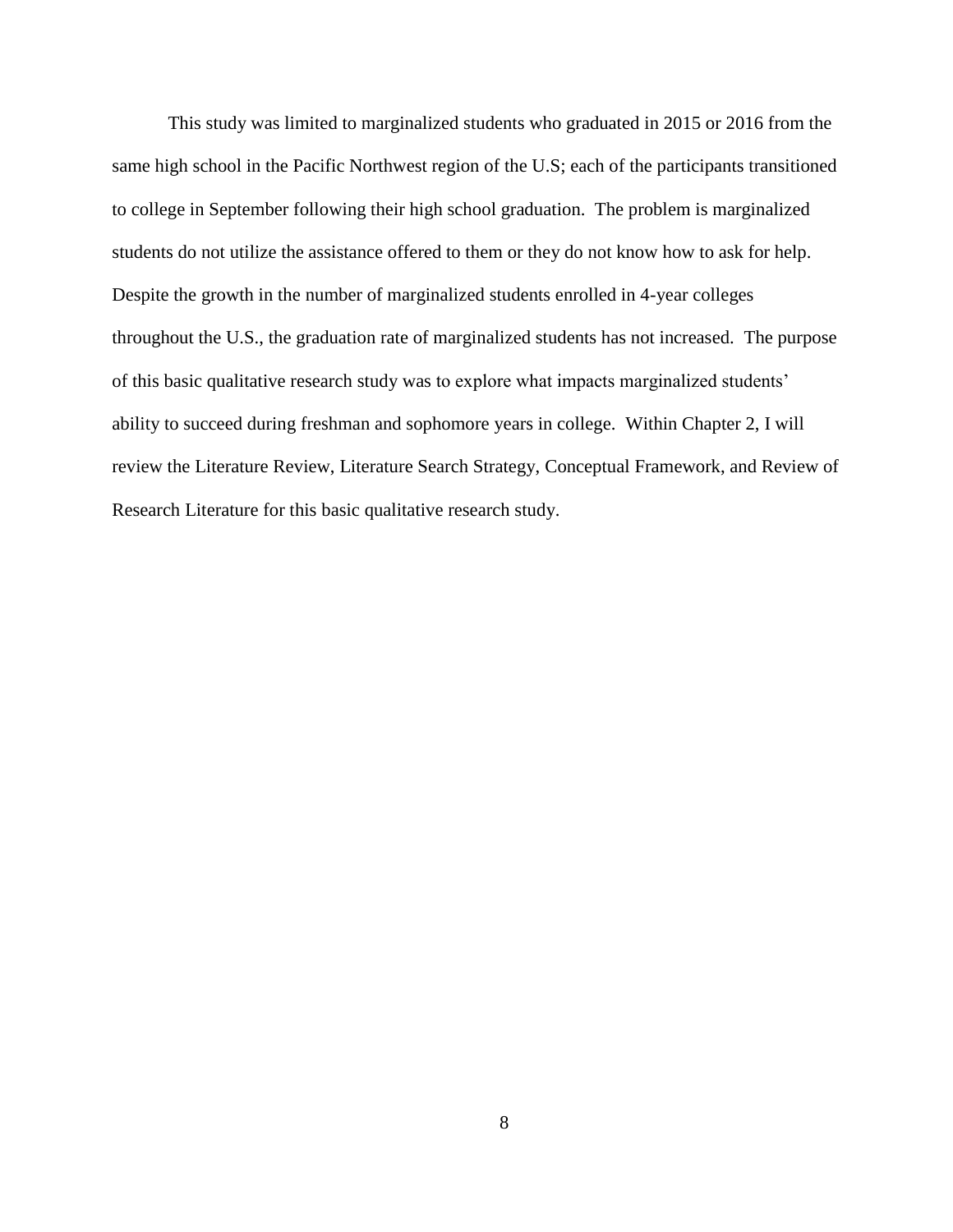#### **Chapter 2: Literature Review**

Retaining college students beyond their first year is a struggle at many private and public 4-year colleges in the United States. According to Williams (2014), the remediation rate for freshman in college may be as high as 50–60%, while only 42% of African American college students, a subgroup of the marginalized student population, earned their degree. Extra support is necessary such assupplementary tutoring, school-sponsored events, as well as academic courses which promote engagement within the college community. Cassleman (2014) noted throughout the past 25 years a greater number of marginalized students have enrolled in 4-year colleges throughout the U.S. Despite the notion that some marginalized students were equipped with resources in high school, without guidance and mentorship, many students continue to struggle in utilizing their resources in a new environment such as college (Williams, 2014). Some of those students will terminate their education within the first year of their college experience due to their lack of understanding of how to utilize resources in college such as writing centers, tutorial centers, the Office of Student Life, and the Office of Minority Affairs.

Chapter 2 consists of the Literature Review, Literature Search Strategy, Conceptual Framework, and Review of Research Literature. Throughout Chapter 2, I will share the literature search strategy and discuss theorists Jean Piaget, Lev Vygotsky, and Ruby Payne. Lastly, I will include literature which will examine the prosperity of private and public 4-year colleges in meeting the needs of students of color and students of poverty during their first 2 years as a college student.

#### **Literature Search Strategy**

For this study, I searched for referenced articles through the databases of Google Scholar, EBSCO, and ERIC. The Concordia University-Portland online library was used to access both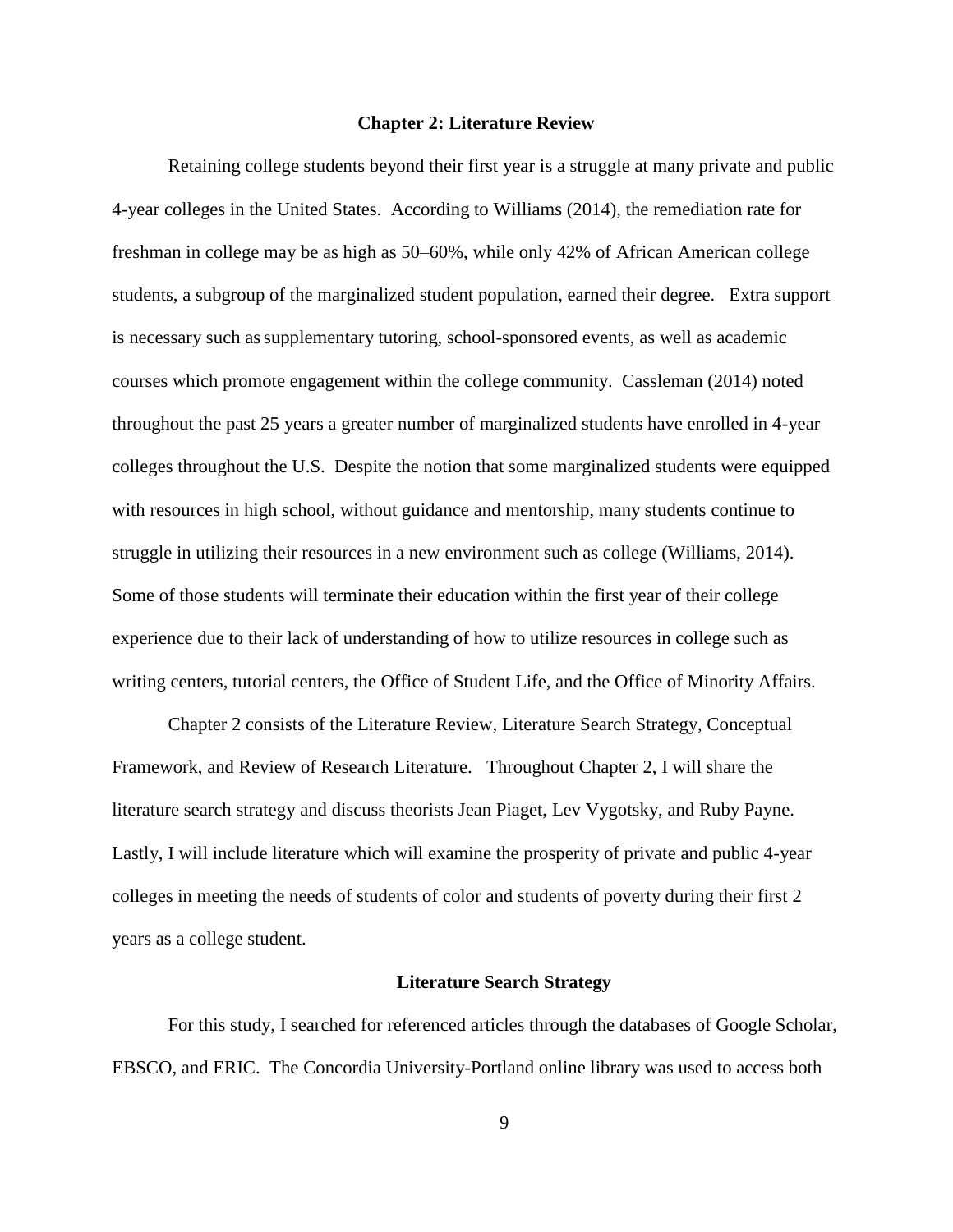EBSCO and ERIC. Some of the terms used in Google Scholar, and the EBSCO and ERIC databases included: *first-year college student success, students of color success in college, students of poverty success in college, student success in college, sustainability of students of color in college, the sustainability of students of poverty in college, empowering students of color in college, empowering students of poverty in college, college student struggle, how to retain first-year college students, how to retain college students, dropout rates in college, and the achievement gap at colleges in the U.S.* Information was presented through Google Scholar, as well as the EBSCO and ERIC databases. Google Scholar, EBSCO, and ERIC prompted sufficient data searches to build a literature review. Primary research results ranged from a focus on students of poverty, college access for students of color, and the sustainability of historically marginalized students at 4-year colleges within the United States.

Beyond the Concordia University online library system, Pacific Lutheran University's library catalog was used to find additional resources such as books and online journals. The use of Pacific Lutheran University's library database, along with Concordia University's online library allowed for peer-reviewed sources to be found on topics such as: *first-year college student success, students of color success in college, students of poverty success in college, student success in college, sustainability of students of color in college, the sustainability of students of poverty in college, empowering students of color in college, empowering students of poverty in college, college student struggle, how to retain first-year college students, how to retain college students, dropout rates in college, and the achievement gap at colleges in the U.S.* 

#### **Conceptual Framework**

Duchan (2006) and Antonenko (2015) proclaimed that a conceptual framework should serve as a map and lens for the researcher to connect to the quest of the researcher's journey.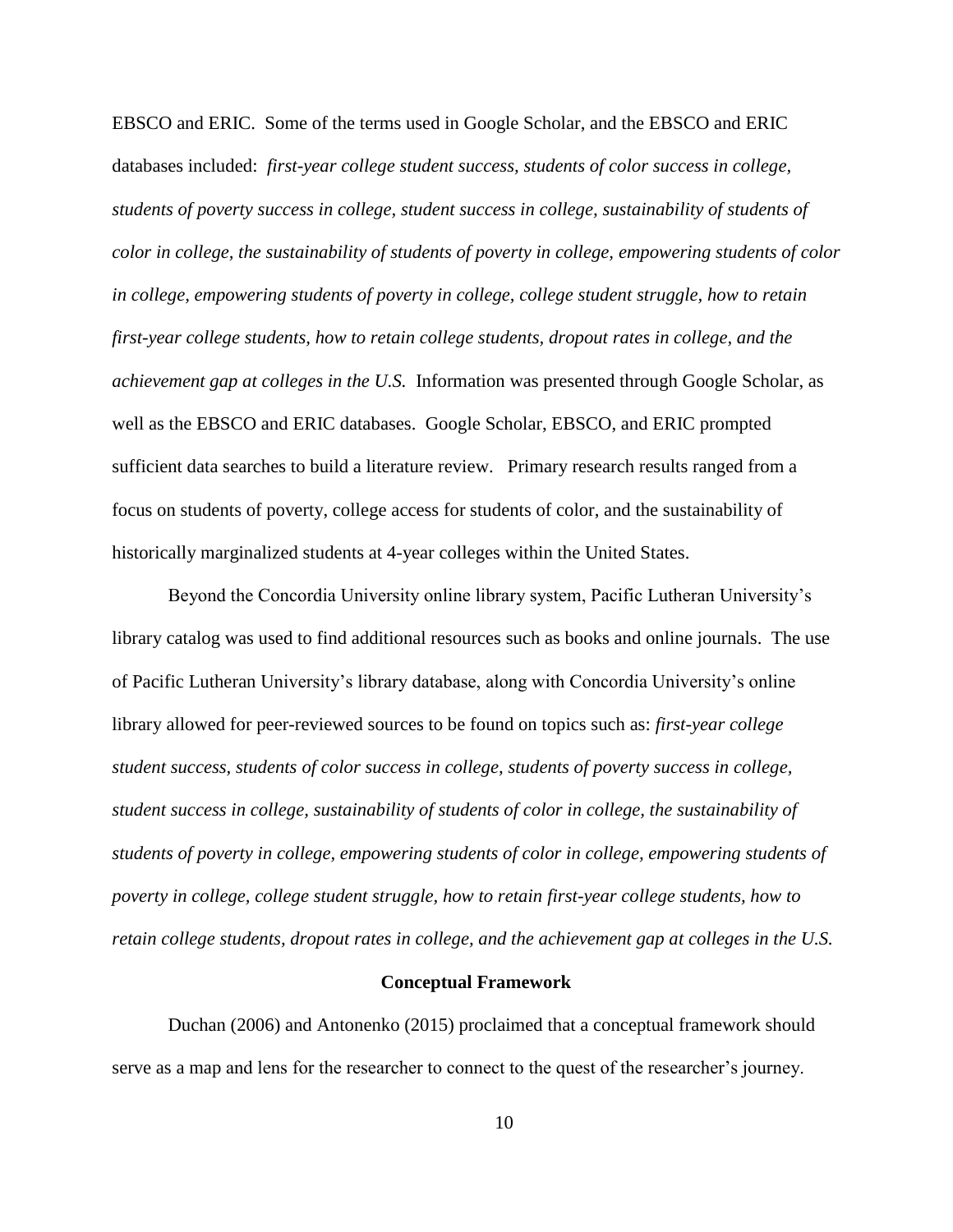Antonenko stated the conceptual framework equips the researcher with instruments which conceptualize key factors, variables, and concepts piece by piece to relevant theories and constructs; he referred to the significance of the conceptual framework through the trifecta of inquiry; including the context of practice, theory, and methodology, which in turn supports the conceptual framework in studies such as this basic qualitative research study. Both Duchan and Antonenko asserted that connecting the research problem to existing theories and data provided a rationale for research. Antonenko declared another way of creating the conceptual framework in a dissertation is aligning components that are grounded in research.

In order to fully understand the struggles and triumphs of marginalized college students, I examined the theory of child development through the lens of Jean Piaget (1929),. Lev Vygotsky (1962), and Ruby Payne (2003). Piaget and Vygotsky are two theorists who each spent 3 decades researching the early stages of childhood development through the field of psychology. Payne is considered a modern day educational theorist who studied the impact poverty plays in the development of children.

Jean Piaget (1959) was a biologist and psychologist who spent his life studying the early lives of children. Piaget worked in child psychology for 6 decades to strengthen the four stages of mental development he identified in children—the sensorimotor stage, the pre-operation stage, concrete operational stage, and the formal operations stage (Piaget, 1959).

 According to Piaget (1959) the sensorimotor stage is the first stage of cognitive development children experience. Piaget stated the sensorimotor stage begins at birth and lasts until children are between the ages of 18 months and 2 years old. During the sensorimotor stage knowledge is limited, because children have few physical interactions and experiences. Throughout this phase children experience life through constant trial and error, which happens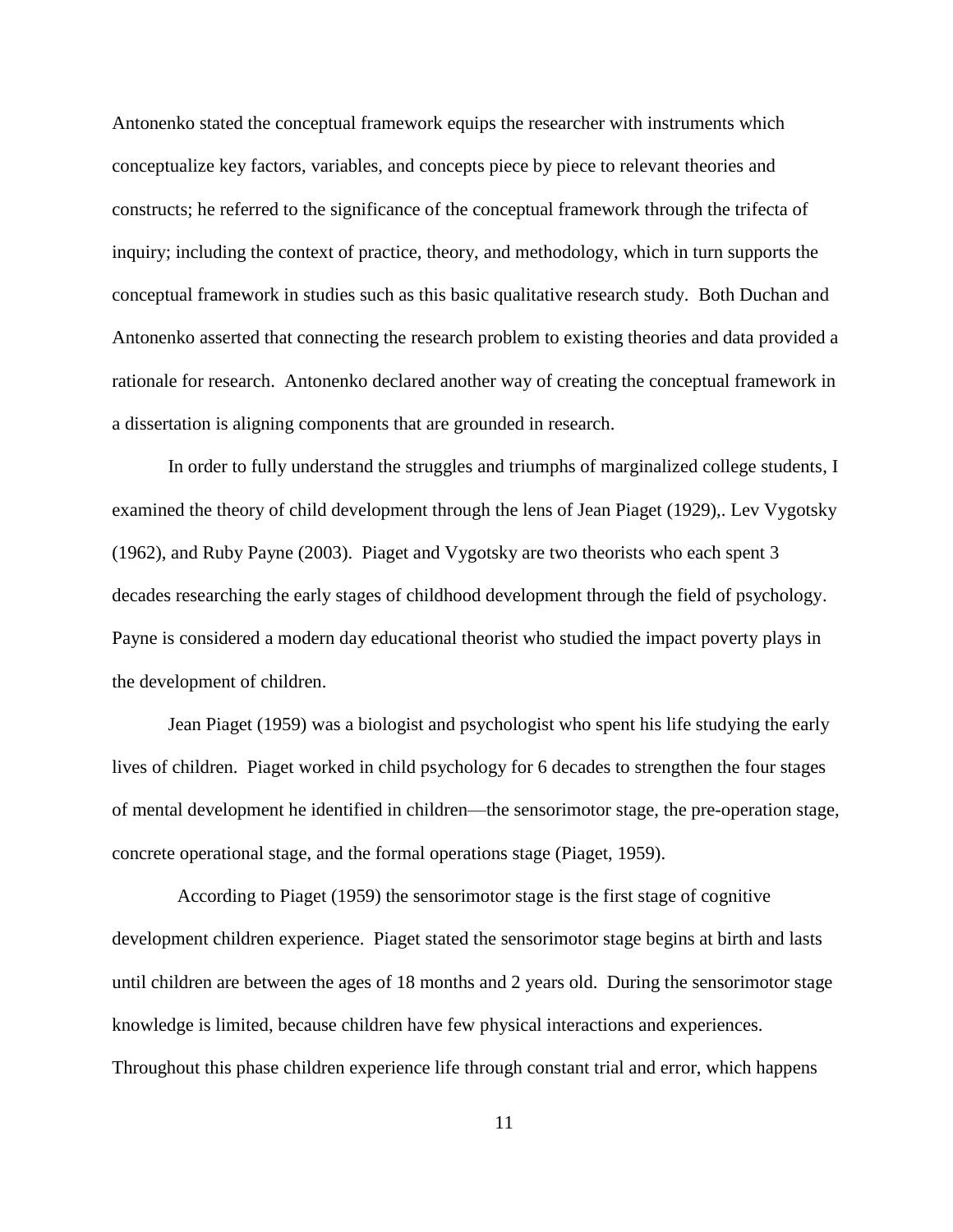often by playing with toys and placing objects in their mouth. As children become mobile, their ability to develop cognitively grows, because it afforded them the opportunity for more physical interactions and experiences (Piaget, 1959). Children also develop early language skills during throughout the sensorimotor stage.

Piaget (1959) referred to the second stage of cognitive development as the preoperational stage. This stage usually materializes for children between the ages of 18 months to 7 years old. During the preoperational stage children employ language, memory, and imagination in their development. Piaget believed children use their imagination in order to comprehend and connect between the past and future.

The third stage of cognitive development in Piaget's theory is the concrete operational stage. Piaget (1959) stated between the ages of seven to 11 years old children develop intellectually by use of logic, while also learning how to manipulate symbols that are correlated to concrete objects. During the concrete operational stage, the awareness of children becomes to enlarge with the awareness of external events, which connect to concrete experiences and references (Piaget, 1959).

The final stage of cognitive development according to Piaget's (1959) theory is the formal operational stage. Piaget stated that this stage begins at adolescence and continues throughout adulthood. According to Piaget, both adolescences and adults use symbols linked to abstract concepts in order to learn. Throughout the formal operational stage adolescence can think in multiple ways, formulate hypotheses, and speculate the relationships between abstract concepts. Jean Piaget believed intellectual development is a lifelong undertaking for all human beings.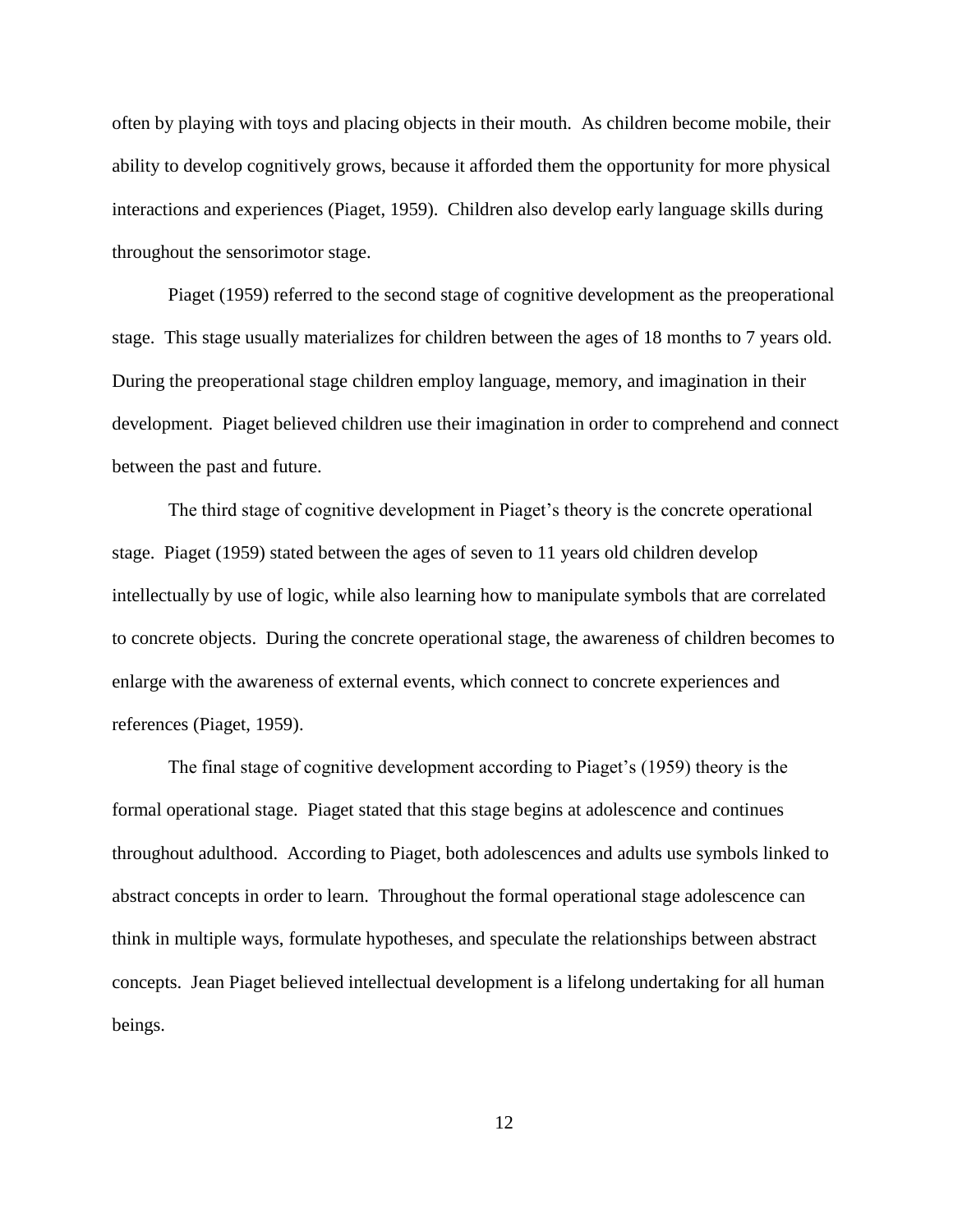The views of Piaget (1959) are that of a constructivist theory; Piaget defined constructivists as people who use their environment and preexisting experiences to shape their own knowledge. He believed schema to be an essential building block for the development of cognition. Schema is defined by Piaget as a format of action and thought where an idea is later displayed through action. Piaget asserted throughout a child's lifetime, the child experiences living or being introduced to new environments on a constant basis, which in turn prompts the child's schema to change, grow, combine, and regenerate. As a child grows, so does their own ways of thinking. Piaget stated as a child matures, the child learns how to compare items, along with heightening their abilities to problem-solve on differing levels, depending on how much each individual child has developed their own schema.

According to Piaget (1959), an individual's extensive experience within one's environment is important to everyone's cognitive development. If children are limited during interaction within their own environment it limits their cognitive development (Piaget, 1959). If cognitive development is limited, a child will not develop at the same rate as some of their counterparts who are allowed the opportunity to fully immerse themselves into their environment. As a theorist Piaget's background in biology played a role in his theories of child psychological development. He also said people seek to understand, yet comprehension is never fully achieved during an individual's life. Piaget spent 6 decades continuously researching the development of children and in their natural environment.

Many marginalized students have limited experience in the realm of college. Most of their parents and grandparents did not attend college, therefore marginalized students experience within the environment of college are limited or nonexistent. Piaget (1959) noted an experience within an individual's environment is important to cognitive development, therefore if a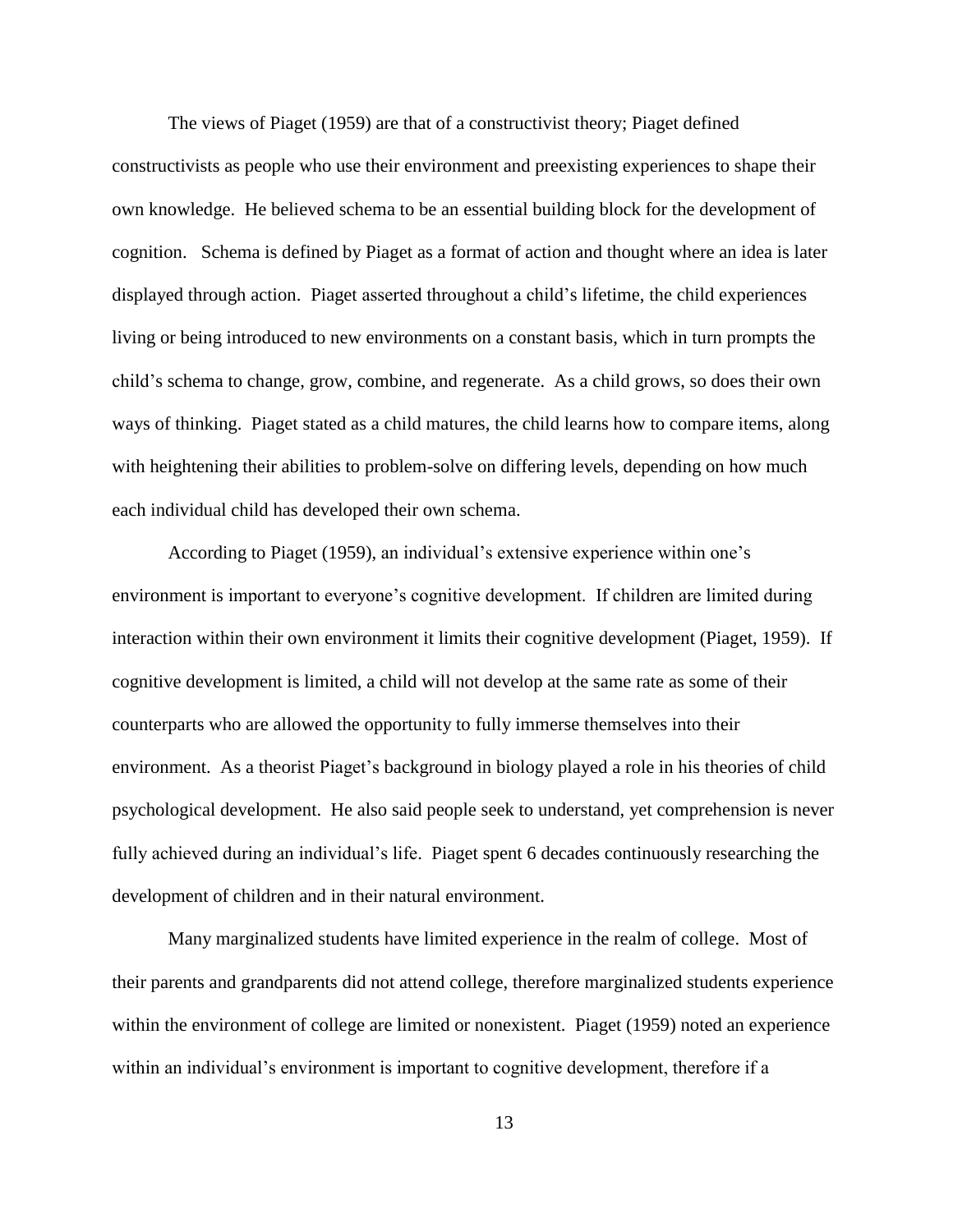marginalized student did not experience the realities of college through the experience of their own environment, their immersion into college will be an entirely new experience.

Another theorist who explored child development and psychology was Vygotsky (1978); his Zone of Proximal Development (ZPD) considered the cycles of the maturation process that have already taken place within the development of children, while also considering the parts of a child's development that has not yet matured or developed. \ Vygotsky believed children learn the most through social interaction. Vygotsky asserted the notion that if a child builds a difficult puzzle, the child may become easily defeated and not finish the puzzle. Whereas if a child works with a parent or teacher, they empower the young person through actions and words, which was why Vygotsky (1962) firmly insisted the importance of a child's interaction during their cognitive development. Vygotsky (1978) stated modeled behaviors from interactions with a more skilled adults leads to cooperative and collaborative dialogue, which helps the child internalize information to guide and regulate their performance during cognitive development.

While Piaget (1959) said cognitive development amongst children was fairly universal across cultures, Vygotsky (1962) sensed a child's cognitive development was widely predicated due to an individual's cultural upbringing. Vygotsky was a psychologist whom began his initial research in 1925. Social interaction amongst children leads to changes in their behavior and the notion that children's behaviors vary from culture to culture. Vygotsky believed memory in younger children is limited by biological factors, yet a child's cultural upbringing determines the development of their strategies for developing memory.

Vygotsky (1978) stated as a child grows to become more competent, it is the duty of the parents in the child's life to allow the child to work more independently, which leads to the child using what Vygotsky referred to as a More Knowledgeable Other (MKO). Vygotsky alluded to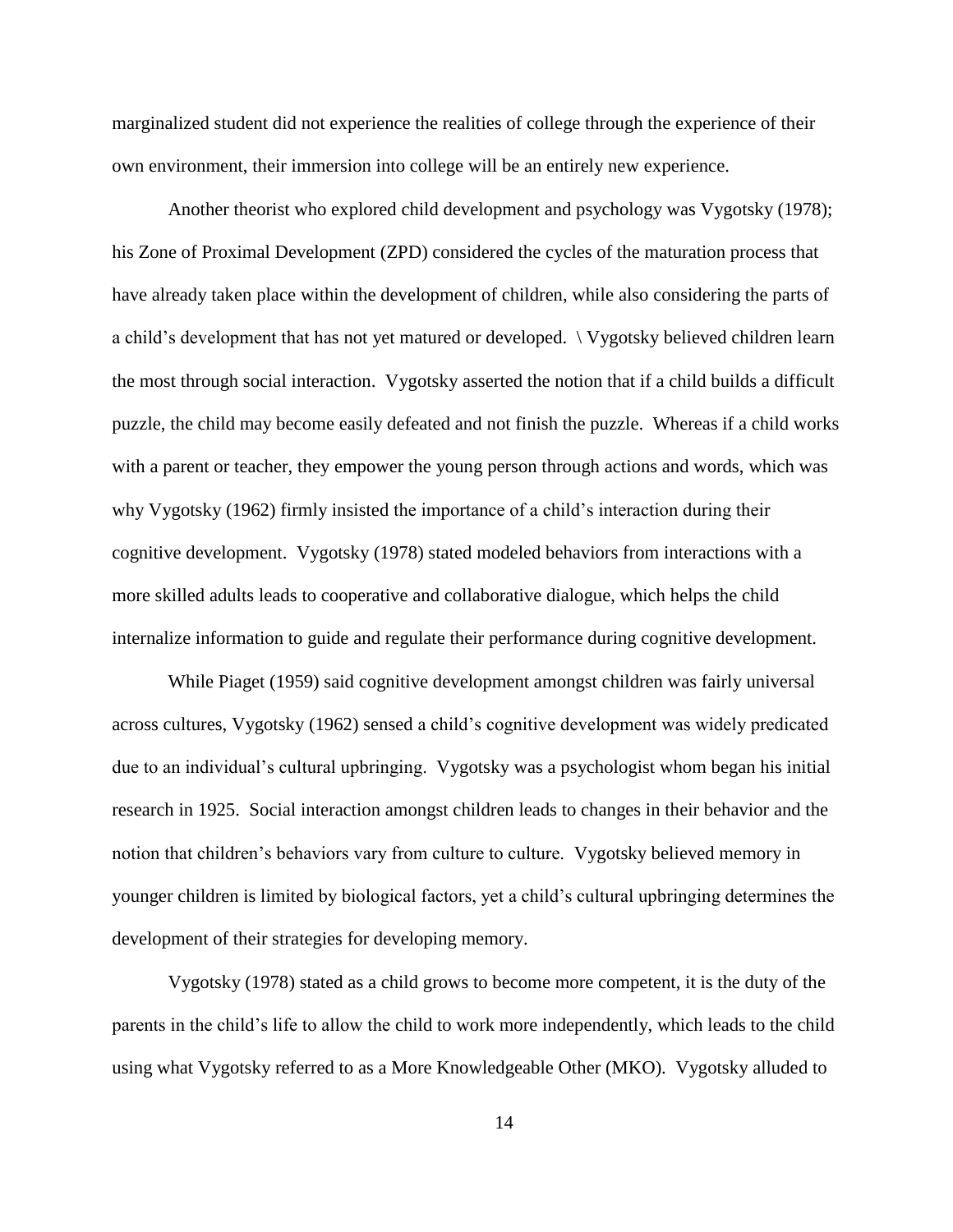the MKO as one of the child's peers, rather than a teacher or an adult. Vygotsky surmised an MKO is simply an individual that has a better understanding or a more in-depth capability of understanding than the child.

Language development is another facet of cognitive development Vygotsky (1978) believed that is developed through social interactions and purposes for communication. According to Vygotsky (1962), language plays two important roles in the cognitive development of a child: (a) it is the means which an adult transmits information to a child (b) language is a powerful tool for the intellectual adaptation of a child. Vygotsky (1962) stated there are three different forms of language which happen throughout cognitive development: social speech, private speech, and silent inner speech. Social speech usually starts around 2 years old and consists of external communication used to talk with others, whereas private speech begins at 3 years old and last until 7 years of age. During cognitive development private speech is directed to the self and forges intellectual function and growth within children. Silent inner speech begins at 7 years old and develops as a non-auditable function which internalizes speech and enables cognitive development in children.

The biggest difference between Vygotsky and Piaget was each theorist's stance in the spectrum of cognitive development. Piaget (1959) stated a child's sense of self-discovery came from a child's experiences, while Vygotsky (1962) expressed a child's upbringing influenced self-discovery. Piaget affirmed the main contributor to a child's development was how the child experienced life, whereas Vygotsky asserted a child's development happened through interaction with others, along with the guidance of parents, teachers, and other prominent people in the child's life. Vygotsky referred to this sense of development as an important measure, he connected with the Zone of Proximal Development and the More Knowledgeable Other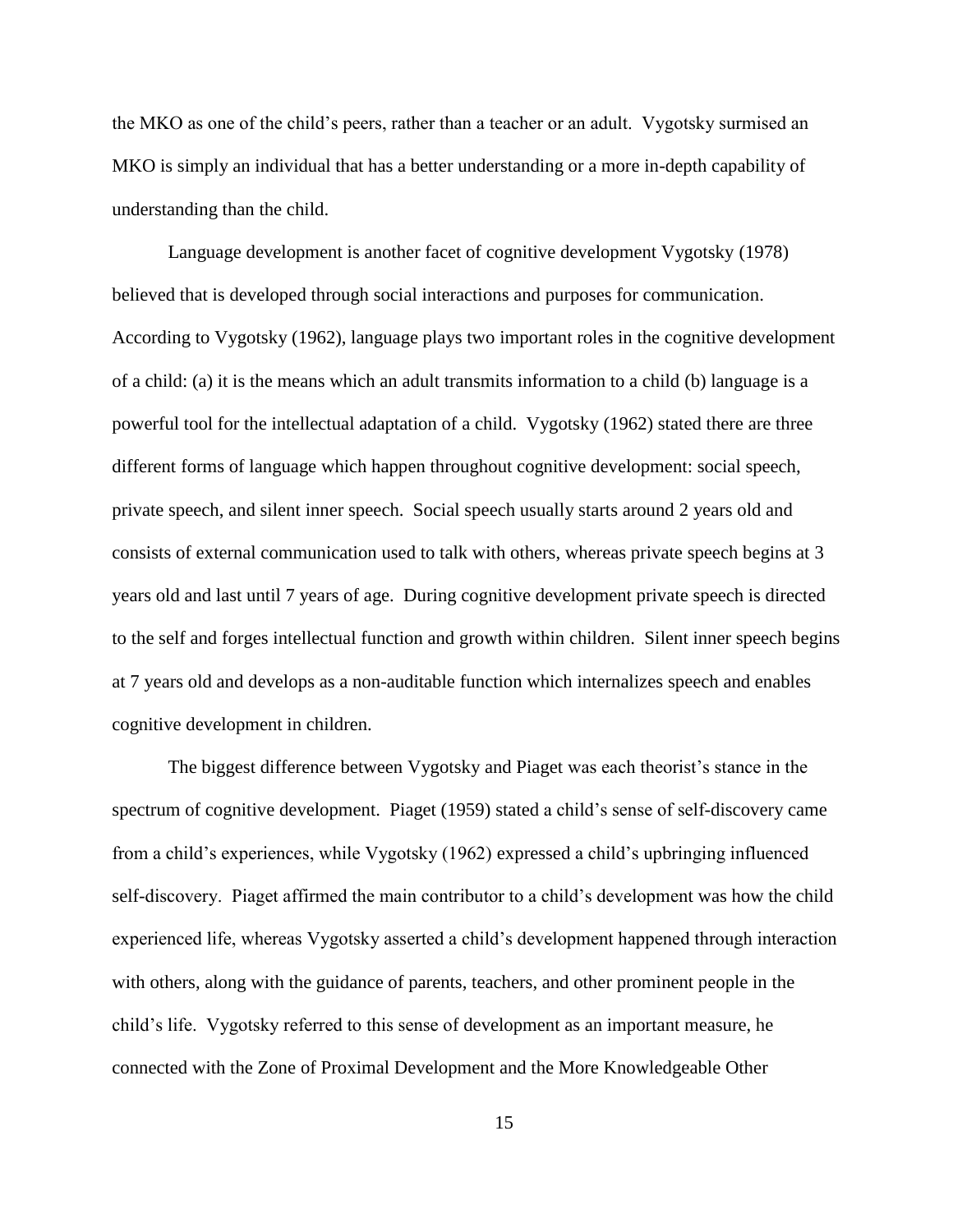(Vygotsky, 1978). For many marginalized students, the only individuals in their early life that experienced college were their teachers. Lack of access during the ZPD for marginalized students plays a role in their uncertainty about college, nevertheless what it takes to experience college successfully. One similarity between Piaget and Vygotsky was their shared belief that children by nature are curious and play a role in their own sense of discovery and development in creating their own schema (Vygotsky, 1962). Like Piaget and Vygotsky, Ruby Payne (2003) has spent 3 decades studying in the field of education. Payne is known in educational academia for her research in relation to education and poverty in the U.S.

One aspect of everyday life which empowers students of poverty to not allow the cycle of generational poverty to continue is through the facet of building relationships. Sperry (2015) asserted the first year of college is a critical period of transition. According to Payne (2003), when a child of poverty attends college or begins to break the cycle of poverty in their family, a single relationship with a faculty member, administrator, staff member, or fellow college student can be used in guiding, coaching, or teaching the child how to properly function in a society with hidden rules. For change to happen it is important students see their learning as tangible to their reality, even if it is not their immediate reality (Caspar, 2015). For instance, if a student of poverty wants to attend a college or university and no one in the student's immediate life has experienced college, it is imperative for the teachers to connect their learning to today's reality to prepare the student for the future (Kezar & Eckel, 2010). This connection may help inspire change within the student for the future of their education (Berry & Bass, 2012).

Payne (2003) stated students of poverty need direct teaching. Payne said to effectively teach students of poverty the hidden rules of society, it is important that relationships of trust, compassion, and willingness are formulated. Payne also asserted, with more exposure to the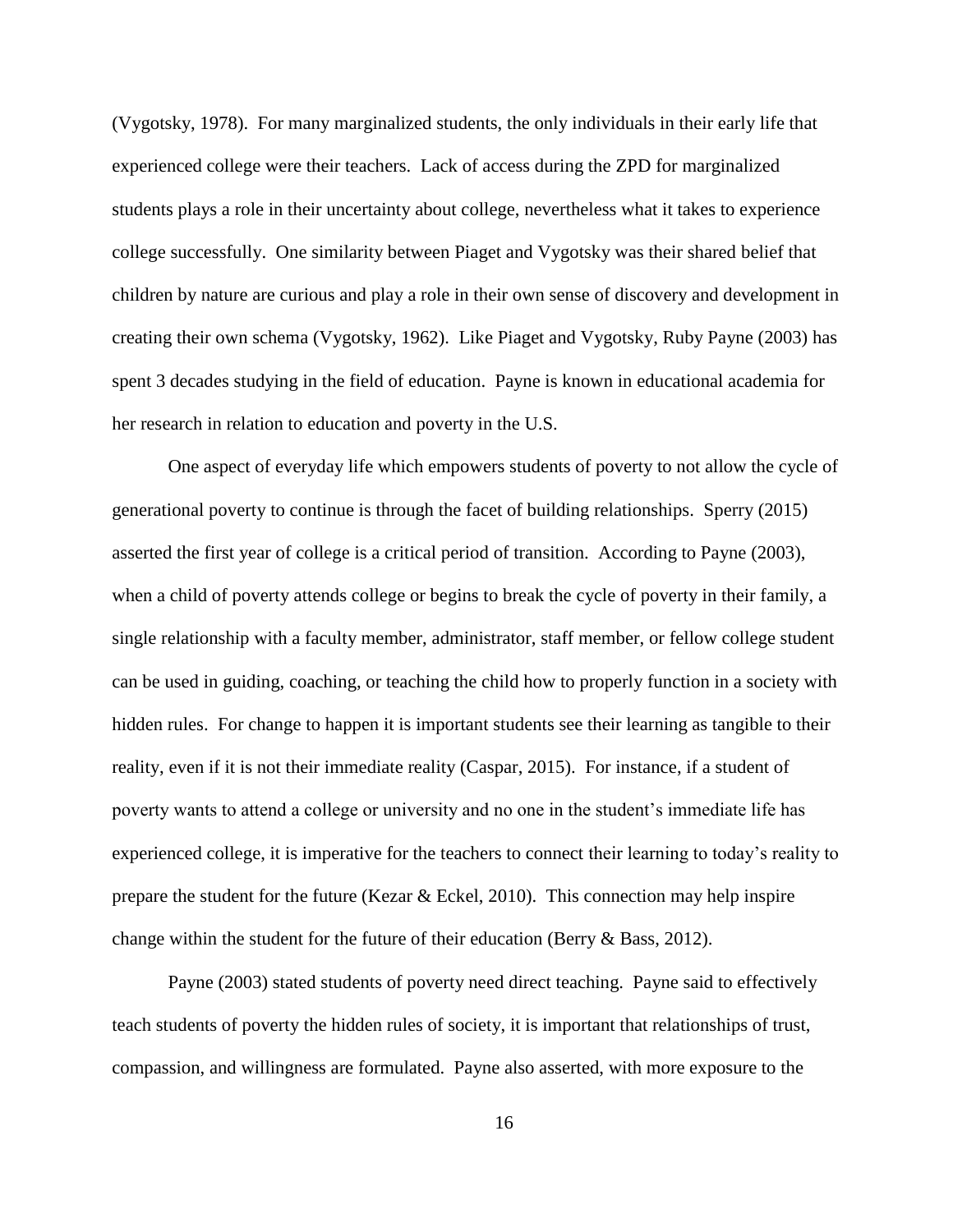realities of being economically stable, students of poverty are just as capable of being successful in higher education as their affluent classmates during high school and college. Children do not know they are poor if they have never experienced wealth; this coincides with theories of Piaget (1959) and Vygotsky (1962). Payne's belief resonates with Piaget's philosophy because it implies children only know what they see and learn from their own environment first-hand. Payne's theory connects to Vygotsky's theory, due to the notion that a child's social environment correlates to the outcome of their growth. Many young people who grow up in poverty never have access or opportunity to be influenced or witness financial wealth. Therefore, some students of poverty do not have the opportunity for that side of the social spectrum to influence their lives, nevertheless their opportunity to pursue higher education.

Payne (2003) declared poverty occurs in all cultural backgrounds, and because societal norms are both hidden and not directly taught in primary and secondary schools across the U.S., it is the job of teachers to teach students of this unspoken and economic divide. Payne disclosed to teach students about the economic-divide between the middle class and poverty, educators must first understand who their students are and where they come from. Payne believed that if educators at all levels of education do not understand where their students come from they cannot successfully teach and connect with them.

Payne's (2003) work referred to the hidden rules of society as the understanding that an individual comes to when learning to understand the spectrum of social classes within the economy of the United States. She expressed it is important for all individuals, including teachers and students to accept and acknowledge their own class to begin understanding the social class and societal norms of others. An example, according to Payne, is a student who lives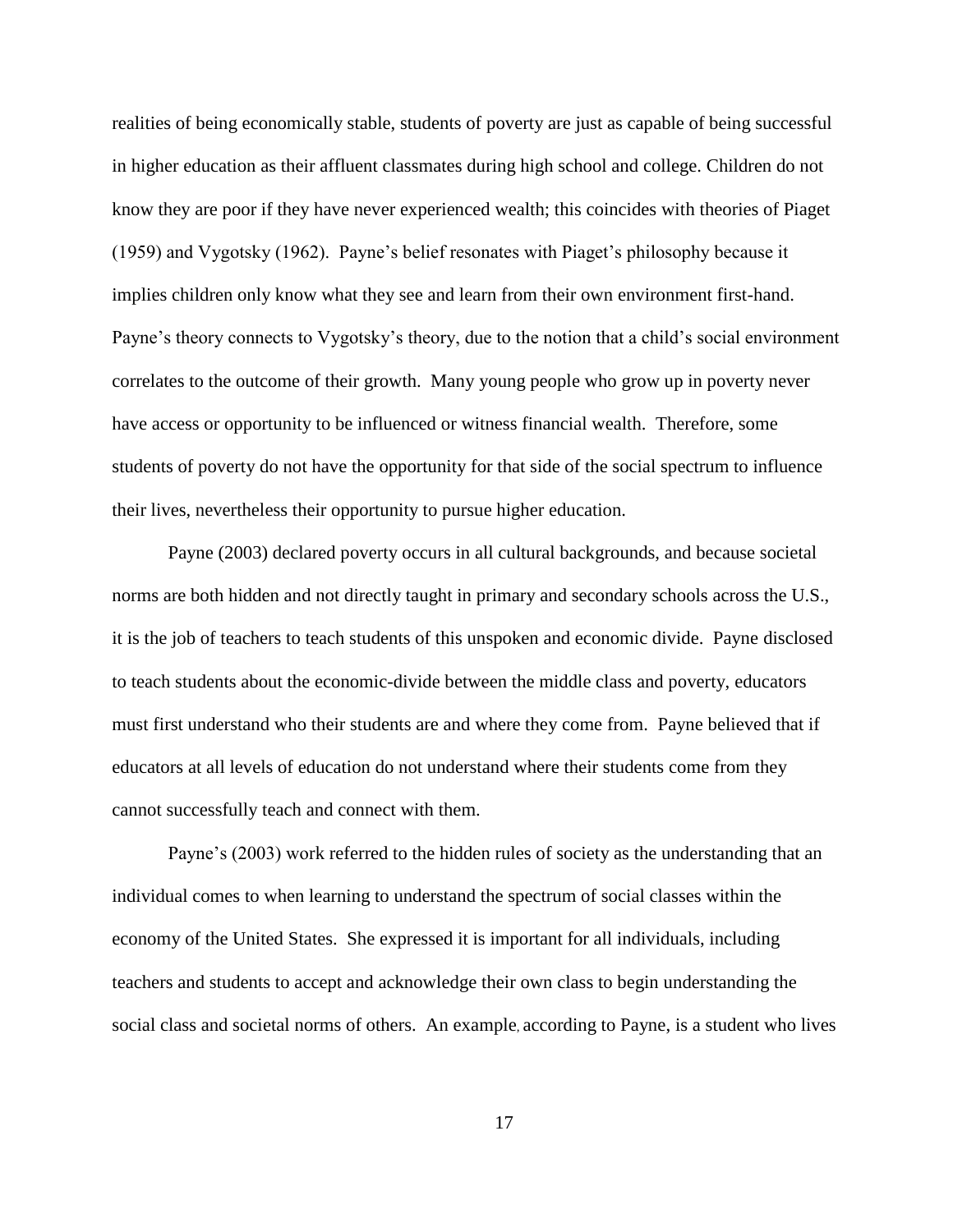in poverty that sees food valued for quantity, whereas a middle-class student values the quality of food, while a wealthy student values food for its presentation.

Like Piaget (1959) and Vygotsky (1962), Payne (2003), asserted children learn complex information and develop vital skills through the process of development and maturation. Payne, Piaget, and Vygotsky's theories of child development recognize the relevance heredity and maturation play in the role of natural cognitive development and how this takes place during different stages for children. Payne, Piaget, and Vygotsky shared the common belief that a child's ability to cognitively develop happens in sequential order. All three theorists also believed distinct development occurs during specified stages of a child's development throughout the process of cognitive development.

#### **Review of Literature**

Machi and McEvoy (2016) stated a literature review is necessary to frame and scope researched literature. Machi and McEvoy believed, a literature review clarifies and defines a research topic to canvas and document researched archives. A literature review also presents an instance established with an inclusive understanding of the researched topic.

 The purpose of this basic qualitative research study is to explore how marginalized students' ability to succeed is impacted during freshman and sophomore years of college. Although the number of marginalized students enrolled in 4-year colleges throughout the U.S. is the on the rise, the number of marginalized students graduating from college has not increased. As the number of marginalized students enrolled in 4-year colleges continues to climb, colleges across the U.S. will have to find ways to educate, empower, and encourage marginalized students how to connect with campus life and utilize available resources. Kezar and Eckel (2010) revealed empowering marginalized students to earn a university degree will not happen until a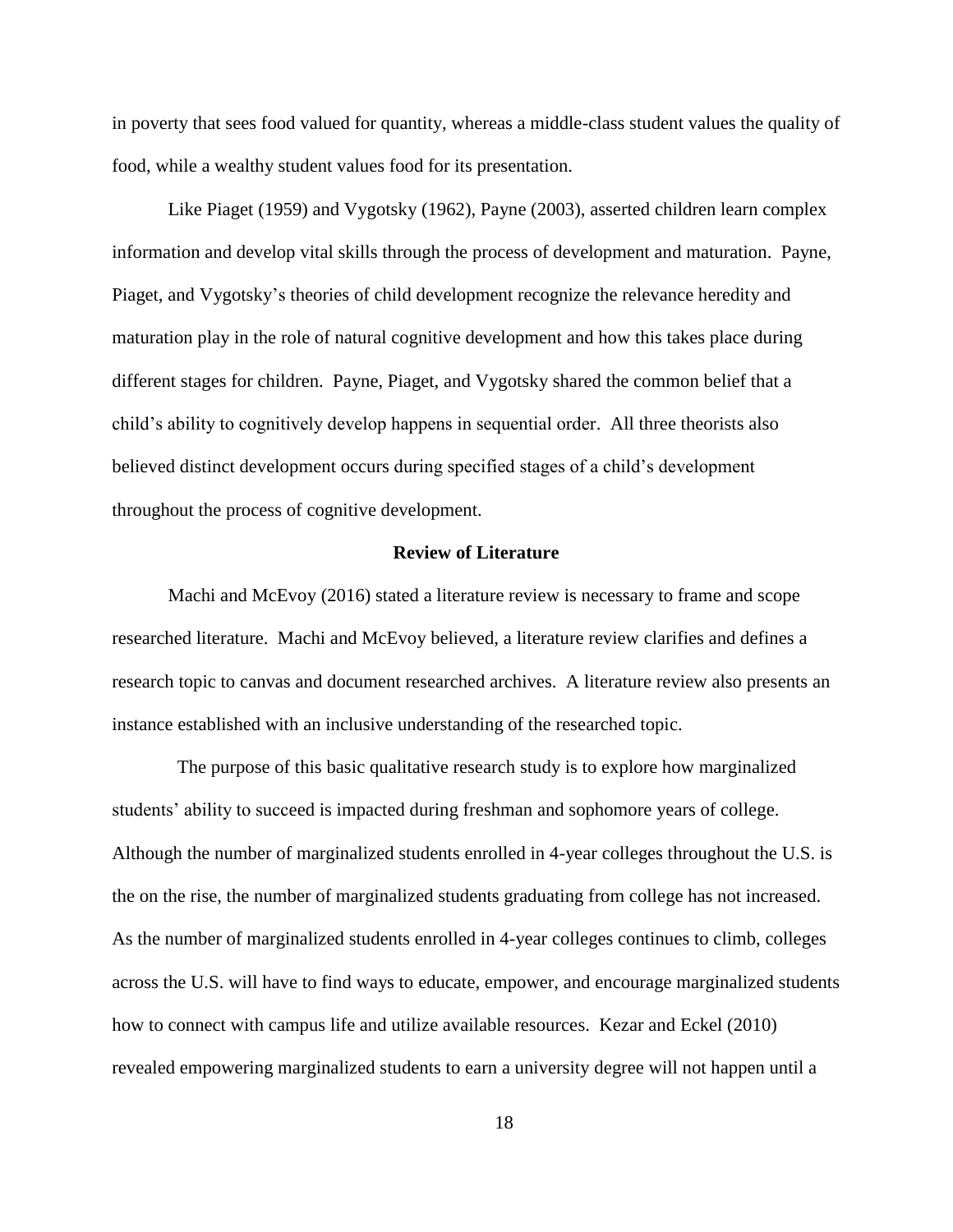plan from administration and staff is put forward to assure marginalized students are aware of their opportunity to be successful in higher education. Williams (2014) stated extra support in the form of mentorship, tutoring, and community outreach is needed to sustain, engage, and empower students of color and students of poverty at a 4-year college in the United States. Castleman and Terry (2016) believed to build a solid community of student learners in higher education, all stakeholders need to support marginalized students.

The problem is marginalized students do not utilize the assistance offered to them or they do not know how to ask for help. The review of literature for this basic qualitative research study will examine why marginalized students do not utilize the assistance offered to them, along with why marginalized students do not ask for help. This section includes subtopics such as, support, connectivity, change and continuation, and fostering support. Each of the subtopics connects to issues marginalized students enrolled at 4-year colleges have experienced such as, lack of mentorship, not feeling connected to campus life, educational sustainability, and utilizing support provided from their college.

#### **Campus Support**

According to Schmuck, Bell, and Bell (2012), some of the support needed for marginalized students, such as students of color and students of poverty, should come from the way facilities at 4-year colleges are managed and set-up. Though many high school campuses throughout the U.S. mirror that of 4-year college campuses, college campuses are bigger, and usually have a greater number of students, along with more freedom than a high school campus may allow for students. Therefore, there is a difference in transitioning from a high school campus to a college campus.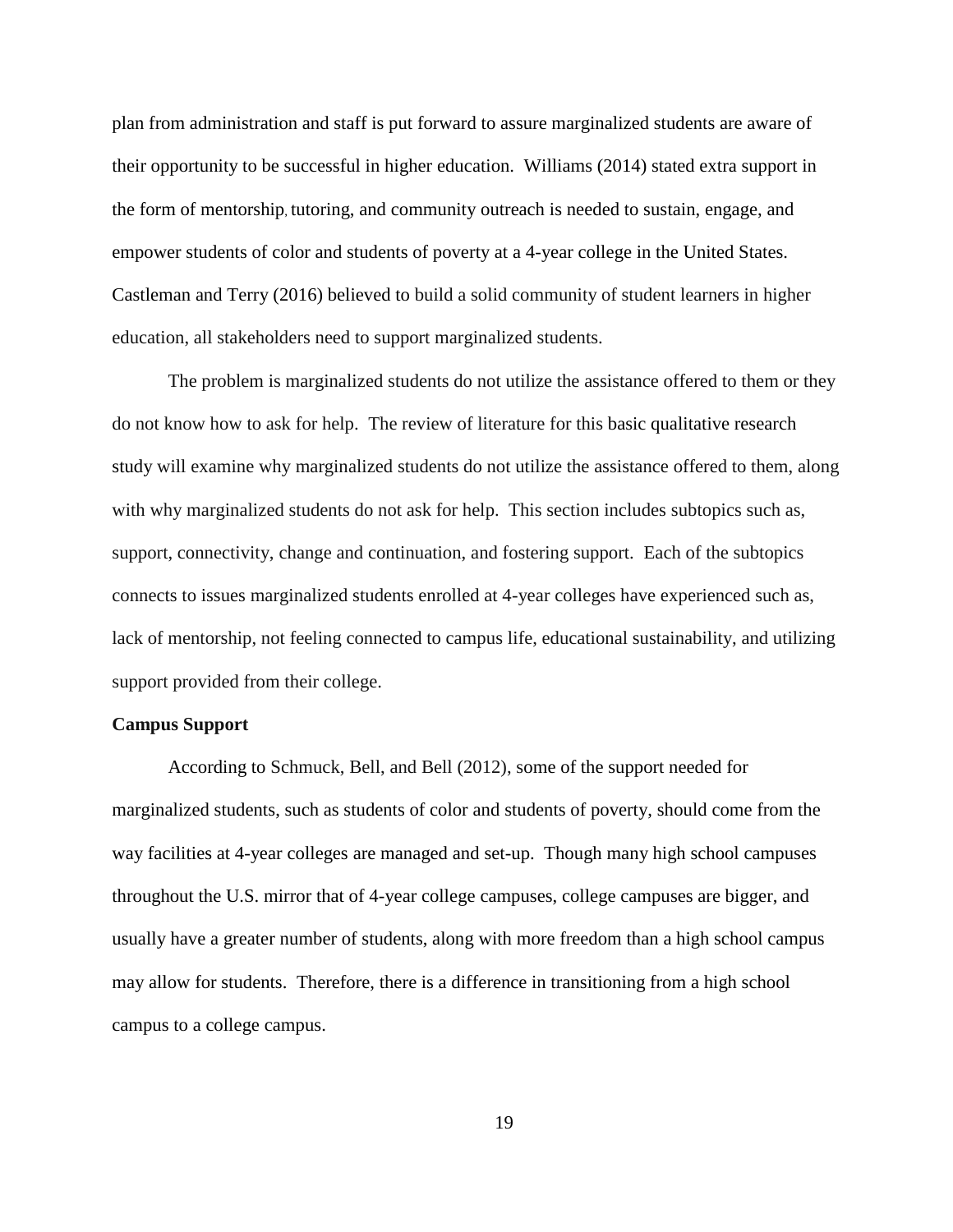While many college campuses throughout the U.S. try to help empower every student to become connected to their educational family, colleges must do a better job helping students that are marginalized culturally and economically to be at ease (Doan, 2011); the way buildings such as lecture halls, dormitories, and faculty member offices are set-up and maintained is a start. For many marginalized students their experiences of higher education facilities form their first impression which affords them an opportunity where they have daily access to internet, food, and shelter without worry (Schmuck, et al., 2012). As more and more 4-year college facilities are restructured, those structures invite additional self-luxuries such as singular dormitory rooms, free wireless access, and online tutoring. This in turn could then promote more isolation and self-indulgence. Students of color and students of poverty will rarely have to interact with their peers, due to the notion that new technology and infrastructures invites seclusion. This could then induce a sense of separation for students of color and students of poverty, when all signs point to the need for marginalized students to feel connected to their peers, rather than isolated (Sanders & Burton, 1996).

Doan (2011), along with Bhat and Gagolione (2002) said the influx of marginalized students joining the college ranks, which includes students of color, first- generation students, and students from low socio-economic backgrounds is on the rise. Yet, about 90% of marginalized students do not make it past their first year in college (Stephen et al., 2014). One way of eliminating the issue of sustainability in college for marginalized students is for college stakeholders such as administration, faculty, and staff to purposefully serve students of color and students of poverty through different forms of leadership. According to Hunter (1998), servant leaders realize that they could influence people to work happily towards achieving goals identified for the common good of mankind. Servant leadership offers all people the opportunity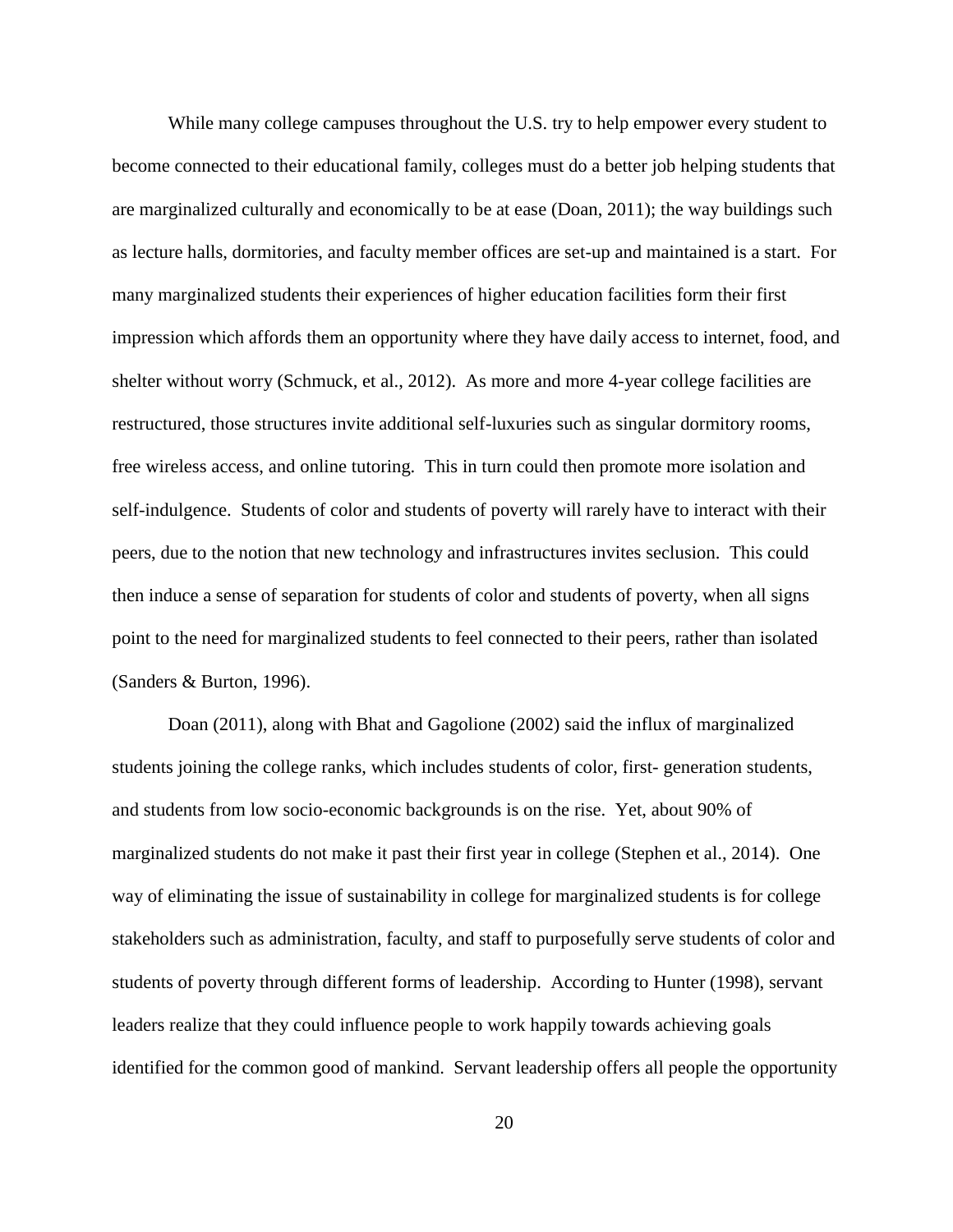to serve their community through intentional actions (Hunter, 1998). In the case of institutional leadership for college students, marginalized students need to see the example of Servantleadership amongst college administration, faculty, and staff members in higher education. The precedent of servant-leadership set by administrators, faculty, and staff at 4-year colleges in the U.S. will leave a lasting impact on marginalized students, which in turn can influence the success of the students during their first and second years in college.

#### **Fostering Support**

According to Williams (2014), implementing a mentorship program for marginalized students in high school, as well as in college will foster support for students' need for social connection, plus educational and social advising. Marx (2006) and Maramba and Velasquez (2012) articulated that any marginalized students who enters college starts off with a disadvantage during their freshman year, because often no one in their immediate family attended a 4-year college or has had access to higher education (Falcon, 2015).

Marginalized students such as first-generation students and students of color tend to have lower grade point averages in comparison to their college students whose parents attended college (Falcon, 2015). Only 24% of first-generation and students of color achieve a bachelor's degree or higher (Falcon). Cox and Lemon (2016) alluded that if a university wants to help this group of students sustain their educational career, along with academic and personal experiences in higher education; it is crucial for all working parts of a university to work together and create, improve, and assess a plan to measure students' gains and successes during their first-year in college. Perhaps if 4-year colleges worked with high schools and built transitional programs prior to high school graduation marginalized students would have a clearer understanding of utilizing their resources when arriving on campus at a 4-year private or public college in the U.S.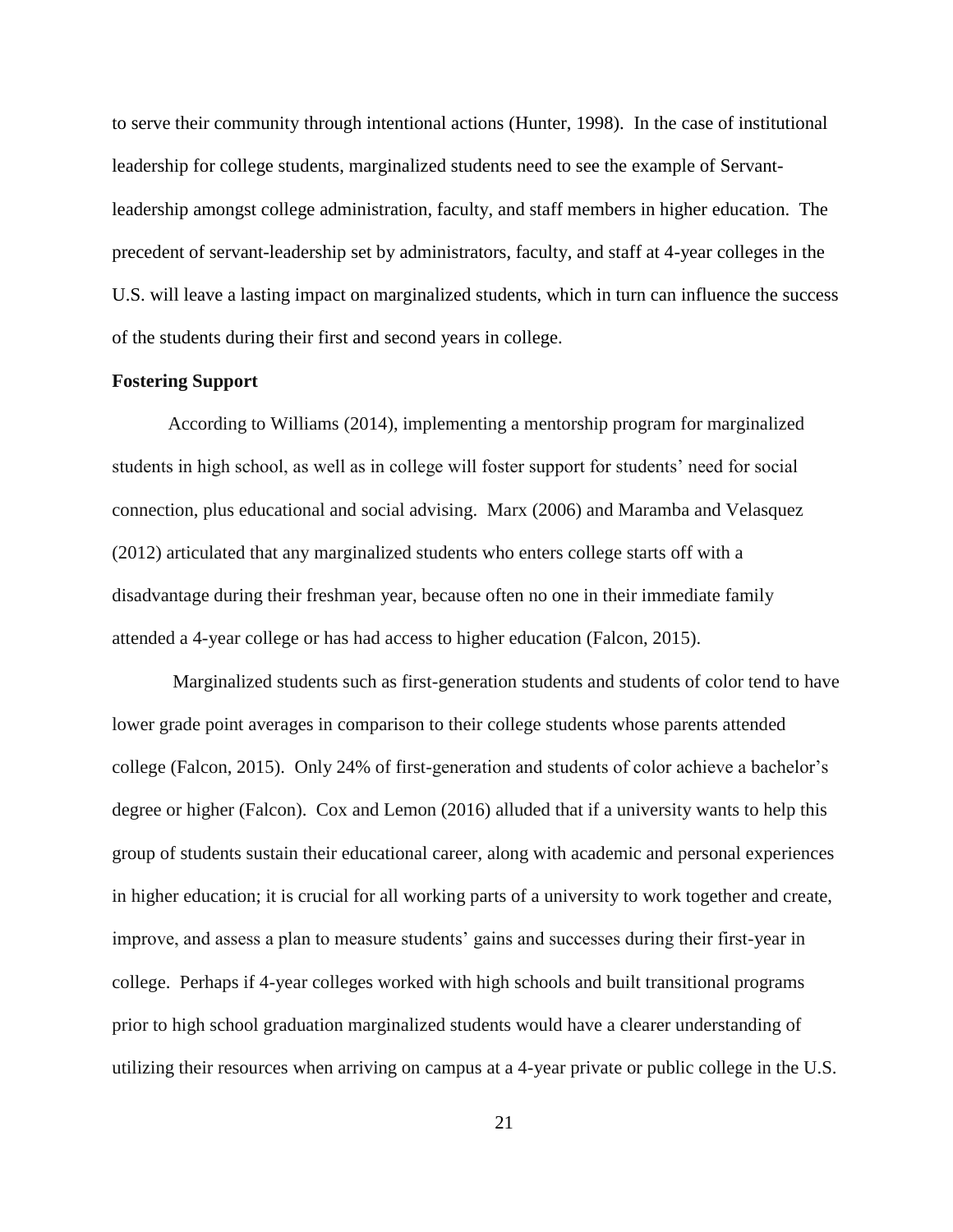#### **The Struggle Invites a Life Coach**

McGill et al. (2018) believed institutional neglect is a primary reason why marginalized students struggle in college. McGill et al. stated institutional neglect is the lack of recognition of marginalized students within higher education. According to McGill et al. the burden of work that needs to be done on colleges campuses throughout the U.S. regarding economic and race relations is the reason many colleges have fully subscribed to creating systematic change, rather than simply diagnosing the issue. Another struggle for marginalized students within higher education according to McGill et al. is the prevalence of color-blindness. McGill et al. defined color-blindness as asserting the unreality of the role race plays biologically in the lives of minorities. Regardless of effort, race and socioeconomical class play a role in the lives of marginalized students. Issues such as color-blindness lead to the reluctance of acknowledgement, consideration, and discussion of institutional shortcomings within higher education surrounding the topics of retention and the success of marginalized college students.

Marginalized students should be acknowledged, appreciated, and empowered to maintain and seek out their identity during their experience in higher education. McGill et al. (2018) stated it is the duty of colleges throughout the U.S. to create an educational environment that is nurturing for all students, especially marginalized students. Positive interactions within campus life can lead to a sense of belonging for marginalized college students. According to McGill et al. another way marginalized students feel connected to their college experience is by having a relationship with a representative from their college that could take on the role of a life coach. McGill et al. defined a life coach as a trained individual that develops a trusting relationship with a marginalized student, and helps that student explore their purpose, talents, and values, while overcoming barriers and reaching their goals. Building a relationship with a life coach during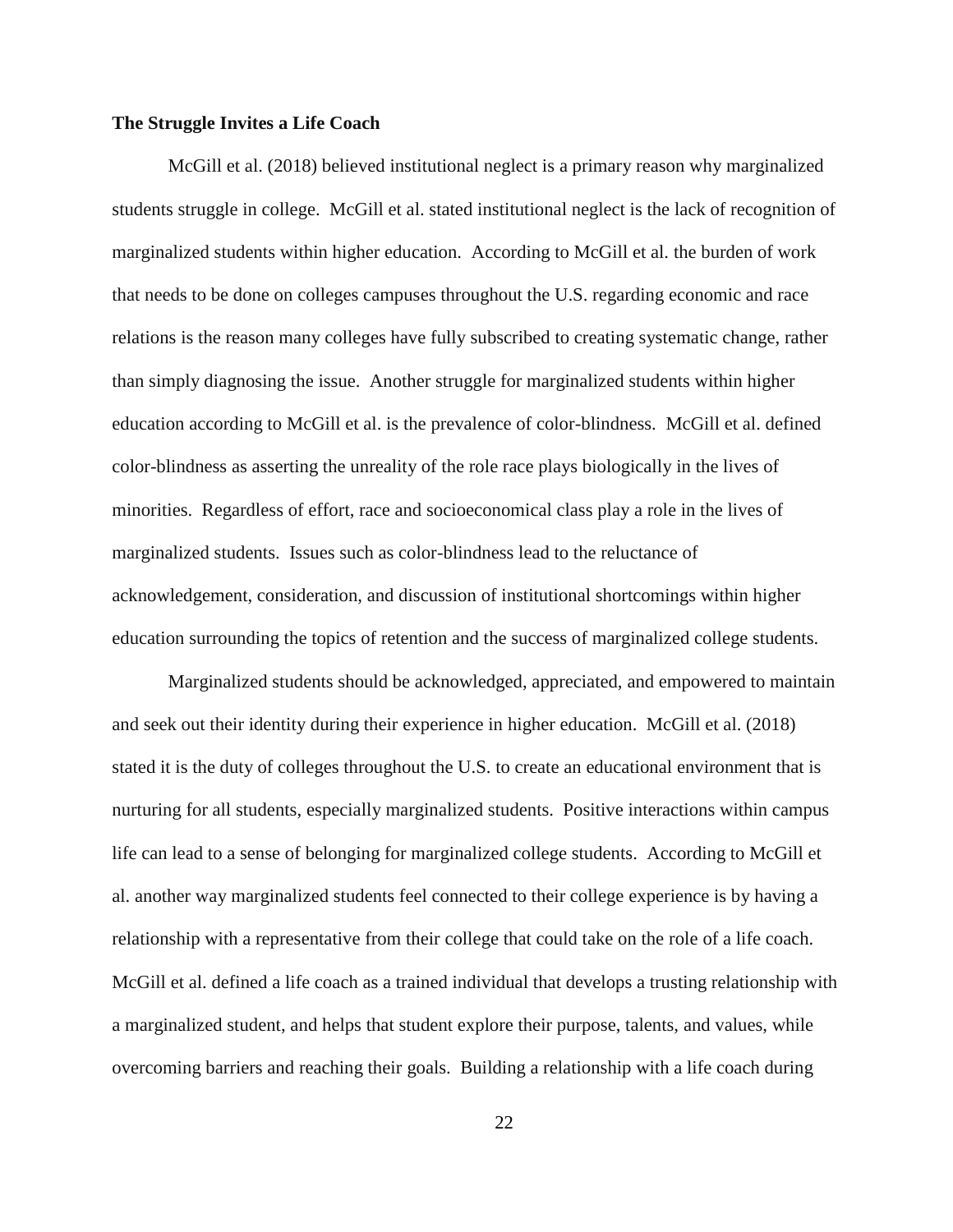their college experience can empower marginalized students to feel accepted, forge a sense of belonging, and connection to campus life (McGill, et al., 2018).

#### **The Presence of Faculty of Color**

Benitez, James, Joshua, Perfetti, and Vick (2017) stated increasing the number of faculty members of color on college campuses throughout the U.S would reduce the number of marginalized students that are not successful during their first 2 years of college. Benitez et al. believed when marginalized students do not see a fair representation of faculty members on campus that look like them, it leads to diminished hope and a lack of belonging, which effects marginalized students' will to be successful. When marginalized students do not have the opportunity to have discourse with faculty members that look like them it can lead to self-doubt. The presence of a diverse faculty on college campuses can mitigate a marginalized student's need to be a spokesperson for their racial or socioeconomical background. According to Benitez et al., the existence of a faculty member of color in the classroom can counter contrary stereotypes of marginalized students' racial or socioeconomical background, which promotes inclusiveness.

Benitez, et al. (2017) surmised if a college promotes the success of marginalized students, the college needs to also instill a structure that promotes the retention of a diverse faculty. Like marginalized students, faculty of color often experience feelings of isolation and a lack of mentorship. Benitez, et al. believed retaining faculty members of color will require mentorship, along with providing resources for empowering them to cope with the challenges, while also implementing dynamic and structural changes. Helping faculty members of color learn how to navigate and understand the dynamics of the college they teach at is like making freshman and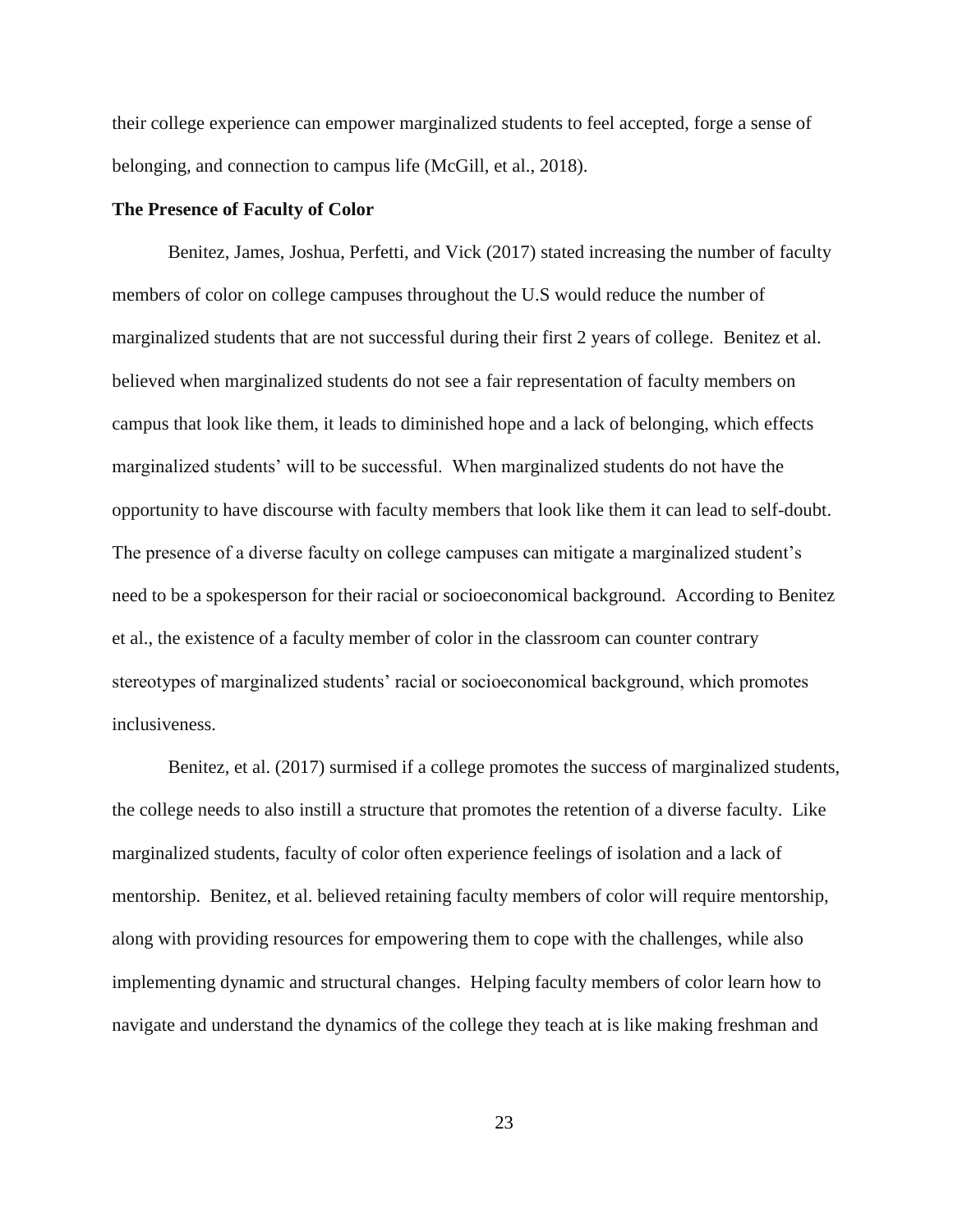sophomores in college aware of the resources available to them on campus (Benitez, et. al, 2017).

#### **Connectivity**

Caspar (2015), Gummadam, Pittman, and Ioffe (2016), Sanders and Burton (1996), along with Mitchell, Wood, and Witherspoon (2010) found that students of color, as well as students of poverty have been historically underrepresented in higher education since the inception of colleges and universities in the U.S. Gummadam et al., along with Sanders and Burton, claimed in order for students to be connected, universities must go above and beyond to find support systems to bridge the gap during marginalized students' experiences throughout their enrollment in higher education. This includes the need to feel at home and safe in facilities such as dormitories, lecture halls, recreational spaces, and dining halls.

Doan (2011), Schmuck, Bell, and Bell (2012), Williams (2014), and Clark (2011) alluded to the way facilities are designed should be taken into consideration amongst college and university personnel because the way college spaces are physically set-up could lead to students either being *successful or unsuccessful,* depending on the marginalized students' prior experience living with others, having their own room, sharing a room, a common eating area, and access to educational confinement. Schmuck et al. concluded that students must first become comfortable in a new environment, before even considering the opportunity to grow academically. According to Doan, since the 1960s marginalized students have attempted to access and succeed in higher education. Doan added as more students of color and students of poverty begin to enroll in institutions of higher education, the more significant the issue of retaining those students will become. Like Doan, Williams said students need to establish connectivity with their new environment to be successful during their first and second years of college.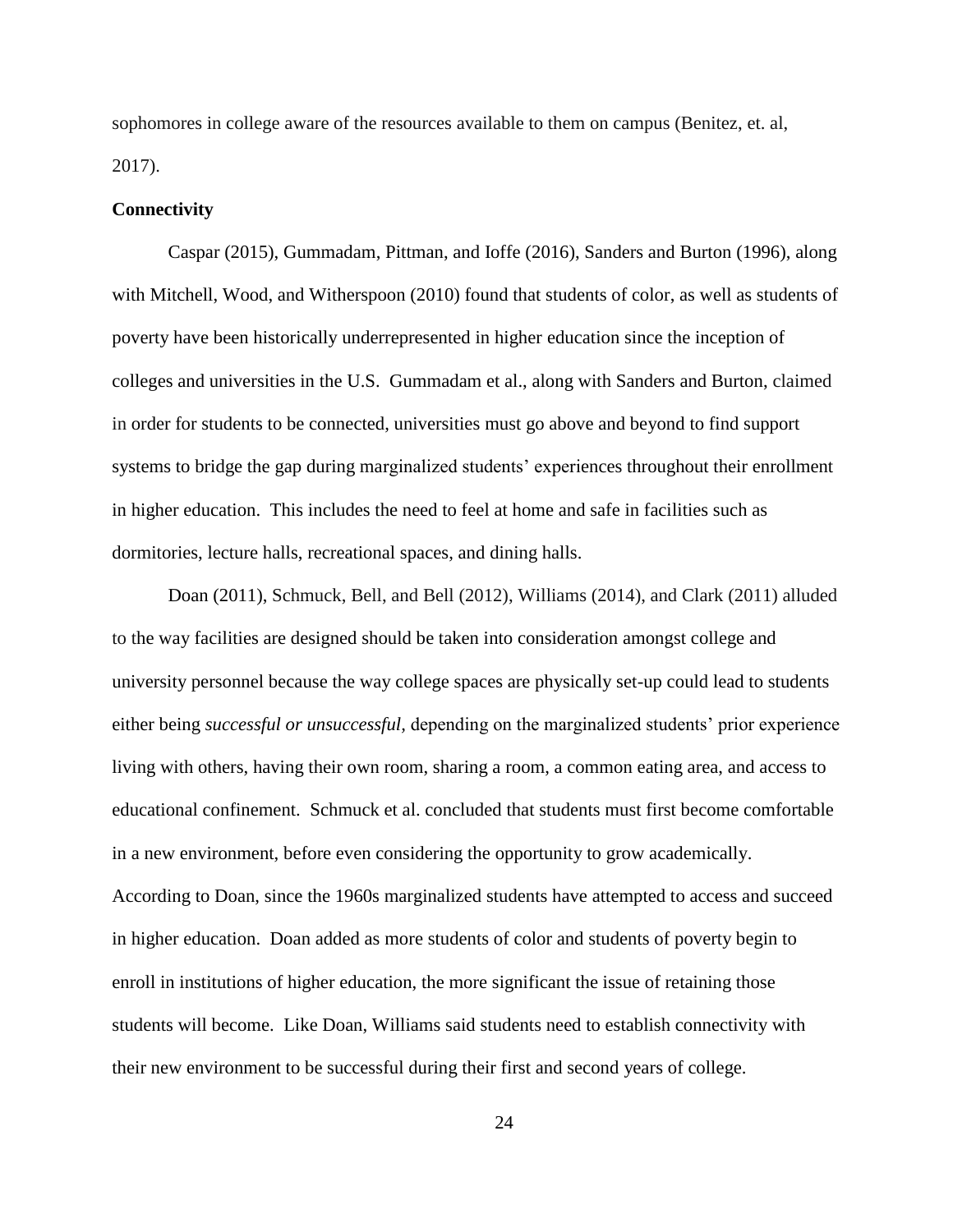Schmuck, Bell, and Bell (2012) said facilities should be designed where students can interact with one another beyond the classroom, through opportunities such as student spaces. Clark (2011), Doan (2011), and Williams (2014) explained classes which champion intentional peer-to-peer interaction should happen on a frequent basis at 4-year college campuses in the U.S. While some institutions of higher education may not see one of its primary jobs as providing spaces for social settings, like Doan, Williams, Clark, and Schmuck et al., authors Murphy and Zirkel (2015) claimed it is an important way of successfully empowering marginalized students attending a 4-year college in the U.S. Avenues such as networking are breaking the emotional and physical bridge that residential life provided for students. Schmuck et al. pointed out if colleges want to better serve students of marginalized backgrounds, the construction and management of facilities need to be taken into consideration, especially for students of color and students of poverty that live on campus. These considerations should further promote social interactions and activities for all first-year college students for students to feel accepted and safe in their new environment (Sperry, 2015).

#### **Microaggressions Towards Marginalized Students**

According to Sarcedo, Matias, Montoya, and Nishi (2015) a microaggression is a brief common behavioral, environmental, or verbal indignity towards a targeted group. Sarcedo et al. stated microaggressions can create a derogatory or hostile environment whether the microaggression is intentional or unintentional. On college campuses throughout the U.S. both first-generation and marginalized students face microaggressions from their classmates, along with some administrators, faculty, and staff members. Sarcedo et al. believed at many colleges within the U.S. marginalized students are forced to change their behavior, culture, language and thoughts to be successful in college. Forcing marginalized students to change how they think,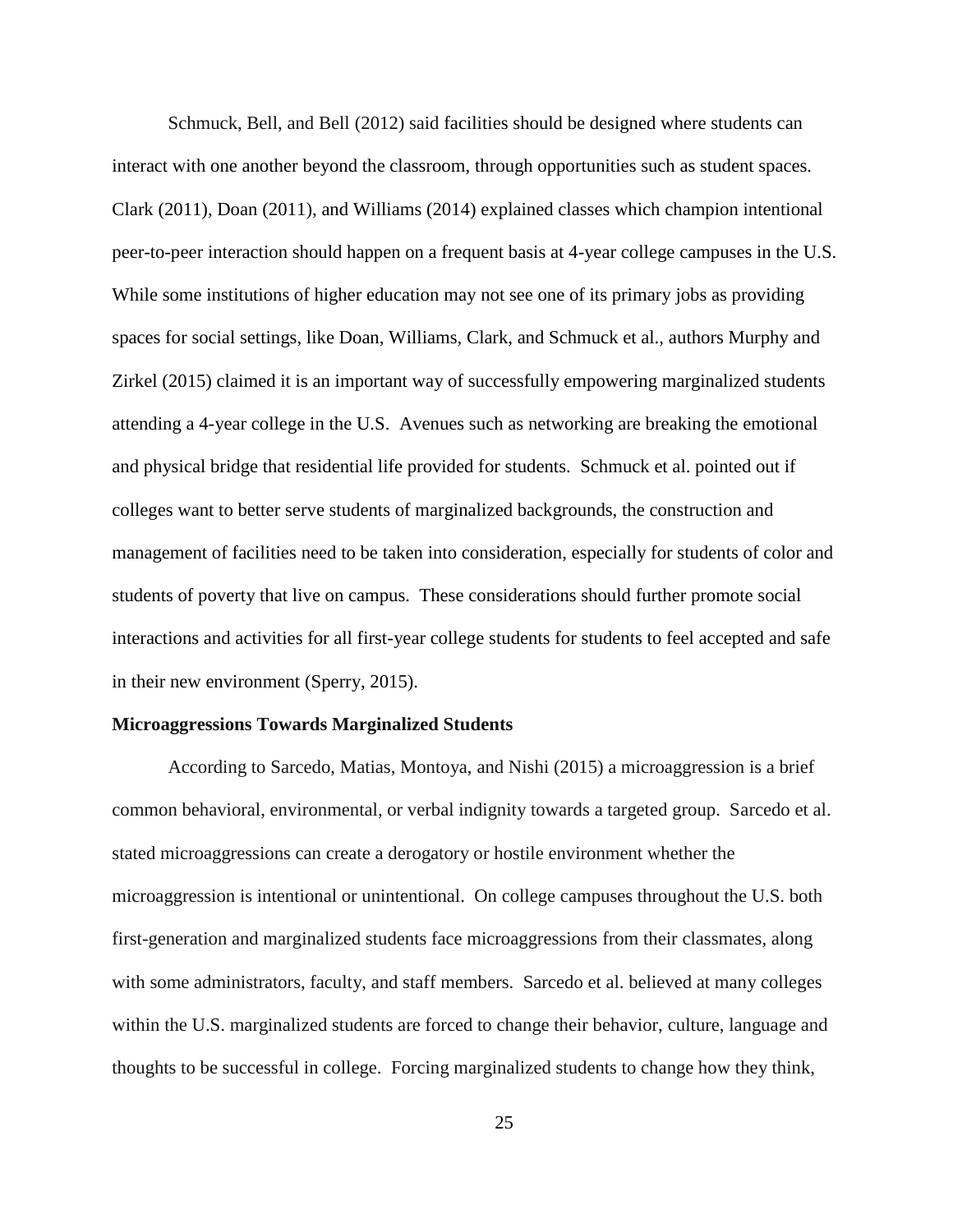along with their behavior, culture, and language is asking them to assimilate to the institution of higher education, while losing a sense of their own identity (Sarcedo, et al., 2015). Assimilation within higher education promotes deficit thinking, which negatively impacts the college experience for marginalized students.

Sarcedo, Matias, Montoya, and Nishi (2017) surmised microaggressions have three different effects on marginalized college students. The first effect of microaggressions towards marginalized college students according to Sarcedo et al. is marginalized students feel emotionally threatened because of their race or social class. The second effect of microaggressions towards marginalized students according to Sarcedo et al. is marginalized students feel an emotional toll because, they cannot visualize themselves being successful since they see few students or staff members that look like them on campus. The third effect of microaggressions towards marginalized students according to Sarcedo is marginalized students feel they are not supposed to be in college. Sarcedo et al. stated the effects of microaggressions lead to marginalized college students feeling targeted by their classmates, faculty, and staff members. The consequence of feeling targeted leaves marginalized students to feel less welcomed and supported on their colleges' campus.

According to Sarcedo, Matias, Montoya, and Nishi (2017) one way to prepare marginalized students for college is to raise an awareness of Whiteness within the institution of higher education. Sarcedo et al. defined Whiteness as the majority of people that have traditionally had access to higher education, and that majority being Caucasian students, faculty, and staff members. Whiteness can be expressed within higher education through microaggressions. It is the job of colleges throughout the U.S. to educate Caucasian students, faculty, and staff members how their intentional or unintentional actions and beliefs can be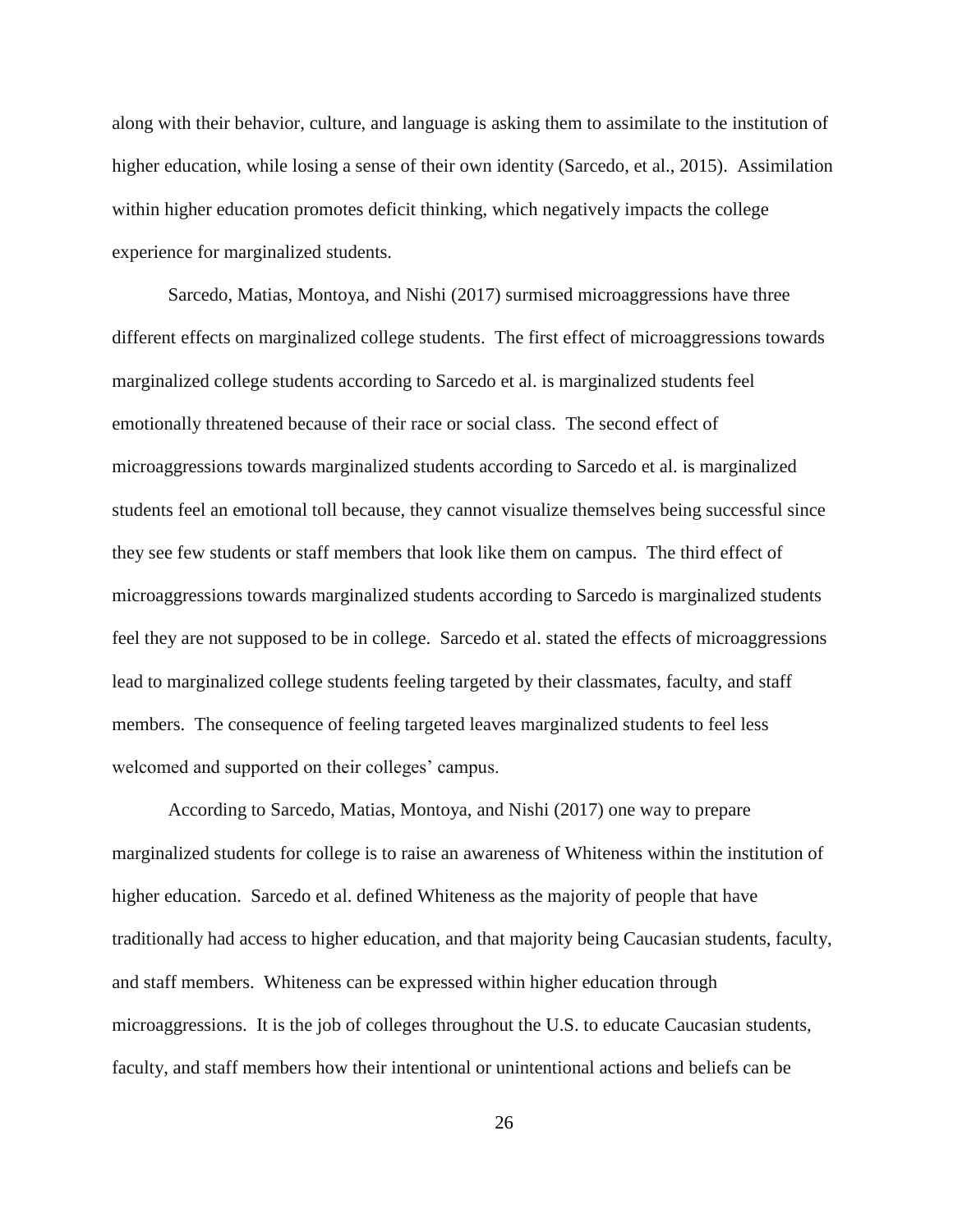deemed a microaggression towards marginalized students (Sarcedo, et al., 2017). Creating awareness campaigns about microaggressions whether intended or unintended for institutional programs within higher education would be a start. Sarcedo believed developing faculty and staff trainings, orientation for new students, and community service learning projects are a starting point for to rid college campuses throughout the U.S. of microaggressions towards marginalized students.

## **Climate and Retention**

According to McClain and Perry (2017) racial climate contributes to the retention of marginalized students whether they are students of color, students of poverty or both. McClain and Perry stated college campuses within the U.S. have five components that effect the retention of marginalized students: Institutional historical legacy of inclusion or exclusion, Compositional diversity, Psychological climate, Behavioral climate, and Structural Diversity. McClain and Perry believed that a college's Institutional historical legacy of inclusion or exclusion could be beneficial or detrimental to retaining a marginalized student.

Most 4-year colleges within the U.S. have a history of being exclusive, rather than inclusive (McClain & Perry, 2017). When desegregation occurred in the 1960s in higher education throughout the U.S., it originally caused discomfort on many college campuses amongst both students of color and Caucasian students. Yet, throughout time as racial lines began to blur amongst students of color and Caucasian students, lines of retention of marginalized students such as students of color continues to decrease in comparison to their Caucasian classmates (Williams, 2014).

McClain and Perry (2017) defined Compositional diversity as the number of students, faculty, and staff members of color on a college campus. According to McClain and Perry full-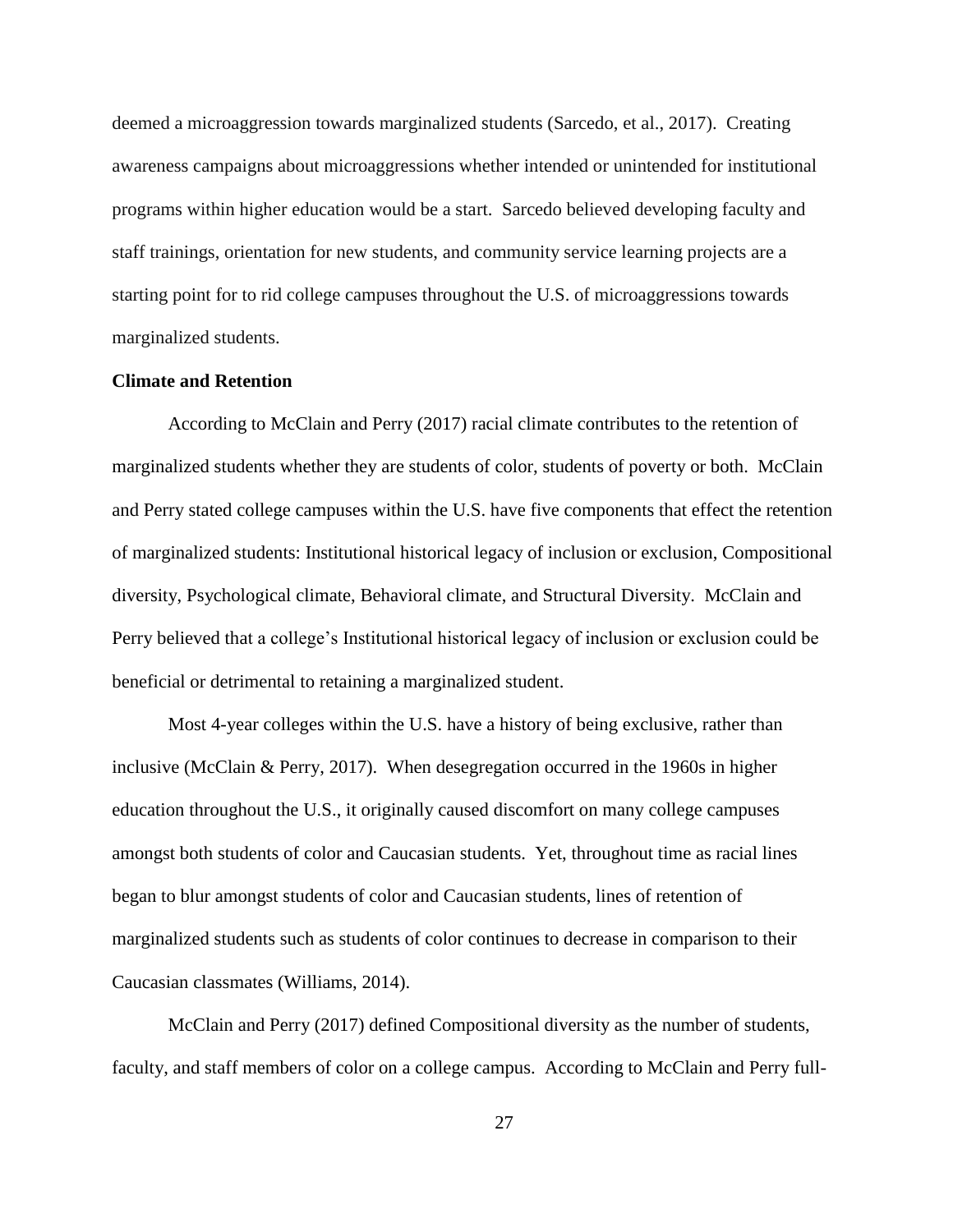time faculty members of color make-up 12% of professors at 4-year colleges throughout the U.S. McClain and Perry believed the lack of professors of color on college campuses makes it harder for marginalized students to find mentors that can relate to their plight, because many marginalized students believe their Caucasian professors are not empathetic to their experiences as a student. McClain and Perry defined Psychological climate as an individual's opinion on cross-cultural relationships within a college. According to McClain and Perry, 90% of college presidents within the U.S. believed their institution's race relations were in good standing, whereas many students, faculty, and staff members of color on college campuses disagree (Benitez, James, Joshua, Perfetti, & Vick, 2017).

McClain and Perry (2017) stated Behavioral climate constitutes intercommunication and the quality of relationships amongst various ethnic and racial groups on a college campus. At many 4-year colleges throughout the U.S. marginalized students of color are aware of the divide amongst themselves and their Caucasian classmates. McClain and Perry surmised segregation is self-imposed by both groups, but students of color are less likely to try to unite with Caucasian students for fear of rejection. According to McClain and Perry Structural diversity is the way a college represents administrative and operational aspects. Diversifying how the budget is used, creating inclusive curriculum, and hiring faculty and staff of color are practices that improve the academic experience and retention of marginalized students at 4-year colleges throughout the U.S. (McClain & Perry, 2017).

#### **Change and Continuation**

Schmuck, Bell, and Bell (2012) and Walker and Syed (2013) demonstrated the notion that the community's input is needed. Yet the issue of empowering students of color and students of poverty to succeed in higher education must first be resolved at the college level. To truly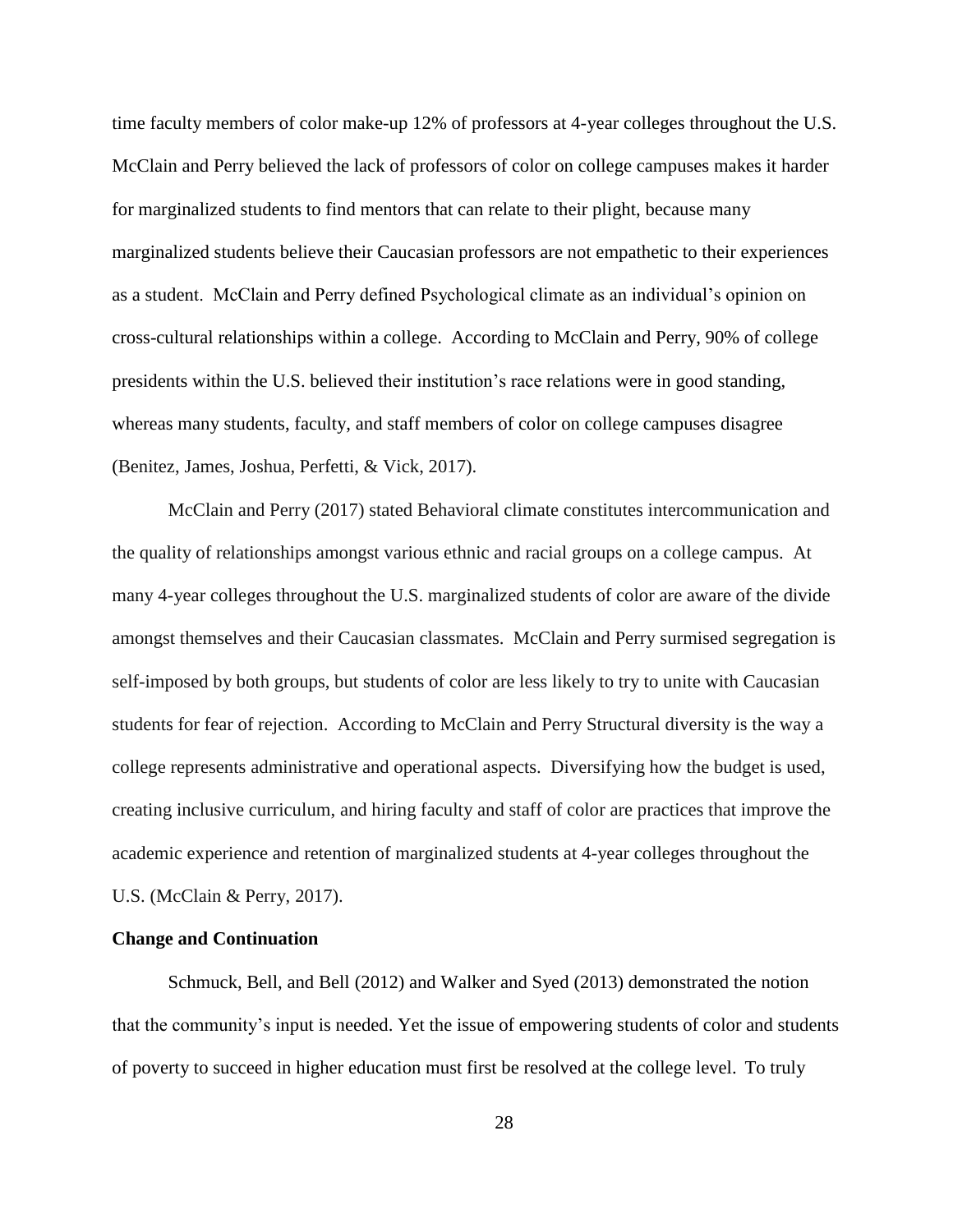change colleges for the better, it is imperative that all levels of leadership amongst the college not only acknowledges the issues, but more importantly strive for change. According to Zinshteyn (2016) the number of marginalized students of color and poverty enrolled in colleges throughout the U.S. is on the rise, many of those students are first-generation college students: 25% of Asian American students, 41% of African American students, and 61% if Hispanic students. Zinshteyn also said more than 90% of marginalized students enrolled in a private or public in 4-year colleges in the U.S. will not earn their bachelor's degree within 6 years.

Fullan and Scott (2009) said the challenge in eliminating critical hurdles such as the continuation of marginalized students enrolled at a private or public 4-year college is not only acknowledging the quandary, but also doing something about it. One way of addressing the issue of sustainability amongst marginalized college students is to see the setback as an immediate issue.

Marx (2006) noted that an issue brief which is a short summary of an issue should be available to all university personnel to empower university leaders to readily address key issues. According to Schmuck et al. (2012) using a tool such as an issue brief allows for all invested parties such as administrators, faculty, alumni, and community members to acknowledge and address the situation immediately. In the case of the continuation of marginalized students, creating an issue brief helps unite staff, administration, and other invested parties to identify stumbling blocks to thoroughly sort and solve the complication at hand. To further empower marginalized students, the issue brief could be sent to the entire 4-year college working community such as administration, faculty, and staff members.

There are students of every culture, ethnicity, faith, gender, and sexual-orientation, that pursue college degrees (Lawrence-Brown & Sapon-Shevin, 2014); students that are born into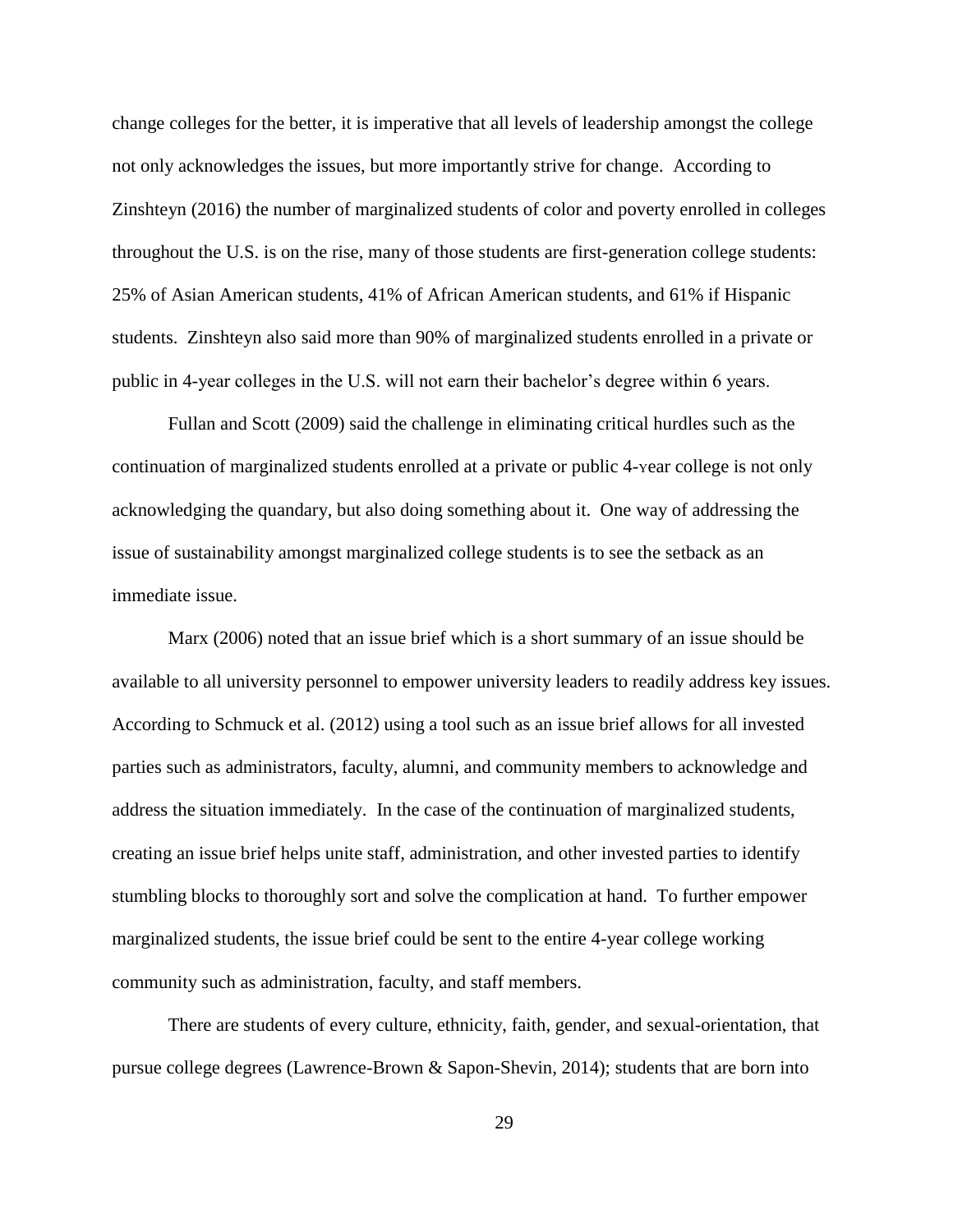poverty or some other form of marginalization are the ones that struggle to sustain their college career (Smith, 2007). According to Cilesiz and Drotos (2016), many of these marginalized students lack a parent or family member that attended college. According to Falcon (2015), 63% of Caucasian students enrolling in college are nine times greater than African-American, and Latino, and Asian Students to finish their bachelor's degree within 6 years. Cilesiz and Drotos also described the economic risk associated with paying for college is a deterrent for many students of poverty that want to attend a private or public 4-year college. Cilesiz and Drotos shared the example of a student whose family earned \$12,100 annually. If the student's financial aid covered all of the student's estimated yearly fees at a 4-year college, except for \$3,600, the student could not afford to attend college (Cilesiz & Drotos, 2016). Schmuck et al. (2012) held that getting stakeholders such as faculty, administrators, and staff members involved in the educational career of marginalized students through avenues such as mentorship, empathy, and cultural sensitivity will forge a connection with marginalized students. The sense of connection will further empower students of color and students of poverty to feel fused to their campus' community, which in turn promotes academic and social success.

Schmuck, Bell, and Bell (2012), Hollifield-Hoyle and Hammons (2015), and Murphy and Zirkel (2015) postulated that a conscious effort is needed to empower marginalized students to sustain a successful career in college. It is important that stakeholders such as university administration, faculty, staff, and alumni, along with outlying community partners connected to universities take on an active role in ensuring the students' success. Stakeholders and departments such as the Board of Trustees, the President and Dean of the university, faculty and staff members, the Office of Admissions, the Financial Aid Office, the Office of Equity and/or Diversity, the Office of Student Life, along with alumni and community members will all play a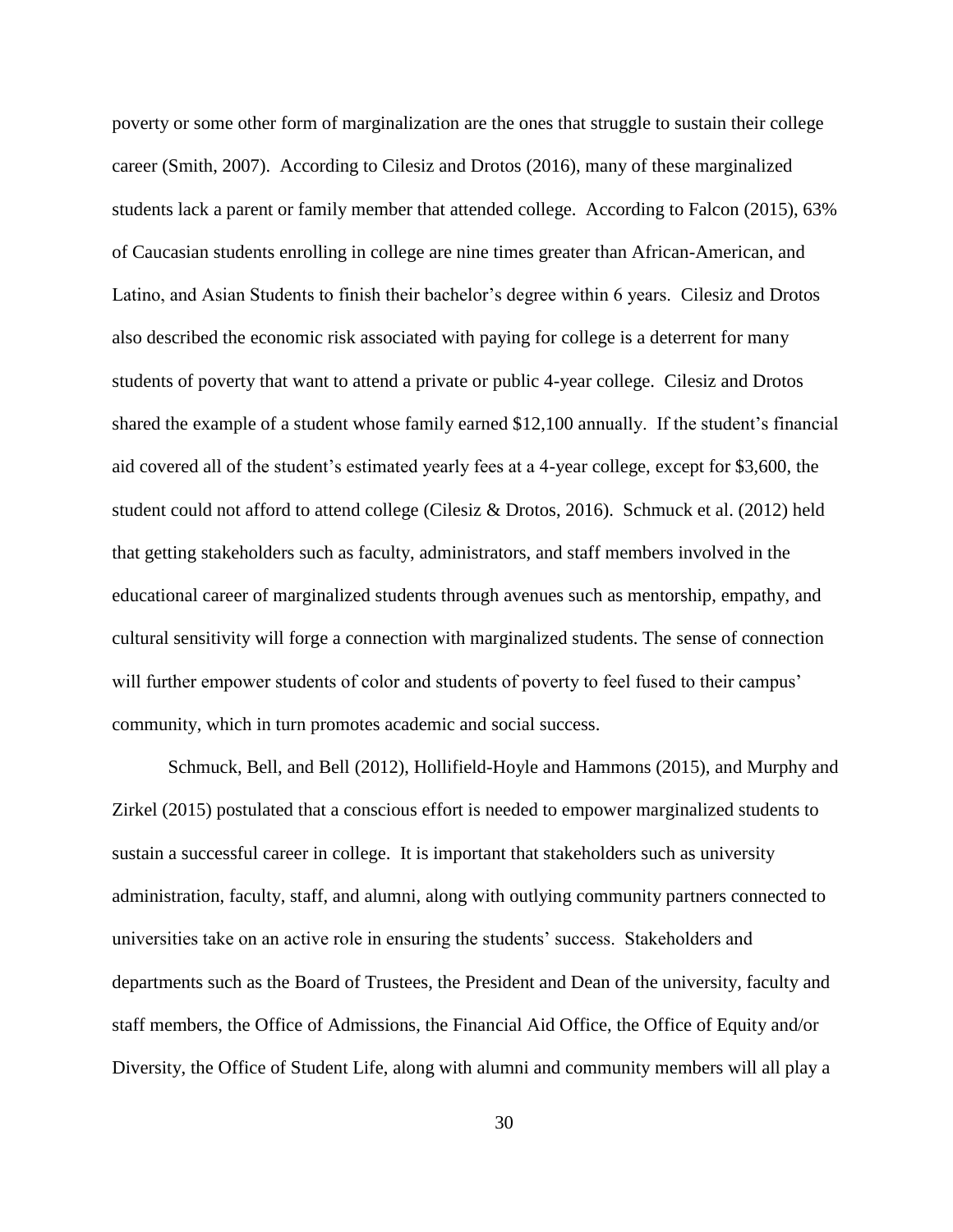large role in the success of the continuation of marginalized students in higher education (Framer-Hinton, 2008). The stakeholders must acknowledge the struggles of marginalized students in college and work on making sure marginalized college students know how to access their resources, and a mentor is provided for marginalized students.

Schmuck et al. (2012) and Hurtado (2006) trusted that to build a solid community of student learners in any facet of education, all involved parties should make a conscious effort to support students that are marginalized ethnically and economically. Schmuck et al. included that for a university to help this group of students continue their educational career it is crucial for all stakeholders to get involved from the onset of a student's college experience. Stakeholders such as alumni, community leaders, and community members could find a way to serve marginalized students through some level of the university or within the community (Schmuck et al., 2012). There are many ways to get involved in this initiative such as: volunteering to be a mentor, organizing a student-to-student mentor program, forming a vision council in conjunction with faculty, staff, and students, or empowering students with internships within the community in their field of interest. Williams (2014) shared, if all stakeholders work collaboratively it will help ensure marginalized students can become emerging leaders within the university community.

## **Success**

Smith, et al. (2017) believed institutions within higher education in the U.S. are infiltrated with contradictory information. Marginalized groups such as first-generation students, students of color, and students of poverty are blitzed with negative impressions and expectations from the onset of their college experience, which can facilitate failure according to Smith, et al. Despite history, marginalized students such as first-generation students, students of color, and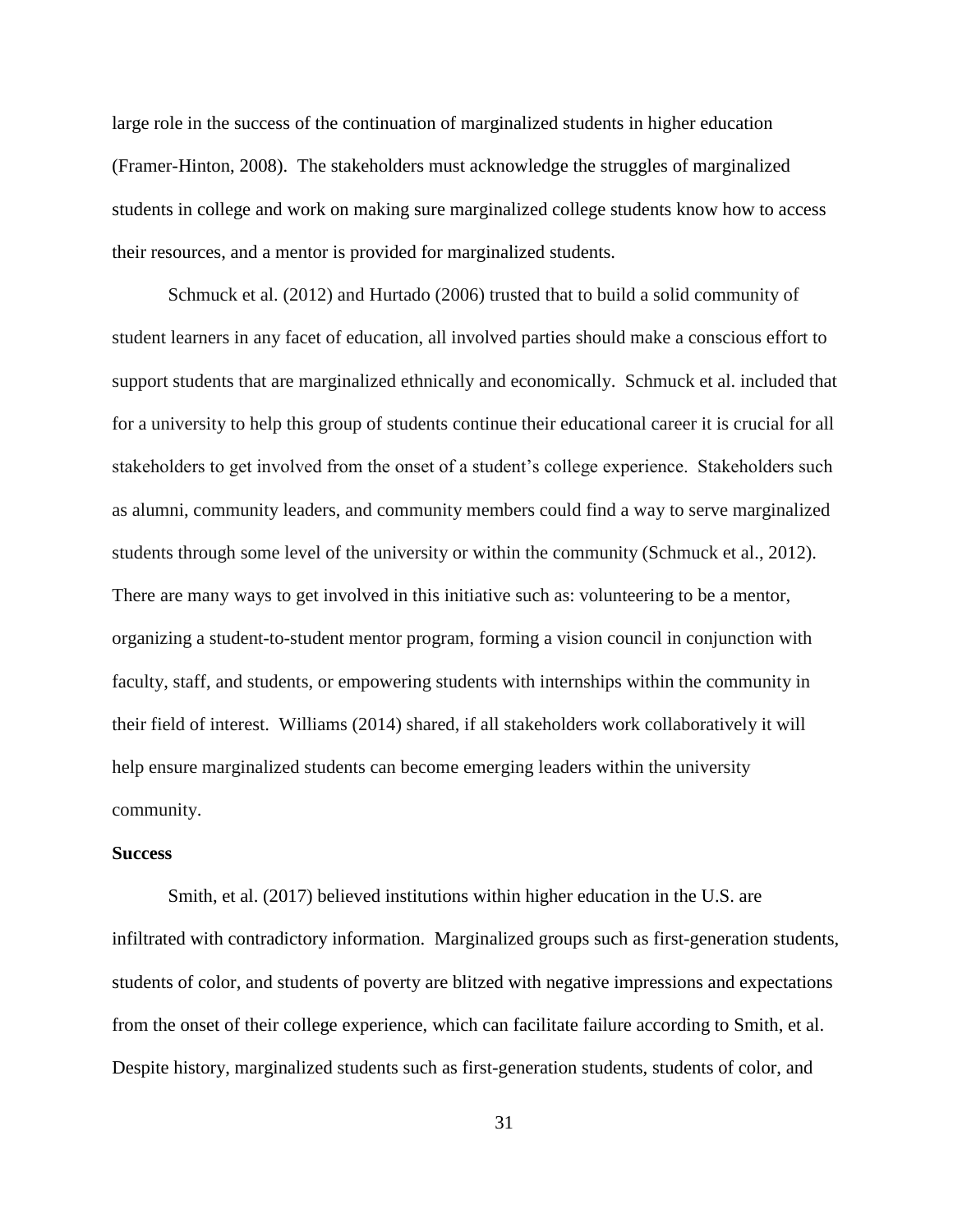students of poverty are capable of successfully adjusting to college. Smith et al. stated successful acclimation to college takes more than mastering skills which are essential for coursework.

Although freshman and sophomores in college are often distanced from their usual sources of academic, emotional, and social support, students do have access to new resources of support. Integrating marginalized students into academic environments beyond the classroom that allow for connection with instructors and mentors can assist marginalized students in building confidence academically, emotionally, and socially. Smith et al. (2017) surmised another way for colleges in the U.S. to determine how to help marginalized students be successful during their freshman and sophomore years in college is to examine what factors are vital to the successes of marginalized students, versus what factors cause marginalized students to struggle during their first 2 years of college. According to Smith, et al. social support enhances overall well-being for marginalized college students. Social support includes associations and resources that provide marginalized students with aid, advice, approval, comfort, and consistency. When marginalized students build a social network on campus, they feel connected and valued. The values that are built from feeling connected to campus life leads marginalized students to share their experiences, take academic risks, and presume ownership in their learning.

Smith et al. (2017) stated perceived support contributes to intrinsic and self-determined motivation and success amongst marginalized college students. Autonomy, competence, and relatedness are factors which Smith, et al. believed impact academic motivation and success in marginalized college students during their fresh and sophomore years in college. Autonomy provides marginalized students the opportunity to make choices based upon their own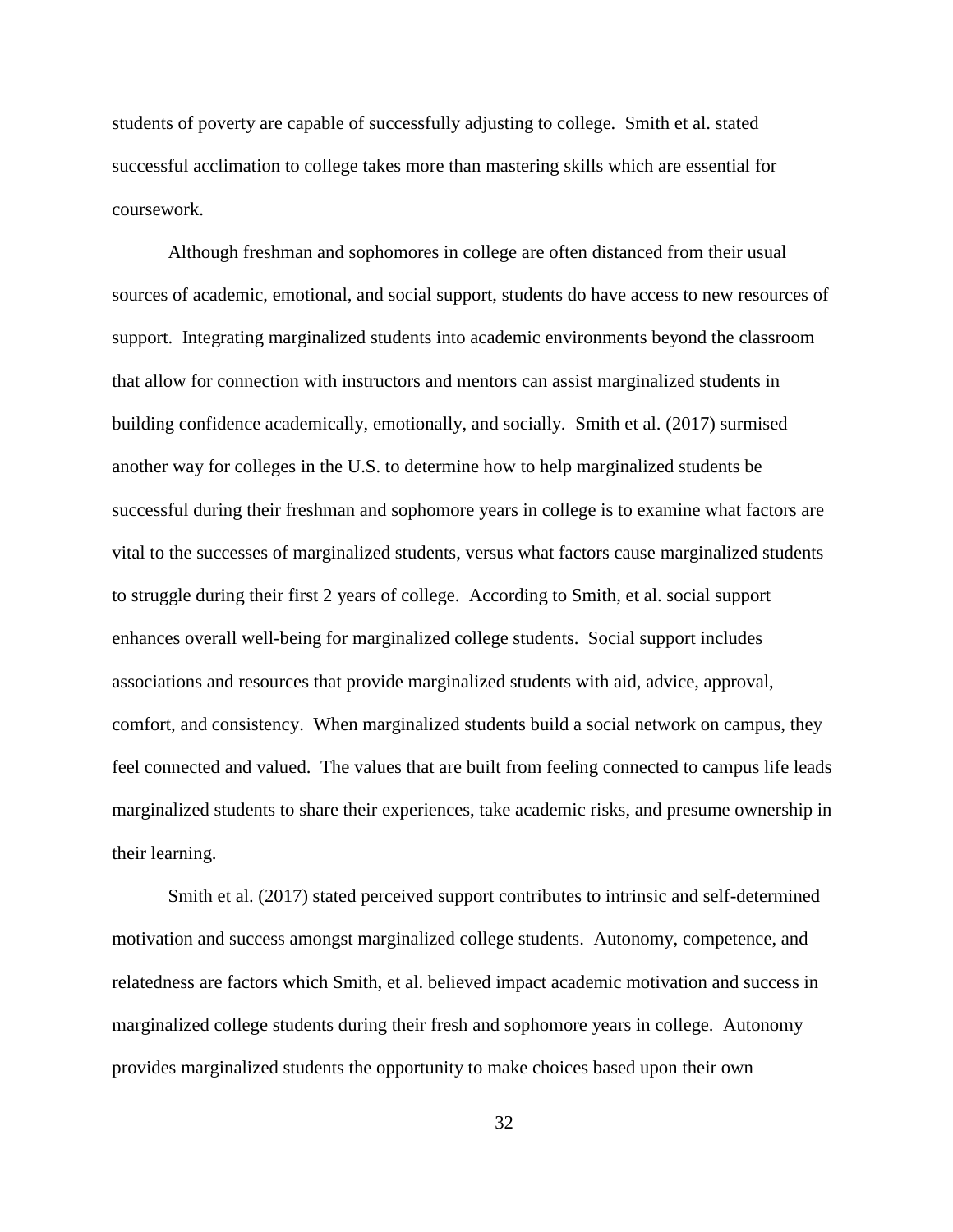experiences, regardless of consequence throughout their college experience. Competence allows marginalized students to develop new skills and techniques in order to overcome obstacles. While relatedness empowers marginalized students to feel connected and respected by other individuals. Autonomy, competence, and relatedness assert intrinsic motivation, which can lead to academic success for marginalized students during their freshman and sophomore years in college (Smith, et al. , 2017).

Marginalized students such as first-generation students, students of color, and students of poverty can be successful in their transition from high school to college. Academic, social, and emotional support enhance the level of adjustment, comfortability, and security in marginalized students (Smith, et al., 2017). When marginalized feel connected and supported it leads to better emotional and social outcomes, which in turn, leads to enhanced levels of academic success during their first freshman sophomore years of college.

## **Review of Methodological Issues**

According to Noble and Smith (2015) qualitative research lacks scientific rigor, includes poor justification of adopted methods, and lacks transparency in the findings, because the findings are based on opinion. Qualitative research also presents the issue of credibility. The findings in qualitative research are judged by both the participants and the researcher, which could lead to biases. Noble and Smith stated qualitative research is challenging because there is no consensus standard which is set to how the research should be analyzed, critiqued, or judged.

In qualitative research the researcher must consistently check the data for the inclusion of any biases. Noble and Smith (2015) believed in order for qualitative research to be valid the researcher should create generalizability, reliability, and validity throughout the study. In qualitative research the researcher must also acknowledge multiple realities could exist, while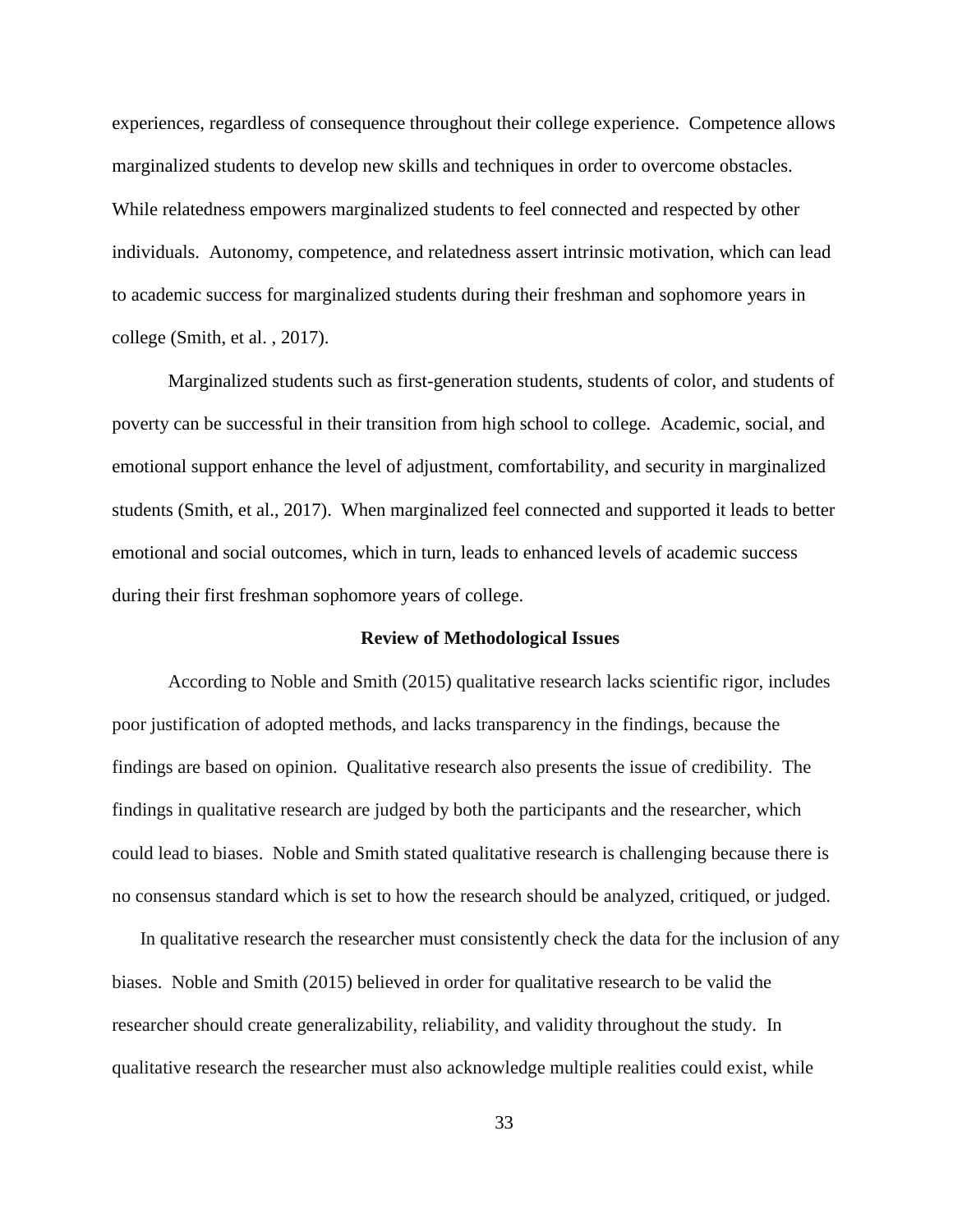personal biases may result in issues within the methodological results. Applicability, confirmability, and consistency are criteria which should be used throughout the process of evaluation in qualitative research (Noble & Smith, 2015).

In order for qualitative research to be accurate and creditable the results of the study should be detailed. Agee (2009) believed the creation of quality research questions generates the creditability, reliability, and transparency of a qualitative study. Noble and Smith (2015) stated using a reflective journal, employing clear and transparent descriptions of the process, and analysis of emerging themes as strategies for enhancing the credibility of qualitative research.

# **Synthesis of Research Findings**

Williams stated (2014) implementing a mentorship program for marginalized students in high school, as well as in college will foster support for students' need for social connection, plus educational and social advising. McGill et al. (2018) believed institutional neglect is a primary reason why marginalized students struggle in college. The application of guidance and mentorship opportunities during the transition from high school senior to a freshman in college would help marginalized students better comprehend the resources which are available to them from the onset of their college experience. When using resources that are readily available to them such as the career center, the tutoring center, and the writing center marginalized students should feel valued and welcomed by their institution.

Caspar (2015), Gummadam, Pittman, and Ioffe (2016), Sanders and Burton (1996), along with Mitchell, Wood, and Witherspoon (2010) found that students of color, as well as students of poverty have been historically underrepresented in higher education since the inception of colleges and universities in the U.S. As the number of marginalized students enrolled in 4-year colleges continues to steadily increase throughout the U.S., it is vital that the stakeholders at all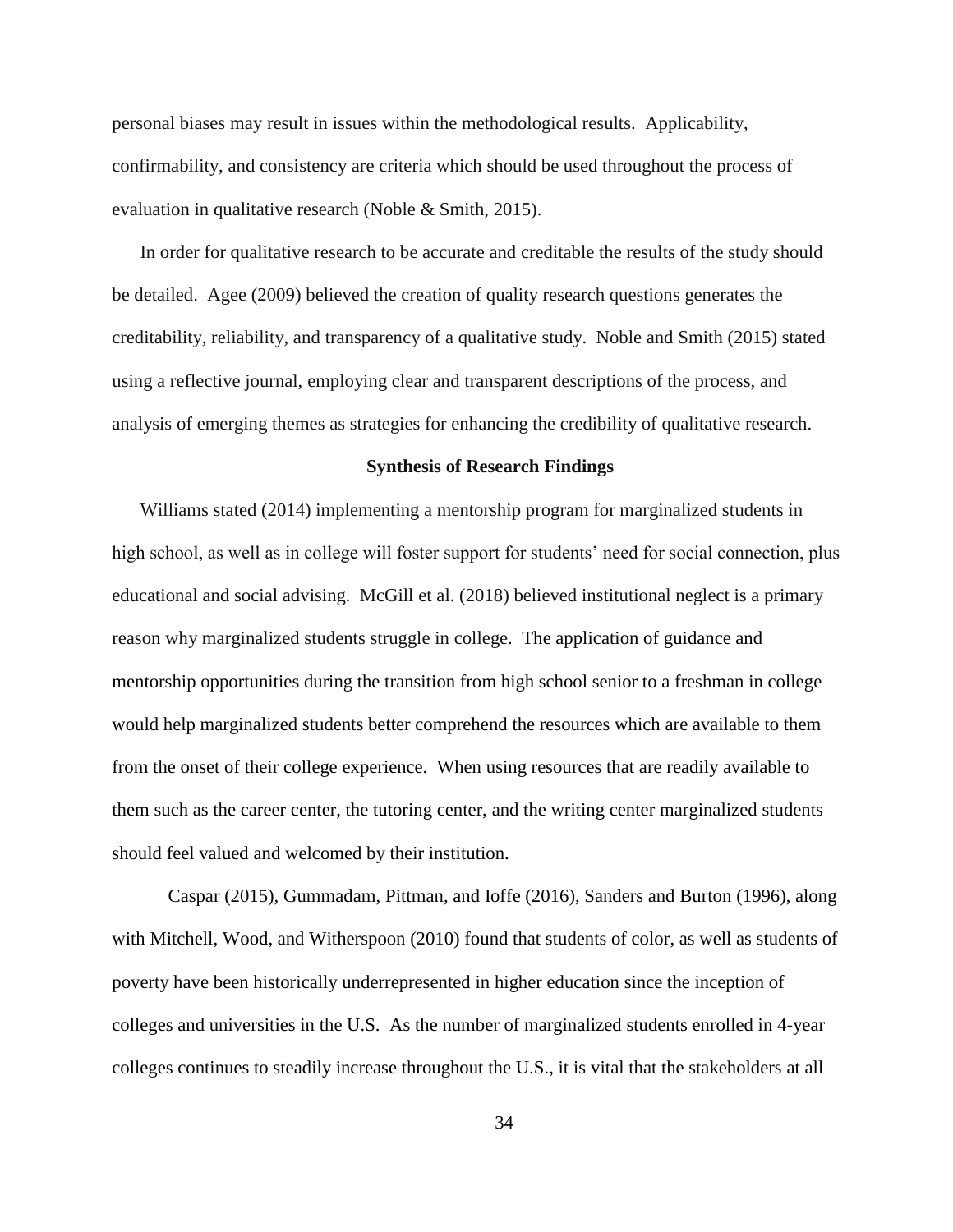colleges acknowledge and implement extra support programs for students of color, students of poverty, and first-generation students. Support systems could include readily available opportunities to participate in cultural clubs, recreational activities, and mentorship from marginalized alumni of the college. Positive interactions with administration, alumni, faculty, and staff within campus life could lead to a sense of belonging for marginalized students, which might lead to the pursuit of a college degree beyond their freshman and sophomore years in college.

## **Critique of Previous Research**

McGill et al. (2018) believed institutional neglect is a primary reason why marginalized students struggle in college. Although McGill et al. stated institutional neglect is an issue for marginalized students, the number of marginalized students enrolled in 4-year colleges within the U.S. grew 40% from 1976 to 2014 according to the U.S. Department of Education (2016). While institutional neglect is one reason marginalized students struggle during their first 2 years of college, many colleges in the U.S. are working on correcting the issue.

According to Quaye and Harper (2015) many colleges in the U.S. are using student engagement as a critical way to alleviate institutional neglect. Many 4-year colleges within the U.S. are making an effort to help marginalized students understand how to use their time purposefully to balance their educational lives with personal activities. Quaye and Harper stated 4-year colleges are deploying their resources to institute curriculum, learning opportunities, and support services to empower marginalized students to sustain their education and graduate from college. Marginalized students who are involved in educational activities both inside and outside of the classroom are more likely to persist to engage in their experiences and graduate (Quaye & Harper, 2015). Although institutional neglect of marginalized students may be an issue at some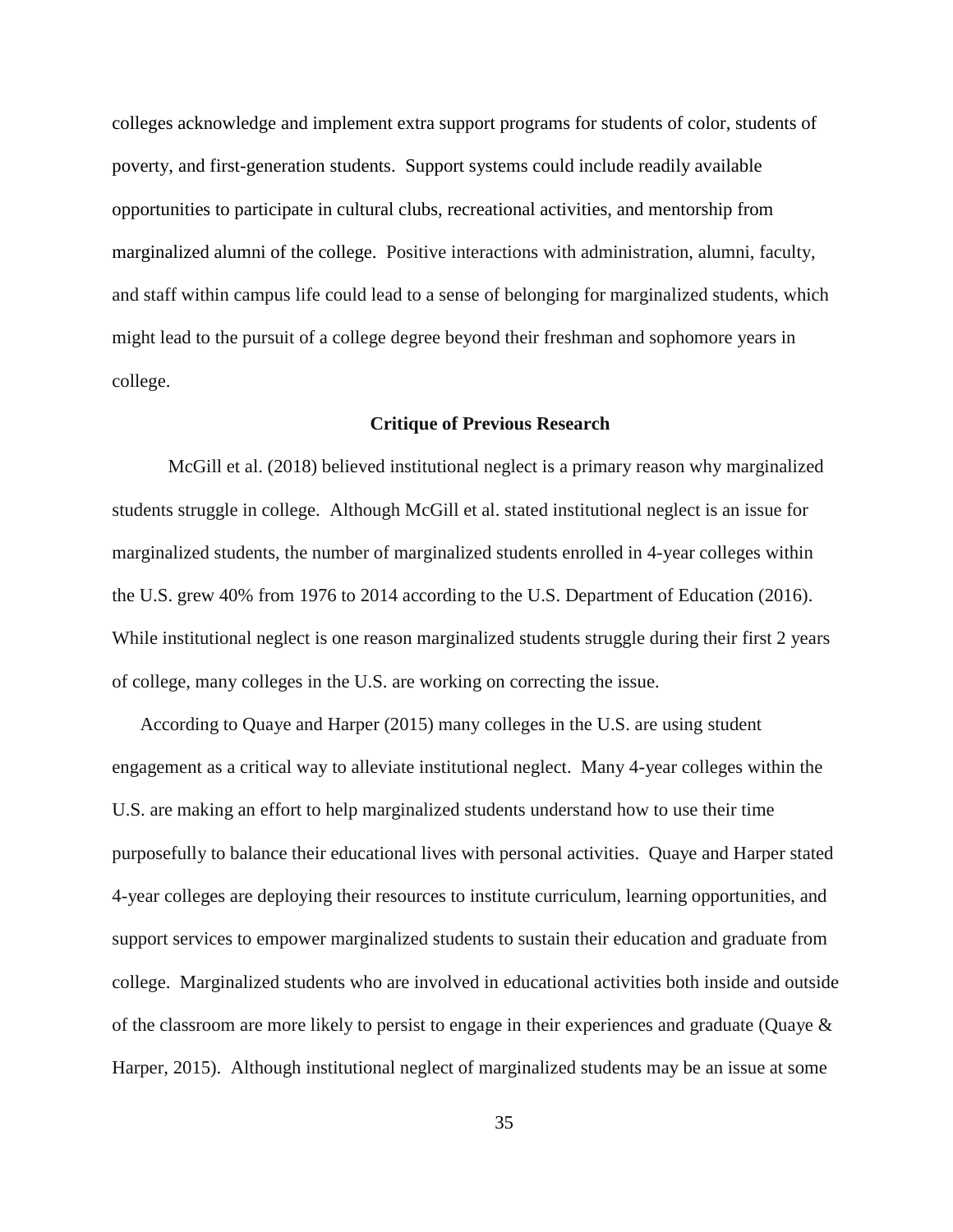4-year colleges within the U.S., many colleges are working toward helping marginalized students work towards earning their degree through the implementation of relatable curriculum, allowing learning opportunities, and adding extra support services to empower marginalized students to succeed beyond their freshman and sophomore years in college.

#### **Summary**

Retaining college students beyond their freshman year is a struggle at many private and public 4-year colleges in the U.S. Many marginalized students have limited experience in the realm of college. Most of their parents and grandparents did not attend college, therefore marginalized students experience within the environment of college are limited or nonexistent. Cassleman (2014) said in comparison to Caucasian college students who have graduated at a rate of 62.1% within 6 years of enrolling in a 4-year college in the U.S.; African American college students' graduation rate within 6 years of enrolling in a 4-year college in the U.S. was 39.9%.

Though many high school campuses throughout the U.S. mirror that of 4-year college campuses, college campuses are bigger, and usually have a greater number of students, along with more freedom than a high school campus may allow for students. To truly change colleges for the better, it is imperative that all levels of leadership amongst the college not only acknowledges the issues, but more importantly strive for change. Opportunities such as connectivity with university faculty and administrators, alumni, and community partners, while also bridging a connection with programs in high school will help continue the success of marginalized students in higher education. Through a conscious effort, the implementation of peer-to-peer tutoring courses such as English, History, Math, Philosophy, Psychology, and professional mentorship for empower marginalized students during the first 2 years of college. While the makeup of functionally communal spaces including group study rooms, social areas,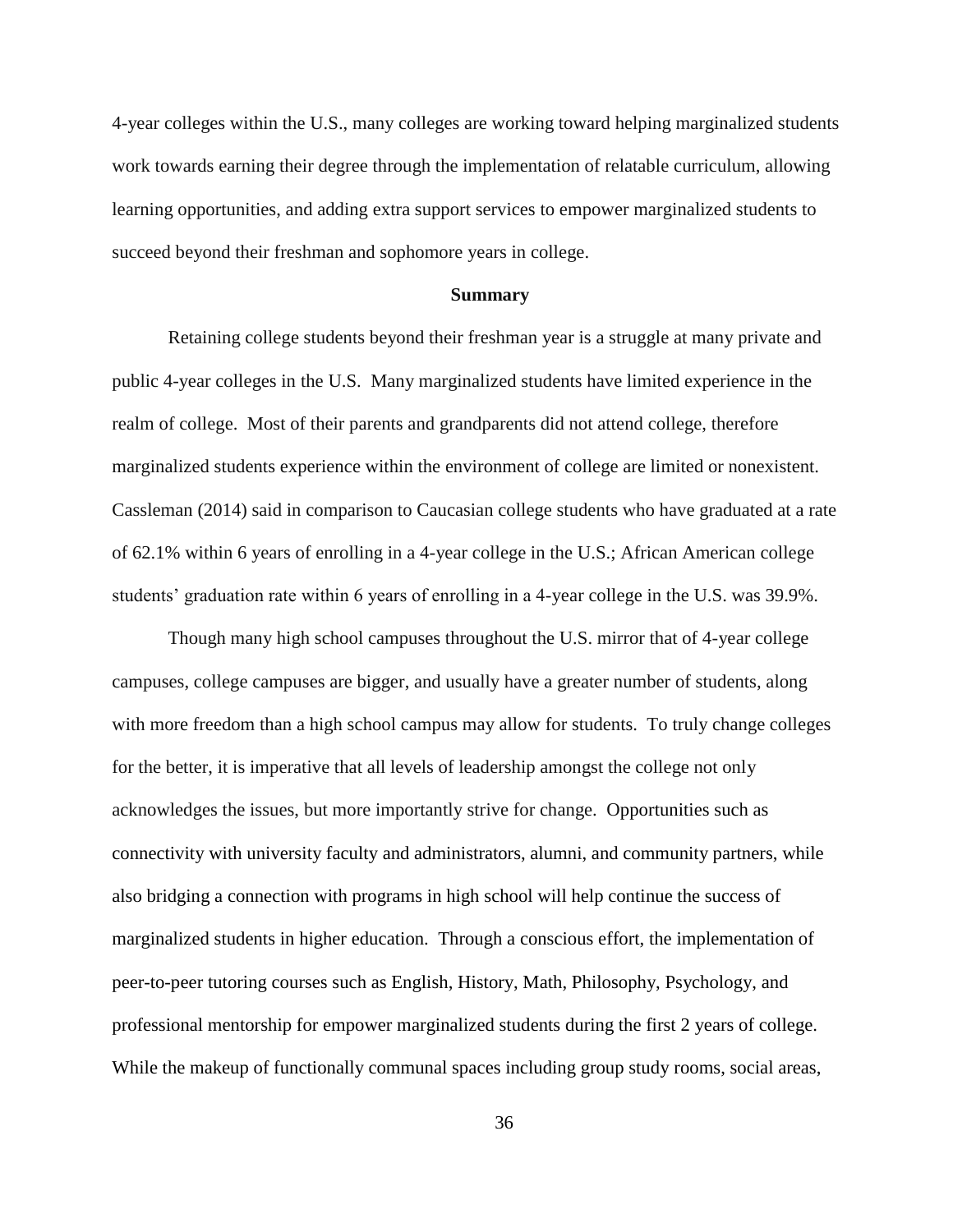recreational centers, and cafeterias, marginalized students such as students of color and students of poverty will create more opportunities to succeed for these students to succeed. As more and more colleges throughout the United States strive to continue success amongst marginalized students of color and poverty; students of color and students of poverty will become less marginalized and more successful.

Researchers Schmuck, Bell, and Bell (2012) surmised there are different ways to evaluate the success of changes that are needed to ensure the success of marginalized students during their first 2 years of college. These measures may include a survey for current students from marginalized backgrounds, surveys for alumni of marginalized backgrounds, and surveys for invested stakeholders to ensure success of marginalized students academically, as well as students' social well-being. According to Williams (2014), implementing a mentorship program for marginalized students in high school, as well as in college will foster support for students' need for social connection, plus educational and social advising. Marx (2006) and Maramba and Velasquez (2012) articulated that any marginalized students who enters college starts off with a disadvantage during their freshman year, because often no one in their immediate family attended a 4-year college or has had access to higher education (Falcon, 2015).

McGill et al. (2018) believed institutional neglect is a primary reason why marginalized students struggle in college. McGill et al. stated institutional neglect is the lack of recognition of marginalized students within higher education.

Benitez, James, Joshua, Perfetti, and Vick (2017) stated increasing the number of faculty members of color on college campuses throughout the U.S would reduce the number of marginalized students that are not successful during their first 2 years of college. Benitez et al. believed when marginalized students do not see a fair representation of faculty members on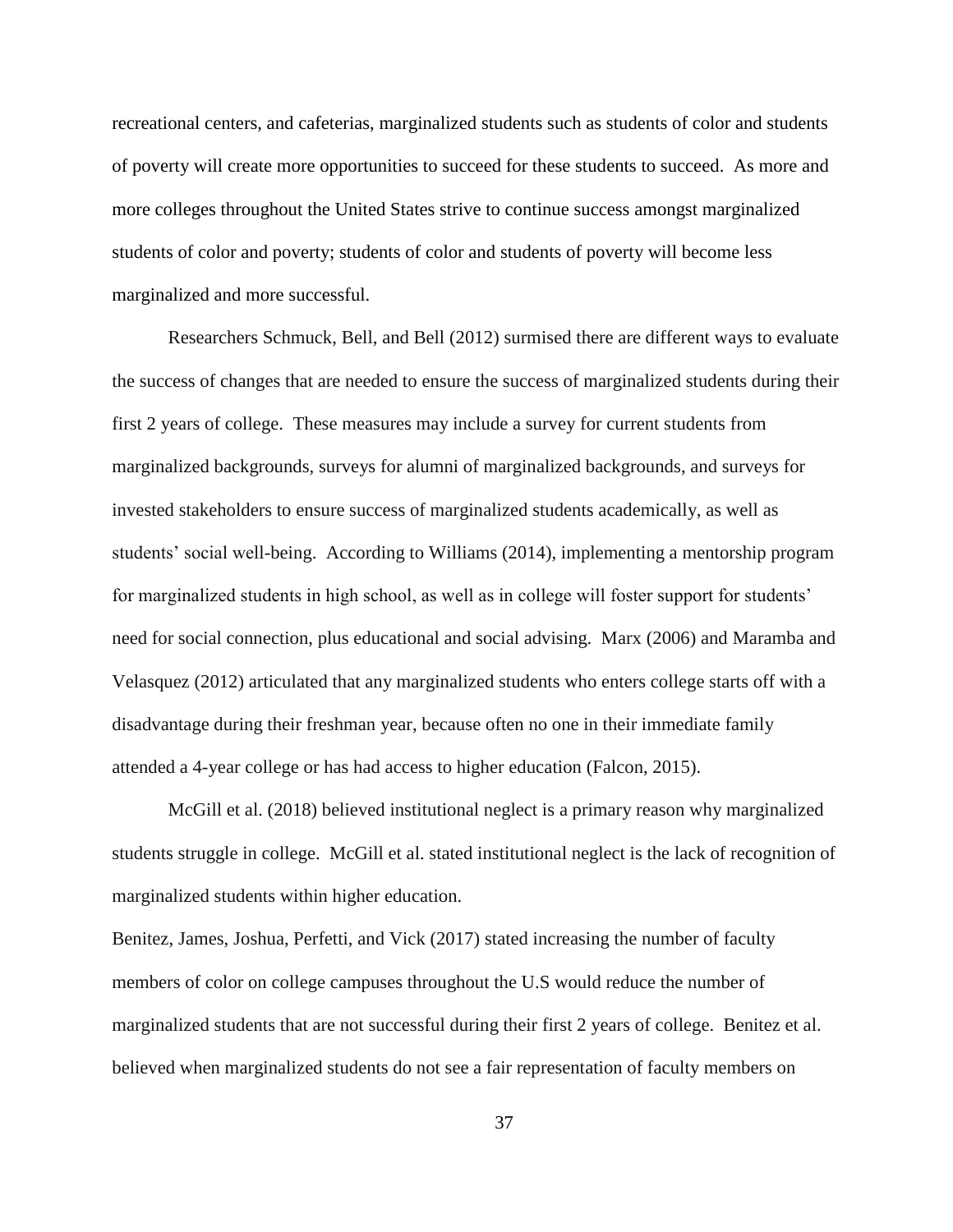campus that look like them, it leads to diminished hope and a lack of belonging, which effects marginalized students' will to be successful.

Caspar (2015), Gummadam, Pittman, and Ioffe (2016), Sanders and Burton (1996), along with Mitchell, Wood, and Witherspoon (2010) found that students of color, as well as students of poverty have been historically underrepresented in higher education since the inception of colleges and universities in the U.S.; Gummadam et al., along with Sanders and Burton, claimed in order for students to be connected, universities must go above and beyond to find support systems to bridge the gap during marginalized students' experiences throughout their enrollment in higher education. This includes the need to feel at home and safe in facilities such as dormitories, lecture halls, recreational spaces, and dining halls.

According to Sarcedo, Matias, Montoya, and Nishi (2015) a microaggression is a brief common behavioral, environmental, or verbal indignity towards a targeted group. Sarcedo et al. stated microaggressions can create a derogatory or hostile environment whether the microaggression is intentional or unintentional. On college campuses throughout the U.S. both first-generation and marginalized students face microaggressions from their classmates, along with some administrators, faculty, and staff members. McClain and Perry (2017) stated college campuses within the U.S. have five components that effect the retention of marginalized students: Institutional historical legacy of inclusion or exclusion, Compositional diversity, Psychological climate, Behavioral climate, and Structural Diversity. McClain and Perry believed that a college's Institutional historical legacy of inclusion or exclusion could be beneficial or detrimental to retaining a marginalized student.

Schmuck, Bell, and Bell (2012) and Walker and Syed (2013) demonstrated the notion that the community's input is needed. Yet the issue of empowering students of color and students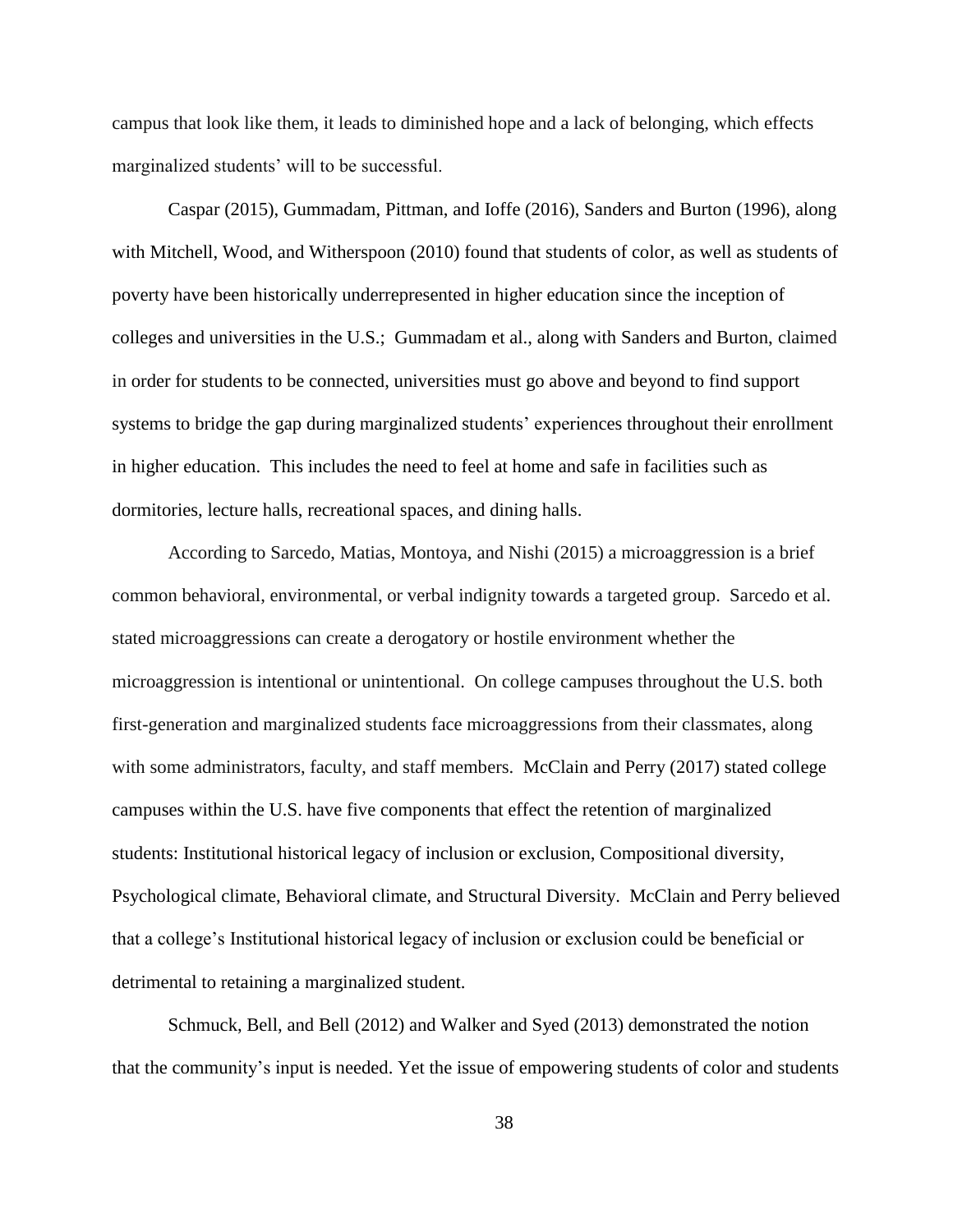of poverty to succeed in higher education must first be resolved at the college level. To truly change colleges for the better, it is imperative that all levels of leadership amongst the college not only acknowledges the issues, but more importantly strive for change. Noble and Smith (2015) believed in order for qualitative research to be valid the researcher should create generalizability, reliability, and validity throughout the study. In qualitative research the researcher must also acknowledge multiple realities could exist, while personal biases may result in issues within the methodological results. Positive interactions with administration, alumni, faculty, and staff within campus life could lead to a sense of belonging for marginalized students. Educational activities both inside and outside of the classroom invite marginalized students to persist to engage in their experiences and graduate (Quaye & Harper, 2015).

Smith et al. (2017) stated successful acclimation to college takes more than mastering skills which are essential for coursework. Although freshman and sophomores in college are often distanced from their usual sources of academic, emotional, and social support, students do have access to new resources of support. Integrating marginalized students into academic environments beyond the classroom that allow for connection with instructors and mentors can assist marginalized students in building confidence academically, emotionally, and socially. Within Chapter 3, I will discuss the methodology, research questions, research design and rationale, role of the researcher, research population and sampling method, procedures for recruitment and participation, instrumentation, data collection, data analysis procedures, issues of trustworthiness, and expected findings of this basic qualitative research study.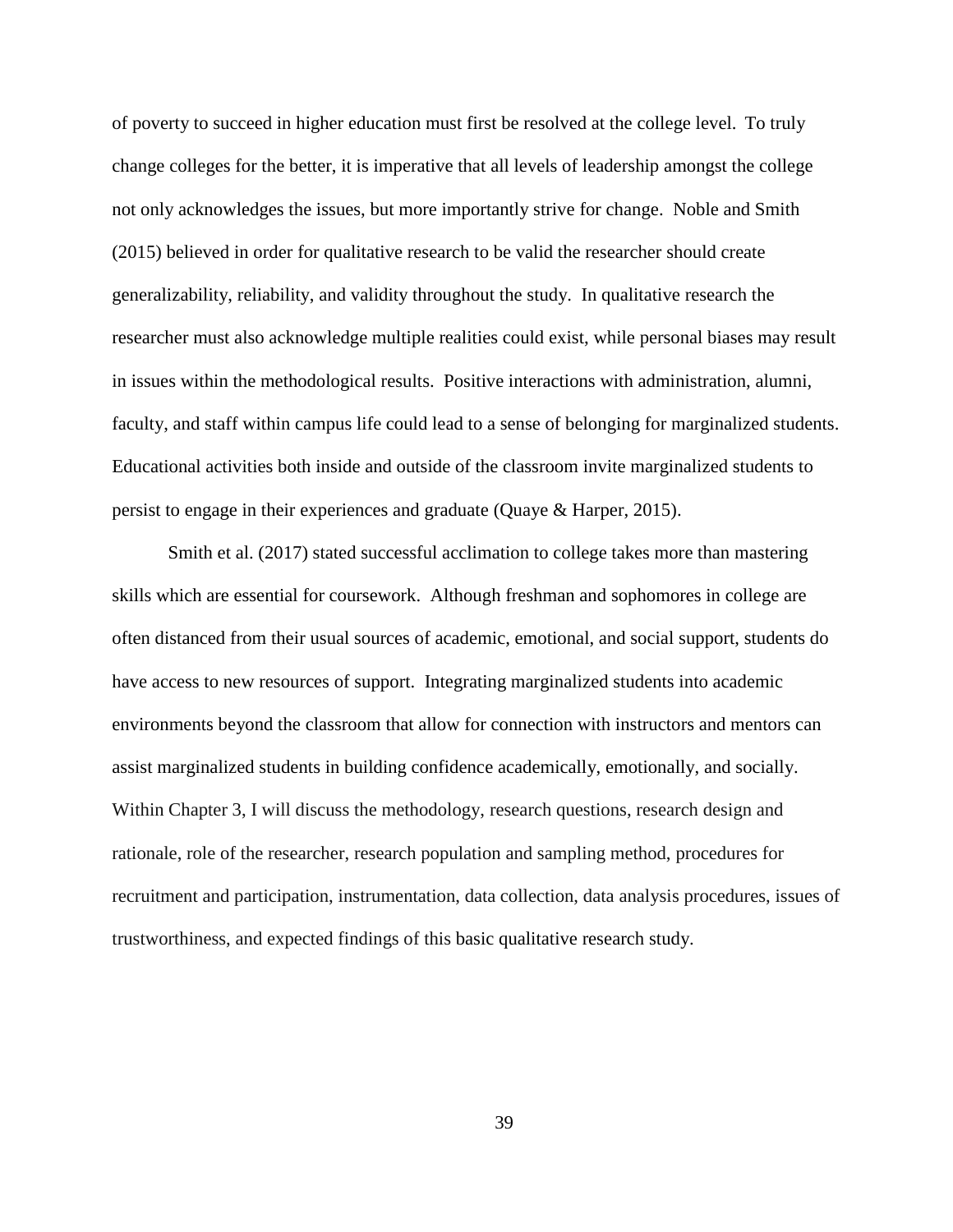#### **Chapter 3: Methodology**

According to Creswell (2013), individuals seek understanding through their own experiences. The goal of research allows for participants' sentiments towards the condition of a study to be analyzed (Creswell, 2013). Qualitative research can explore the depth of an individual or a group of people bounded by time. Creswell believed the researcher should use an uninterrupted period of time to collect and analyze data. Merriam (2009) believed a basic qualitative study is trustworthy research method. Merriam stated a basic qualitative research study was derived from theoretically from constructionism, phenomenology, and symbolic interaction. A basic qualitative research study can expose effective practices, strategies, and techniques of administrators and teachers in the field of education (Merriam, 2009). During a basic qualitative research study a researcher can inquire about the experiences of participants through interviews or surveys, along with what the participants' experiences mean to them. According to Merriam attitudes, beliefs, ideas, and opinions of the participants may emerge as part of the findings of a basic qualitative research study, but they should not be the sole focus of the study.

Shenton (2004) declared, when the researcher takes a stance in the process of selecting participants for qualitative research, it builds a direct bridge to the instrumentation, data collection, and data analysis of the study. Once the foundation of a basic qualitative study is established, it allows for the researcher to further analyze, scrutinize, and delve into the data collected from the participants of the study. Shenton stated when a qualitative study shows validity, it further establishes the dependability of the researcher's methodology, research design, and rationale. Like Shenton, Baxter, and Jack (2008) emphasized researchers should have a genuine interest in their qualitative study.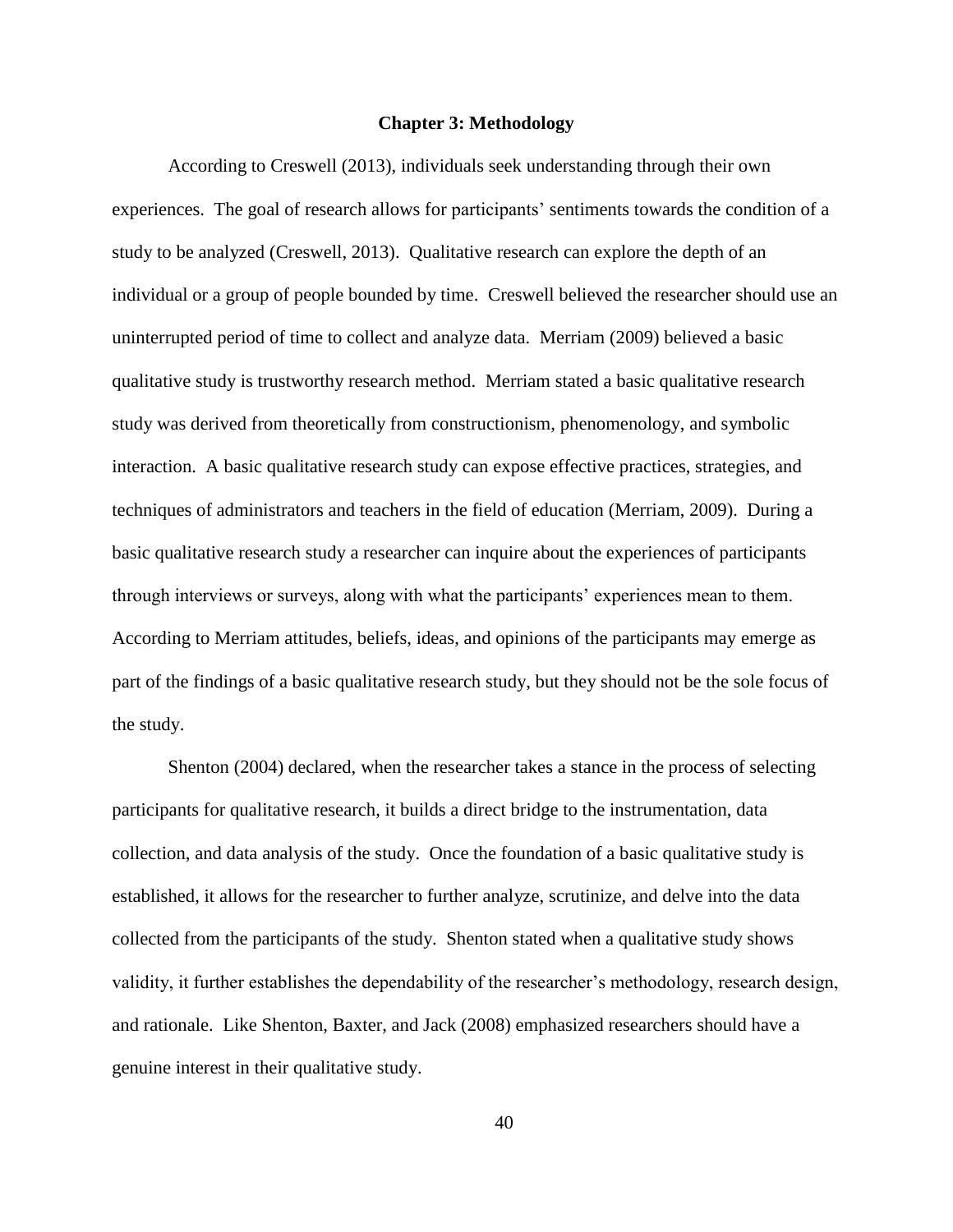Sullivan and Sargeant (2011) stated qualitative research generates a hypothesis within research, while quantitative research tests a hypothesis. According to Sullivan and Sargeant qualitative research methods explore, describe, or generate theories based on social concepts and human intentions. In education, qualitative research aims to comprehend how learning happens through the examination of small groups of learners with a focus on each individual participants' experience (Sullivan & Sargeant, 2011). Qualitative research tries to explain an interconnection or relationship.

Qualitative research focuses on an individual case, whereas quantitative research focuses on variables (Sullivan & Sargeant, 2011). Qualitative research can include interviews, focus groups, open-ended questions, and surveys. Sullivan and Sargeant believed qualitative research is concerned about the experience of the individual participant within a study, while quantitative research focuses on calculating the mean of each individual participants' responses. There are various ways for researchers to collect information when implementing a qualitative research method such as a basic qualitative research study. Research practices such as collecting field notes, implementation of focus groups, interviews, reflective journals, and generating surveys are examples of tools that are used in qualitative research (Sullivan & Sargeant, 2011). After data is collected using tools such as field notes, focus groups, interviews, reflective journals, or surveys, researchers review observations from the results of the tools which are used for the qualitative research method. Analysis of the collected data occurs after the impressions of the data's results are organized in a structured format by the researcher (Sullivan & Sargeant, 2011).

Sullivan and Sargeant stated qualitative researchers generally try to study participants in their natural settings, which can lead to ethical issues. The use of informed consent can alleviate the sensitive nature of discussions and ensure creditability of the study. Because qualitative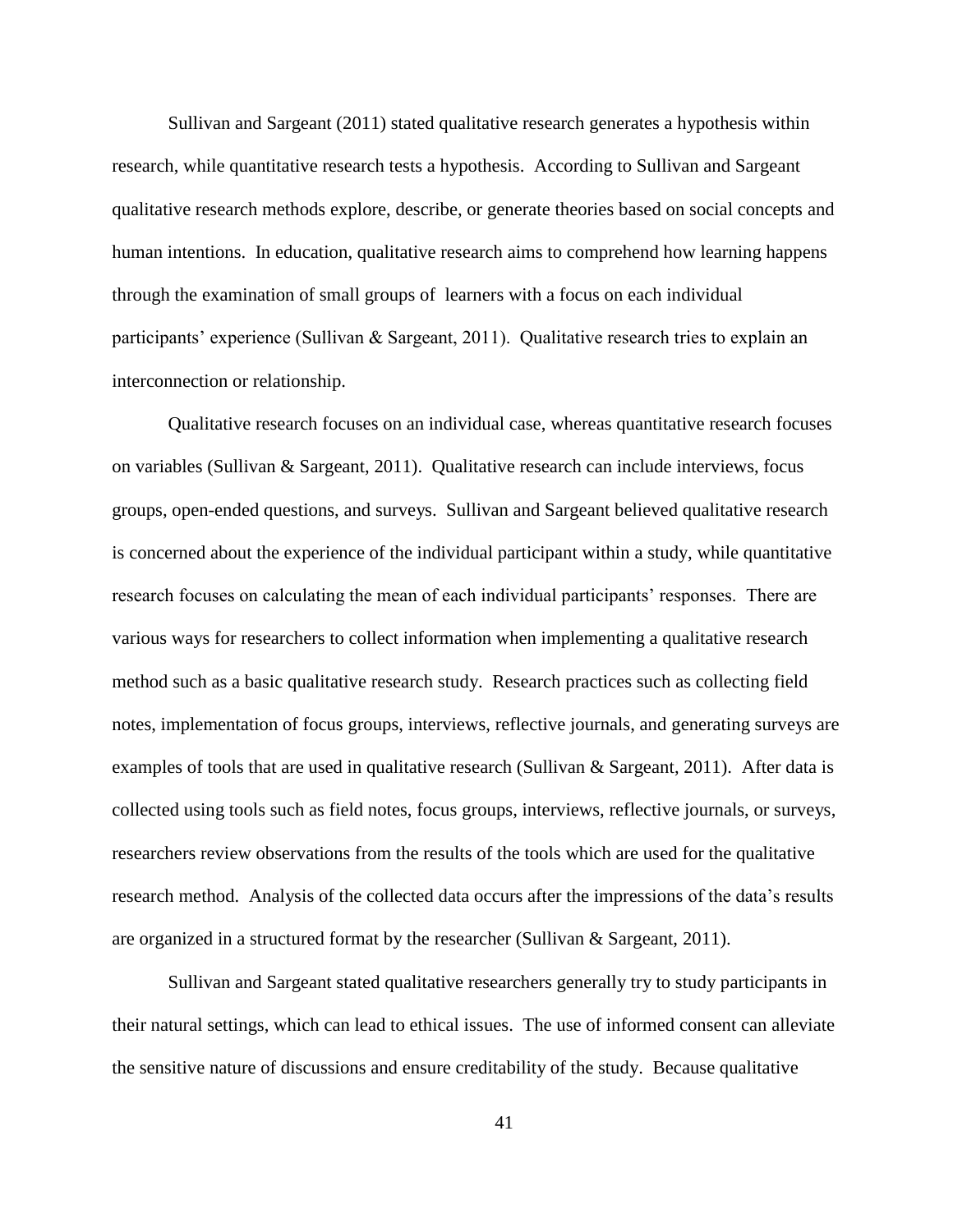research can lead to the exposure of sensitive experiences, opinions, and personal information, the protection of participants is vital at the onset of the study (Sullivan & Sargeant, 2011).

Creswell (2013) and Sullivan and Sargeant (2011) believed qualitative researchers must exhibit that their findings are creditable. Like quantitative research, a creditable qualitative research study with the review of basic existing knowledge. Unlike, quantitative research, qualitative research does not look to find one single truth, but rather multiple views of a specified reality (Sullivan & Sargeant, 2011). Dependability within qualitative research is achieved through the consistency of data. When the data within qualitative research is consistent it leads to transparency and trustworthiness. The overall goal in establishing dependability of the data in qualitative research should minimize personal bias, which ensures the researchers interpretation of the data collected for a study.

Brown, Gielen, Gibbons, and Kuriansky (2017) stated the number of marginalized students enrolled in private and public 4-year colleges has gradually grown throughout time. Yet, the number of marginalized students who graduated from private and public colleges has not increased. Despite the increase in the number marginalized students attending 4-year colleges in the U.S., 90% of marginalized students are not academically successful during the first-term they are enrolled as college students (Zinshteyn, 2016). The dropout rate for marginalized students enrolled in 4-year colleges in the U.S. continues to rise; according to Camera (2015) Caucasian college students graduated at a rate of 64%, compared to a 50% graduation rate for marginalized students. The problem is marginalized students do not utilize the assistance offered to them or they do not know how to ask for help. The purpose of this basic qualitative research study was to explore what impacts marginalized students' ability to succeed during freshman and sophomore years in college.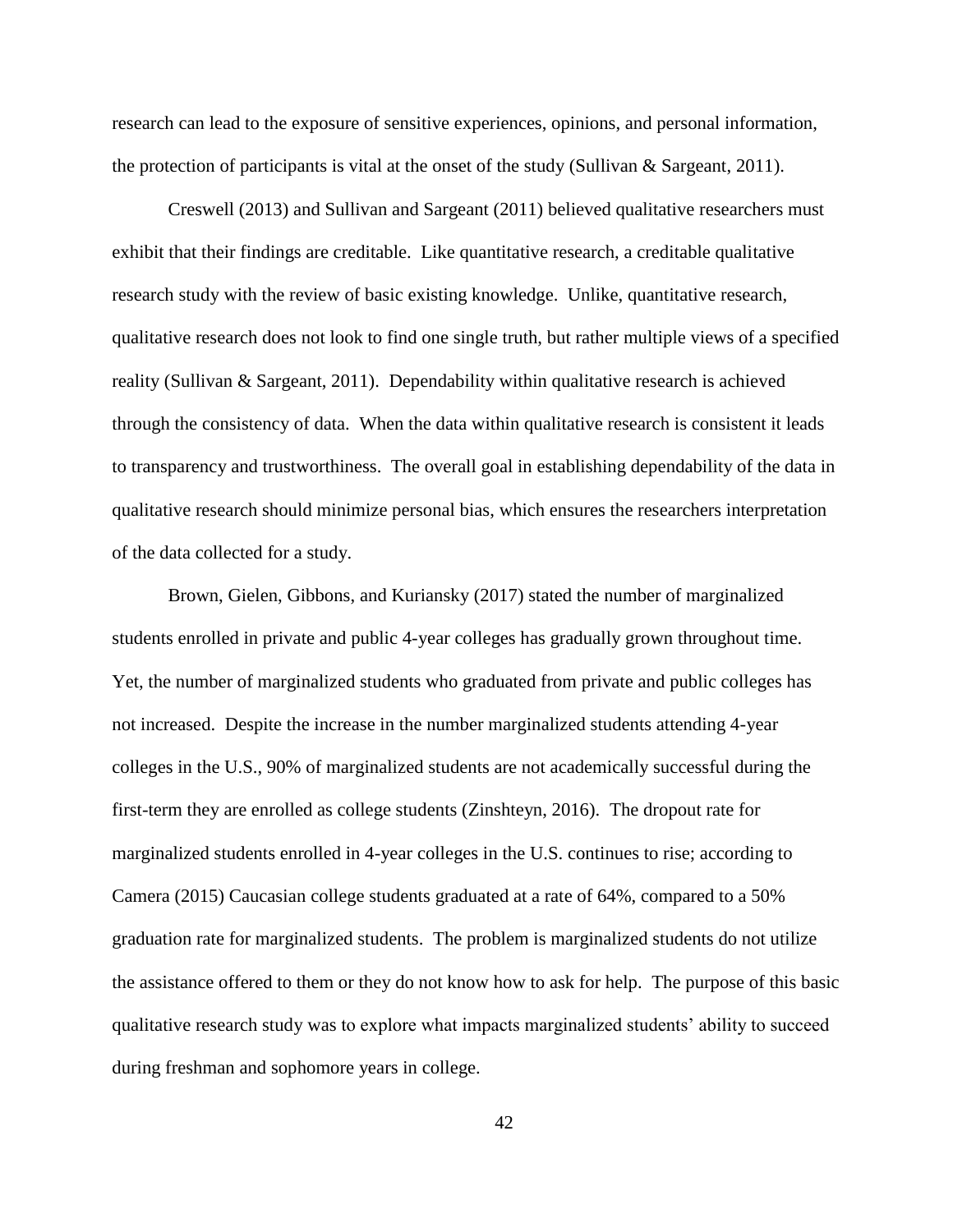Chapter 3 will include the six guiding research questions for this basic qualitative research study, the logic behind the selected research design and rationale, the role of the researcher, and reasoning to why the population will be researched. This chapter will also contain the procedures that were used for recruitment of the participants for this study, along with why a confidential Qualtrics survey will be used for the instrumentation of this basic qualitative research study. Chapter 3 concludes with an insight into how the data will be collected and explored, plus an examination about the issues of trustworthiness and the expected findings of this basic qualitative research study.

The following are research questions within this dissertation to help the reader understand the purpose of this basic qualitative research study:

#### **Research Questions**

- 1. What impacts marginalized students' ability to be successful during freshman and sophomore years in college?
- 2. How do high school experiences impact marginalized students' freshman and sophomore years in college?
- 3. What support systems and resources impacted marginalized freshman and sophomore student success in college?
- 4. What challenges impacted marginalized freshmen and sophomore student success in college?
- 5. How do marginalized students become aware and utilize support systems and resources during their freshman and sophomore years in college?
- 6. What support systems are resources are available for marginalized freshman and sophomore students on college campuses?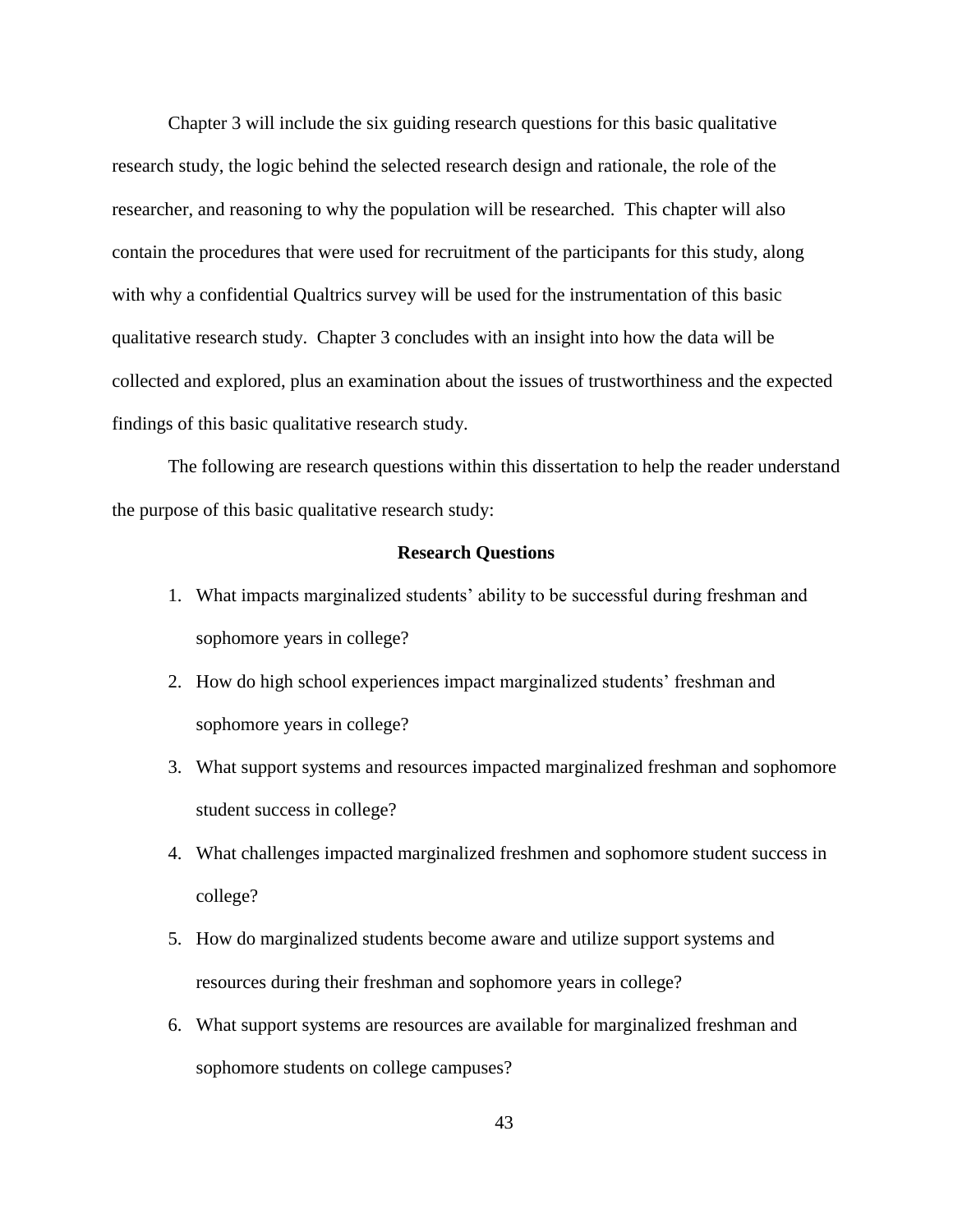#### **Research Design and Rationale**

According to Fullan (2011) many students of marginalized backgrounds struggle academically and socially in college during their freshman and sophomore years. I used a qualitative research approach for my design since qualitative research allows for participants to understand their reality through subjective meanings and experiences (Creswell, 2013). According to Baxter and Jack (2008), a qualitative study ensures that an issue has research questions which will guide the study; a basic qualitative research study was the most logical form of research for my research topic because I targeted a very specific group of participants. A basic qualitative research study also allows for the participants to share their own first-hand experiences as marginalized students during their freshman and sophomore years in college.

#### **Role of the Researcher**

My role as the qualitative researcher was to create a confidential Qualtrics survey, recruit participants to respond to the survey, analyze participants responses to the survey, and interpret the data in conjunction with perspectives researched in the literature. In taking a basic qualitative research study approach to this study I did not bracket my own assumptions in the data analysis; instead, I acknowledged my assumptions and reflected upon them in a reflective journal throughout the study. I did not reveal my assumptions to the participants during the study.

The first 2 years of my undergraduate experience were plagued by frustration and a lack of awareness. I did not understand what resources were available to me as a college student. It was not until I found myself on academic probation during my sophomore year of college that I realized I needed help. After talking with different acquaintances who were also marginalized students, I found two resources which I would come to rely upon for the remainder of my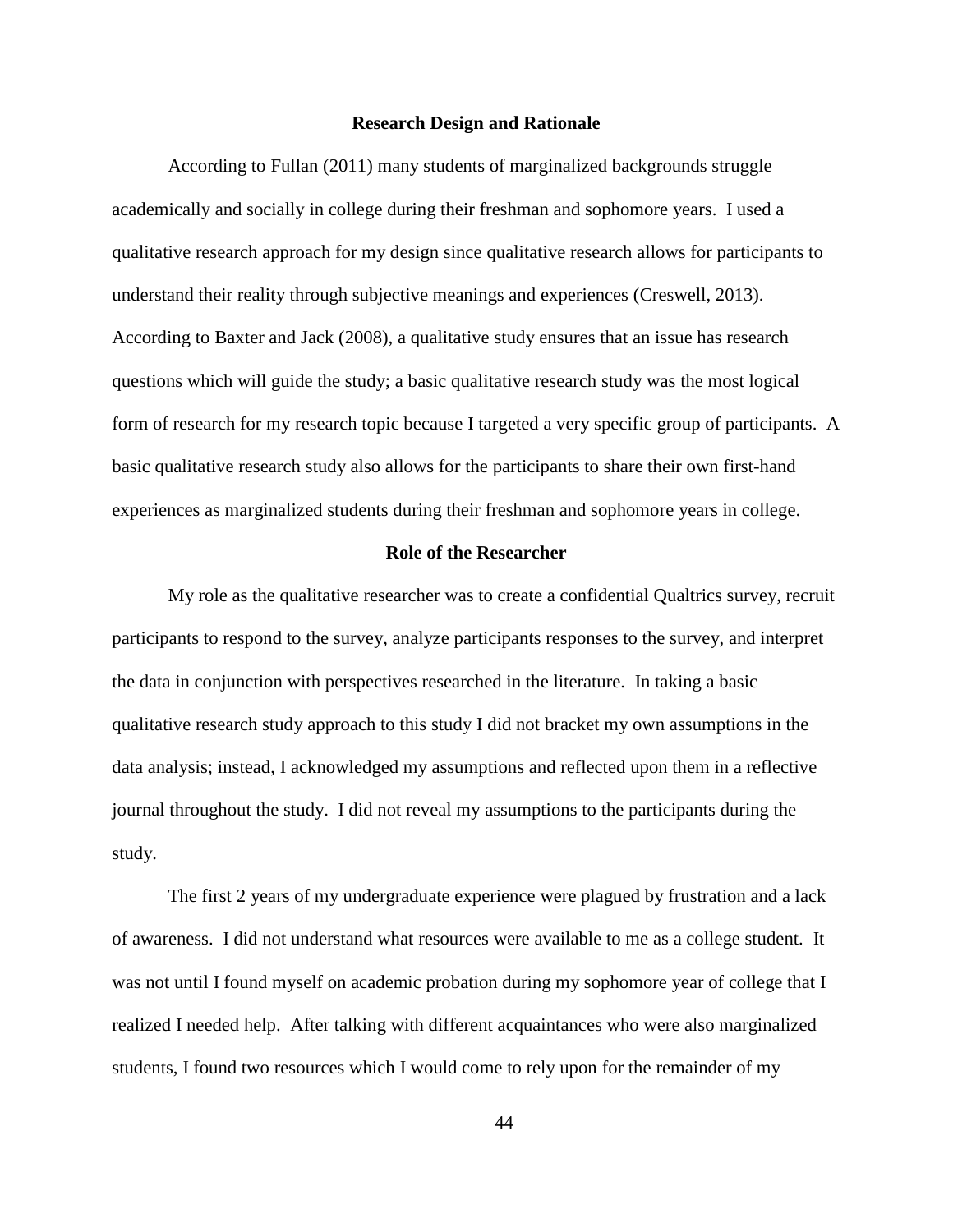undergraduate experience, The Office of Student Life and the Ethnic Student Center. Both the Office of Student Life and Ethnic Student Center empowered me to know the allies I had on campus such as the library, the tutoring center, and the writing center.

In order to prevent my current students from making some of the same missteps I did during my first 2 years of college, I have set out to educate and empower them to be successful during their high school experience by making sure they are aware of the opportunities and resources available in the building. My hope is that the students who decide to enroll in college following high school will continue to seek out assistance once they arrive on a college campus. Because I work closely with the college preparatory programs at the high school which I teach, the data collected and analyzed for this basic qualitative research study helped me share what we can do as a school community to prepare students transitioning from a high school senior to a freshman in college.

## **Research Population and Sampling Method**

The participants for this basic qualitative research study were selected purposefully to guarantee transparency and validity. According to Dudovskiy (2016), purposeful sampling is when researchers use their judgment to choose individuals for qualitative research. The purposeful sampling method is effective when a limited number of participants serve as primary data sources to meet the goals and objectives of the study (Creswell, 2013). The participants for this basic qualitative research study were marginalized students who graduated from the same high school in 2015 or 2016. According to Lawerence-Brown and Sapon-Shevin (2014), marginalized students include any student with a cultural or linguistic disadvantage, deprived access, disenfranchised social-class, or underrepresented racial background. Each of the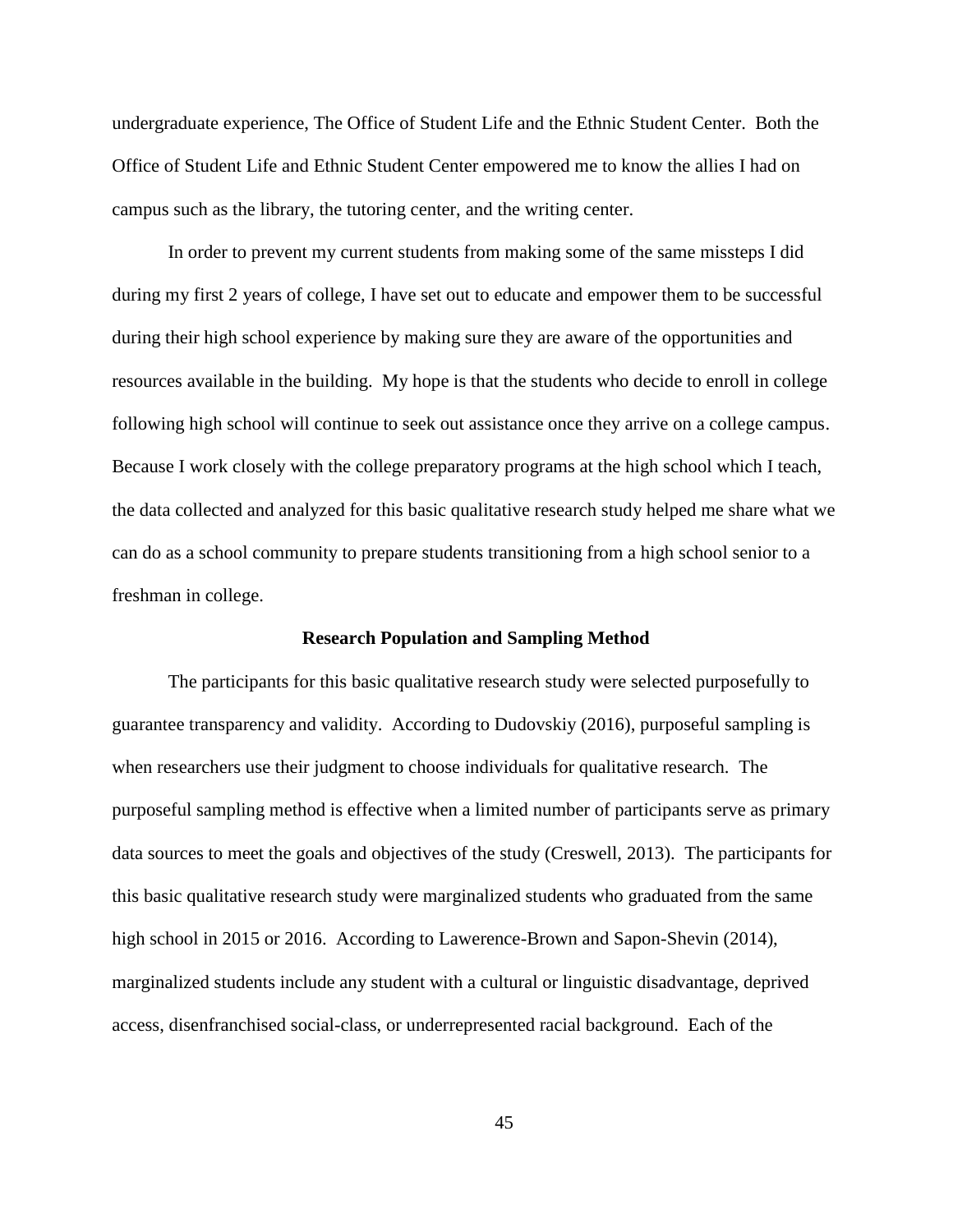participants selected for this basic qualitative research study self-identified as a marginalized student in accordance to Sapon-Shevin's definition of a marginalized student.

By keeping the number of participants no larger than 15 marginalized freshman and sophomore college students, it allowed me the opportunity to fully immerse into the data from participants' responses to the confidential Qualtrics survey, while also meeting the objective of exploring what impacts marginalized students' ability to succeed during their freshman and sophomore years in college. Dudovskiy (2016) noted the advantage of using a purposive sample during a basic qualitative research study is that it allows time and cost-effective sampling, which also allows for effectiveness in exploring anthropological situations, when the findings benefit from an intuitive approach.

Each of the prospective participants enrolled at a private or public 4-year college in the U.S during the fall semester following their high school graduation in 2015 or 2016. If less than 10 prospective participants decided to participate in this basic qualitative research study, I would have revisited the concentration of this basic qualitative research study and began to contact a group of new prospective participants. I contacted each of the former high school students who I have had zero contact with since they graduated in 2015 or 2016. I had access to the prospective participants' contact information because the school I presently teach at keeps contact information for all graduates in the career center. As a member of the scholarship committee all information is readily accessible. I have held no supervisory role of the prospective participants since their graduation from high school in 2015 or 2016.

#### **Procedures for Recruitment and Participation**

I emailed 15 marginalized students that graduated from the same high school in the Pacific Northwest Region of the U.S. in 2015 or 2016. Each participant moved on to pursue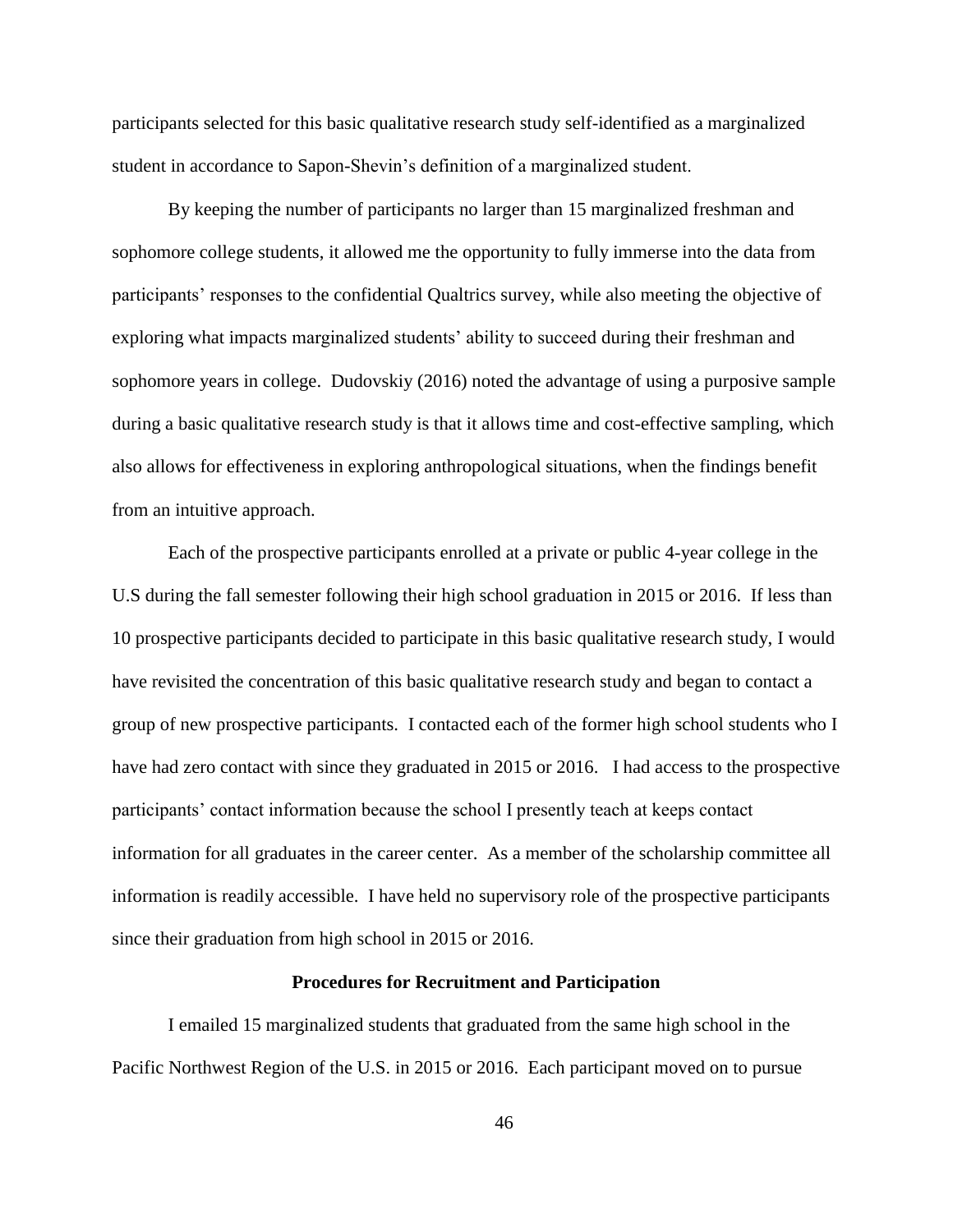their bachelor's degree at a private or public 4-year college in the U.S. during the fall semester following their high school graduation. During the recruitment process, I gathered information about each participant's willingness to take part in this basic qualitative research study. I aimed to keep the number of purposefully selected participants for this basic qualitative research study small, in order to keep this basic qualitative research study deliberate, focused, and methodical. The inquiry process included topics such as: the educational background of the purposefully selected participants' parents, the participants' ethnicities, culture and gender, economic background as well as the participants' academic standing, involvement in extracurricular activities, and experiences as a first-generation student. Each participant for this basic qualitative research study qualified as either a student of color, student of poverty, or a firstgeneration student. When I sought prospective participants, I inquired about their cultural background, current economic standing, and whether they are a first-generation student.

## **Instrumentation**

The instrument used for this basic qualitative research study was a confidential Qualtrics survey. The Qualtrics survey consisted of the six primary research questions, along with six questions that correlated to the six primary research questions. Each of the participants were asked the exact same questions by way of confidential survey using Qualtrics. Using a confidential survey through Qualtrics allowed participants to answer questions without bias or pressure to respond in a specified manner. Using a confidential survey allowed participants to respond to the questions without feeling obliged to respond to the questions in a fashion which could happen if participants were interviewed in-person. The Qualtrics survey responses allowed me to gain further insight into the participants' experiences during their freshman and sophomore years as marginalized college students at different private or public 4-year colleges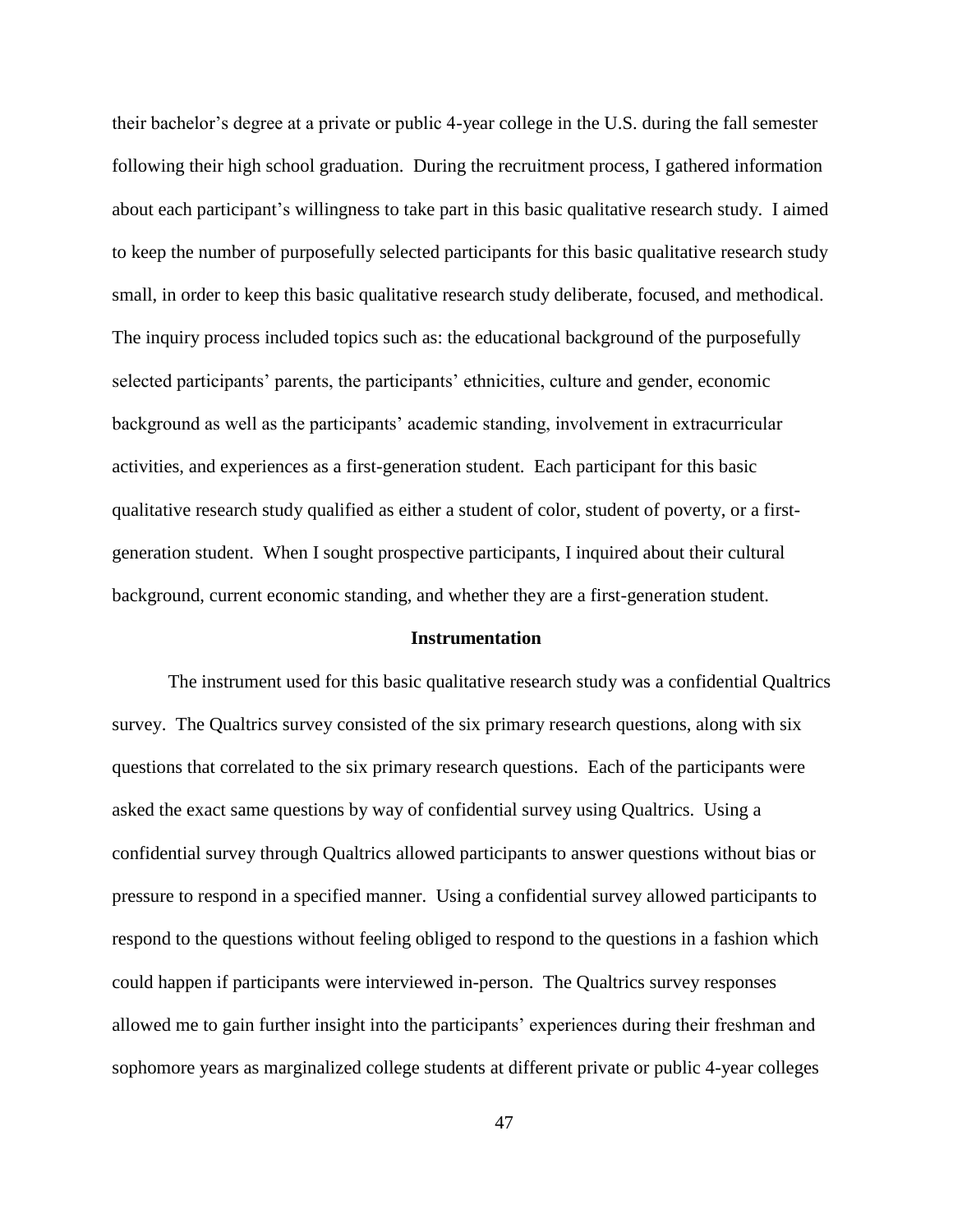throughout the U.S. The confidential Qualtrics survey was used to conduct this basic qualitative research study to explore what impacts marginalized students' ability to succeed during their freshman and sophomore years in college at different private or public 4-year colleges. The Qualtrics survey was sent to participants through email from the Qualtrics website.

## **Data Collection**

All participants were contacted through email to confirm their email addresses were correct before the confidential Qualtrics survey was sent to prospective participants from the Qualtrics website. The time frame to complete the confidential Qualtrics survey was 3 weeks, which allowed participants ample time to respond to the survey. The confidential Qualtrics survey included 13 questions about the participants' experiences as a marginalized student during their freshman and sophomore years at a 4-year college in the U.S. The results of the data for this basic qualitative research study came directly from the participants' responses to the Qualtrics survey.

#### **Data Analysis Procedures**

According to Creswell (2013) a qualitative research method seeks to find the meaning of an experience from the participants of the study. Creswell also stated qualitative research examined the injustice of the participants being interviewed or surveyed. Creswell believed using a theoretical lens in qualitative research provides an adapting lens for studies that question the marginalization of groups including: gender, race, and class. Creswell asserted gathering detailed information from participants naturally developed broad patterns, theories, and generalizations which can be compared to participants' backgrounds and actual literature on the research topic.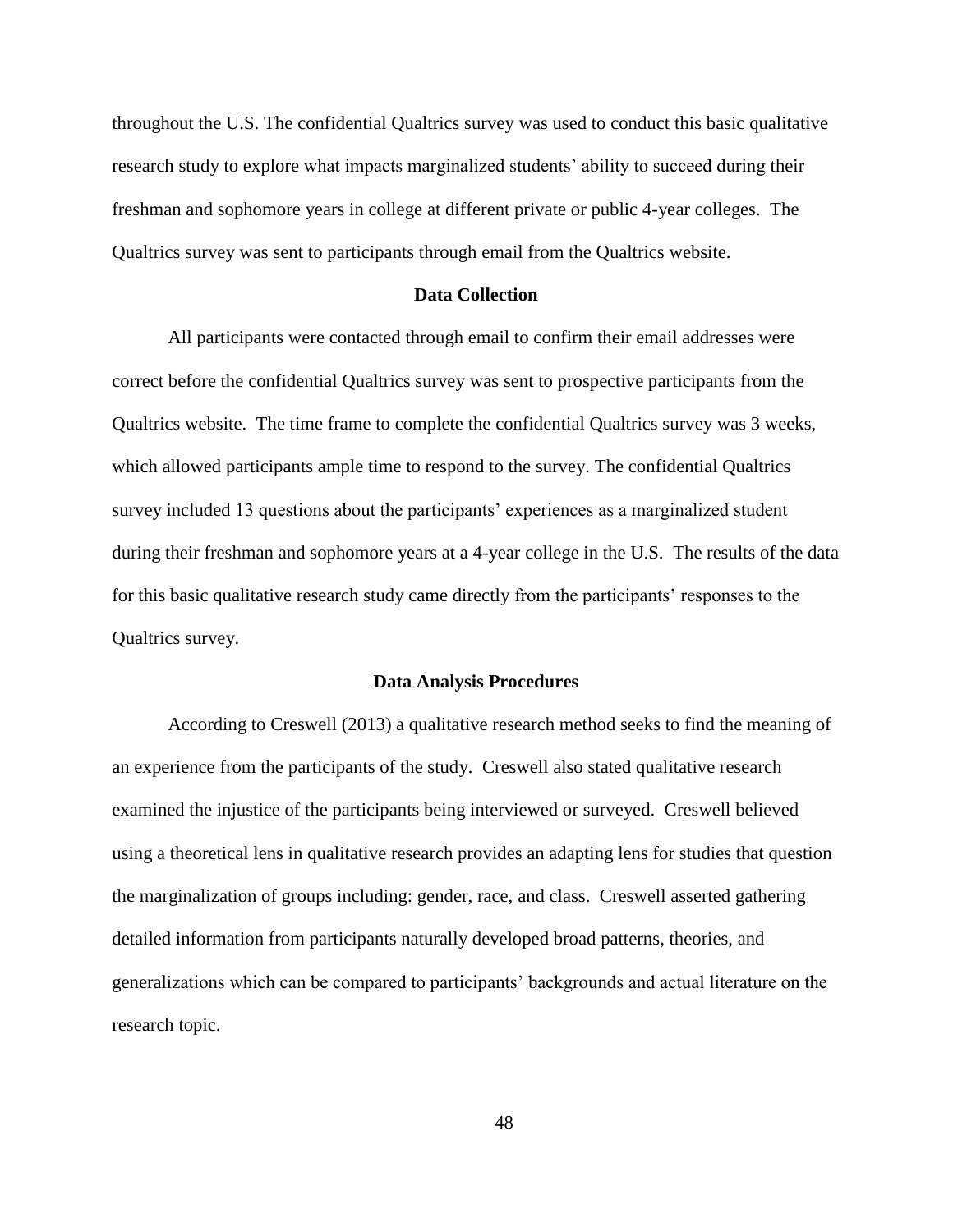The participants' responses to the Qualtrics survey was examined using open, axial, and selective coding. After I received all of the participants' responses to the confidential Qualtrics survey, I analyzed the data through open, axial, and selective coding. The first step used in the process of analyzation was open coding. During the process of opening coding I read through the data multiple times and created labels for chunks of the data which summarized the participants' responses to the confidential Qualtrics survey.

The second step that was applied in the process of analyzation for this basic qualitative research study was axial coding. Axial coding was utilized to reaffirm the concepts rightfully represented the participants' responses to the confidential Qualtrics survey, and to explore the relationships among the open codes. Each axial code for this basic qualitative research study was based on an open code founded from the results of the participants' responses to the confidential Qualtrics survey.

The final step I used during the process of analyzing the data was selective coding. I used selective coding to identify key concepts and variables from the participants' responses to the data from confidential Qualtrics survey. Each step in the process of coding will be discussed in further detail in the Methodology section of this dissertation, located in Chapter 4.

According to Creswell (2013), qualitative research allows for the collection of data to be analyzed for themes and perspectives of the participants. Open and axial coding allowed me the opportunity to analyze and interpret dissimilarities, emerging themes, saturation, similarities, and unforeseen responses to the data collected. The findings of the data from participants' responses were compared to the findings of both the theorists in the conceptual framework and the review of researched literature in Chapter 2 of this basic qualitative research study.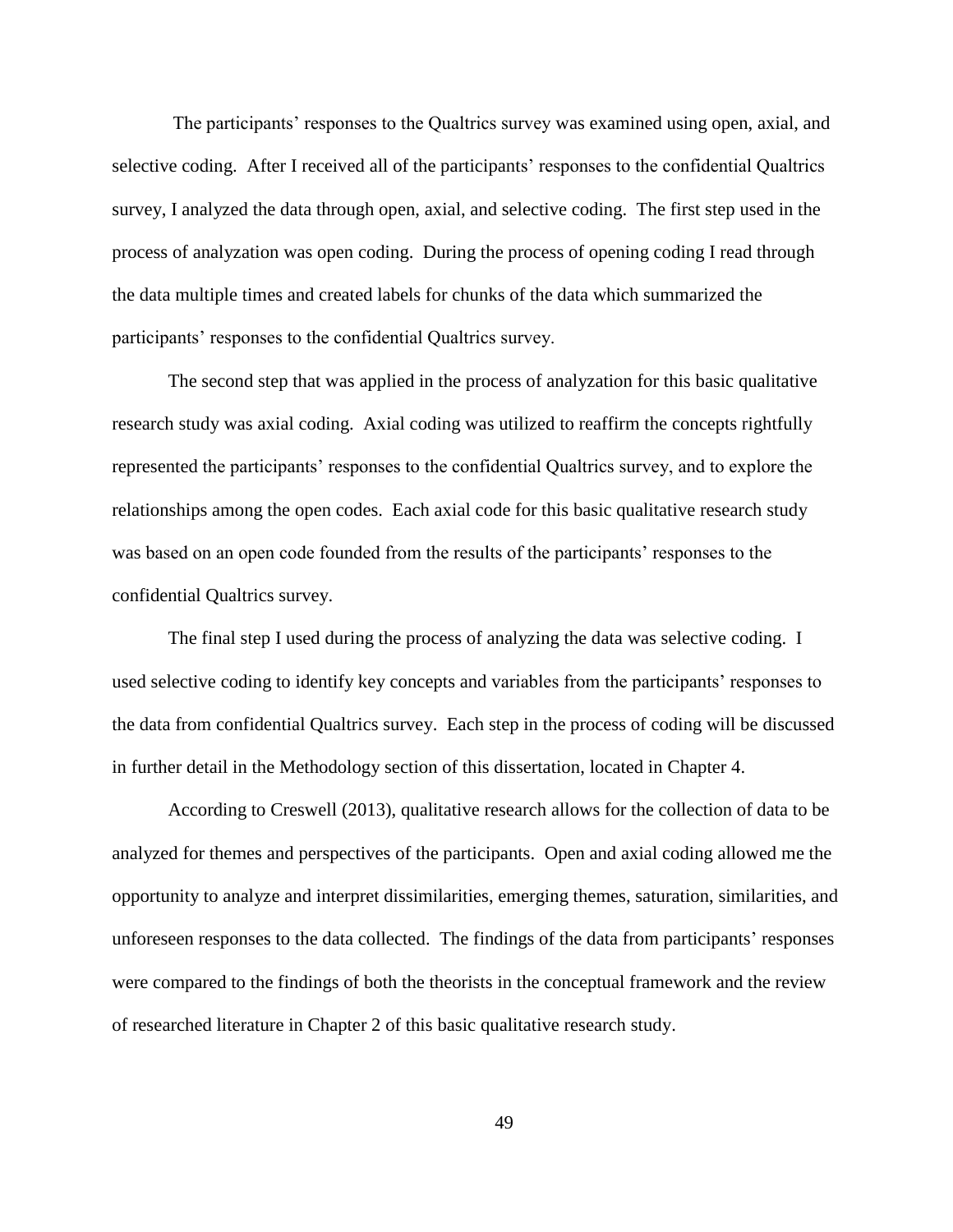## **Issues of Trustworthiness**

According to von Diether (2017) ethical studies are important when planning, conducting, and evaluating research. Von Diether also stated the study should present minimal risk to participants physically or psychologically. I ensured there were minimal risks for participants of this basic qualitative research study.

The use of a Qualtrics survey will assist in keeping participants' responses to the survey confidential. All of the participants' responses to the confidential Qualtrics survey will be printed out directly from the Qualtrics website, after the 3-week window participants have to complete the Qualtrics survey is over. After I complete the analysis of the participants' responses to the Qualtrics survey all documents will be shredded, then recycled.

# **Limitations**

One of the limitations in implementing a basic qualitative research study is the time-span in which the study takes place is limited in duration. Despite the short time period of this basic qualitative research study, one of the strengths of the research study is the study's focus. Although a 3-week window is brief, it allowed each of the participants ample opportunity to take their time when reflecting upon and responding to the confidential Qualtrics survey about their experiences during their freshman and sophomore years as a marginalized college student.

# **Confirmability**

Using a confidential Qualtrics survey as the instrument for this basic qualitative research study ensured participants' responses were direct and honest. According to Dudovskiy (2016) one of the advantages of using a purposive sample during a basic qualitative research study is that it allows for effectiveness in exploring anthropological situations, when the findings can benefit from an intuitive approach. Merriam (2009) stated a basic qualitative research study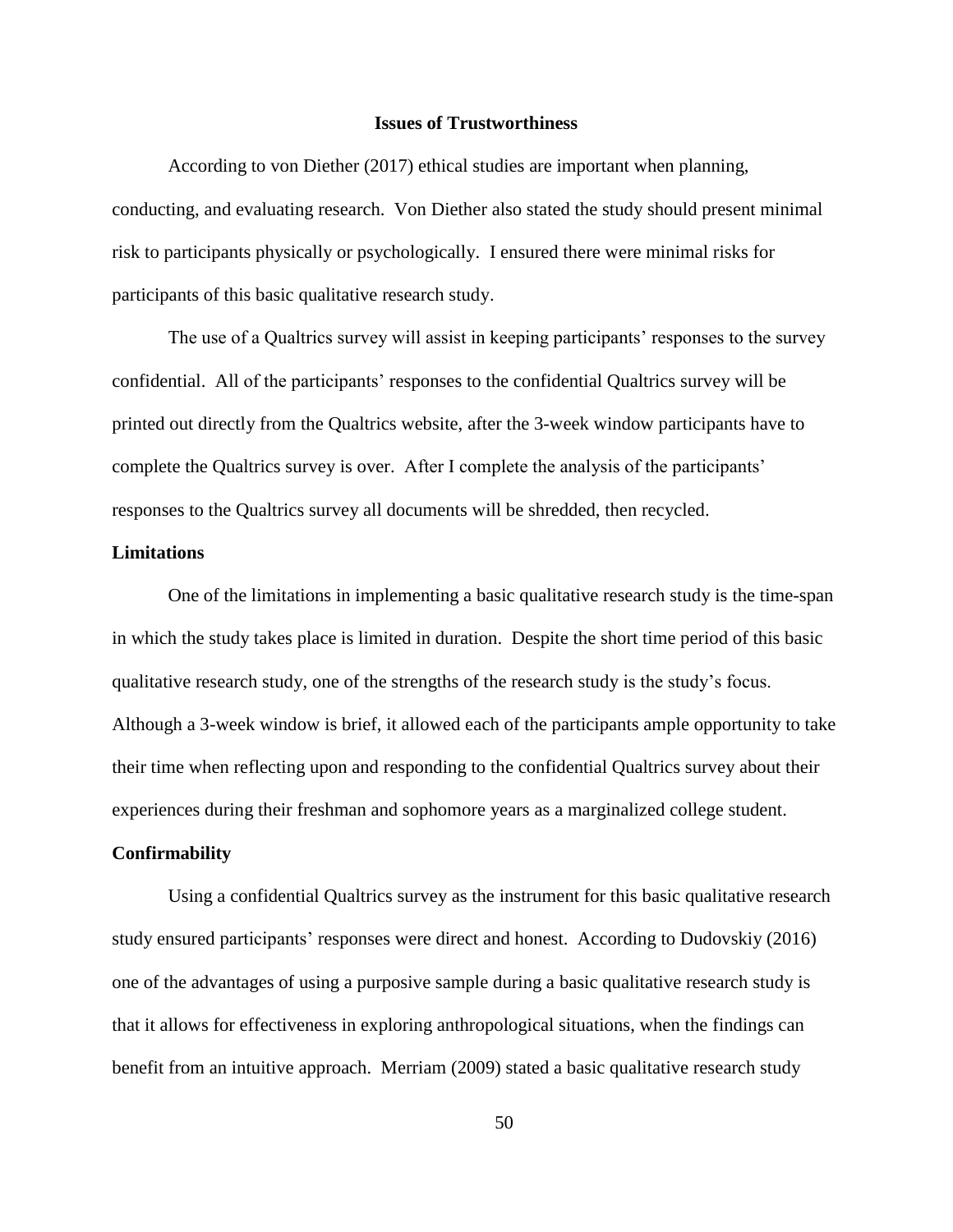should be used by researchers who are interested in how people interpret their experiences, how people construct their worlds, and what meaning people attribute to their experiences. The participants' responses to the confidential Qualtrics survey were embedded with the six research questions. The participants' responses to the confidential survey were analyzed to understand the participants' perception of success as a marginalized college student during their freshman and sophomore years.

Utilizing a confidential Qualtrics survey for this basic qualitative research study empowered prospective participants' to be candid, direct, and honest in their responses to the open-ended questions present in the confidential survey. One of the pros of doing a confidential survey is that it allowed for participants to be insightful because their responses were not directly correlated to their name or title. Whereas a personal interview could take away from the participants' willingness to be honest and direct, because of the influence an interviewer can possess or for fear of their personal information being connected to their responses.

Yin (1981) believed researchers will react adversely whenever they are challenged with individualized data, which occurs whether the qualitative study is a basic qualitative research study or phenomenological study according to Merriam (2009). Although all of the participants in this basic qualitative research study graduated from the same high school in the Pacific Northwest region of the U.S., this basic qualitative research study could be conducted at any urban school in the U.S. which promotes higher education to its students that come from a background of marginalization, yet the results would vary. The results would vary because, prospective participants would represent only themselves, their college, and their own individual experiences as a student of color, student of poverty, or first-generation student.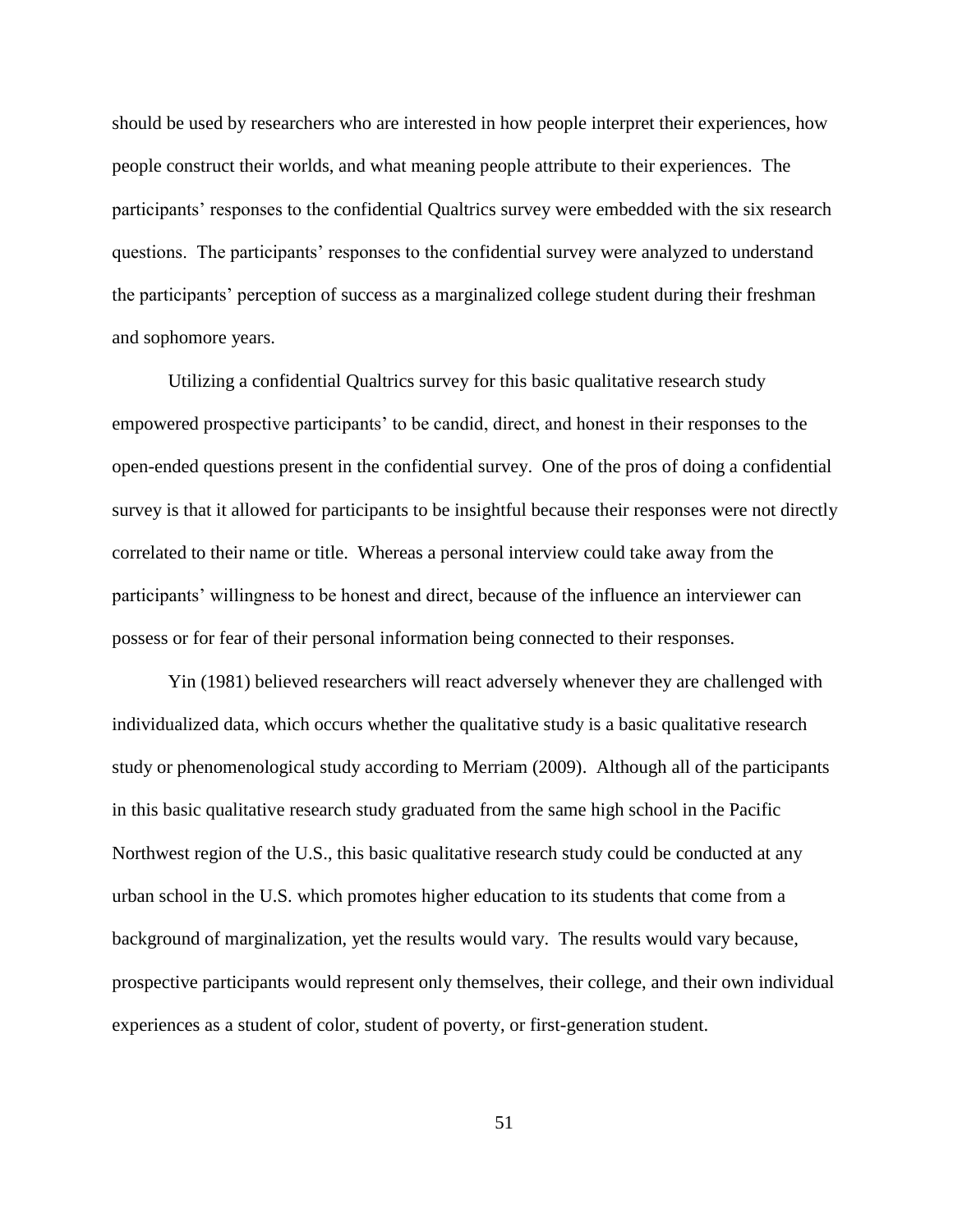## **Internal Validity**

Creswell (2013) stated internal validity evaluates connections and associations between causes and effects. Research studies are commonly formed on the analysis of cause and effect (Creswell, 2013). It is important to examine the causes of marginalized students' struggles and successes in college during their freshman and sophomore years in college; Cox and Lemon (2016) stated that if a college wants to empower a group of marginalized students to sustain their educational career, along with academic and personal experiences in higher education; it is important for all working parts of a college to work cohesively and create, progress, and assess a proposal to evaluate students' gains and successes during their first-year in college. Throughout the process of collecting and analyzing data from the participants' responses to the confidential Qualtrics survey, I anticipated there would be some saturation within the participants' responses to the survey. Although all prospective participants in this basic qualitative research study classified themselves as a marginalized student because they are a student of color or student of poverty, not all candidates classified themselves as both. Even though participants attended different colleges within the U.S. many responses to the questions from the confidential Qualtrics survey were saturated, which further proves the validity of this basic qualitative research study.

Piaget (1959) stated that an individual's extensive experiences within one's environment are important to everyone's cognitive development. All 11 participants of this basic qualitative research study graduated from the same high school in the Pacific Northwest Region of the U.S., therefore some of their experiences growing up in the same community may have contributed to their experiences as students of marginalization at various colleges throughout the U.S. Like Payne (2003), Piaget implied children only know what they see and learn from within their own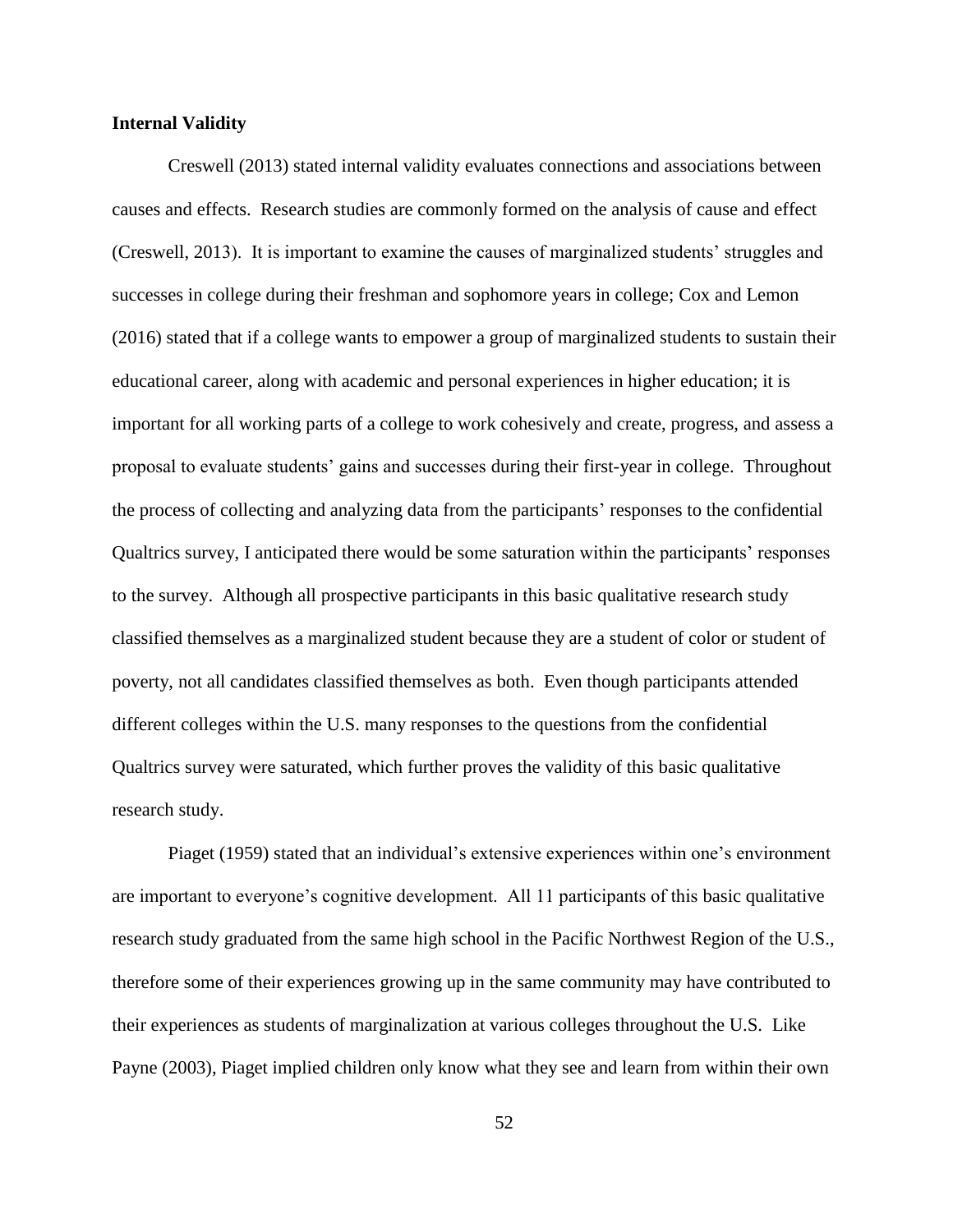environment. Although the participants from this basic qualitative research study attend different colleges within the U.S., the common factor of being a marginalized student on a college campus may have saturated the outcome to the participants' experiences during their freshman and sophomore years.

## **External Validity**

According to Merriam (1995) the more often a study is reproduced, the more reliable the study will be. Merriam also believed qualitative researchers try to understand the world through the perception of those in it. Merriam stated qualitative research is an interpretation of someone else's reality through the lens of the researcher. Merriman asserted, the more the researcher reads, hears, and observes phenomenon in interviews or surveys, the more assured the researcher can convey the outcome of the study as both, reliable and truthful. Like Merriman, Shenton (2004) surmised when the findings of a qualitative research study are implemented with detailed description and, planned and clearly executed it ensures the understanding and effectiveness of the research design.

The findings for this basic qualitative research study were detailed, planned, and executed in a clear and concise manner. Therefore, this basic qualitative research study could be repeated by an external researcher from any geographical region within U.S. The results would vary depending on the individual experiences of each prospective participant during their freshman and sophomore years in college.

Although each of the participants in this basic qualitative research study is classified as a marginalized student, if this basic qualitative research study was replicated by another researcher, the outcome would vary. Each of the participants of this basic qualitative research study stated they are a marginalized student according to Lawrence-Brown and Sapon-Shevin's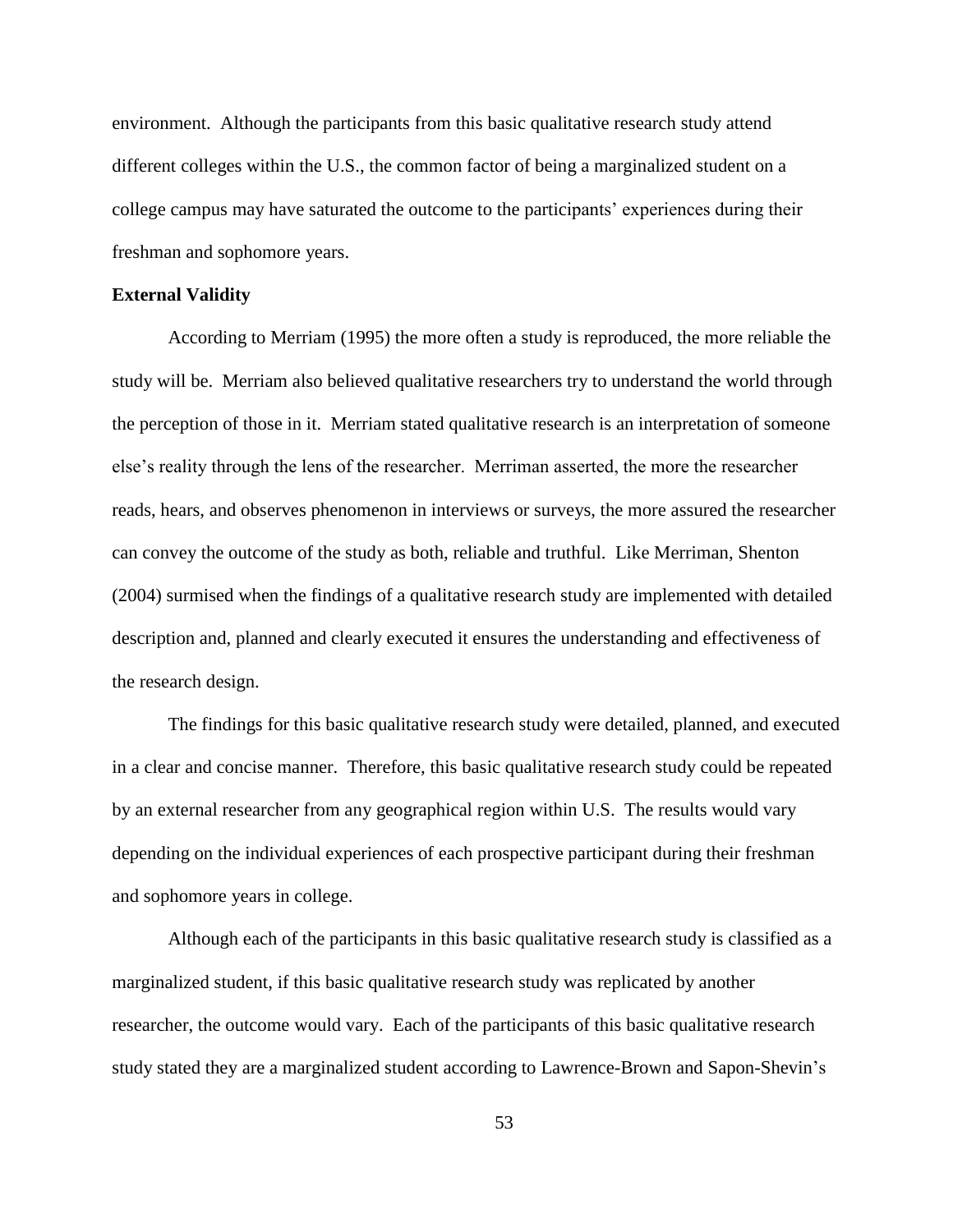(2014) definition, a college student with a cultural or linguistic disadvantage, deprived access, disenfranchised social-class, or underrepresented racial background. The data for this basic qualitative research study directly correlated to the analysis of the participants' responses to the confidential Qualtrics survey.

#### **Dependability and Confirmability**

According to Noble and Smith, A. (2015) personal biases can influence findings in qualitative research. Although all of the participants of this basic qualitative research study were once students at the school which I teach, I have had zero contact with any of the participants since they graduated in 2015 or 2016. I recognize I have a connection to the prospective participants, but that connection is fastened solely to their high school experience. Therefore, I recognize what could be implied as a bias, yet by directly using the participants' responses to the confidential Qualtrics survey to collect and analyze data, ensured the validity of the outcome for this basic qualitative research study. In order to bracket my personal responses, thoughts, and maintain a steadfast awareness to my own biases when analyzing the data, I kept a reflective journal throughout the process while conducting this basic qualitative research study. I decided to use a confidential Qualtrics survey as the tool to conduct basic qualitative research study to guarantee clear and concise responses from the participants. The participants' responses allowed me the opportunity to transparently analyze and create a narrative from the outcome of the confidential Qualtrics survey. Each of the participants' responses to all 13 of the questions from the confidential Qualtrics survey was analyzed and compared in the analysis results in Chapter 4 of this study.

Throughout the application of administering this basic qualitative research study, I intentionally sought out marginalized students who graduated from the same high school in the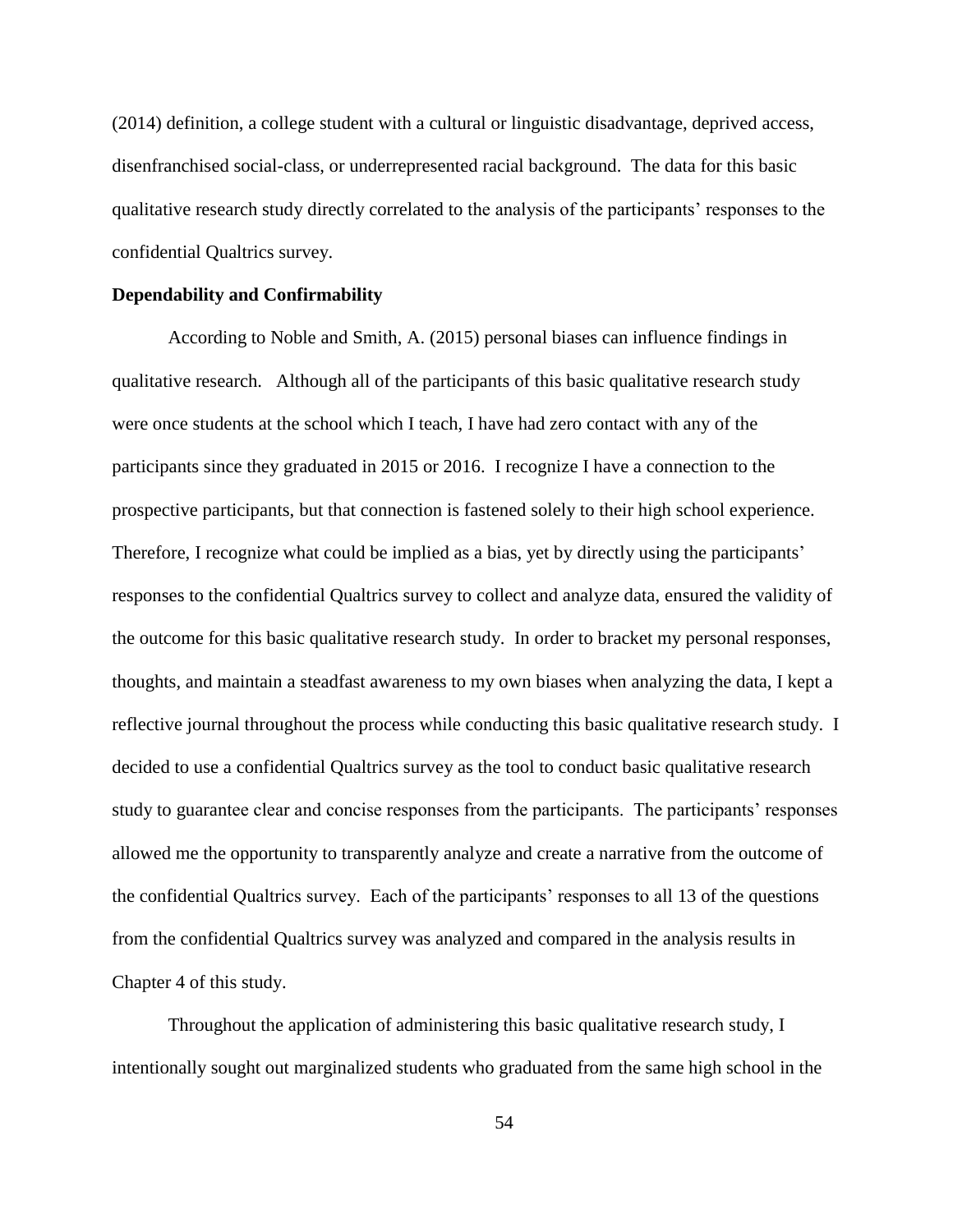Pacific Northwest region of the U.S in 2015 or 2016 who immediately transitioned into attending a 4-year college within different regions of the U.S. I analyzed and interpreted the participants' direct responses to the confidential Qualtrics survey to establish dependability, reliability, and transparency for this basic qualitative research study. By using the participants' direct responses to the Qualtrics survey it ensured trustworthiness of the data collected, which led to a true depiction of the participants' experiences as a marginalized student during their freshman and sophomore years in college.

## **Expected Findings**

I presumed at least 10 out of the 15 prospective participants would consider participating in this basic qualitative research study. I expected the findings from participants' responses to the confidential Qualtrics survey to show that all participants struggled to be successful academically or socially during their first 2 years of college. I believed the results of the confidential Qualtrics would reveal that the first-generation participants in this basic qualitative research study desired mentorship during their college experience, especially during their freshman year. The findings of this basic qualitative research study laid the groundwork for me to conduct an ethnographic study or cross-sectional study at some point in the near future.

#### **Summary**

In conclusion, Creswell (2013) believed, individuals seek understanding through their own experiences. According to Sullivan and Sargeant (2011) qualitative research methods explore, describe, or generate theories based on social concepts and human intentions. In education, qualitative research aims to comprehend how learning happens through the examination of small groups of learners with a focus on each individual participants' experience (Sullivan & Sargeant, 2011). Qualitative research tries to explain an interconnection or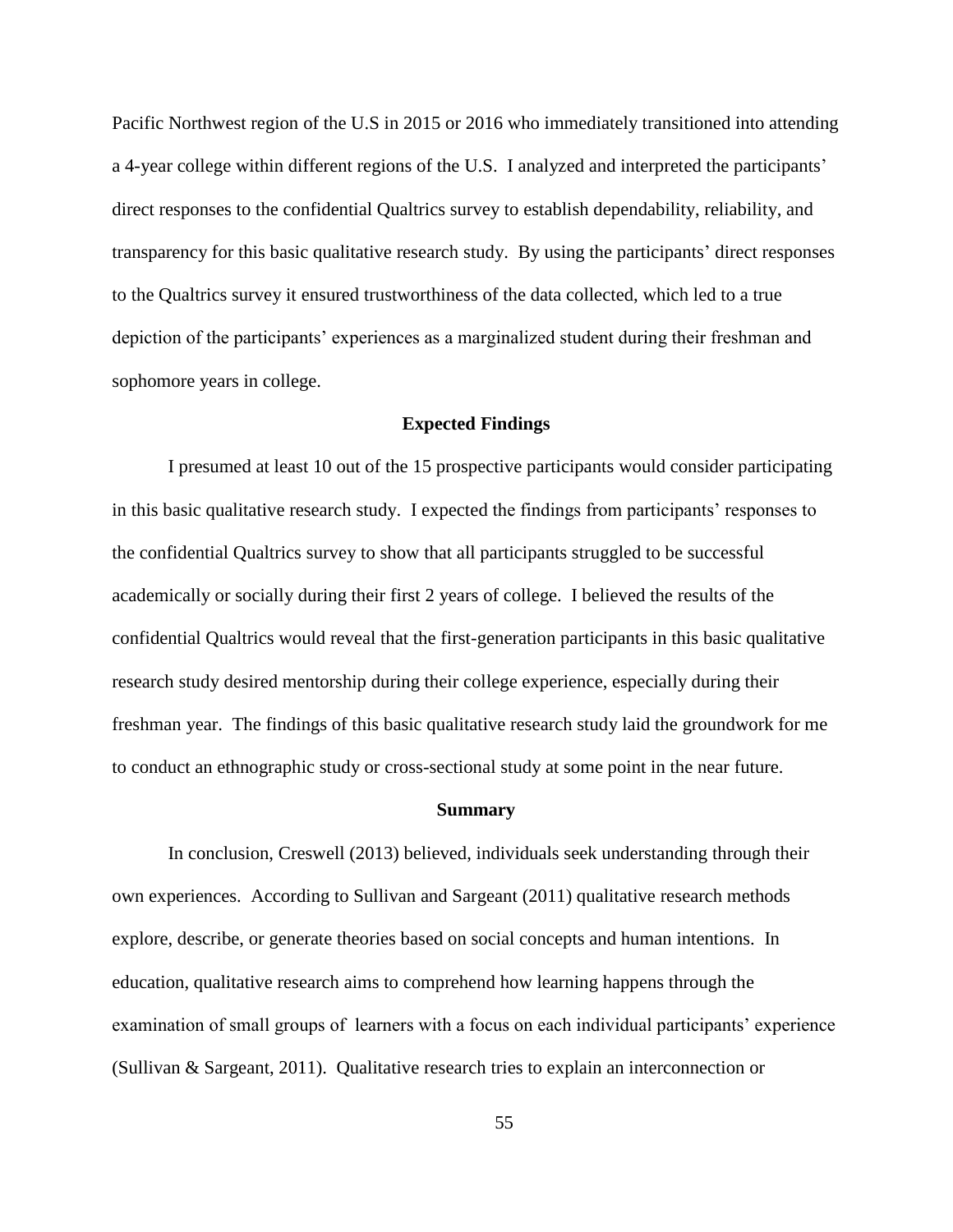relationship. Sullivan and Sargeant stated qualitative research focuses on an individual case, whereas quantitative research focuses on variables.

My role as the researcher for this basic qualitative research study was to create the methodology and ensure its validity. The participants for this basic qualitative research study were selected purposefully to guarantee transparency and validity of the study. When I sought prospective participants, I asked about their cultural background, current economic standing, and whether they were a first-generation student. Each participant of this basic qualitative research study continued their education to pursue their bachelor's degree at a 4-year college in the U.S during the fall semester following their high school graduation.

The instrument used for this basic qualitative research study was a confidential Qualtrics survey. The time frame for participants to complete the confidential Qualtrics survey was 3 weeks, which allowed participants ample time to respond to the survey. The participants' responses to the confidential Qualtrics survey was examined for dissimilarities, emerging themes, saturation, along with unforeseen replies. After I completed the analysis of the participants' responses to the Qualtrics survey all documents were shredded, then recycled.

One of the limitations in implementing a basic qualitative research study is the time-span in which the study takes place is short lived. Using a confidential Qualtrics survey as the instrument for this basic qualitative research study ensured prospective participants' responses were direct and honest. All prospective participants for this basic qualitative research study classified themselves as a marginalized student. Although participants attended different colleges within the U.S., many responses to the questions from the confidential Qualtrics survey were saturated because of the participants' classification as marginalized students that grew up in the same geographical region, which further proves the validity of this basic qualitative research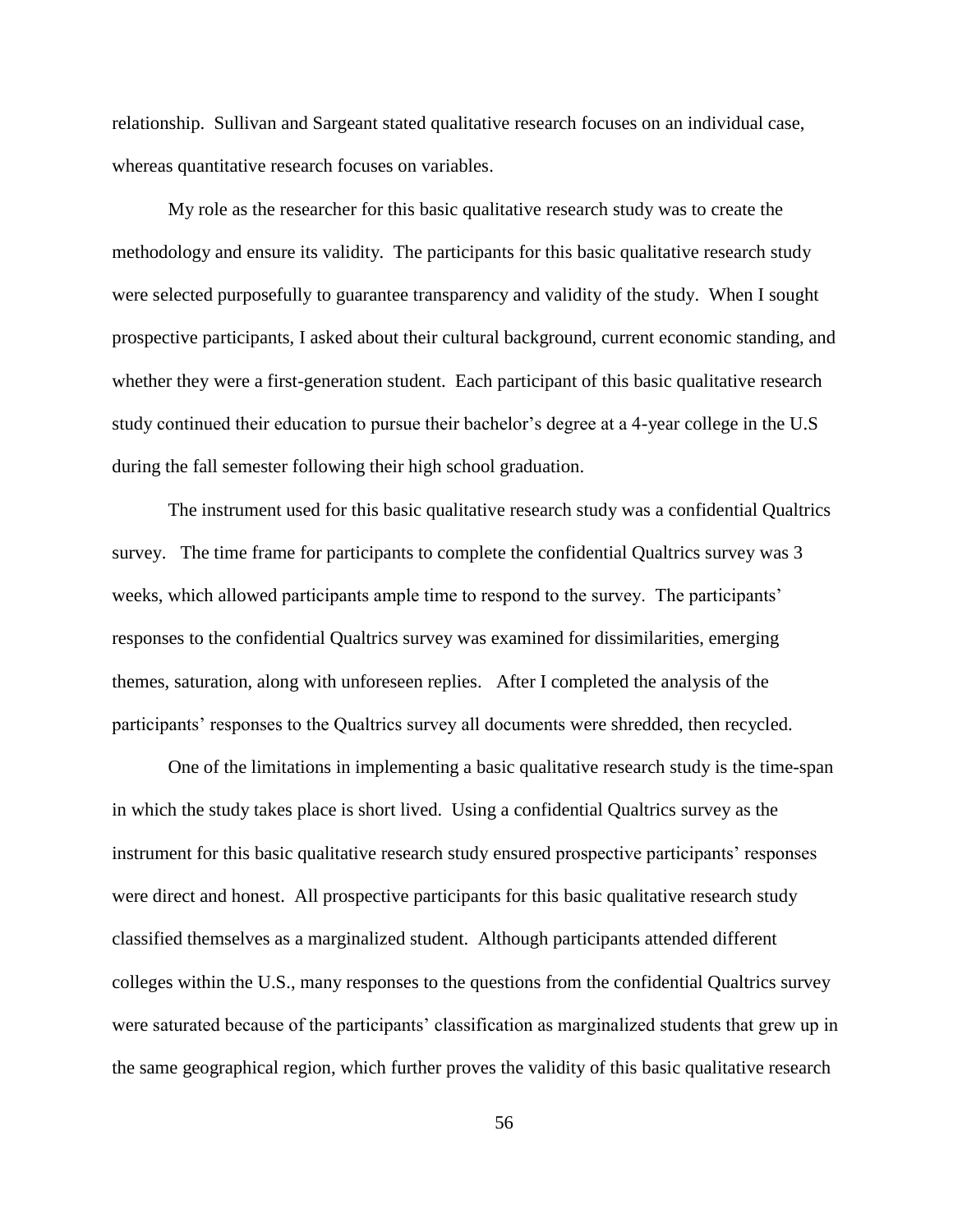study. The findings for this basic qualitative research study were detailed, planned, and executed in a clear and concise manner. In order to bracket my personal responses, thoughts, and maintain a steadfast awareness to my own biases when analyzing the data, I kept a reflective journal throughout the process of conducting this basic qualitative research study. I expected the findings from participants' responses to the confidential Qualtrics survey to show that all participants struggled to be successful academically or socially during their freshman and sophomore years in college. Chapter 4 will cover the Data Analysis Plan, Description of the Sample, Research Methodology and Analysis, Summary of the Findings, and a Presentation of the Data and Results of this basic qualitative research study.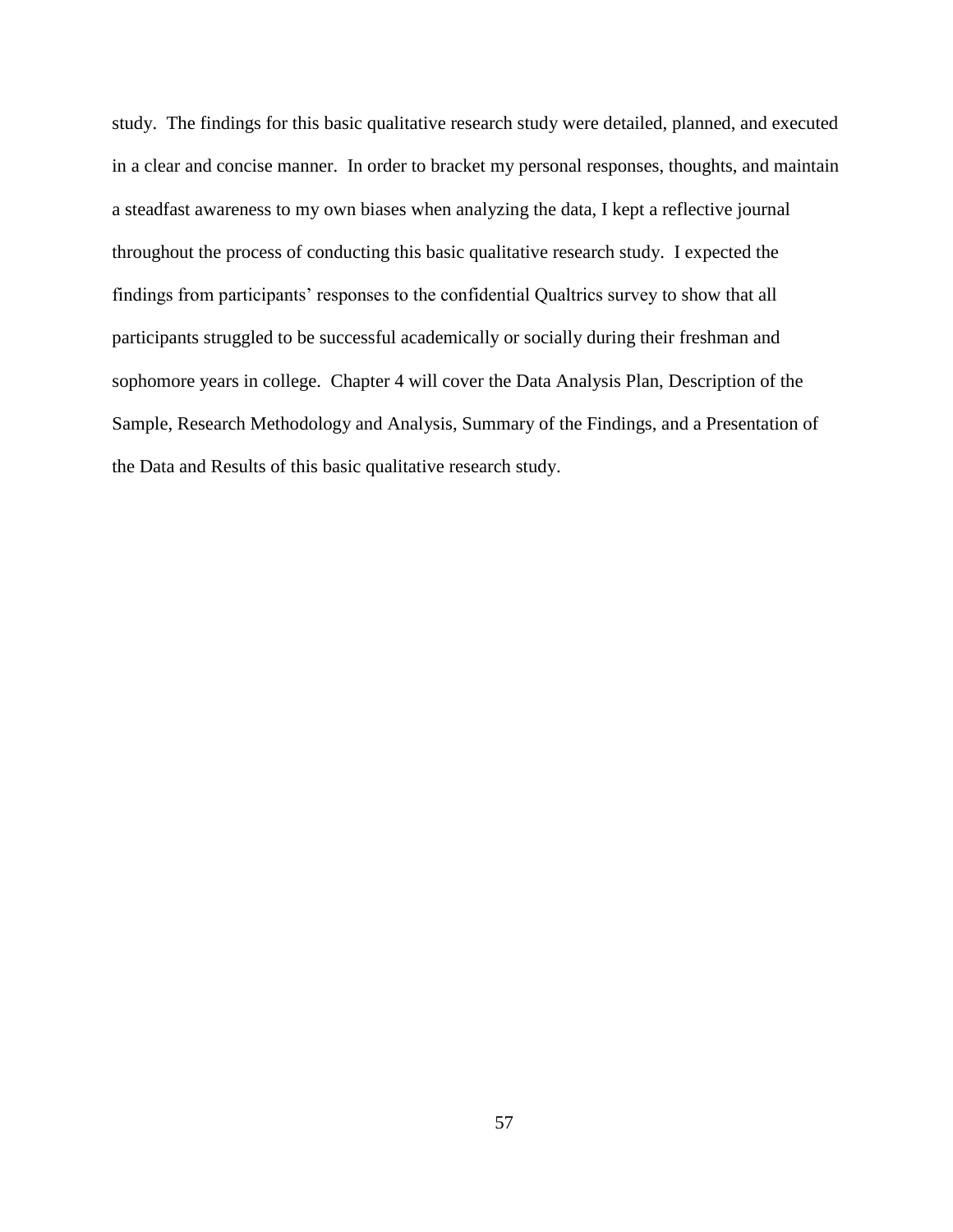#### **Chapter 4: Data Analysis and Results**

Marginalized freshman and sophomore college students face challenges such as adapting to cultural awareness, utilizing resources, and adjusting to new environments. Though the number of marginalized college students is on the rise, many marginalized college students struggle to find and maintain a sense of stability academically and socially during their first 2 years of college. The purpose of this basic qualitative research study was to explore how marginalized students' ability to succeed is impacted during freshman and sophomore years of college.

Chapter 4 consists of a description of the sample of the participants for this basic qualitative research study and an extensive analysis of the research methodology. Also included in Chapter 4 is a summary of the findings and a thorough presentation of the data. Chapter 4 is concluded with the results of the findings for this basic qualitative research study.

# **Description of the Sample**

According to Maramba and Velasquez (2012), a student of color is any college student not classified as Caucasian. Out of the 15 participants in this basic qualitative research study, nine of the participants classified themselves as students of color, two of the participants classified themselves as Caucasian, and four participants did not respond. Payne (2003) stated a student of poverty is a college student that does without necessary resources that influence academic achievement such as financial, emotional, spiritual, physical, support systems, and role models. In this basic qualitative research study eight of the participants defined themselves as students of poverty, while three of the participants expressed they are not a student of poverty. In accordance with Maramba and Velasquez's definition of a student of color and Payne's meaning of student of poverty, six of the 11 participants disclosed they were both a student of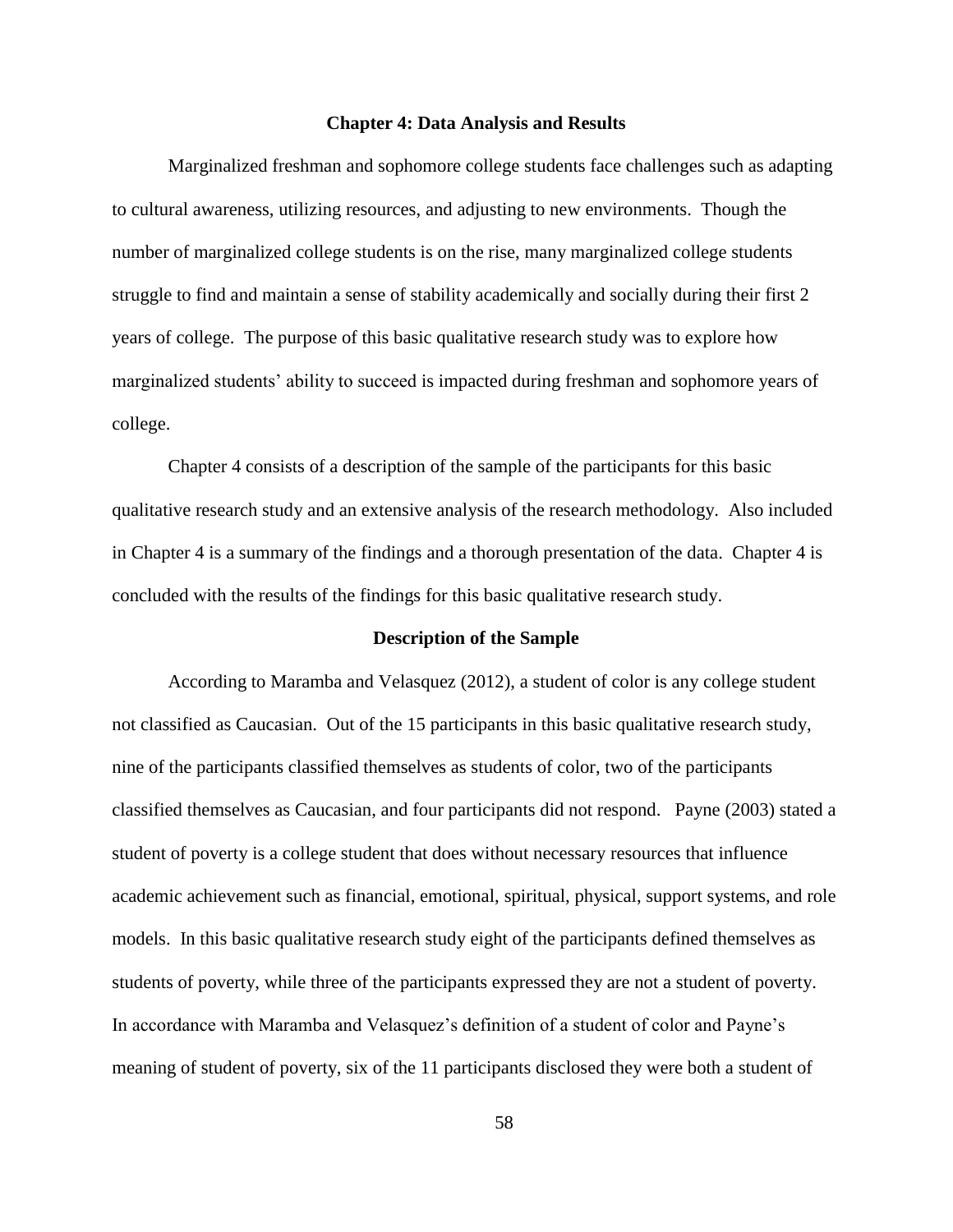color and poverty. In this basic qualitative research study nine of the 11 participants asserted they were first-generation college students according to Smith's (2015) definition, a student whose parents did not earn a college degree. Each of the 11 participants in this basic qualitative research study decided to enroll in either a private or public 4-year university in the United States directly after their high school graduation to gain their bachelor's degree. The location of each participant for this basic qualitative research study varied, depending on the participant's location when taking part in the study. Each of the participants also graduated from the same high school in the Pacific Northwest Region of the U.S. during the 2015 or 2016 school years.

#### **Methodology**

In the initial email sent out to participants from the Qualtrics website, a message was included reiterating the confidential and voluntary nature of the survey. I contacted 15 marginalized students that graduated from the same high school in the Pacific Northwest Region of the U.S. in 2015 or 2016. Each participant moved on to pursue their bachelor's degree at a private or public 4-year college in the U.S. during the fall semester following their high school graduation. Throughout the recruitment process I aimed to keep the number participants for this basic qualitative research study small, in order to keep this study deliberate, focused, and methodical. After the 3-week window participants were given to respond to the confidential Qualtrics survey 11 of the 15 prospective participants completed the survey. The participants' responses to the confidential Qualtrics survey provided data, which allowed me to interpret data using both open, axial coding, and selective coding. I analyzed the data to explore dissimilarities, emerging themes, saturation, similarities, and unforeseen responses. Creswell (2013) stated qualitative research allows for the collection of data to be analyzed for themes and perspectives of the participants. The findings of the data from participants' responses to the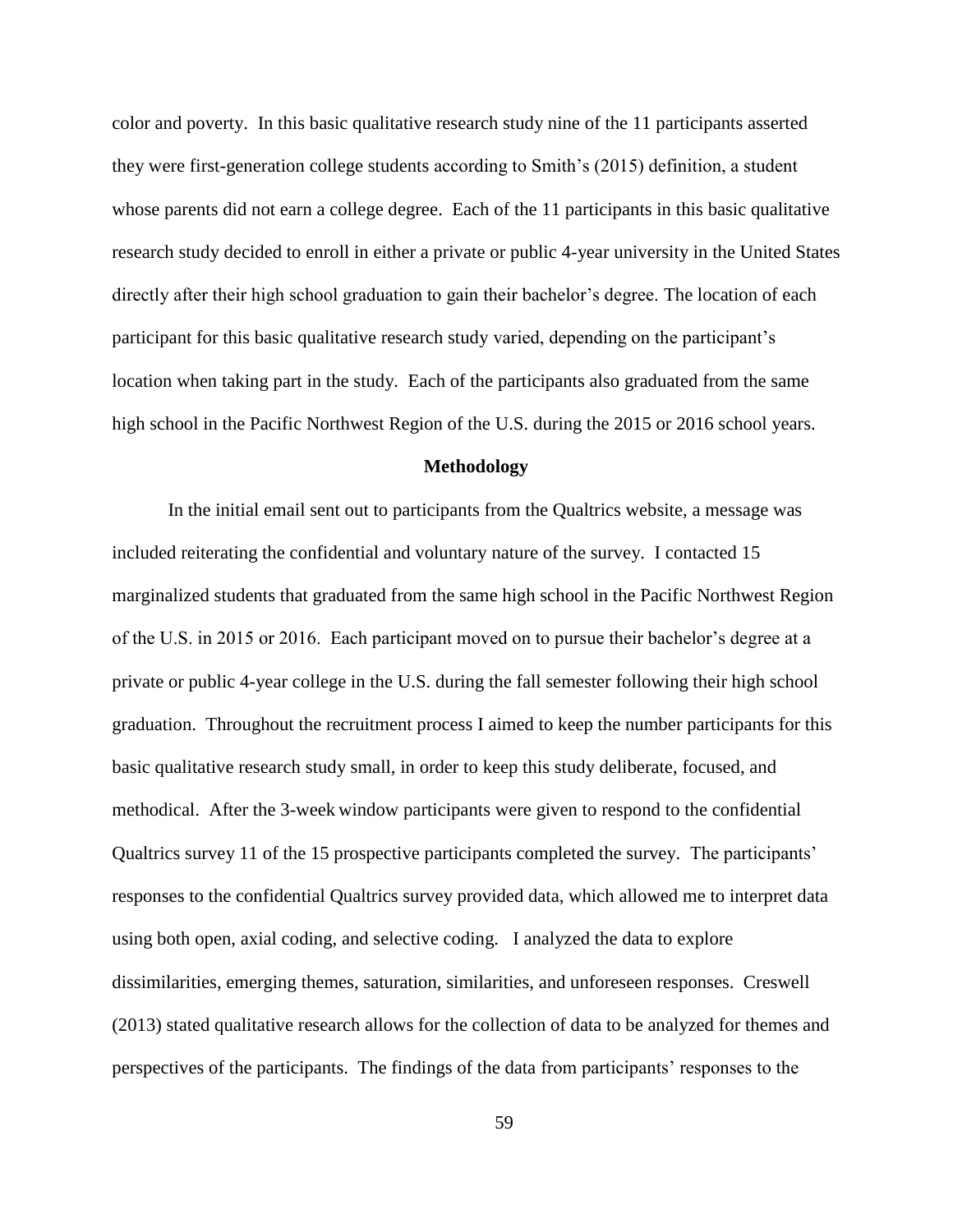confidential Qualtrics survey in this basic qualitative research study were compared to the findings of both the theorists in the conceptual framework and the review of researched literature in Chapter 2 of this basic qualitative research study.

# **Coding**

After all of the participants' responses were collected from the confidential Qualtrics survey, I explored the data through open, axial, and selective coding. Appendix B includes a chart with the results of open, axial, and selective coding. The first step used in the process of analyzation was open coding. During the process of opening coding I read through the data multiple times and created labels for chunks of the data which summarized the participants' responses to the confidential Qualtrics survey. Throughout the process of open coding I used the participants' responses to the six primary research questions from the confidential Qualtrics survey to chunk the data:

- 1. What impacts marginalized students' ability to be successful during freshman and sophomore years in college?
- 2. How do high school experiences impact marginalized students' freshman and sophomore years in college?
- 3. What support systems and resources impacted marginalized freshman and sophomore student success in college?
- 4. What challenges impacted marginalized freshmen and sophomore student success in college?
- 5. How do marginalized students become aware and utilize support systems and resources during their freshman and sophomore years in college?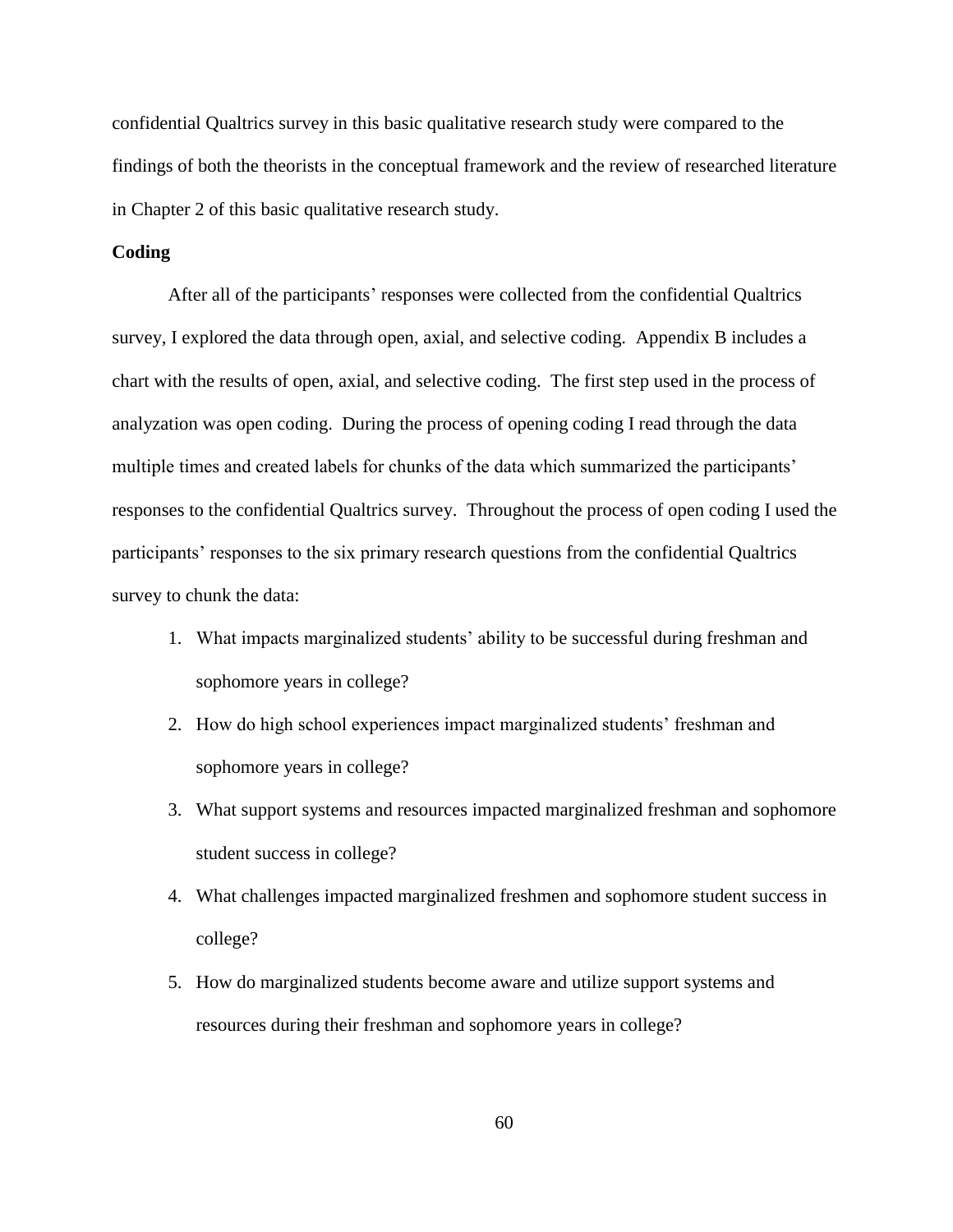6. What support systems are resources are available for marginalized freshman and sophomore students on college campuses?

**What impacts marginalized students' ability to be successful during freshman and sophomore years in college?** After reading through the data multiple times the result led to two open codes, the ability to be successful and the struggle to be successful. The open code for the ability be successful included: going to class and studying, while examples from the participants' words included trial and error, finding outlets, and working through obstacles. The second open code for this chunk of data was the struggle to be successful. The open code the struggle to be successful included: not going to class or study, not trying new study habits, and not doing well on exams. Examples from the participants' words included: slacking in class, failure to keep a routine and not studying enough, and mixing up priorities and not doing enough to do well on exams.

**How do high school experiences impact marginalized students' freshman and sophomore years in college?** The results from the data led to two open codes, transitioning from high school and transitioning from the freshman experience. The developed code transitioning from high school included: finding new friends, missing home, and studying habits, while examples from the participants' words included afraid to be vulnerable and meet new people, loved the independence, missed the comfort of family, self-conscious about asking for help, and learning new study techniques. The second open code for this chunk of data was transitioning from the freshman experience. The open code transitioning from the freshman experience included: found new social groups, learned from previous missteps, and used resources provided by the college. Examples from the participants' words included: befriended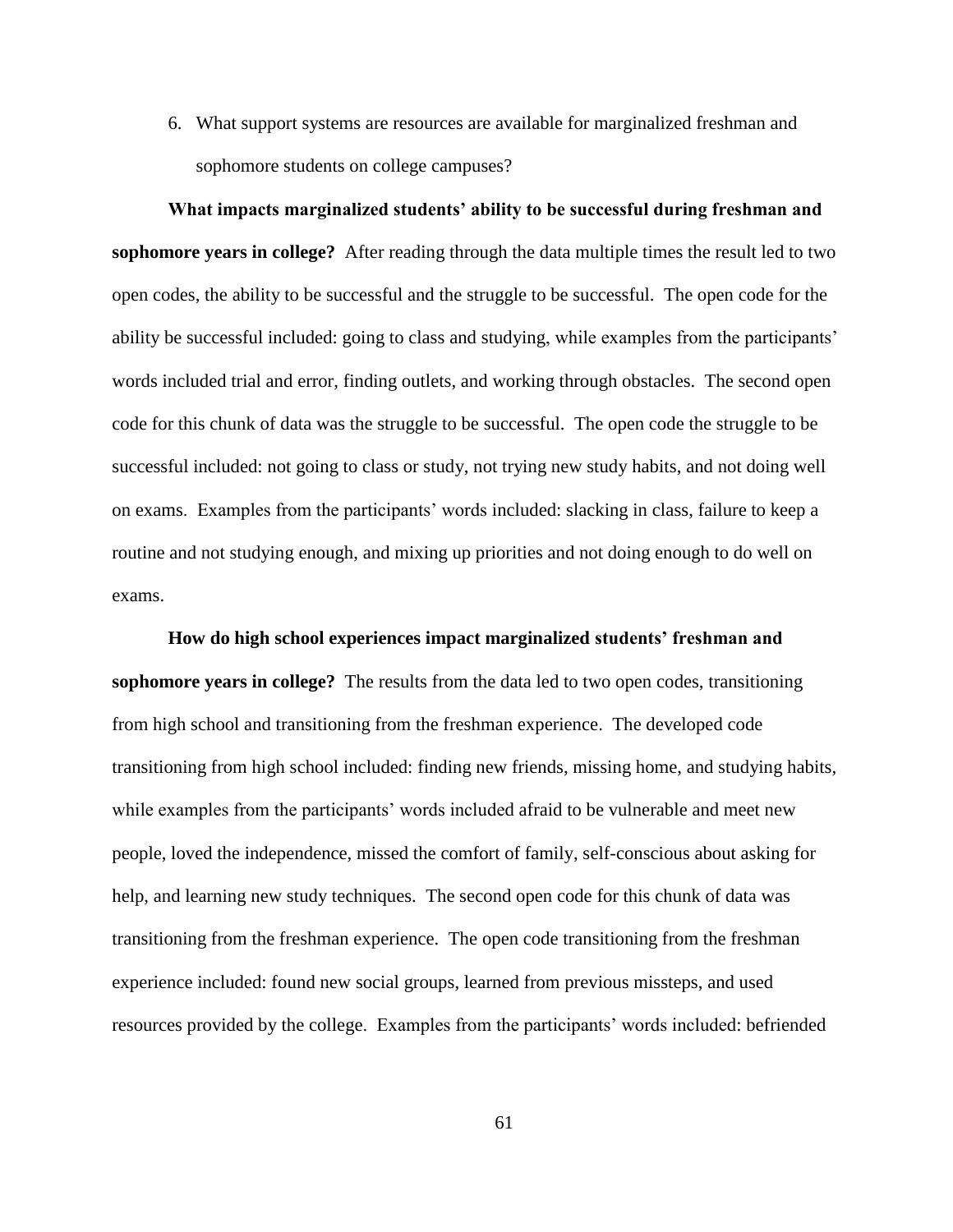more people and found a comfort zone, focused on self-care, and more challenging, focused on getting grades up.

#### **What support systems and resources impacted marginalized freshman and**

**sophomore student success in college?** The results from the data led to one open code, success during freshman and sophomore years. The open code success during freshman and sophomore years included: using resources provided by college, finding new social outlets, managing time, and doing well academically, while examples from the participants' words included doing well academically and getting help from the teaching assistant (TA) for my classes, feeling satisfied with the time and effort put forward, and getting good grades, and growing as a person.

# **What support systems and resources impacted marginalized freshman and sophomore student success in college?** The results from the data led to one open code, failure during freshman and sophomore years. The open code failure during freshman and sophomore years included: not studying, mismanaging time, and struggling to find social outlets, while examples from the participants' words included attacking an exam with new studying tactics, not taking the time to study more or do enough to be successful, and being fixated on home instead of college.

**How do marginalized students become aware and utilize support systems and resources during their freshman and sophomore years in college?** The results from the data led to two open codes, use of support systems and use of resources. The open code use of support systems included: mentorship was not worthy of time and did not know how to ask for help, while examples from the participants' words include mentor was not impactful or helpful and the college didn't provide a mentor, didn't think it was an option. The second open code for this chunk of data was use of resources. The open code use of resources included: used the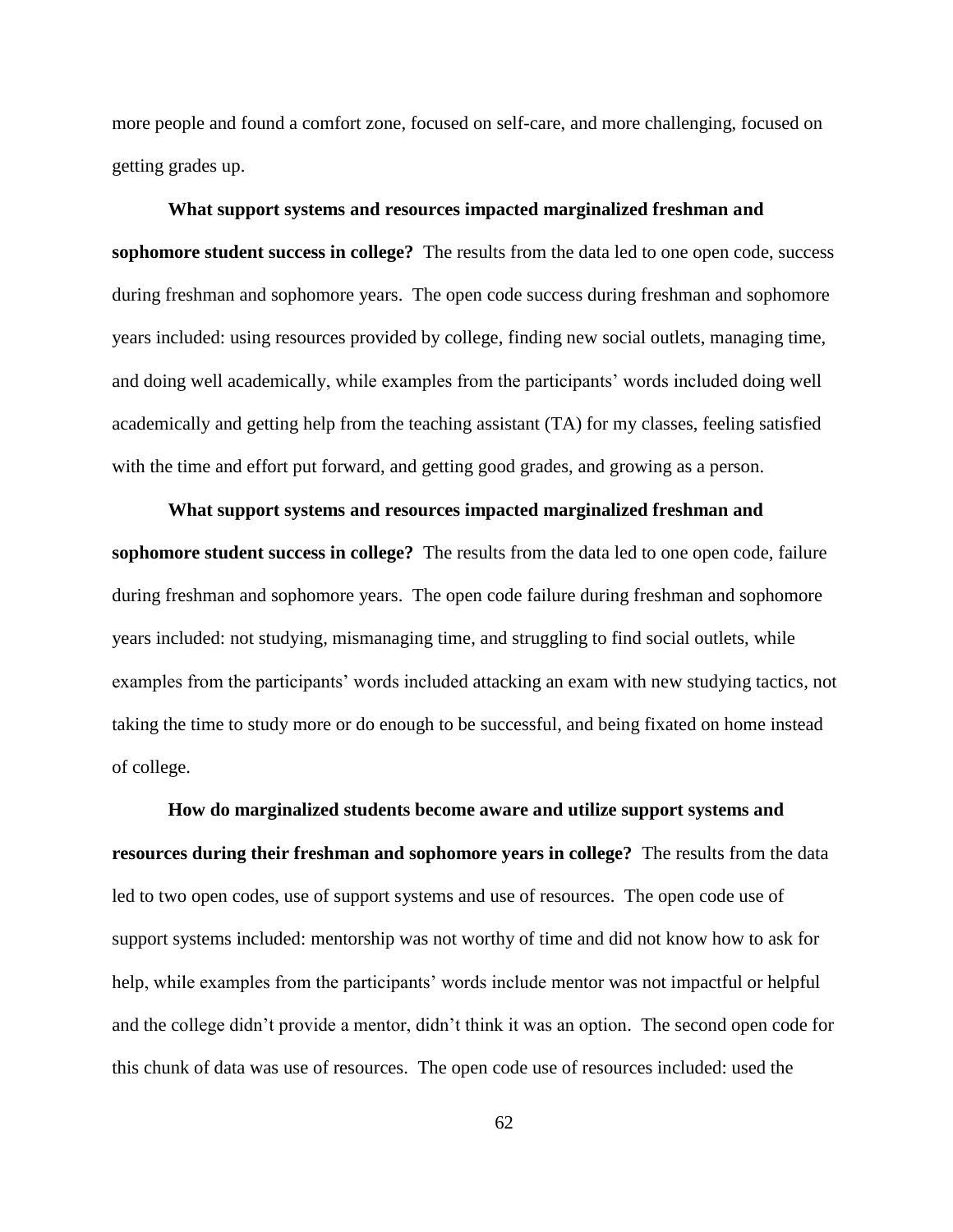writing center regularly and did not know all the readily available resources. Examples from the participants' words included: learned about the writing center in English 101, it helped my writing skills, found the tutoring center, it helped with different classes, and no, I wish I would've, fitting in, and learning to use my resources was problem my freshman year.

**What support systems are resources are available for marginalized freshman and sophomore students on college campuses?** The results from the data led to two open codes, support systems available and resources available. The open code support systems available included: some systems are readily available, students do not know how to access many of the readily available support systems, and professors' office hours, while examples from the participants' words include the diversity center was big for me, many of the people looked like me, no, I should've used the diversity center since fitting in was a problem, and going to office hours made me do a lot better in class and on my essays because I was never afraid to ask questions. The second open code for this chunk of data was resources available. The open code use of resources available included: the writing center and the tutoring center. Examples from the participants' words include: I've always struggled with writing papers and the writing center helped me to become an A student in my English classes, went to the math center, biology tutoring and accounting tutoring, and I figured that if I was investing this much time and money into my education.

The chart located in Appendix B shows examples recorded from the participants' responses, along with each open code. The second step applied in the process of analyzation for this basic qualitative research study was axial coding. I utilized axial coding to reaffirm the concepts to share the participants' responses to the confidential Qualtrics survey, and to explore the relationships among the open codes. Each axial code for this basic qualitative research study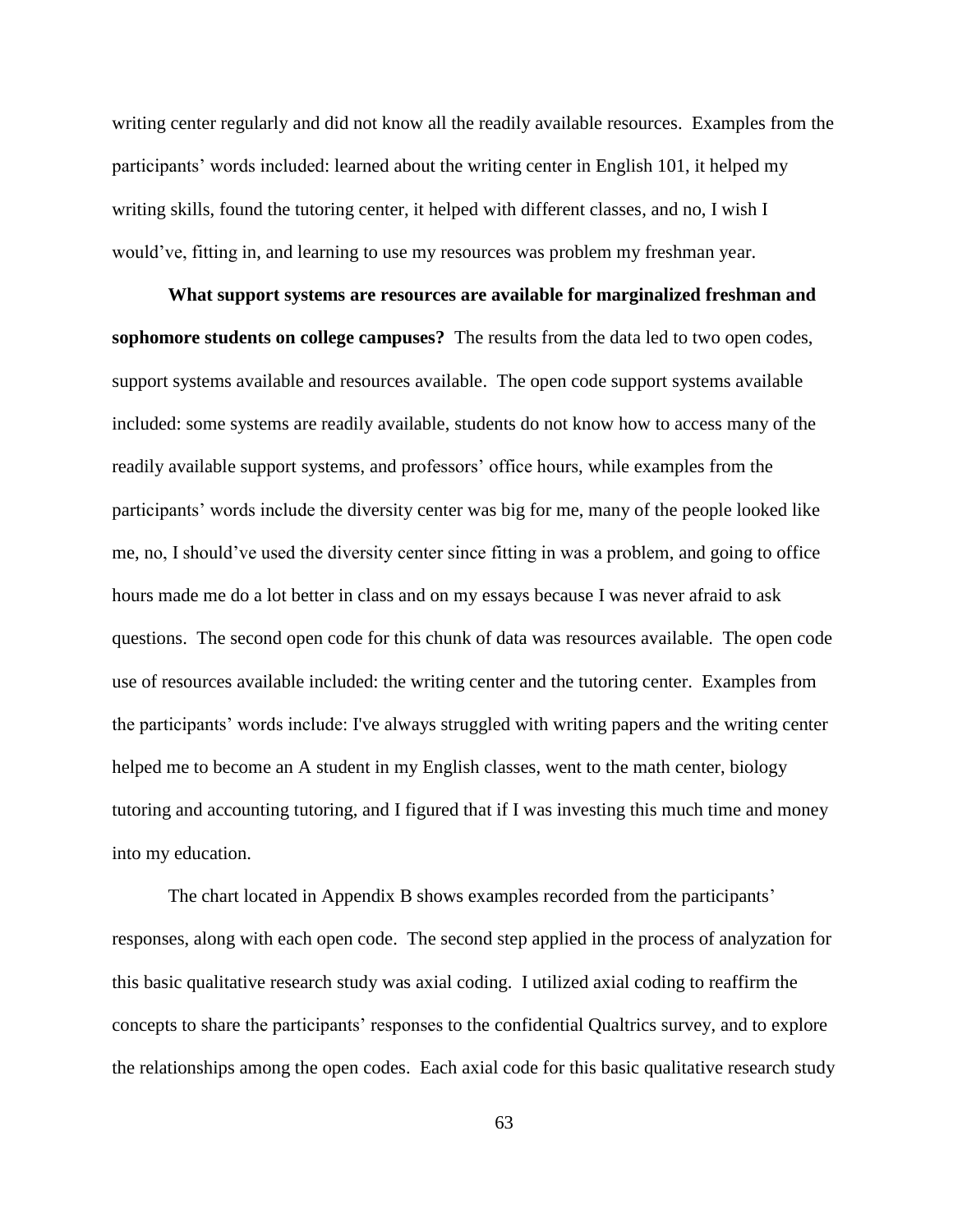is based on an open code founded from the results of the participants' responses to the confidential Qualtrics survey.

The first axial code for this basic qualitative research study was founded in the participants' belief in their ability to be successful during their freshman and sophomore years in college. This axial code is tied to the participants' ability to be successful and struggle to be successful in college. The second axial code, learning how to successfully transition to college reflected the open codes transitioning from high school and transitioning from the freshman experience. The third axial code, successful experiences correlated to the open code success during freshman and sophomore years in college. The fourth axial code, learning how to be successful, despite failures was tied to the open code failure during freshman and sophomore years in college. Axial code five, finding support systems and resources was linked to the open codes use of support systems and use of resources. And the sixth axial code, learning how to use support systems and resources correlated to open codes support systems and resources available.

The final step used during the process of analyzing the data was selective coding. I used selective coding in order to identify key concepts and variables from the participants' responses to the data from the confidential Qualtrics survey. Despite the presence of numerous open and axial codes throughout this basic qualitative research study, the results led to one selective code. The selective code established from the participants' responses to the confidential Qualtrics survey was finding the ability to succeed during freshman and sophomore year in college.

Creswell (2013) said the goal of qualitative research allows for participants' sentiments towards the condition of a study to be explained and interpreted. As stated by Creswell, a qualitative study can explore the depth of an individual or a group of people bounded by time as the researcher uses various methods of data collection throughout an uninterrupted period.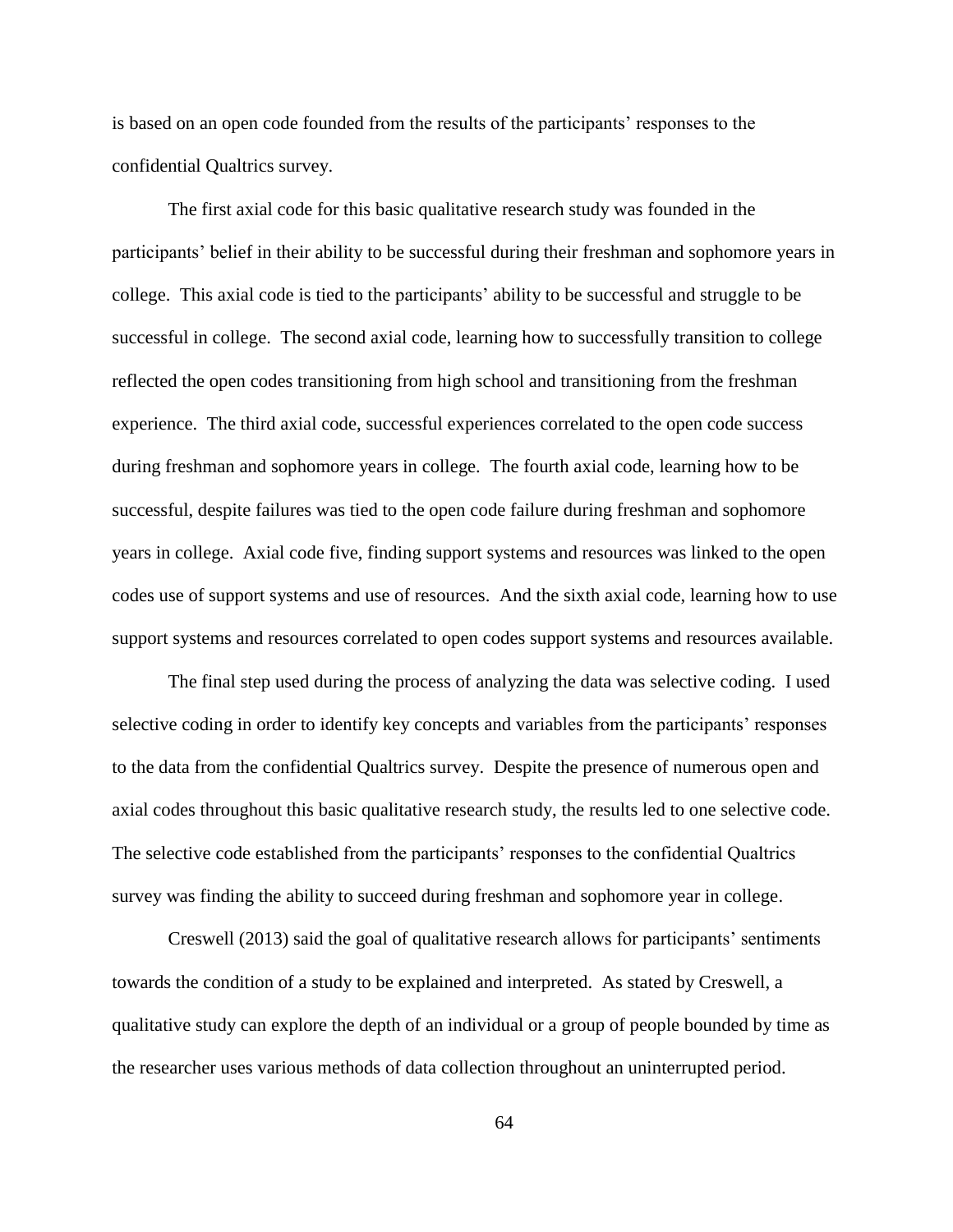Brown, Gielen, Gibbons, and Kuriansky (2017) stated the number of marginalized students enrolled in private and public 4-year colleges has gradually grown throughout time. Yet, the number of marginalized students who graduated from private and public colleges has not increased. Despite the increase in the number of marginalized students attending 4-year colleges in the U.S., 90% of marginalized students are not academically successful during the first-term they are enrolled as college students (Zinshteyn, 2016). Each of the participant's responses were coded as: Participant 1, Participant 2, and Participant 3 in a randomized numerical order after all 11 of the participants' responses were received. As the researcher for this basic qualitative research study it was my duty to ensure the identity of the participants remained confidential. Therefore, I decided to randomize the order in which participants' responses were coded to further ensure zero personal identifying information was present in the participants' responses to the survey.

### **Summary of the Findings**

The results from the survey showed that 82% of the participants shared the desire to make a better life for their future, which in turn would empower them to better support their current and future families. Participant 11 who is both a student of color and poverty stated, "I wanted to go to a 4-year college because I knew it was the best opportunity and essentially one of the only ways for me to support my family and myself financially." While Participant 2, a student of poverty said, "I want to provide for my family, be well off in the future, make a difference in the world, have a career(s), have a job where I can still enjoy my life and not be as tired as my parents." Both responses were comparable to the response of Participant 10, a student of color and poverty who communicated, "Also, working towards my career will help me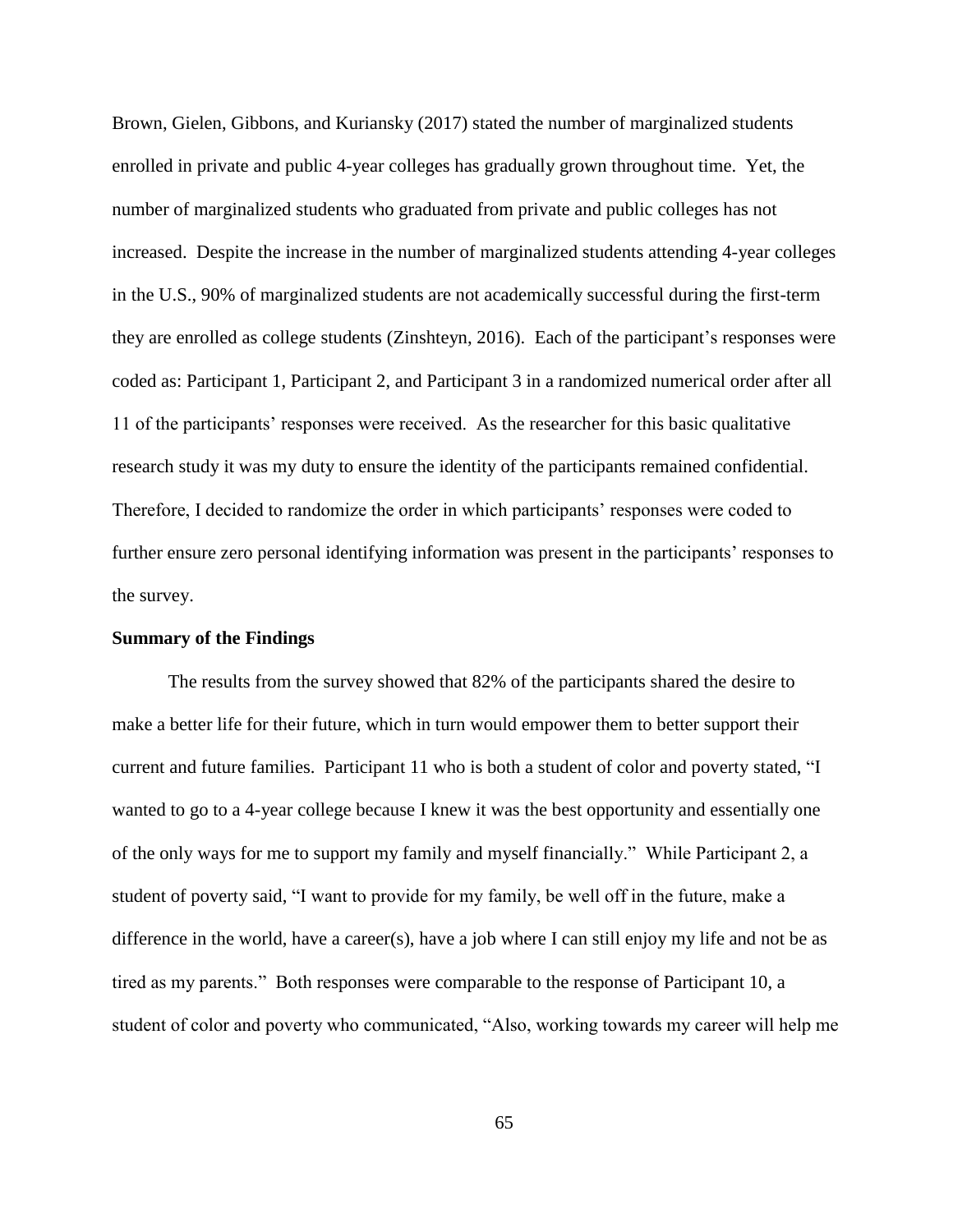provide for my family financially." Participants 2, 10, and 11 answers were all similar, even though each of the participants did not classify themselves as both a student of color and student

### **Presentation of the Data and Results**

**What made you want to attend a 4-year college?** Participant 7 a student of color and poverty asserted, "I excelled in academics and wanted to further my education." Like Participant 7, Participant 1, a student of color divulged, "My passion in law enforcement and wanting to make a change in the pattern of my family not attending college." Participants 7 and 1 both believed furthering their education at a 4-year college in the U.S. would help them change the outlook of their futures, which was like the responses of Participants 2, 10, and 11 who believed attending a 4-year college would afford all three participants the opportunity to assist their families financially. Though Participants 1, 2, 7, and 11 are first-generation college students each of the participants put a premium on the notion that earning their bachelor's degree will open more career opportunities. Participants 1, 2, 7, and 11 all mentioned they watched their parents struggle to make ends meet financially, which in turn has empowered all four participants to strive not to live paycheck to paycheck as Participant 2 clarified.

**What was the most difficult part of their transition from senior year in high school to their freshman year in college?** One of the parallels Participants 5 and 6 who are both students of color and students of poverty had was being away from home. Participant 5 disclosed, "Being so far away from my family." Whilst Participant 6 declared, "The most difficult part of my transition was missing home. I didn't adjust well my first year and wanted to go home every weekend." Participant 5 and 6 both originally struggled with being away from home when transitioning from a senior in high school to a freshman in college, while both participants described their first year as a college student as time for freedom and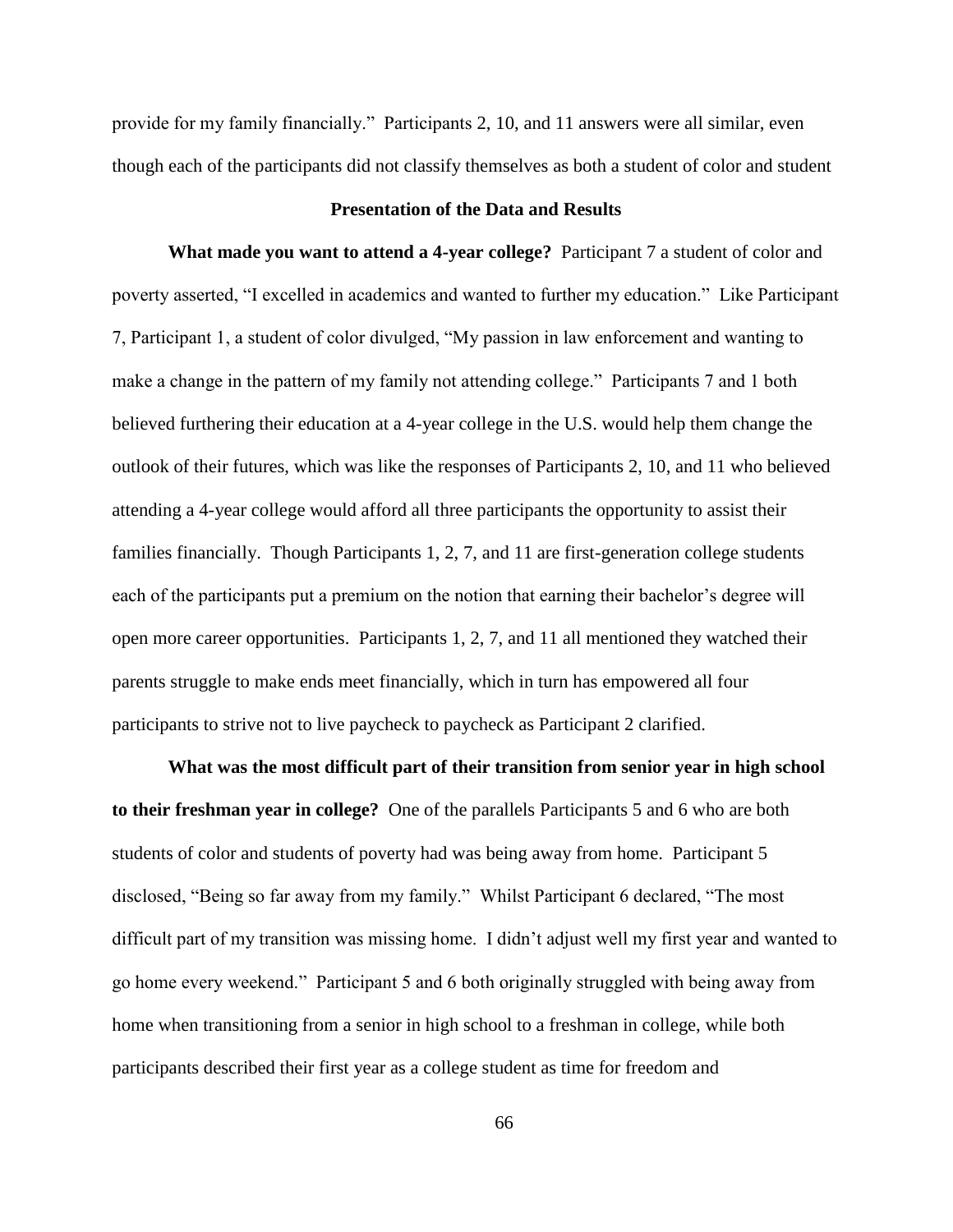experimentation to live without the rules which govern their parent's households. Like Participants 5 and 6, Participant 10 also a student of color and student of poverty maintained, "I loved the amount of freedom I had."

Besides freedom, another one of the commonalities some of the participants shared in their transition from a senior in high school to a freshman in college was the need to build better study habits. Participant 4, a student of color said, "I had to find a new study technique and only until spring quarter I realized my main mistake and realized that my regular study habits were the problem." Whereas, Participant 9, who is also a student of color expressed the transition as, "stressful. "I was trying to adjust to the fast pace of classes I had through three quarters, along with balancing my academics with social activities and working." Participants 4 and 9 each initially struggled with adjusting to the pace of college courses, yet both participants shared they are now working on improving their study habits that carried over with them from high school, to feel proud and satisfied with their growth from their freshman year in college to their sophomore year in college.

Overall, the experiences of the participants varied beyond the enjoyment of freedom and the need of improving study habits when transitioning from a high school graduate to a freshman year in college. Participant 1, a student of color, professed, "My first year was hard socially. I had to stick to people who looked like me and grew up like me. It is what kept me at home." Whereas Participant 11 a student of color and student of poverty tried to transition from being homesick to assimilate to a new culture, by trying to meet new friends and learning to be content with new surroundings. Like Participants 1 and 11, Participant 2, a student of poverty expressed, "I did very, very well academically first quarter and was very pleased with myself. I learned how much time and effort and studying to put in a class." Participant 2 believed their success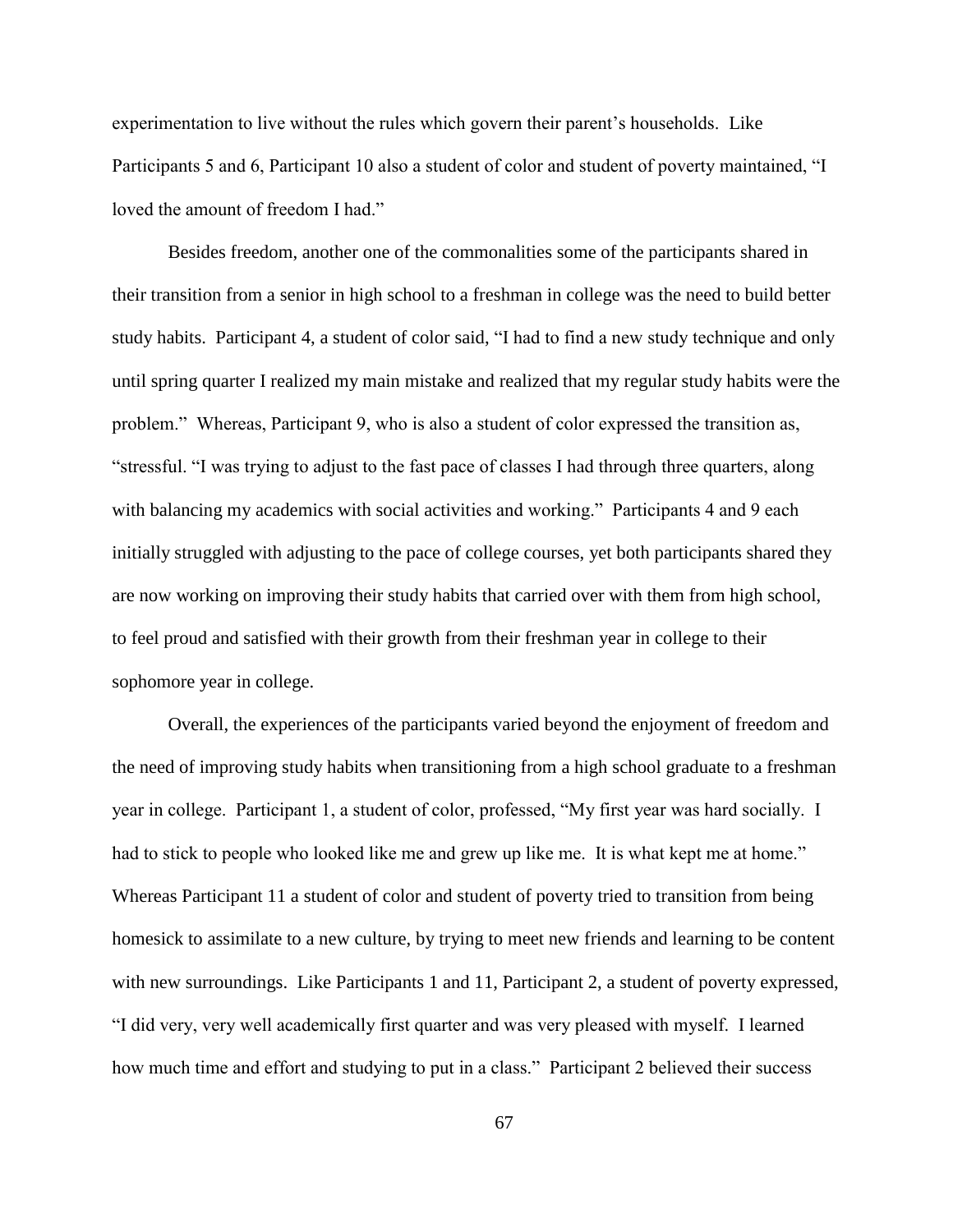during their first quarter of college was attributed to excitement of starting a new experience and the desire of wanting to be able to help their parents financially in the near future

**What resources and support systems did you use during your freshman and sophomore years in college?** Out of the 11 participants in this basic qualitative research study, 9 of them imparted that they have used at least one campus resource throughout their first 2 years of college. The responses ranged between the tutoring center, writing center, diversity center, and the office hours of professors. Participants 3, 5, 8, 9, and 11 consistently used the writing center, tutoring center, or both. And Participants 1, 6, 7, and 11 all students of color used comparable cultural centers present on their college campuses such as the Ethnic Center, the Diversity Center, or African American Center, while Participant 10 who is both a student of color and poverty stated "No. I didn't utilize any of those resources my freshman year. I realized that I should've taken advantage of the diversity center, since fitting in was a problem." Feeling overwhelmed, out of place, and in the minority during their freshman year are some of the reasons Participant 10 stated kept them from seeking mentorship, study assistance, and social outlets. Unlike Participants 1, 6, 7, and 11, Participant 10 did not take advantage of the opportunity to get involved in their campus community because, "I did not join any clubs or sports I didn't feel comfortable doing that. I hesitated to join any clubs my freshman year because it was hard making new friends."

Beyond not using any of the resources provided on campus during their freshman year in college, Participants 2 and 10 were not involved with any clubs, sports, or campus activities during their freshman year in college. Yet, both participants explained their high school experiences taught them the importance of being involved in community. Both Participant 2 and Participant 10 also did not seek any form of mentorship during their freshman year in college.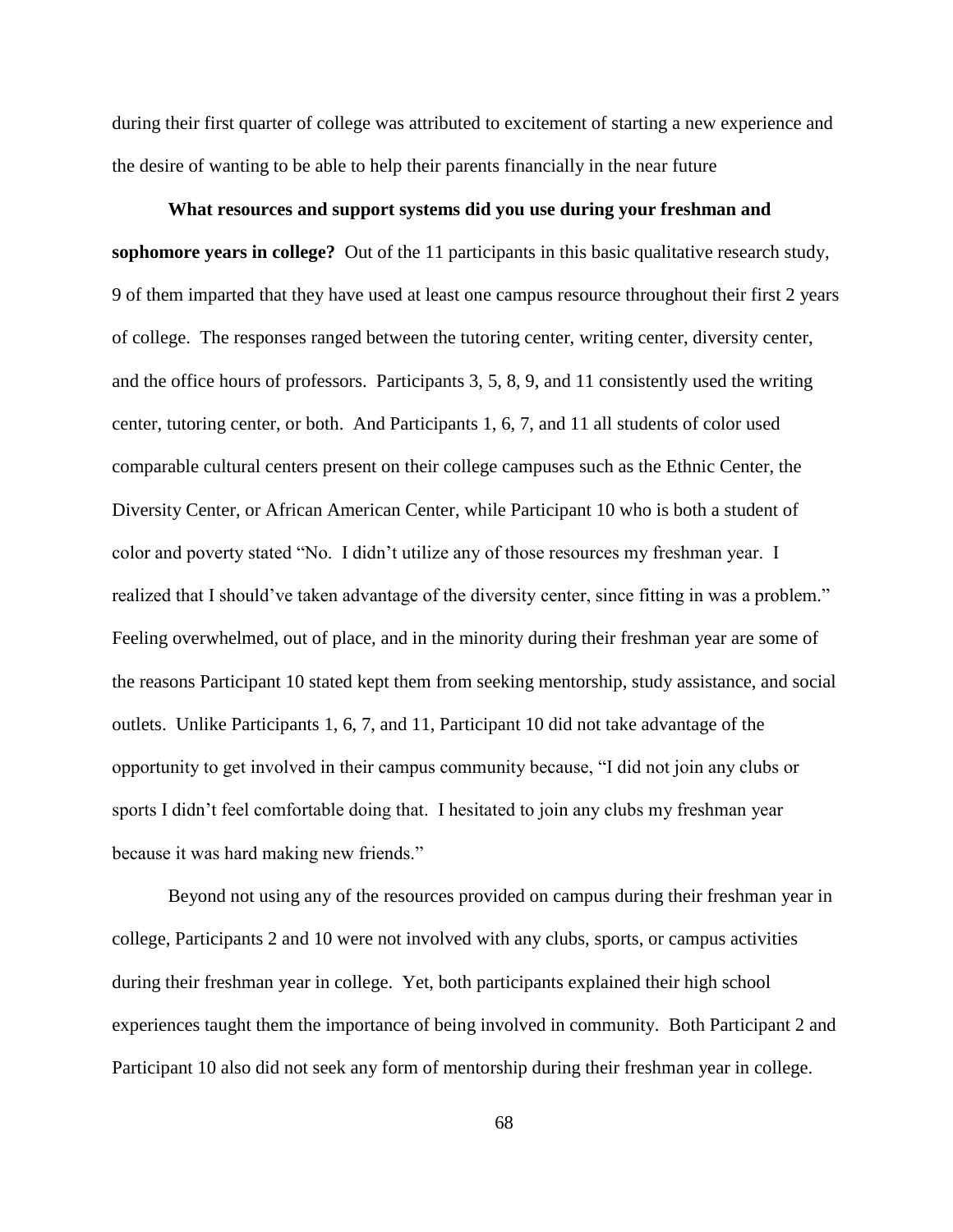Furthermore, each of the two participants noted their excitement for what their sophomore year in college has brought to the table. Participant 2 and Participant 10 hope to be more outgoing by befriending more people, finding an internship, volunteer opportunities, or a job.

**What support systems were available to you as a marginalized student?** Precisely 9 of the 11 participants in this basic qualitative research study were first-generation college students. Though 5 out of the 9 first-generation participants for this basic qualitative research study divulged they were assigned some form of a mentor from their college, 4 of those 5 participants stated the mentorship was not impactful or intentional. Even though 9 of the 11 participants for this basic qualitative research study were first-generation college students, each of the participants who were assigned a mentor by their college shared that the form of mentorship they were provided from their differing colleges was either absent or inefficient. Regardless if the participants were first-generation students or not, each of them came to their own conclusion that the only knowledge they had of navigating college was learning how to get into one. Participant 2 believed all students at their high school were done a disservice because mentorship was readily available throughout their entire high school experience, whereas in college mentor programs had to be sought out. Participant 2 also mentioned that many current 4 year college students' parents attended college; therefore, those students had some advantage first-generation college students lacked, particularly if they were not assigned a mentor or understand how to seek a mentor. Although all 11 of the participants in this basic qualitative research study basic qualitative research study noted having a purposeful mentor could have possibly helped alleviate some of the stresses of transitioning from a senior in high school, to a freshman, then sophomore in college, none of the 11 participants defined their experiences as a failure based upon the definition of failure each participant shared in responding to the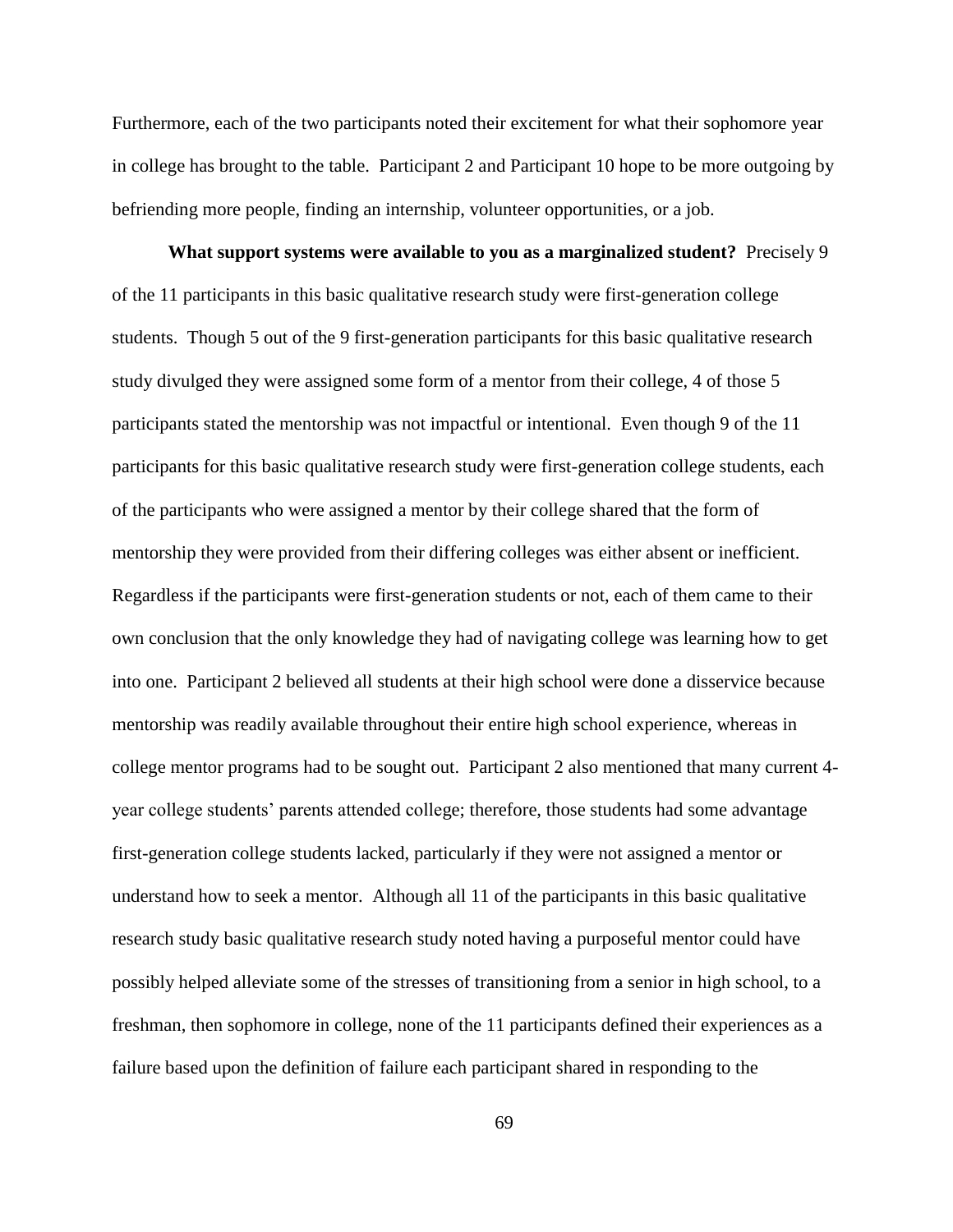confidential Qualtrics survey. Participant 10 defined failure as mixing up priorities, while Participant 1 explained failure as moving on from something that needs to be worked on, and Participant 3 expounded failure as giving up and not being willing to test new study habits to correct mistakes.

**What is your definition of success when reflecting upon your freshman and sophomore year in college?** Participant 6 asserted, "I am successful because I have endured through some hard years of my young adult life, and that I am still here." Whereas Participant 11 proclaimed finding outlets in the campus community such as: BSU, Movimiento Estudiantil Chicanx de Aztlán (MEChA), and meeting new people made the transition to college more enjoyable. Whilst in comparison to Participants 6 and 11, Participant 3 stated "My definition of success is not only succeeding and obtaining good grades but to also grow as a person as I embark on this journey."

Despite the reality that each of the participants in this basic qualitative research study experienced some form of struggle during their freshman or sophomore years at a 4-year college in the U.S., each participant also accomplished some level of success. Although each of the 11 participants of this basic qualitative research study defined success based upon their own experiences, each of the participants experienced some form of success since enrolling in a 4 year college in the U.S. seeing that each participant in this basic qualitative research study has transitioned from being a high school graduate, to a freshman, then sophomore in college. Regardless of each participant's marginalization as a student of color, student of poverty, or both, each of the 11 participants in this basic qualitative research study has successfully sustained their college education for 2 years.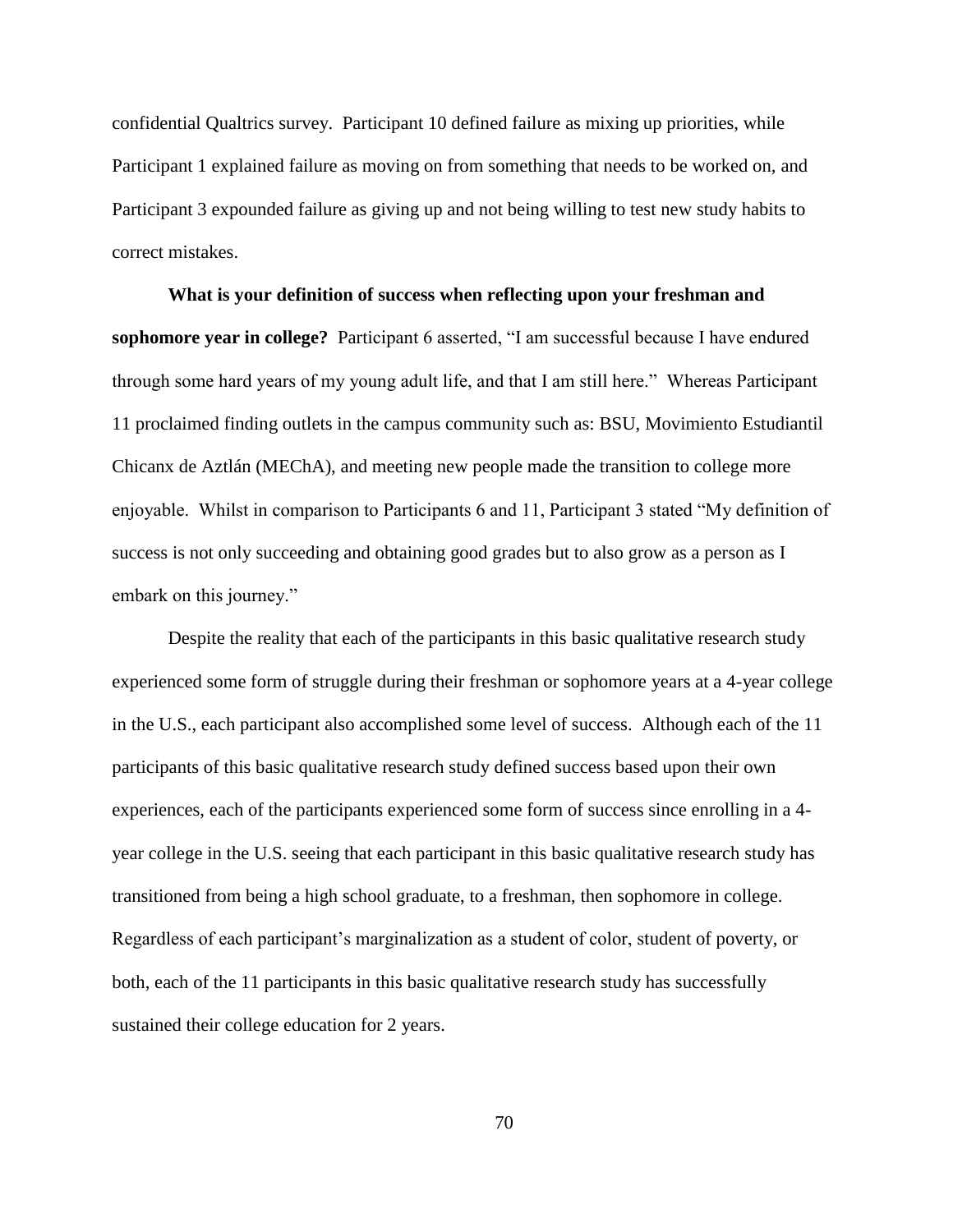#### **Summary**

First and second year college students face challenges such as adapting to cultural awareness, utilizing resources, improving study habits, connecting with new people, and adjusting to new environments. Though the number of marginalized college students is on the rise, many marginalized college students struggle to find and maintain a sense of stability academically and socially during their first 2 years of college.

All 11 of the participants in this basic qualitative research study were from marginalized backgrounds, with 9 participants being students of color, while 8 participants were living as students of poverty, and 6 participants describing themselves both. Although each of the participants in this basic qualitative research study graduated from the same high school in the Pacific Northwest Region of the U.S. in 2015 or 2016 the participants' responses to the confidential Qualtrics survey provoked a wide-range of responses from each participant that completed the survey during the allotted 3 week window to voluntarily participate.

In the confidential Qualtrics survey each participant of this basic qualitative research study provided their own definitions of success and failure when reflecting upon their experiences as a freshman and sophomore in college. Each of the participants also shared their desire for more opportunities of formal mentorship, seeing that exactly 9 of the 11 participants were also first-generation college students. Beyond each participant's definition of success and failure, all the participants in this basic qualitative research study shared, that despite some of their struggles such as learning how to effectively study, managing time, and moving away from home during their transition from high school to college, success was still present within each individual participant's experience.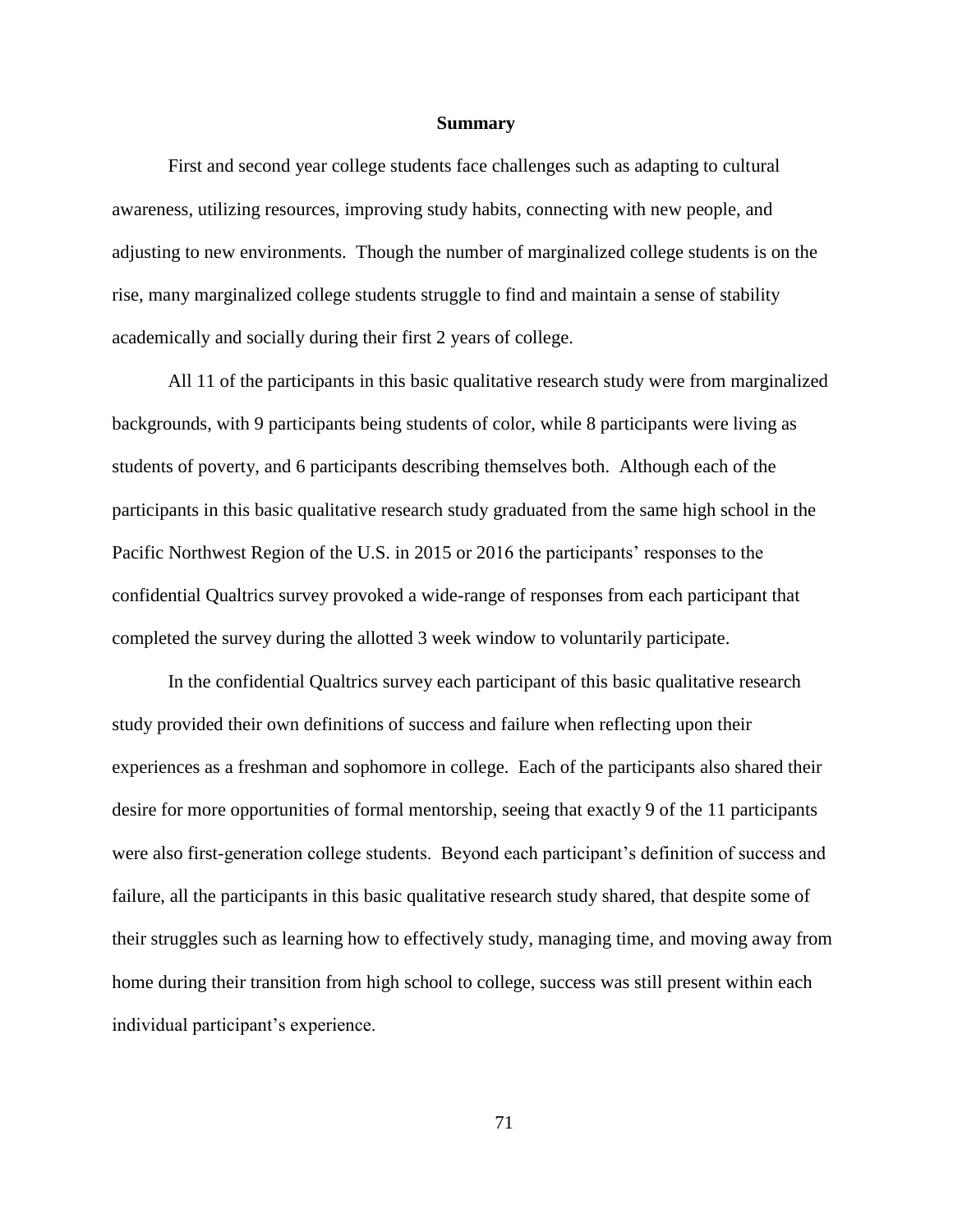All 11 of the participants of this basic qualitative research study are still actively in pursuit of earning their 4-year degree at a college in the U.S., notwithstanding the barriers they have overcome such as lack of meaningful mentorship, undeveloped study habits, and homesickness. Each participant in this basic qualitative research study has persevered in sustaining their experiences as a college student to move closer to acquiring their bachelor's degree.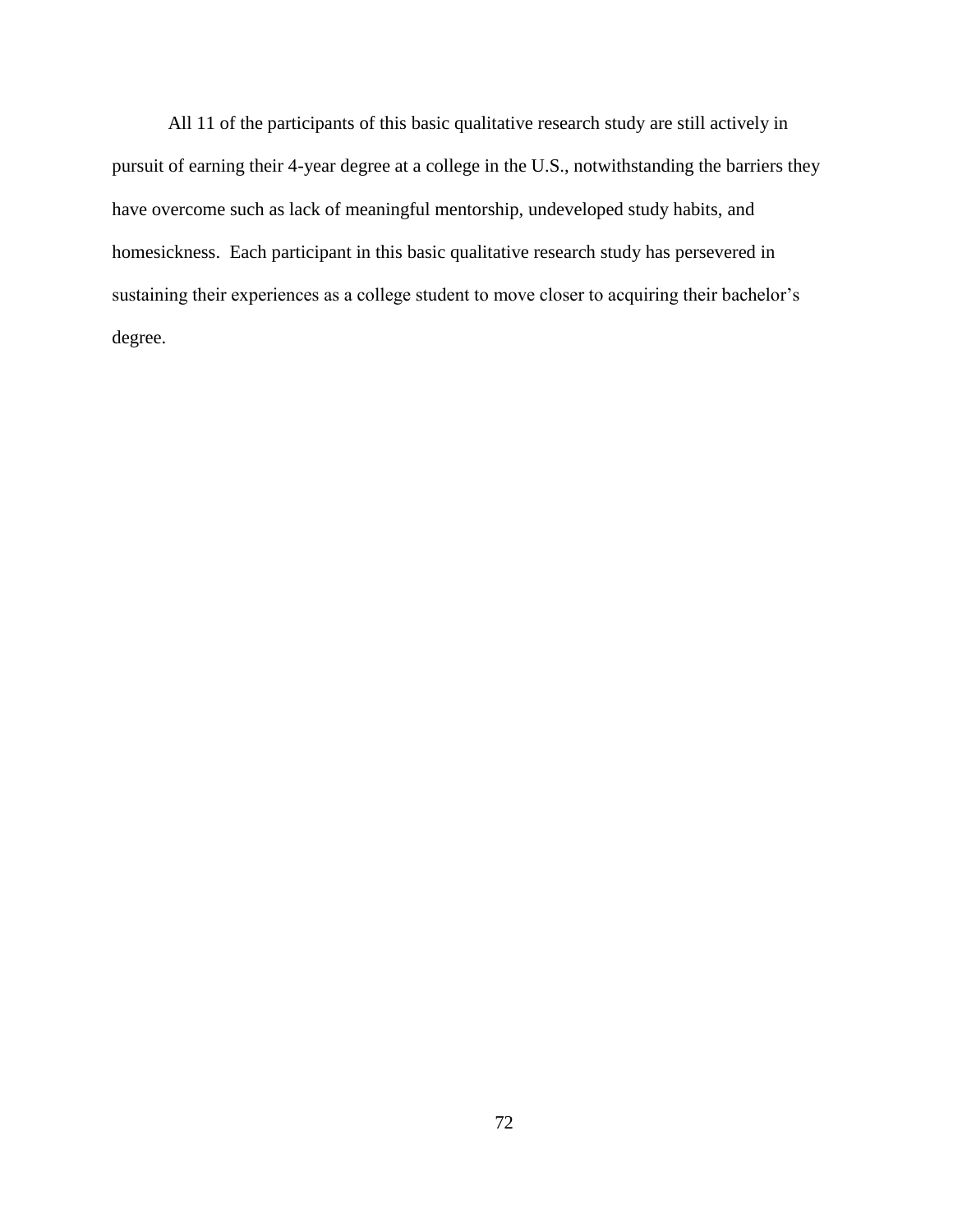#### **Chapter 5: Discussion and Conclusion**

The purpose of this study was to explore how marginalized students' ability to succeed is impacted during freshman and sophomore years of college. By analyzing the participants' responses to the confidential Qualtrics survey using open, axial, and selective coding, I explored the purpose of this basic qualitative research study, what impacts marginalized students' ability to succeed during freshman and sophomore years in college. This concluding chapter provides a deliberation of the Results, the study's Limitations, Implications of the Results, along with Recommendations for Further Research.

#### **Summary of the Results**

Freshman and sophomore college students face challenges such as adapting to cultural awareness, utilizing resources, and adjusting to new environments. Though the number of marginalized college students is on the rise, many marginalized college students struggle to find and maintain a sense of stability academically and socially during their first 2 years of college (Williams, 2014). In this basic qualitative research study 82% of the participants believed having some form of intentional formal mentorship would have helped them adjust to their freshman year in college. Though 45% of the participants of this basic qualitative research study were assigned some form of mentorship from their universities, only 20% of the participants assigned a mentor felt the mentorship was meaningful and useful. During the time I spent analyzing and interpreting the participants' responses to the confidential Qualtrics survey, themes such as lack of useful mentorship, misuse of time, and lack of functional study skills emerged as the dominant variables.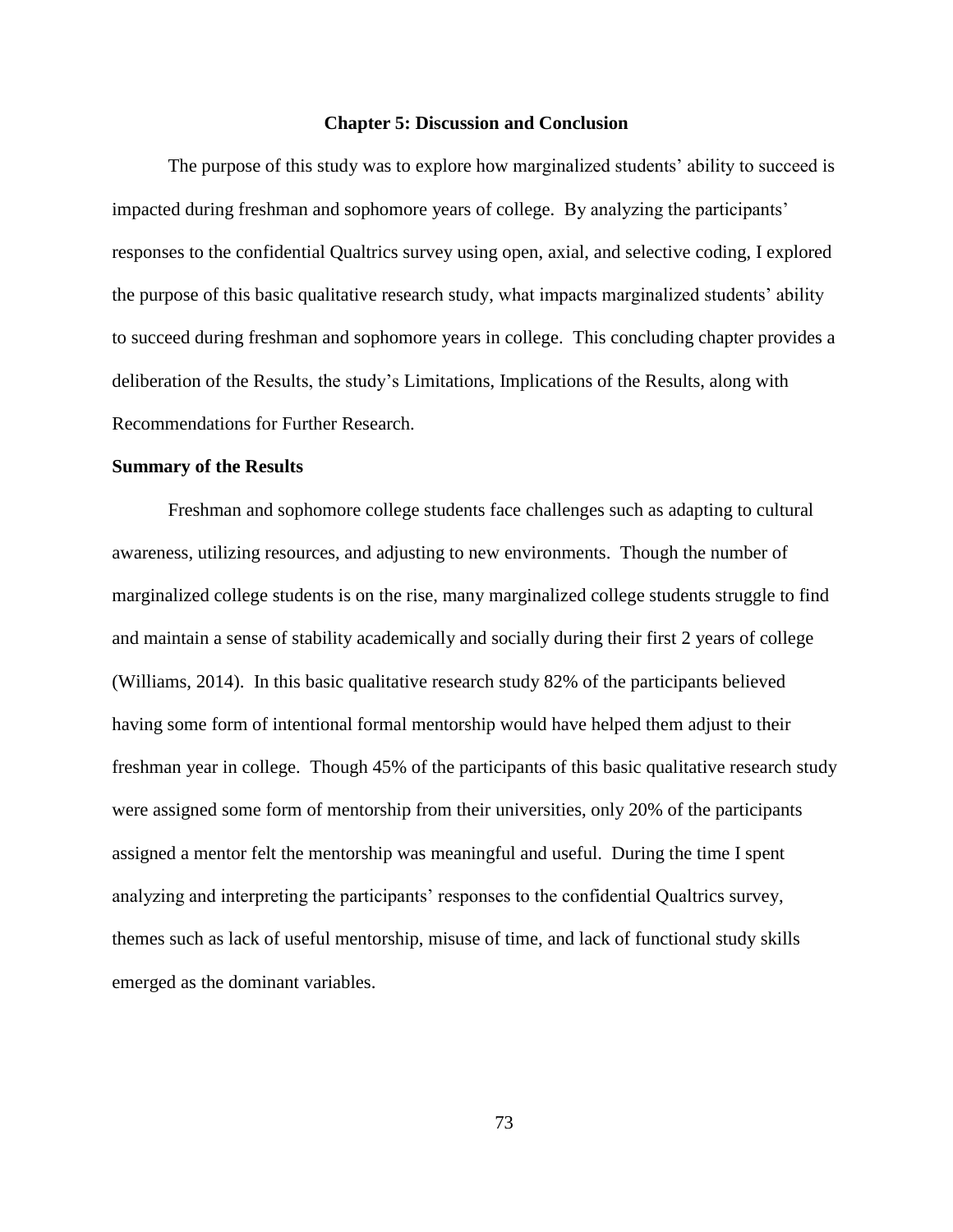### **Discussion of the Results**

According to the United States Department of Education (2016), the population of selfidentified students of color enrolled in college full-time grew almost 40% from the fall of 1976 to the fall of 2014. This number is expected to progressively increase over time. Although some marginalized students chose to use the assistance offered to them from administrators, counselors, and teachers during their high school experience, those same students do not apply these services during their first or second years in college.

The transition between high school and college is inconsistent, new, and uncertain. Many marginalized students do not understand how to seek out assistance without intentional guidance and mentorship. The problem then becomes some marginalized students do not continue their college career beyond their first or second year in college because they do not fully comprehend how to use available resources provided by their college.

In this basic qualitative research study, 91% of the participants cited a lack of formal and useful mentorship as one of their major struggles in transitioning from a high school senior to a freshman in college. These results are important when considering 82% of the participants described themselves as first-generation college students. Therefore, 9 of the 11 participants in this basic qualitative research study struggled to understand how to fully access support systems for marginalized students during their first 2 years of college.

According to the participants' responses to the confidential Qualtrics survey, 45% of the participants were assigned some form of mentorship from their college, yet only 9% of those participants found their mentorship experience meaningful. All 11 participants in this basic qualitative research study believed a lack of comprehending the importance of using available resources such as the tutoring and writing center during their first quarter or semester of college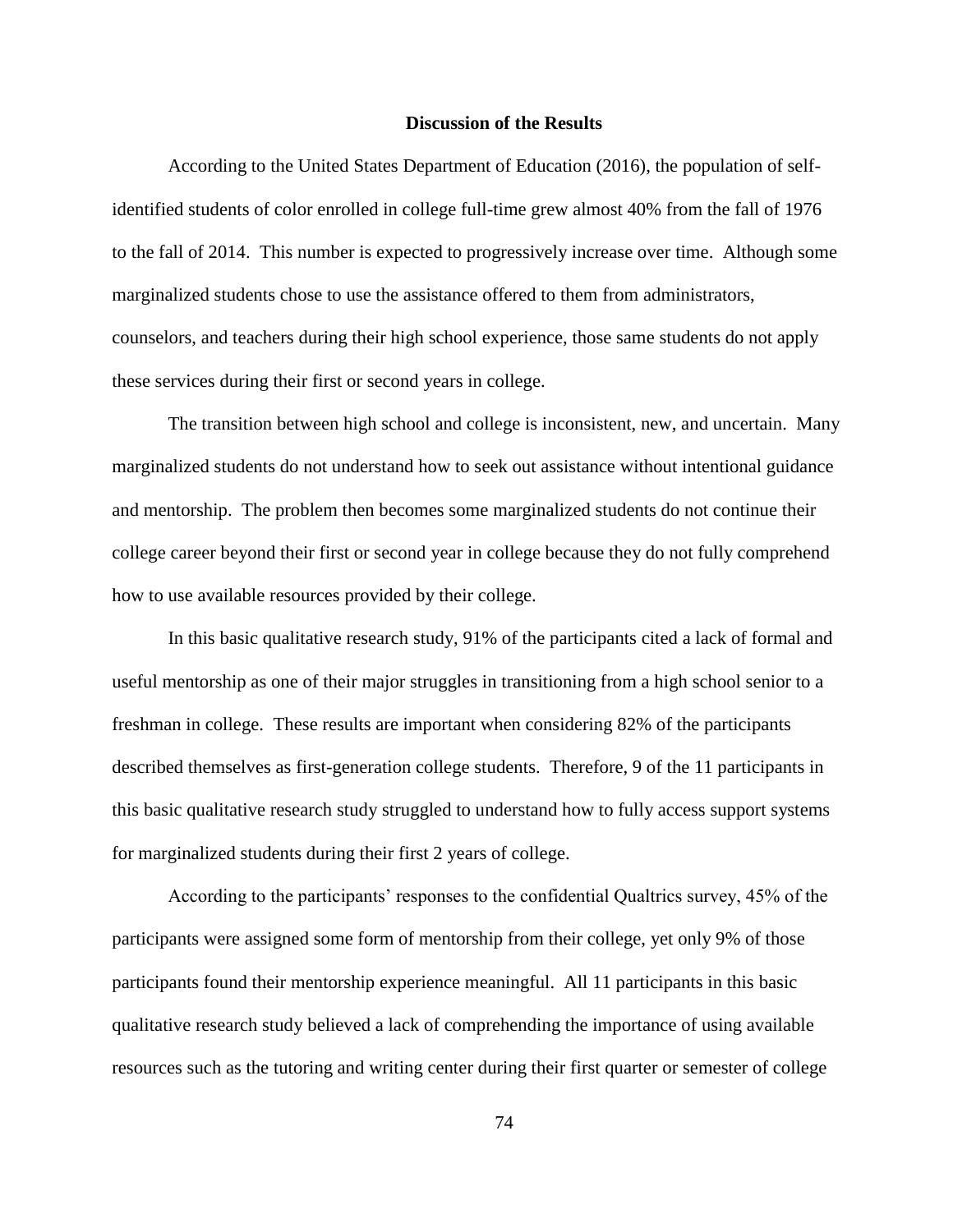could have been alleviated with relevant guidance and mentorship. Through meaningful mentorship direction from faculty, staff, administrators, alumni, and upper classmen students could have learned of all the support systems readily available on their college's campus. To minimize the transitional struggles during their first quarter, semester, or year of college; students of color, students of poverty, and first-generation students need to know the resources and support systems which are accessible for them to sustain and a successful college experience. Though 91% of the participants in this basic qualitative research study felt they lacked intentional mentorship or any form of guidance, 82% of the participants self-navigated their college campus and learned through trial and error how to utilize resources such as cultural centers, the tutoring center, and the writing center. If all of the participants in this basic qualitative research study were matched with a meaningful mentor during their transition from a high school senior, to a freshman in college, perhaps all 11 of the participants would have made a seamless transition during their freshman year of college which would lead to a successful sophomore year of college.

### **Discussion of Findings in Relation to Literature Review**

Kezar and Eckel (2010) stated extra support in the form of mentorship, tutoring, and community outreach is needed to sustain, engage, and empower students of color and students of poverty at 4-year colleges throughout the U.S. The results from the survey for this basic qualitative research study showed 91% of participants acknowledged and agreed with Kezar and Eckel's sentiment about the importance the role of an intentional mentor could have played in helping to bridge the transition from high school to college. Castleman and Terry (2016) asserted it is important that all involved parties try to support students that are marginalized both culturally and financially, to build a solid community of student learners in every facet of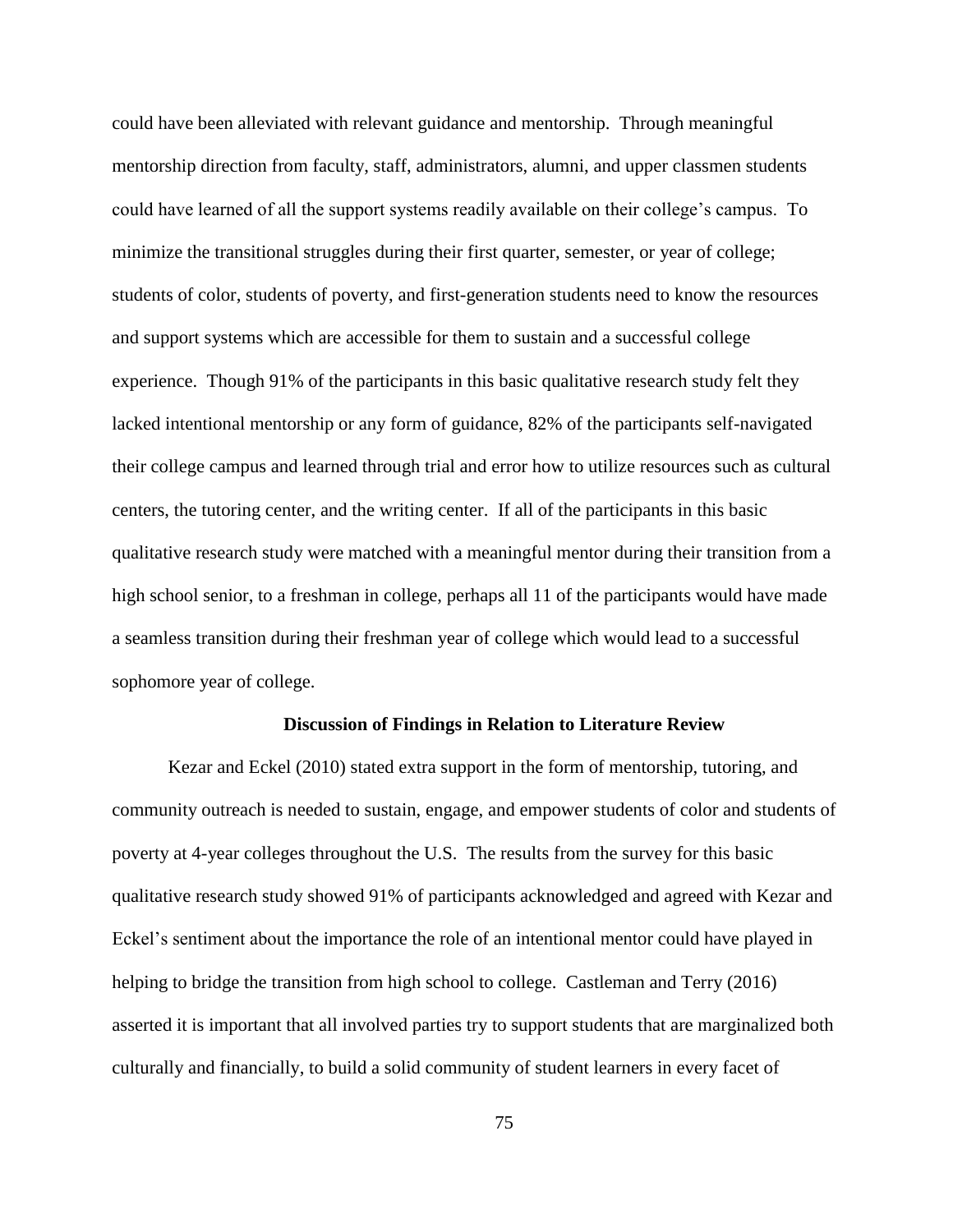education in order for students to feel supported and successful. Though 45% of the participants in this basic qualitative research study shared they were paired with some form of mentorship from their respective colleges, only 9% of those participants valued their mentorship experience. While 36% of the students assigned with mentors revealed the mentor they were matched up with was not valued, because the lack of helpfulness, desire, and intentionality from the assigned mentor from their colleges.

Like Kezar and Eckel (2010), 82% of the participants in this basic qualitative research study believed extra support systems such as cultural centers, tutoring centers, and writing centers supported, engaged, and empowered participants, which also helped students to be successful during their first 2 years in college. While the other 18% of the participants in this basic qualitative research study uttered the importance of using support systems such as tutoring and writing centers to become more successful throughout the remainder of their college experiences.

Sperry (2015) expressed for all first-year college students to feel accepted and safe in their new environment social interaction with their peers is essential. Eighty-two percent of the participants in this basic qualitative research study were involved in different organizations such as Black Women's Caucus, Movimiento Estudiantil Chicanx de Aztlán (MEChA), Black Student Union, Latinos Unidos, Relay for Life, athletic events, and residential life. Although two of the 11 participants in this basic qualitative research study were not involved in campus life during their first year of college, each of the participants acknowledged the relevance of seeking opportunities to get involved in their college's campus life to feel more connected to their college experience.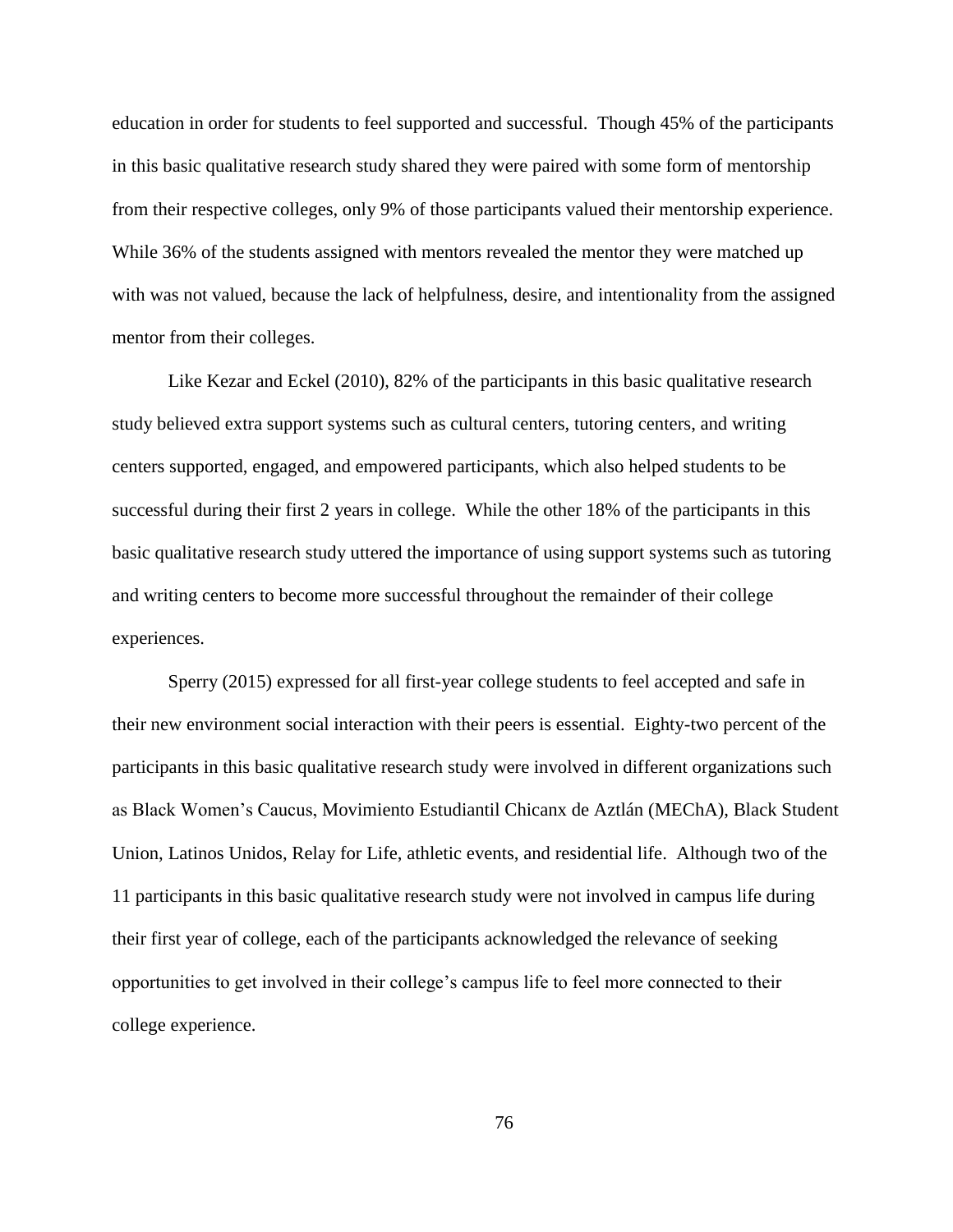### **Limitations**

There were certain limitations in conducting this basic qualitative research study. For this basic qualitative research study one of the limitations was that 4 of the 15 prospective participants decided not to participate in the study for unknown reasons. This factor impacted the study because having 15 participants, rather than 11 participants would have given a greater quantity of data to draw from when it was analyzed, compared, and contrasted for similarities and differences from the participants' responses to the confidential Qualtrics survey. Another limitation to this basic qualitative research study was all 11 participants graduated from the same high school in the Pacific Northwest region of the U.S. in 2015 or 2016. The outcome for this basic qualitative research study was also limited because each participant's experiences during their freshman and sophomore year reflect their own individual experience at as a marginalized student at their respective 4-year college in the U.S.

### **Recommendations for Further Research**

The results for this basic qualitative research study revealed resources provided to marginalized students at 4-year colleges across the U.S. are pivotal to student success. The sustainability of marginalized students at 4-year colleges in the U.S. is a worthy topic for a future cross-sectional study. Although the number of marginalized students enrolled in college is on the rise throughout the U.S. according to the U.S. Department of Education (2016), many of those same students do not finish their bachelor's degree.

The implementation of a cross-sectional study would afford a researcher the opportunity to delve deeper into the academic and personal successes and struggles of marginalized college students during their first 2 years of college. A cross-sectional study would enable a greater amount of time to be spent studying and analyzing literature, while also seeking out a larger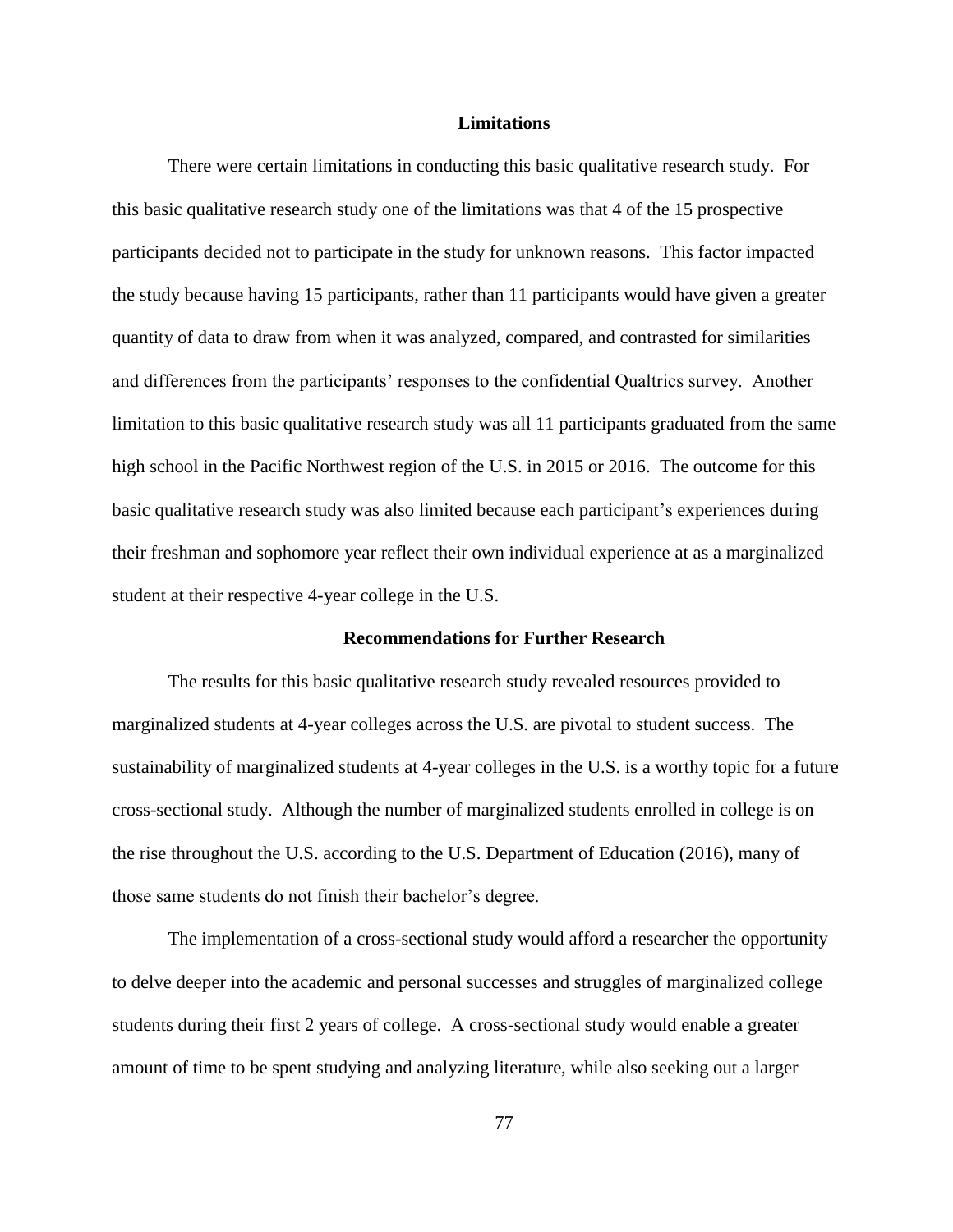number of marginalized participants enrolled in private and public 4-year colleges in various regions of the U.S. After spending 2 years researching, writing, and analyzing this basic qualitative research study I surmise a cross-sectional study would also explain how college programs such as TRiO, The College Success Foundation's Achievers Program, Upward Bound, and other mentorship programs on college campuses evaluate the effectiveness of the programs in relation to the aspects of student success socially and academically.

This basic qualitative research study is the first step towards taking an elongated look at what the determining factors are for leveraging prosperity and sustainability for marginalized students during their first 2 years in college at a 4-year college in the U.S. At some point within the next 5 years I plan on teaming up with at least one other researcher to implement a crosssectional study in order to research what influences the success of students of color, students of poverty, and first-generation students during their freshman and sophomore years at a 4-year college in the U.S. Within the cross-sectional I also will seek out participants from different geographical regions with in the U.S. to see if there are correlations between the geographical region, retention, and graduation rates amongst marginalized college students within different regions of the U.S. This future cross-sectional study will also delve into why the number of marginalized students enrolled in college within the U.S. has consistently risen throughout the past 25 years, while the graduation rate has continually decreased.

### **Conclusion**

Marginalized groups such as first-generation students, students of color, and students of poverty are blitzed with negative impressions and expectations from the onset of their college experience. Although freshman and sophomores in college are often distanced from their usual sources of academic, emotional, and social support, students do have access to new resources of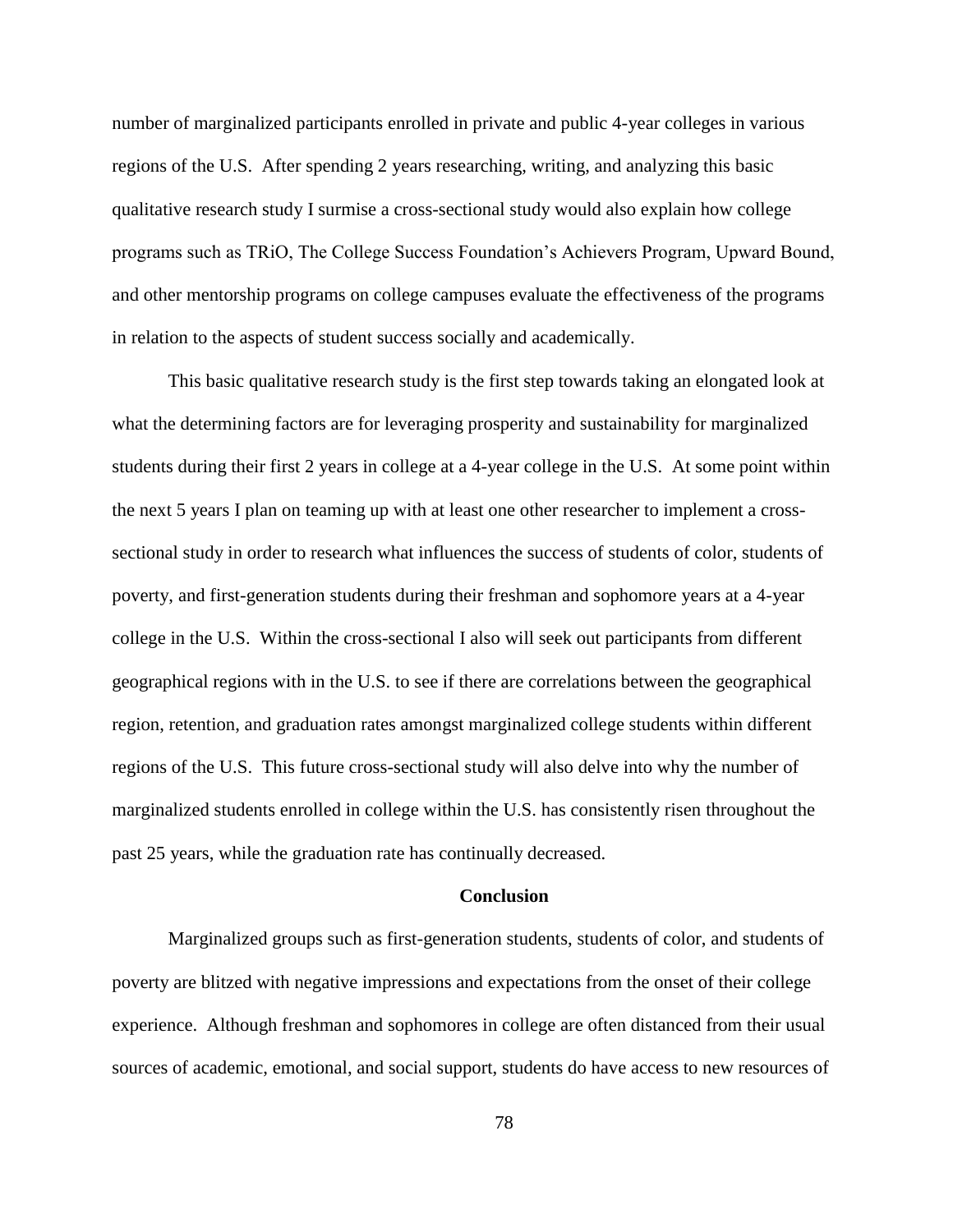support. Integrating marginalized students into academic environments beyond the classroom that allow for connection with instructors and mentors can assist marginalized students in building confidence academically, emotionally, and socially. When marginalized students build a social network on campus, they feel connected and valued. The values that are built from feeling connected to campus life leads marginalized students to share their experiences, take academic risks, and presume ownership in their learning. Autonomy provides marginalized students the opportunity to make choices based upon their own experiences, regardless of consequence throughout their college experience. Competence allows marginalized students to develop new skills and techniques in order to overcome obstacles. While relatedness empowers marginalized students to feel connected and respected by other individuals. Marginalized students such as first-generation students, students of color, and students of poverty can be successful in their transition from high school to college. When marginalized feel connected and supported it leads to better emotional and social outcomes, which in turn, leads to enhanced levels of academic success during their freshman and sophomore experiences.

Colleges throughout the U.S. need to implement purposeful mentorship programs for students of color, students of poverty, and first-generation students to engage and sustain success during their freshman and sophomore years in college. When students from a marginalized background feel connected and supported college administration, faculty, and staff they are more likely to be successful during their first 2 years of college.

Intentional guidance and mentorship during the transition from high school senior to a freshman in college would help marginalized students better understand the resources which are available to them from the onset of their college experience. When using resources which are readily available to them such as the career center, cultural centers, the tutoring center, and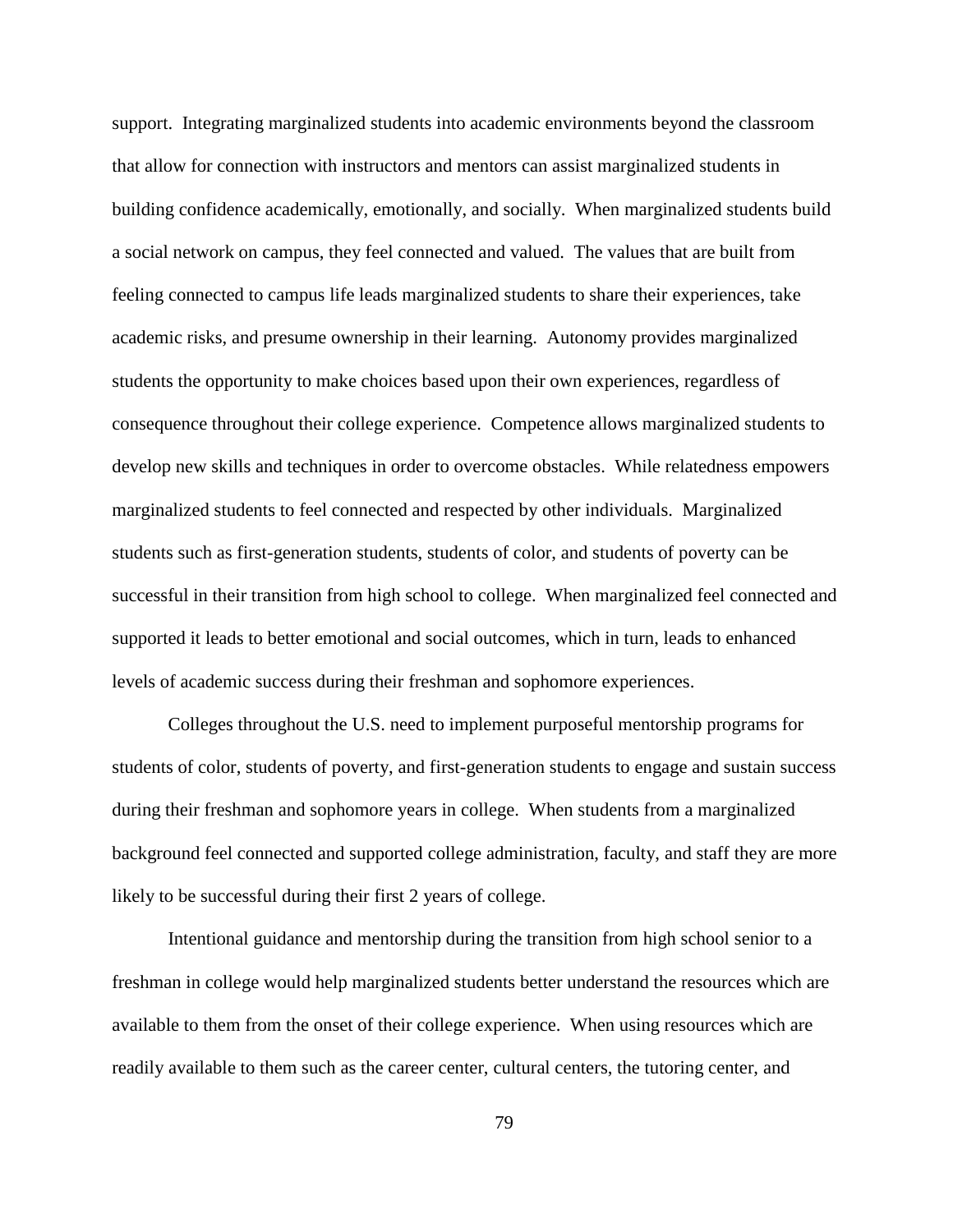writing center, marginalized students feel more connected to their campus. Beyond guidance, mentorship, and extra support, being involved in campus life helps validate their perceived place within their college experience.

As the number of marginalized students enrolled in 4-year colleges continues to steadily increase throughout the U.S., it is imperative that the stakeholders at all colleges acknowledge and implement extra support programs for students of color, students of poverty, and firstgeneration students. Positive interactions with administration, alumni, faculty, and staff within campus life could lead to a sense of belonging for marginalized students. When support systems such as meaningful mentorship programs are put into place to intentionally empower marginalized students, students of color, students of poverty, and first-generation students feel connected and supported in order to be successful and earn their bachelor's degree.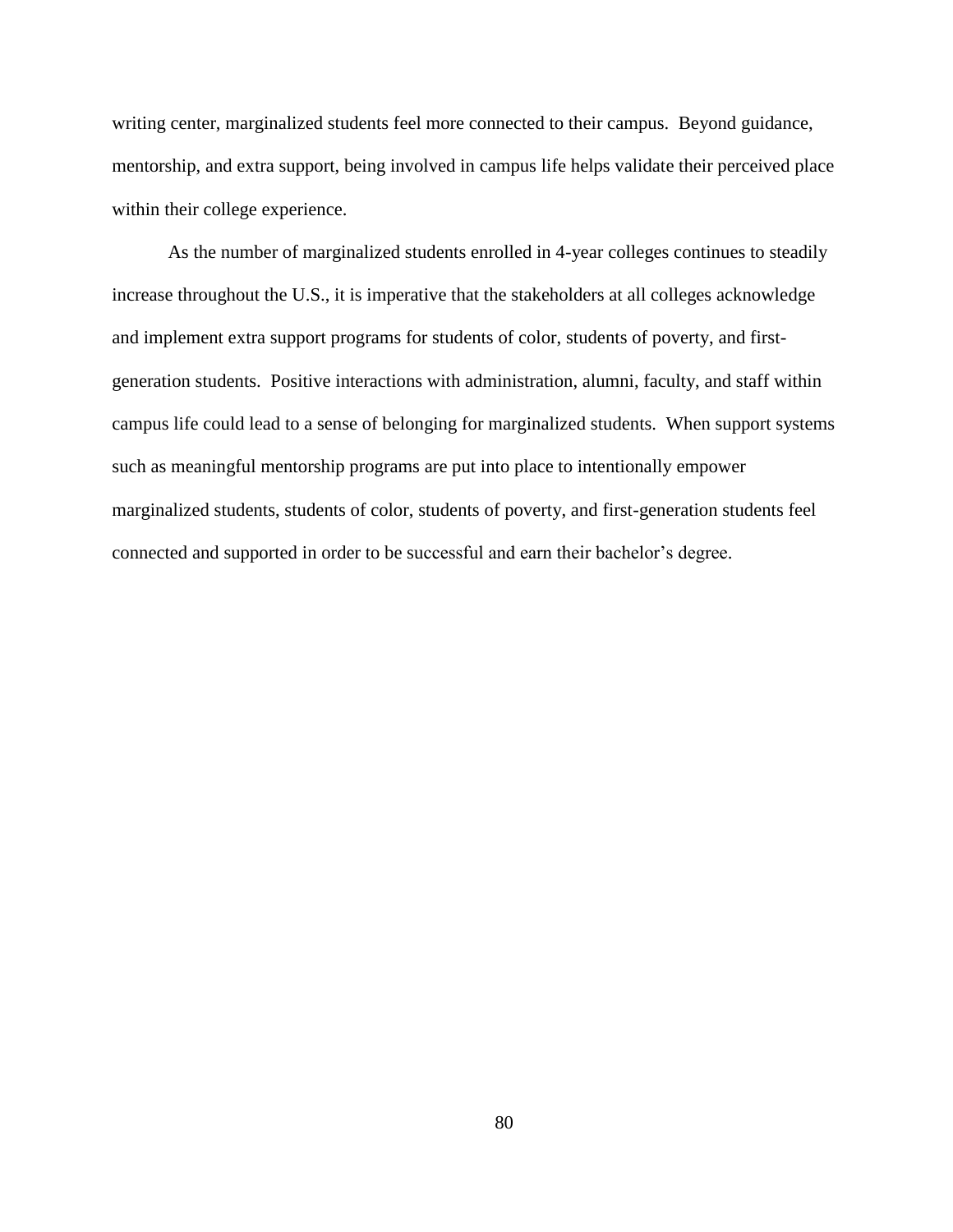### **References**

- Agee, J. (2009). Developing qualitative research questions: A reflective process. *International Journal of Qualitative Studies in Education, 22*(4), 431–447
- Alire, C., & Stielow, F. J. (1995). Minorities and the symbolic potential of academic library: Reinventing tradition. *College & Research Libraries, 56*, 509–517.
- Antonenko, P. (2015). The instrumental value of conceptual frameworks in educational technology research. *Educational Technology Research and Development, 63*(1), 53–71.
- Baxter, M., & Jack, S. (2008). Qualitative case study methodology: Study design and implementation for novice researchers. *The Qualitative Report, 13*(4), 544–559.
- Benitez, M., James, M., Joshua, K., Perfetti, L., & Vick, S. B. (2017). Someone who looks like me: Promoting the success of students of color by promoting the success of faculty of color. *Liberal Education, 103*(2).
- Berry, D. M., & Bass, C. P. (2012). Successfully recruiting, surveying, and retaining college students: A description of methods for the risk, religiosity, and emerging adulthood study. *Research in Nursing & Health, 35*(6), 659–670.
- Bhat, C., & Gagolione, O. (2002). Making the transition from two-year to four-year colleges: Successful minority recruitment/retention strategies. *Journal of Chemical Education, 79*(7), 795.
- Brower, A. M., & Ketterhagen, A. (2004). Is there an inherent mismatch between how black and white students expect to succeed in college and what their colleges expect from them? *Journal of Social Issues, 60*(1), 95–116.
- Brown, C.M., Gielen, U.P., Gibbons, J.L., & Kuriansky, J. (2017). Women's evolving lives: Global and psychological perspectives. Springer International Publishing.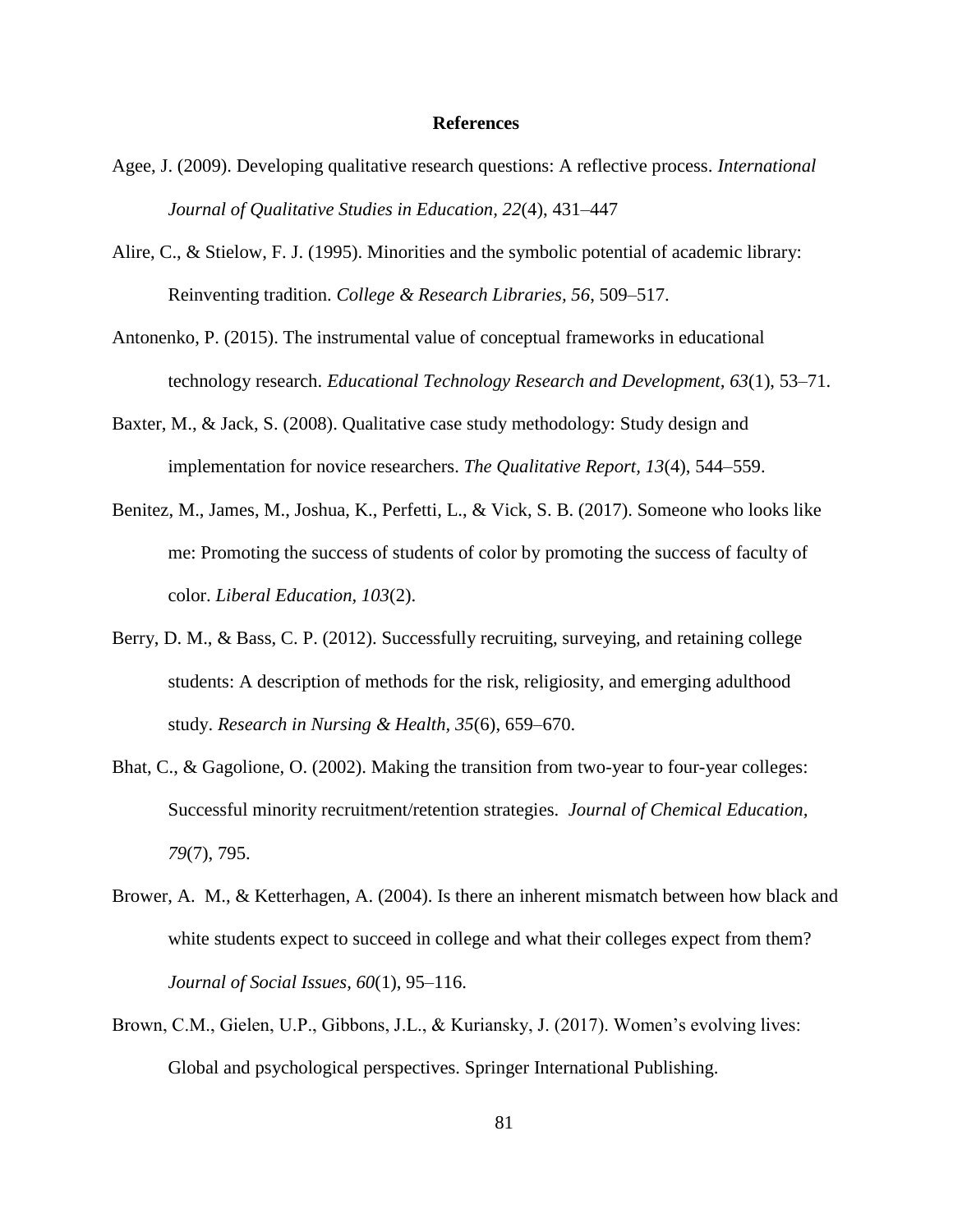Bygren, M. (2016). Ability grouping's effects on grades and the attainment of higher education: *A natural experiment. Sociology of Education, 89*(2), 118–136.

- Camera, L. (2015, December 2). Despite progress, graduation gaps between whites and minorities persist. *U.S. News & World Report,* Retrieved from http://www.usnews.com.
- Caspar, E. (2015). A path to college completion for disadvantaged students. *Focus, 32*(2), 24– 29.
- Castleman, B. L. & Terry, B. L. (2016). Looking beyond enrollment: The casual effect of need– based grants on college access, persistence, and graduation. *Journal of Labor Economics, 34*(4), 1023–1073.
- Cilesiz, S. & Drotos, S. M. (2016). High-poverty urban high school students' plans for higher education: Weaving their own safety nets. *Urban Education, 51*(1), 3–31.
- Clark, C. (2011). Diversity initiatives in higher education just how important is diversity in higher education. *Multicultural Education, 18*(3), 57–59.
- Cook, J. L., & Cook, G. (2005). Child development: Principles and perspectives.
- Cooper, H. M. (2012). Case study methods: APA handbook of research methods in psychology. American Psychological Association: Washington, DC.
- Cox, T. D., & Lemon, M. A. (2016). A curricular for intervention of teaching and learning: Measurement of gains of first-year college student learning. *Journal of the Scholarship of Teaching and Learning*, *16*(3), 1–10.
- Creswell, J. W. (2013). Research design: Qualitative, quantitative, and mixed methods approaches. Fourth Edition. SAGE Publications, Inc. Sherman Oaks, CA.
- Doan, J. (2011). The impact of campus climate and student involvement on students of color. *The Vermont Connection, 32*(4), 32–39.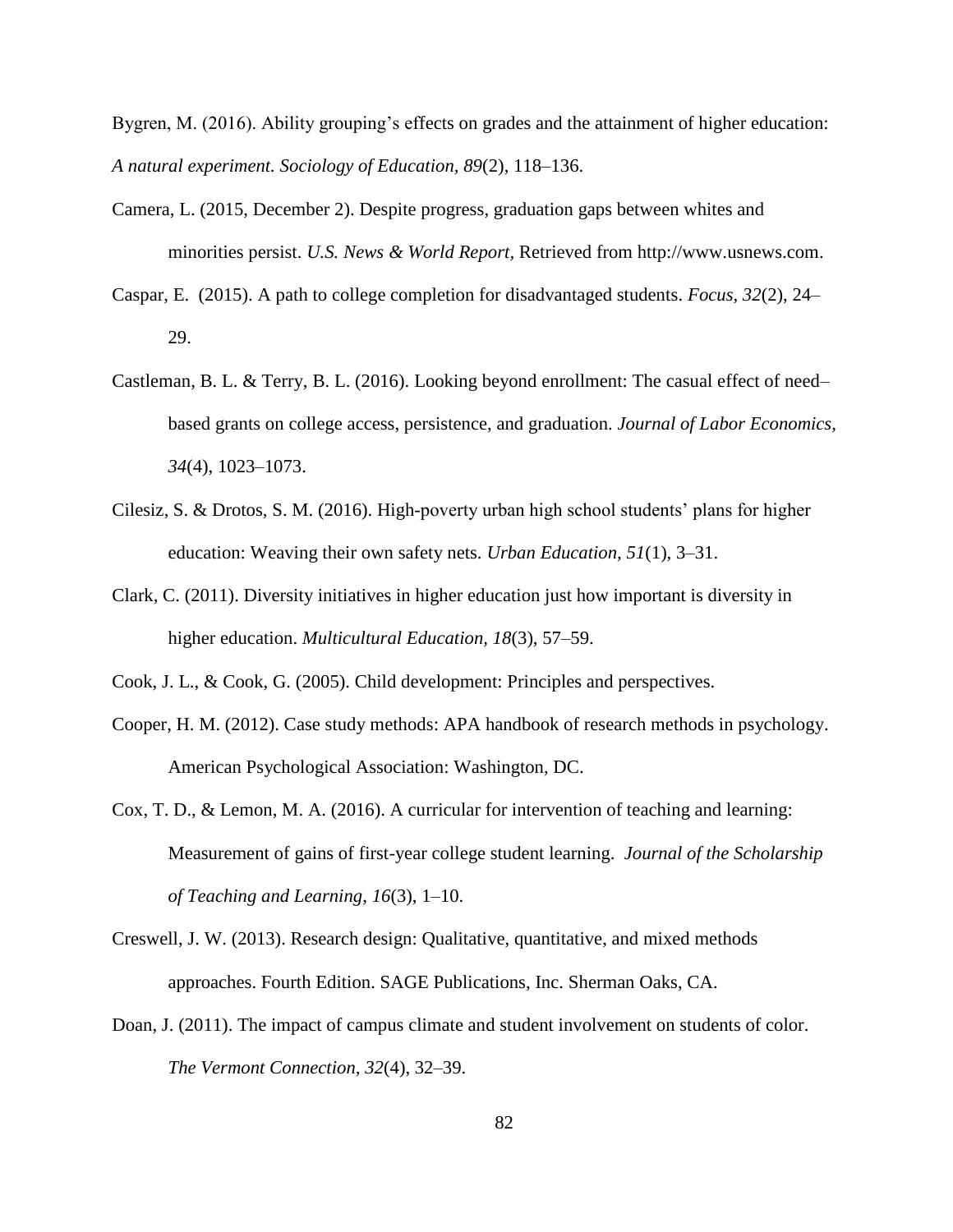- Duchan, J. (2006). How conceptual frameworks influence clinical practice: Evidence of writings of john thelwall, a 19th-century speech therapist. *International Journal of Language & Communication Disorders, 41*(6), 736–744.
- Dudovskiy, J. (2016). The ultimate guide to writing a dissertation in business studies: A step-bystep assistance. UK: E-Book.
- Falcon, L. (2015). Breaking down barriers: First-generation college students and college success. *Innovation Showcase, 10*(6).
- Farmer-Hinton, R. L. (2008). Creating opportunities for college access: Examining a school model designed to prepare students of color for college. *Multicultural Perspectives, 10*(2), 73–81.
- Fullan, M., & Scott, G. (2009). Turnaround leadership for higher education. Jossey-Bass: San Francisco, CA.
- Gifted Child Today. (2007). Helping students achieve in college. *Gifted Child Today, 30*(4).
- Gillian-Daniel, D. L., & Kraemer, S. B. (2015). Faculty development to address the achievement gap. *Change: The Magazine of Higher Learning, 47*(6), 32–41.
- Gimmell, E., & Peterson, M. (2006). Technology use among college students: Implications for student affairs professionals. *NASPA Journal, 43*(2), 280–300.
- Gummadam, P., Pittman, L. D., & Ioffe, M. (2016). School belonging, ethnic identity, and psychological adjustment among ethnic minority college students. *Journal of Experimental Education, 84*(2), 289–306.
- Hollifield-Hoyle, H. & Hammons, J. (2015). The neglected minority: Interviews with successful community college students from poverty. *Community College Enterprise, 21*(2), 29–61.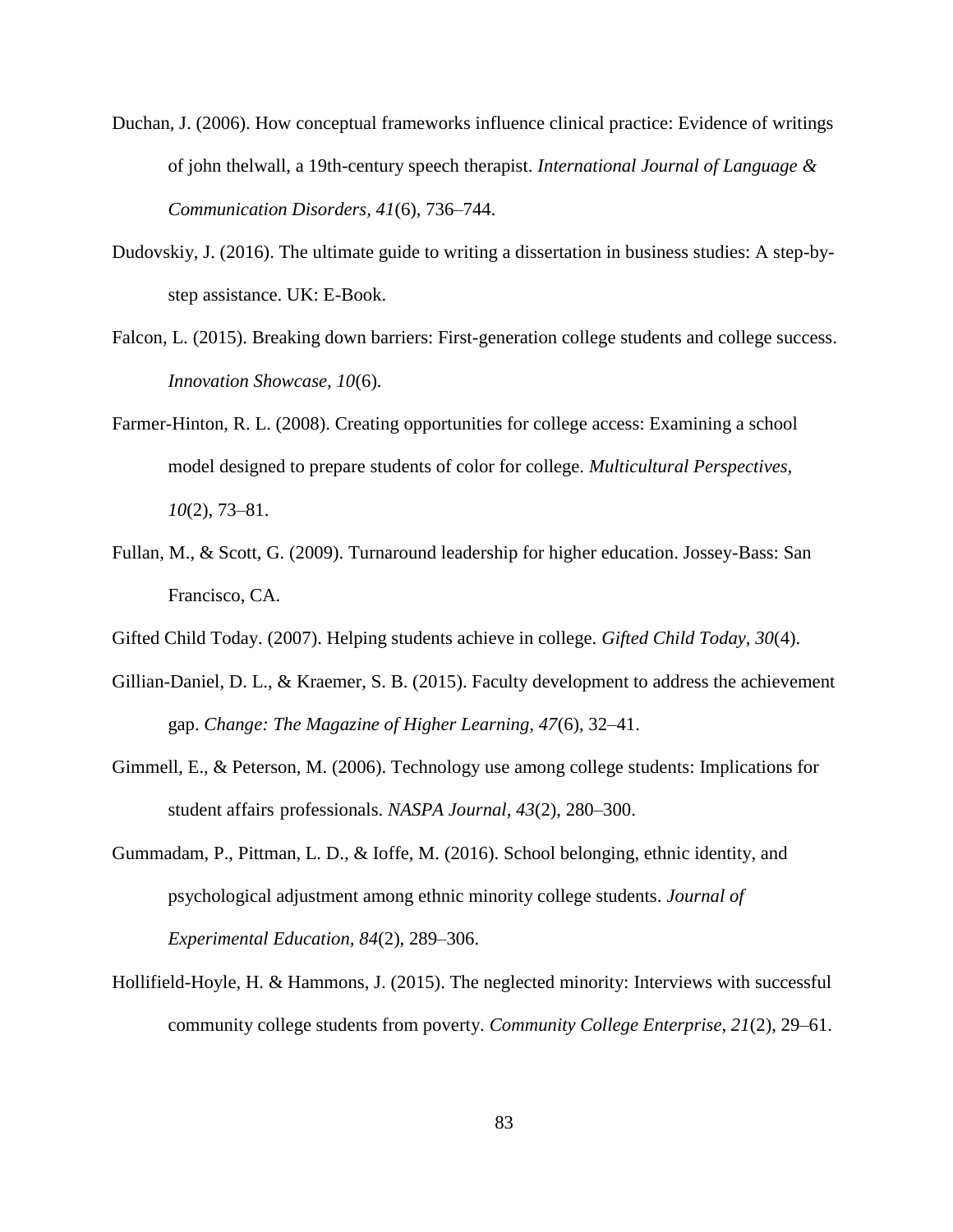- Hunter, J. (1998). The servant: A simple story about the true essence of leadership. Prima Publishing.
- Hurtado, S. (2006). Linking diversity with the educational and civic missions of higher education. *The Review of Higher Education, 30*(2), 185–196.
- Journal of Developmental Education. (2008). Mentoring as success and retention tool. *Journal of Developmental Education, 31*(3), 38.
- Karkouti, I. (2016). Black students' educational experiences in predominately white universities: A review of the related literature. *College Student Journal, 50*(1), 59–70.
- Kezar, A., & Eckel, P. (2010). Learning to ensure the success of students of color: A systematic approach to affecting change. *Change, 39*(4), 18–21.
- Lawrence-Brown, D., & Sapon-Shevin, M. (2014). Condition critical: Key principles for equitable and inclusive education. New York, NY: Teachers College Press.
- Machi, L. A., & McEvoy, B. T. (2016). The literature review: Six steps to success. Thousand Oaks, CA: Corwin Press.
- Maramba, D. C., & Velasquez, P. (2012). Influences of the campus experience on ethic identify development of students of color. *Education and Urban Society, 44*(3), 294–317.
- Martinez, M. & McGrath, D. (2015). Leaping the college-ready gap: What can be learned from schools that focus on deeper learning. *State Education Standard, 15*(2).
- Marx, G. (2006). Future-focused leadership: Preparing schools, students, and communities for tomorrow's realities. Alexandria, VA: ASCD.
- McClain, K.S., & Perry, A. (2017). Where did they go: Retention rates for students of color at predominantly white institutions. *College Students Affairs Leadership, 4*(1).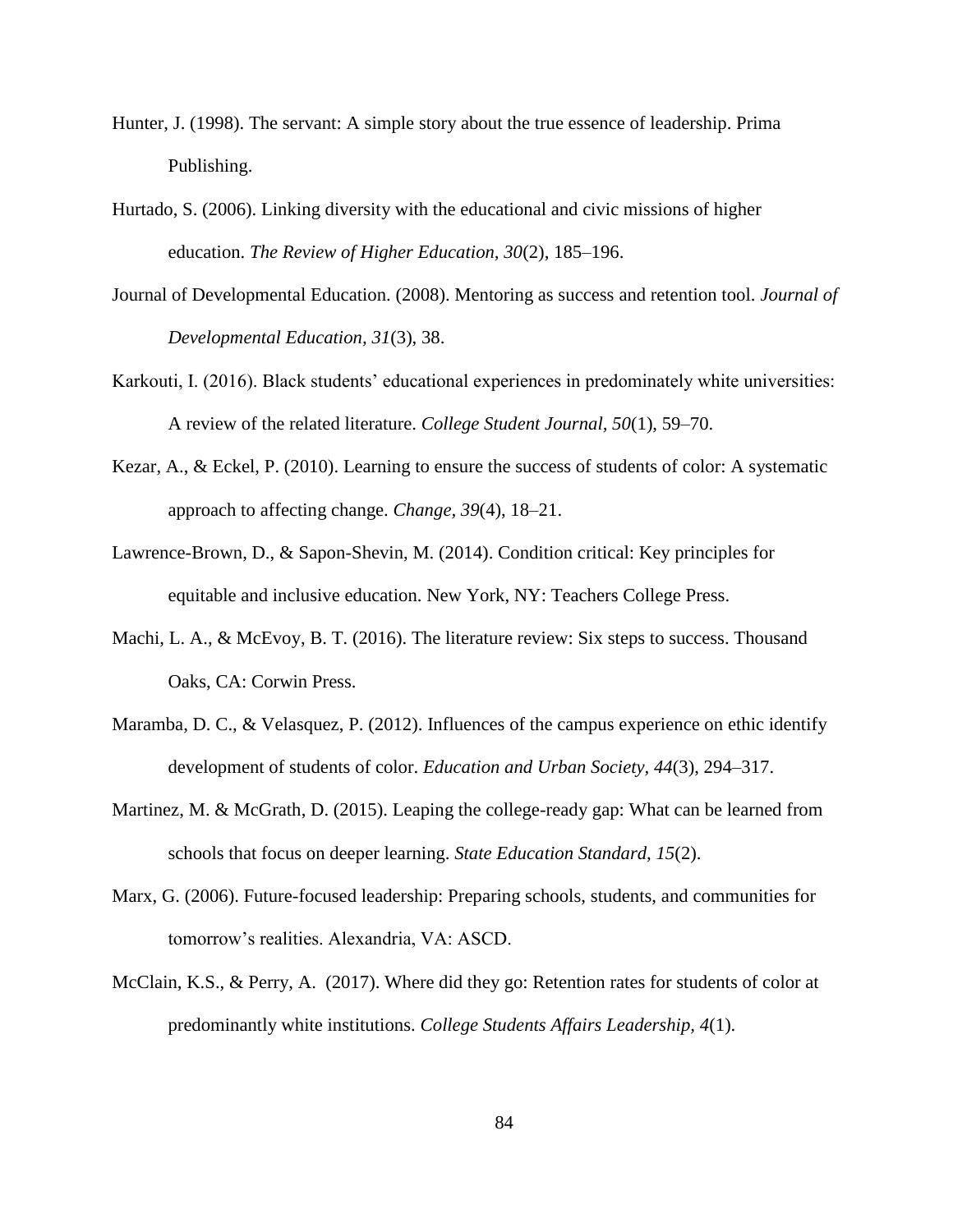- McGill, J., Huang, L., Davis, E., Humphrey, D., Pak, J., Thacker, A, & Tom, J. (2018). Addressing the neglect of students of color: The strategy of life coaching. *Journal of Sociology and Christianity, 8*(1), 23–42.
- Merriam, S. B. (1995). What can you tell from an n of 1?: Issues of validity and reliability in qualitative research. *PAACE Journal of Lifelong Learning, 4*, 51–60.
- Merriam, S. B. (2009). Qualitative research: A guide to design and implementation. San Francisco, CA: Jossey-Bass.
- Merriam, S. B., & Tisdell, E. J. (2016). Qualitative research: A guide to design and implementation. San Francisco, CA: Jossey-Bass.
- Mitchell, R. W., Wood, G., K., & Witherspoon, N. (2010). Considering race and space: Mapping developmental approaches for providing culturally responsive advising. *Equity & Excellence in Education, 43*(3), 294–309.
- Murphy, M. C., & Zirkel, S. (2015). Race and belonging in school: How anticipated and experienced belonging affect choice, persistence, and performance. *Teachers College Record, 117*(12), 1–40.
- Noble, H. & Smith, J. (2015). Issues of validity and reliability in qualitative research. *Evidence Based Nursing, 18*(2), 34–35.
- Owens, J., & Lynch, S. M. (2012). Black and hispanic immigrants' resilience against negative ability racial stereotypes at selective colleges and universities in the united states. *Sociology of Education, 85*(4), 303–325.
- Payne, R. (2003). Understanding and working with students and adults from poverty. Aha Process Incorporated Publishing.

Piaget, J. (1929). The child's conception of the word. London, UK: Redwood Press Limited.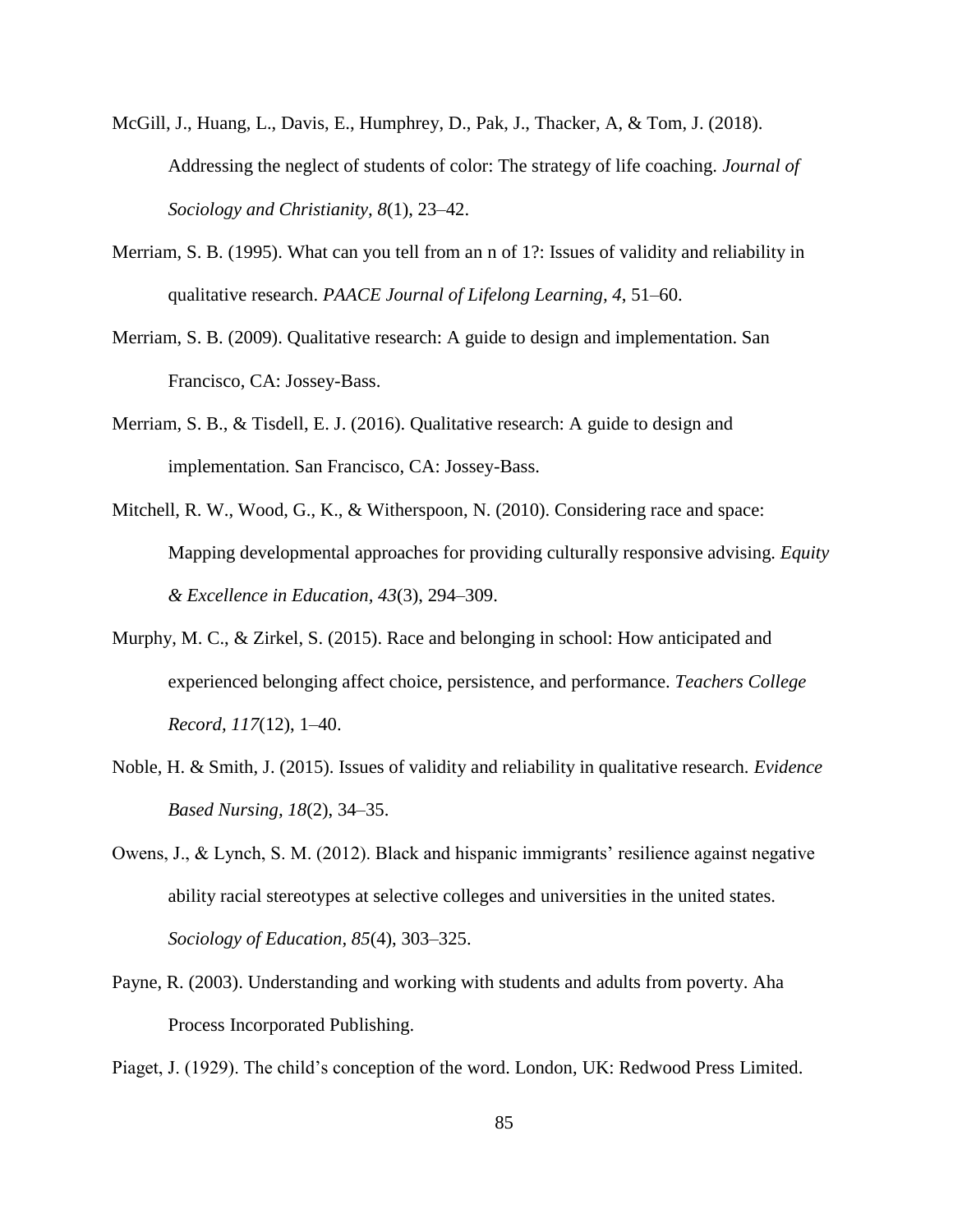- Piaget, J. (1959). The language and thought of the child, 5. London, UK: Routledge & Kegan Paul.
- Probst, C. & O'Hara, D. P. (2015). College—We want in. *Journal of Leadership and Instruction, 14*(1), 41–43.
- Quaye, S. J. & Harper, S. R. (2015). Student engagement in higher education: Theoretical perspectives and practical approaches for diverse populations. New York, NY: Routledge Publishing.
- Reddick, R. J., Welton, A. D., Alsandor, D. J., Denyszyn, J. L., & Platt, C. S. (2011). Stories of success: High minority, high poverty public school graduate narratives on accessing higher education. *Journal of Advanced Academics, 22*(4), 594–618.
- Sanders, L. & Burton, J. D. (1996). From retention to satisfaction: New outcomes for assessing the freshman experience. *Research in Higher Education, 37*(5), 355–368.
- Sarcedo, G. L., Matias, C. E., Montoya, R., & Nishi, N. (2015). Dirty dancing with race and class: Microaggressions towards first-generation and low income college students of color. *Journal of Critical Scholarship on Higher Education and Student Affairs, 2*(1).
- Schmuck, R. A., Bell, S. E., & Bell, W. E. (2012). The handbook of organization development in schools and colleges. Santa Cruz, CA: Exchange Pointe International.
- Schultz, E., Colton, G., & Colton, C. (2001). The adventor program: Advertisement and mentoring students of color in higher education. *Journal of Humanistic Counseling, Education & Development, 40*(2), 208–218.
- Shenton, A. K. (2004). Strategies for ensuring trustworthiness in qualitative research projects. *Education for Information, 22, 63–75*. Washington, DC: IOS Press.

Smith, A. (2015). Who's in first (generation)? Inside Higher Ed.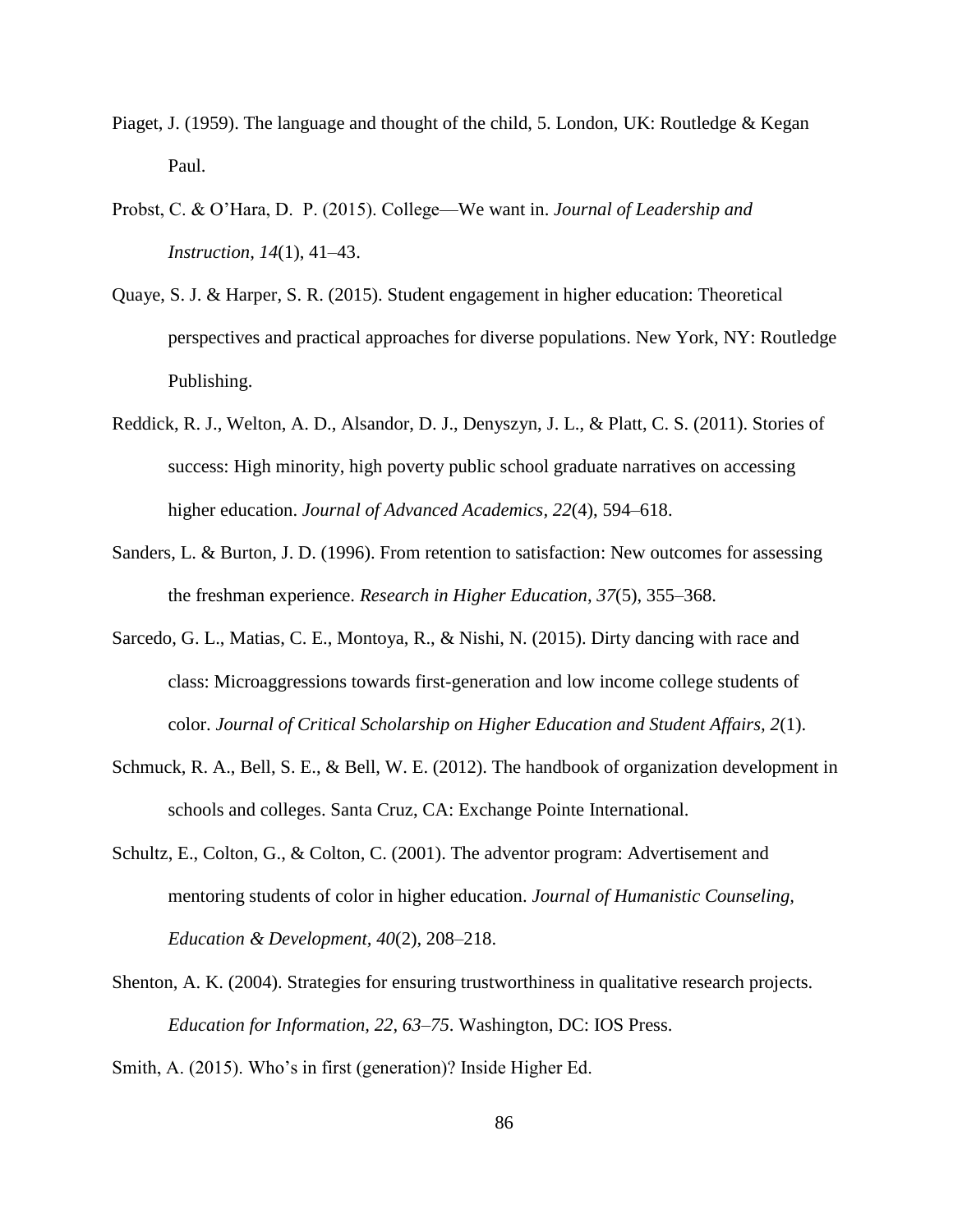Smith, B. (2007). Leave no college student behind. *Multicultural Education, 11*(3), 48–49.

- Smith, K. M., Chesin, M. S., & Jeglic, E. L. (2014). Minority college student mental health: Does majority status matter? Implications for college counseling services. *Journal of Multicultural Counseling & Development, 42*(2), 77–92.
- Smith, S., Young-Jones, A., Bykret, J., Otwell, B., Hayden, S., & Koch, K. (2017). College student success: Conquering stereotyped expectations with perceived social support. *The Online Journal of New Horizons in Education, 7*(4), 12–25.
- Sperry, R. A. (2015). Predicting first-year student success in learning communities: The power of pre-college variables. *Learning Communities Research and Practice, 3*(1), 1–24.
- Stephens, N. M., Hamedani, M. G., & Destin, M. (2014). Closing the social-Class achievement gap: A difference-education intervention improves first-Generation students' academic performance and all students' college transition. *Association for Psychosocial, 25*(4), 1– 11.
- Sullivan, G. M., & Sargeant, J. (2011). Qualities of qualitative research: Part 1. *Journal of Graduate Medical Education, 3*(4), 449–452.
- Turner, P. (2016). Supporting freshman males during their first-year of college. *College Student Journal, 50*(1), 86–94.
- U.S. Department of Education. (2016). National center for education statistics. Digestion of Education Statistics, 2015 (3).
- von Diether, B. (2017). Writing chapter 3: The methodology. Dissertation Editing & Writing Help: Ethical assistance to help you earn your degree.

Vygotsky, L. S. (1962). Thought and language. Cambridge, MA: MIT Press.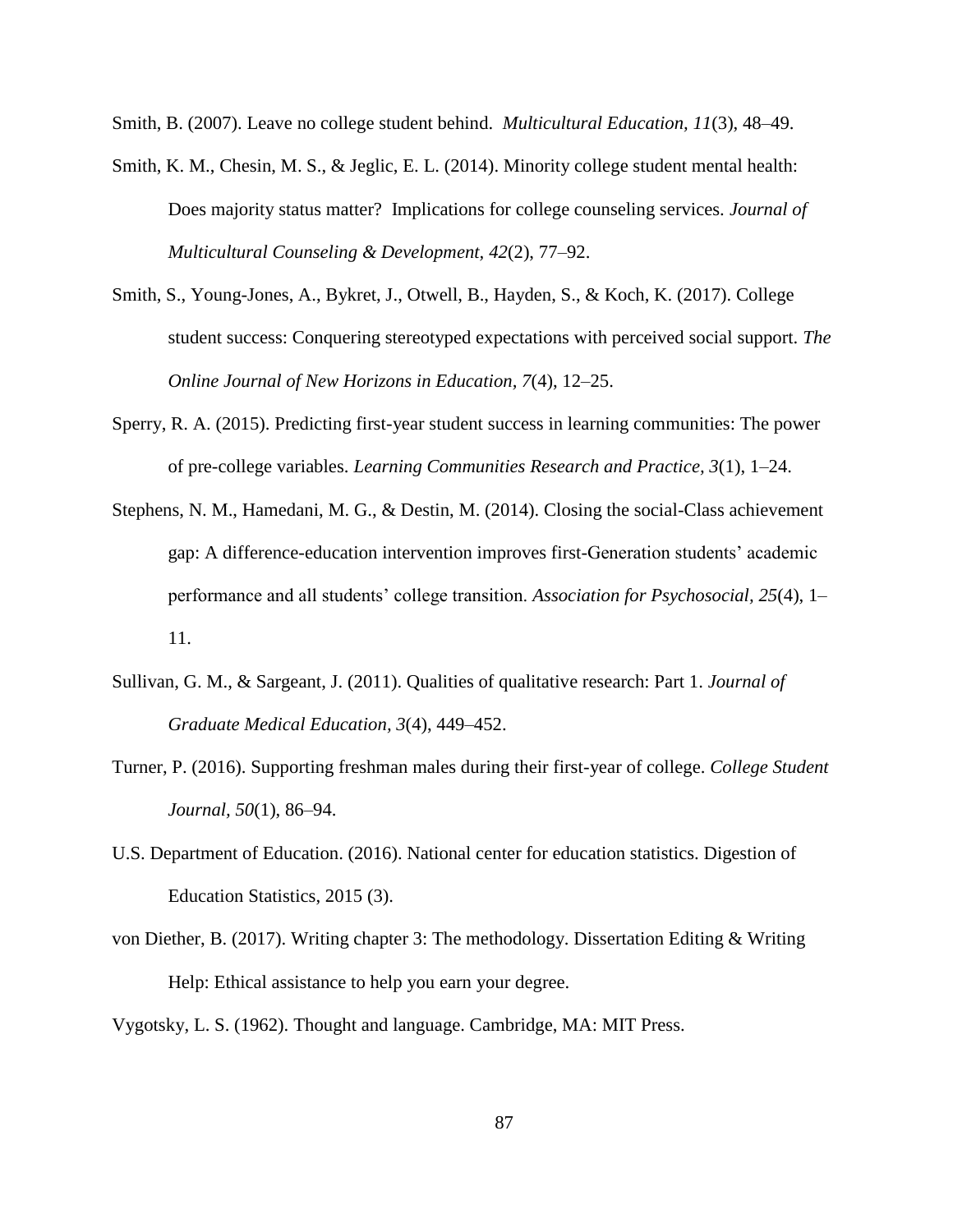- Vygotsky, L. S. (1978). Mind in society: The development of higher psychological processes. Cambridge, MA: Harvard University Press.
- Walker, L., & Syed. M. (2013). Integrating identities: Ethnic and academic identities among diverse college students. *Teachers College Record, 115*(8).
- Williams, J. P. (2014, September 22). College of tomorrow: The changing demographics of the student body. *U.S. News & World Report*, Retrieved from http://www.usnews.com
- Winter, J., & Cotton, D. (2012). Making the hidden curriculum visible: Sustainability and literacy in higher education. *Environmental Education Research, 18*(6), 783–796.
- Woolfolk, A. (1998). Educational psychology: Seventh edition. Boston, MA: Allyn and Bacon.
- Yazan, B. (2015). Three approaches to case study methods in education: Yin, merriam, and stake. *The Qualitative Report, 20*(2).
- Yeh, S. (2015). Two models of learning and achievement: An explanation for the achievement gap? *Teachers College Record, 117(12)*.
- Yin, R. K. (1981). The case study crisis: Some answers. *Administrative Science Quarterly, 26*(1), 58–65.
- Zinshteyn, M. (2016). How to help first-generations students succeed. *The Education Writers Association*.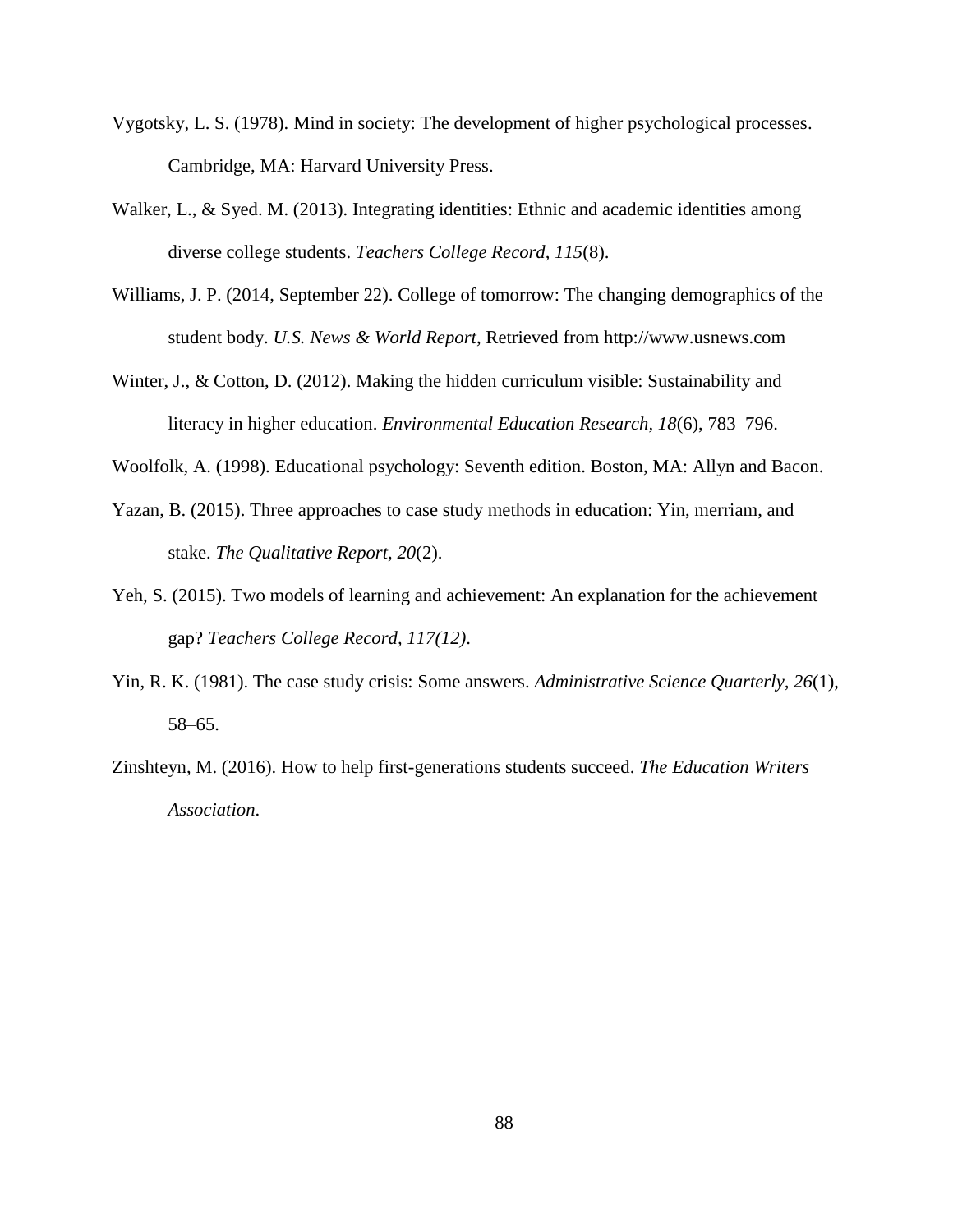## **Appendix A: Demographic Tables**

## Table 1

| Participant    | Student of Color | <b>Student of Poverty</b> | Both, a Student of Color<br>and Poverty |
|----------------|------------------|---------------------------|-----------------------------------------|
| Participant 1  | X                |                           |                                         |
| Participant 2  |                  | $\mathbf X$               |                                         |
| Participant 3  | X                |                           |                                         |
| Participant 4  |                  |                           | X                                       |
| Participant 5  |                  |                           | X                                       |
| Participant 6  |                  |                           | X                                       |
| Participant 7  |                  |                           | X                                       |
| Participant 8  |                  | $\mathbf X$               |                                         |
| Participant 9  | X                |                           |                                         |
| Participant 10 |                  |                           | X                                       |
| Participant 11 |                  |                           | X                                       |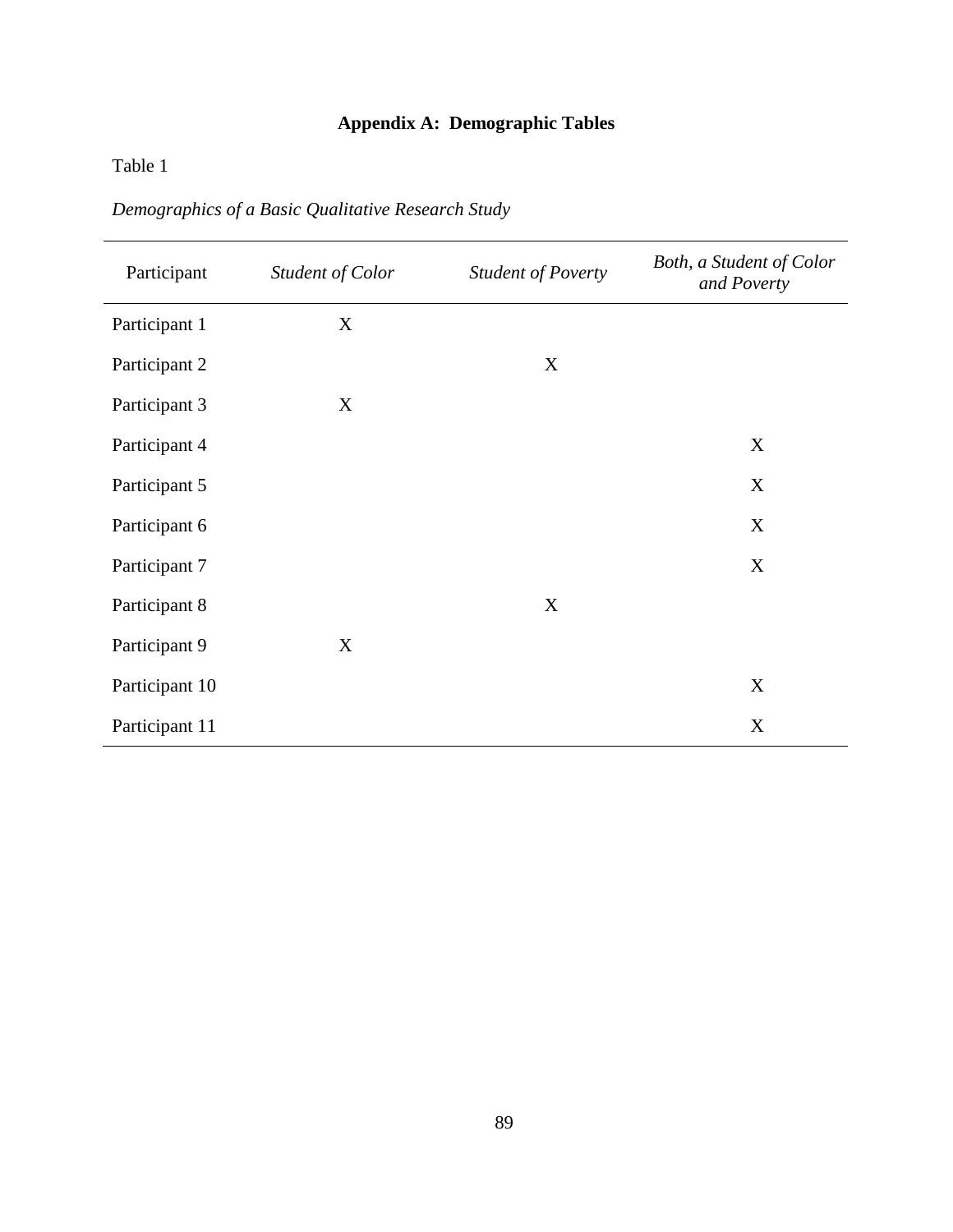## Table 2

| Participant    | <b>First-generation College Student</b> | (Non) First-Generation College<br><b>Student</b> |
|----------------|-----------------------------------------|--------------------------------------------------|
| Participant 1  | X                                       |                                                  |
| Participant 2  | X                                       |                                                  |
| Participant 3  | X                                       |                                                  |
| Participant 4  |                                         | X                                                |
| Participant 5  | X                                       |                                                  |
| Participant 6  | X                                       |                                                  |
| Participant 7  | X                                       |                                                  |
| Participant 8  | X                                       |                                                  |
| Participant 9  | X                                       |                                                  |
| Participant 10 |                                         | X                                                |
| Participant 11 | X                                       |                                                  |

# *Demographics of a Basic Qualitative Research Study*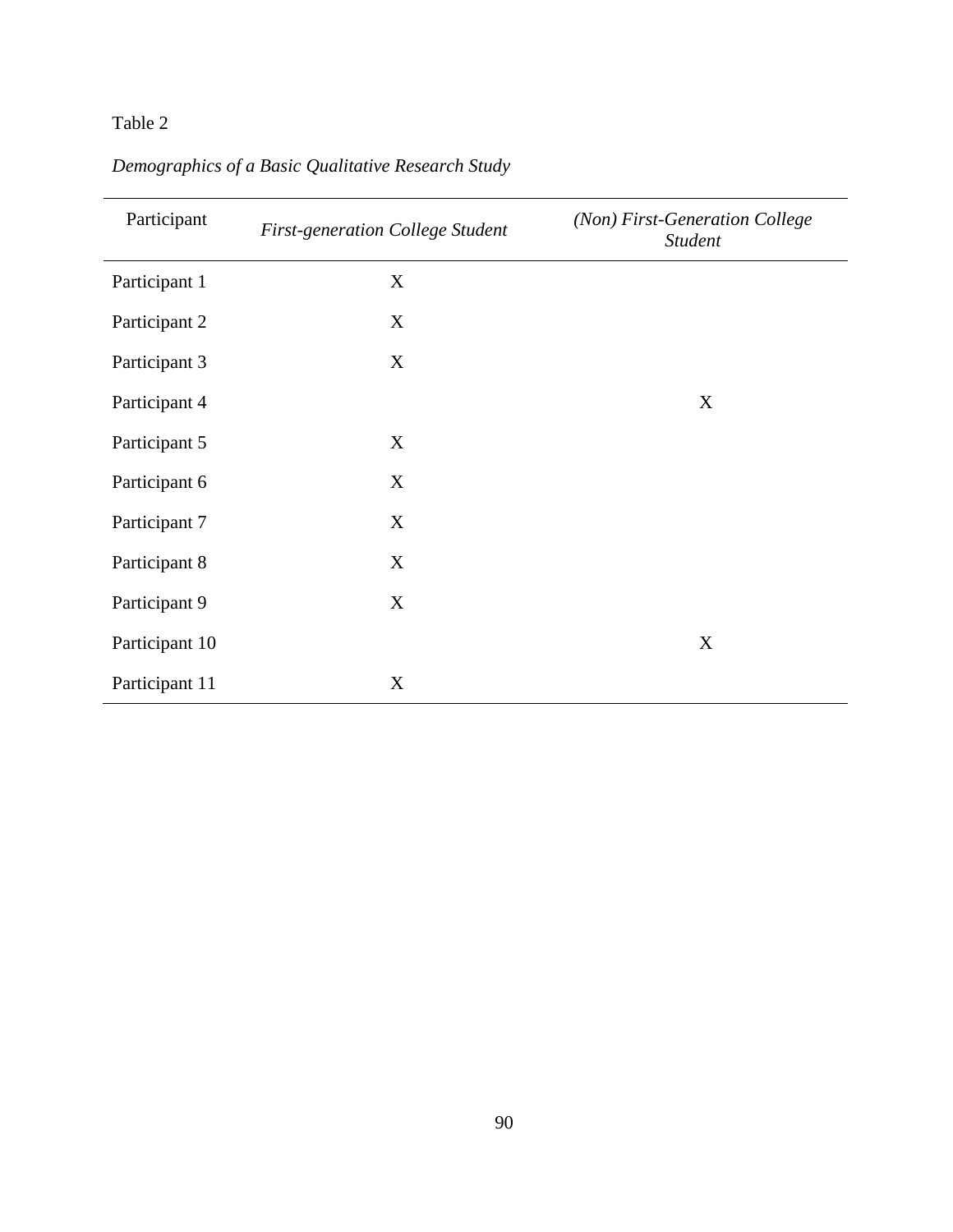## **Appendix B: Open, Axial, and Selective Coding Table**

*What impacts marginalized students' ability to be successful during freshman and sophomore years in college?*

| Open code                    | Properties                     | <i>Example of participants' words</i> |
|------------------------------|--------------------------------|---------------------------------------|
| Ability to be<br>successful  | Going to class<br>and studying | Trial and error                       |
|                              |                                | Finding outlets                       |
|                              | Learning how to<br>study       | Working through obstacles             |
|                              | Doing well on<br>exams         |                                       |
| Struggle to be<br>successful | Not going to<br>class or study | Slacking in class                     |
|                              | Not trying new<br>study habits |                                       |
|                              | Not doing well<br>on exams     |                                       |

*How do high school experiences impact marginalized students' freshman and sophomore years in college?*

| Open code                                           | Properties                                                                                                         | <i>Example of participants' words</i>                                                                                                                                                |
|-----------------------------------------------------|--------------------------------------------------------------------------------------------------------------------|--------------------------------------------------------------------------------------------------------------------------------------------------------------------------------------|
| Transitioning<br>from high<br>school                | Finding new<br>friends<br>Missing home<br>Studying habits                                                          | Afraid to be vulnerable and meet new people<br>Loved the independence, missed the comfort of family<br>Self-conscious about asking for help, and learning new<br>studying techniques |
| Transitioning<br>from the<br>freshman<br>experience | Found new<br>social groups<br>Learned from<br>previous<br>missteps<br>Used resources<br>provided by the<br>college | Befriended more people and found a comfort zone<br>Focused on self-care<br>More challenging, focused on getting grades up                                                            |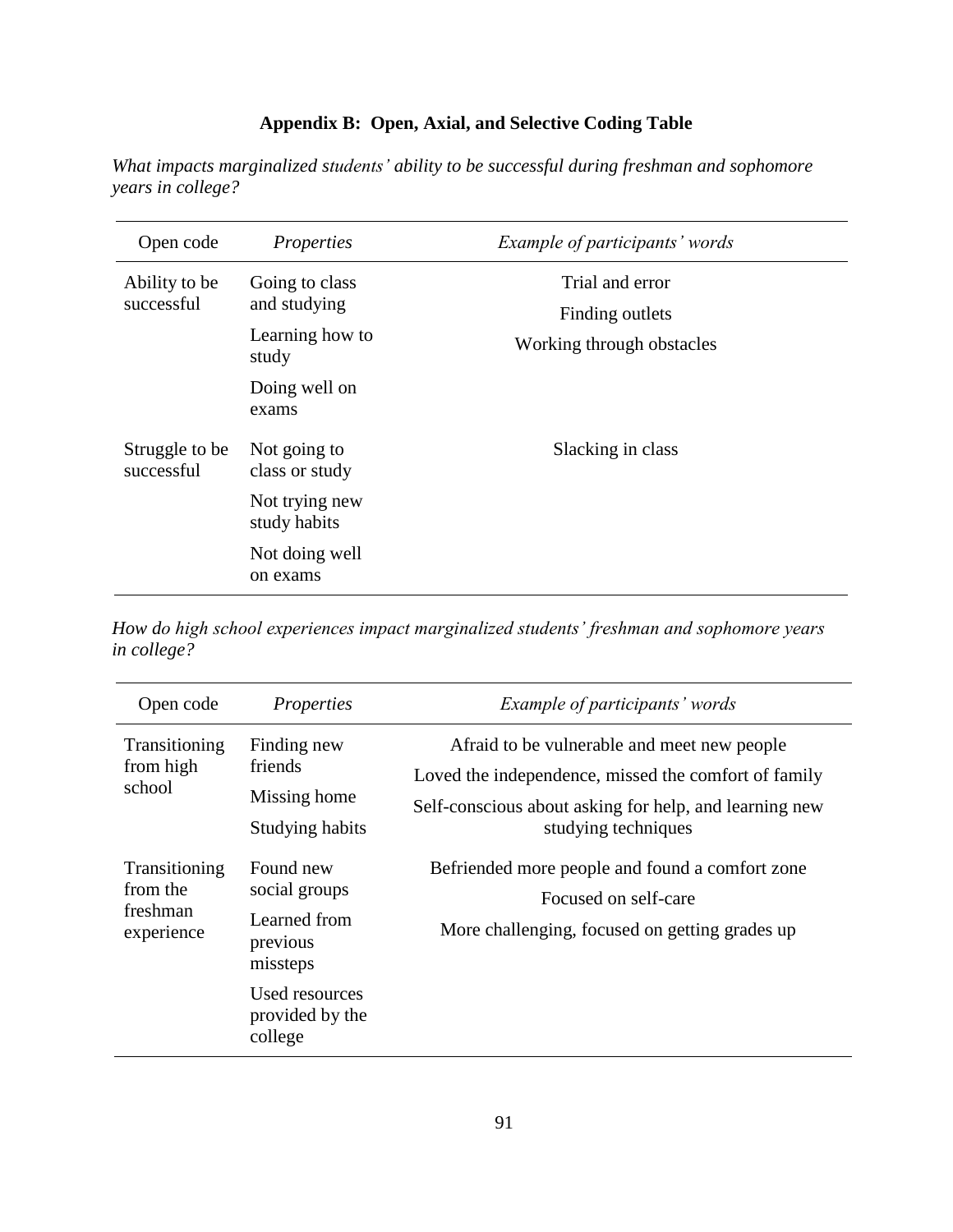*What support systems and resources impacted marginalized freshman and sophomore student success in college?*

| Open code                                                      | <i>Properties</i>                                                          | Example of participants' words                                                                                                                                                  |
|----------------------------------------------------------------|----------------------------------------------------------------------------|---------------------------------------------------------------------------------------------------------------------------------------------------------------------------------|
| <b>Success</b><br>during<br>freshman and<br>sophomore<br>years | Using resources<br>provided by<br>college<br>Finding new<br>social outlets | Doing well academically and getting help from the TA for<br>my classes<br>Feeling satisfied with the time and effort put forward<br>Getting good grades and growing as a person |
|                                                                | Doing well<br>academically                                                 |                                                                                                                                                                                 |

*What challenges impacted marginalized freshmen and sophomore student success in college?*

| Open code                                            | <i>Properties</i>                                                              | Example of participants' words                                                                                                                                  |
|------------------------------------------------------|--------------------------------------------------------------------------------|-----------------------------------------------------------------------------------------------------------------------------------------------------------------|
| Failure during<br>freshman and<br>sophomore<br>years | Not studying<br>Mismanaging<br>time<br>Struggling to<br>find social<br>outlets | Attacking an exam with new studying tactics<br>Not taking the time to study more or do enough to be.<br>successful<br>Being fixated on home, instead of college |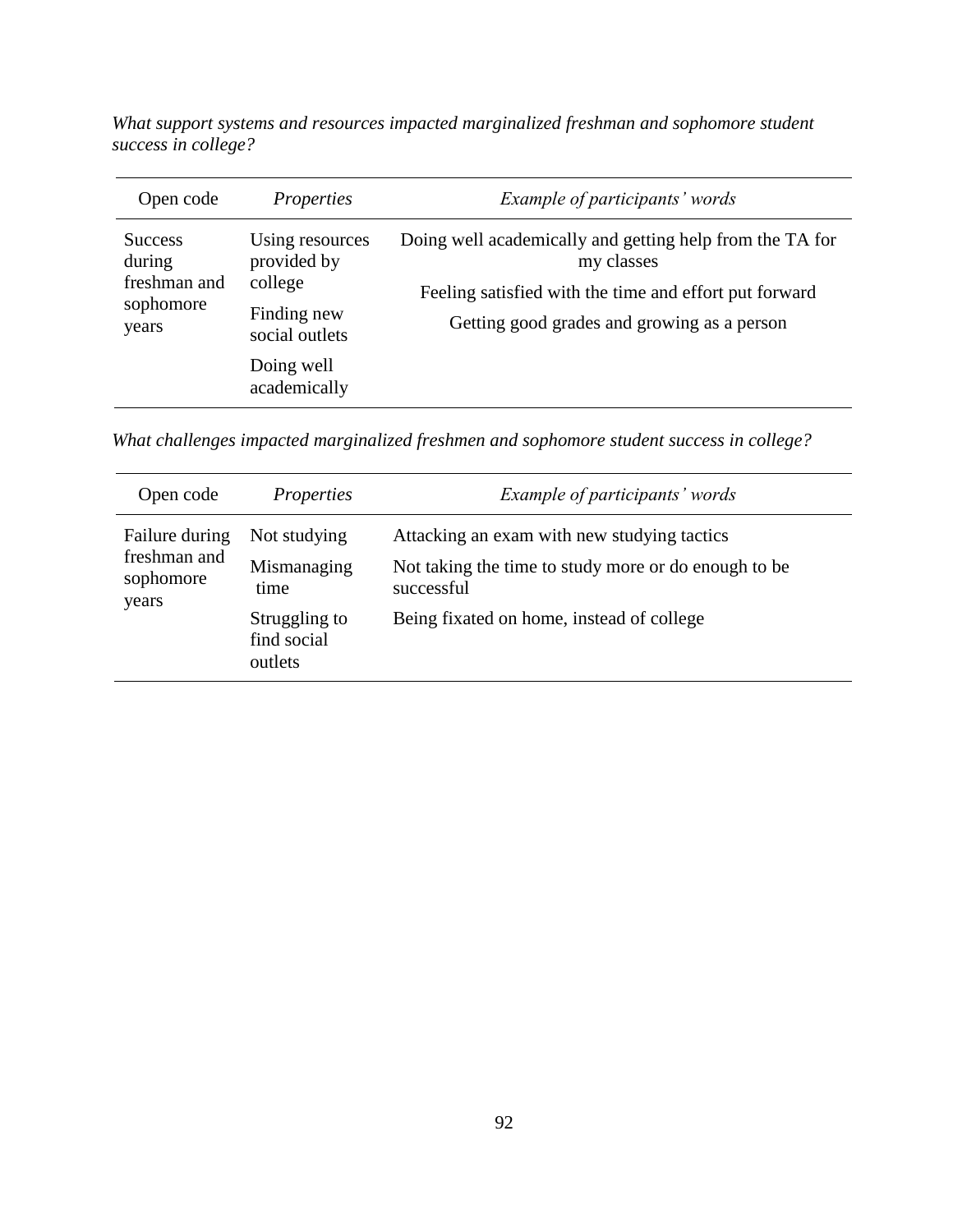| Open code                    | <i>Properties</i>                                         | <i>Example of participants' words</i>                                                                  |
|------------------------------|-----------------------------------------------------------|--------------------------------------------------------------------------------------------------------|
| Use of<br>support<br>systems | Mentorship was<br>not worthy of<br>time                   | Mentor was not impactful or helpful                                                                    |
|                              |                                                           | No, I did not, I also didn't think I was going to struggle<br>academically because I never have before |
|                              | Mentorship was<br>not assigned                            | College didn't provide a mentor, didn't think it was an<br>option                                      |
|                              | Did not know<br>how to ask for<br>help                    |                                                                                                        |
| Use of<br>resources          | Used the writing<br>center regularly                      | Learned about the writing center in English 101, it helped<br>my writing skills                        |
|                              | Did not know all<br>the readily<br>available<br>resources | Found the tutoring center, it helped with different classes                                            |
|                              |                                                           | No, I wish I would've, fitting in and learning to use my<br>resources was problem my freshman year     |

*How do marginalized students become aware and utilize support systems and resources during their freshman and sophomore years in college?*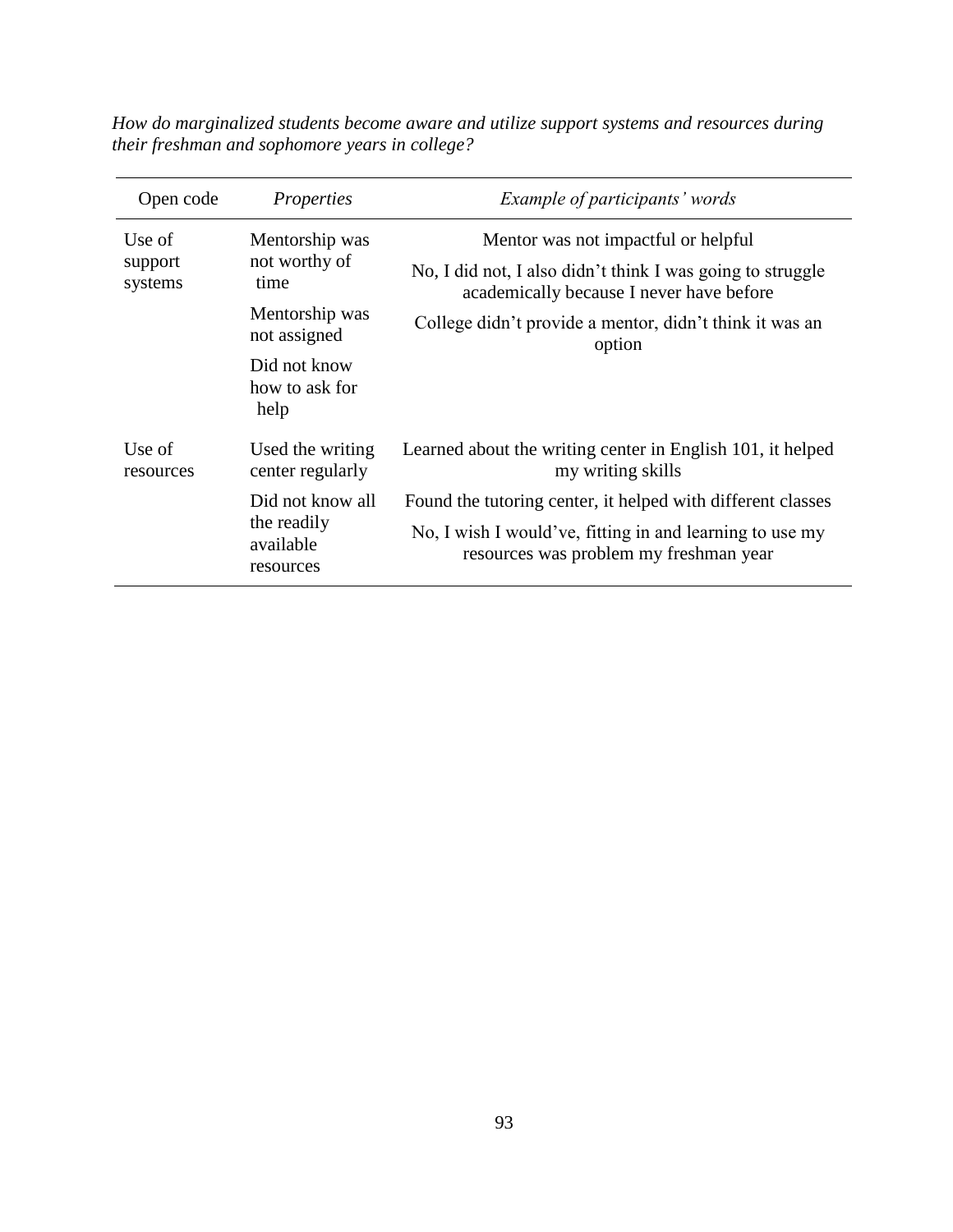## **Appendix C: Statement of Original Work**

The Concordia University Doctorate of Education Program is a collaborative community of scholar-practitioners, who seek to transform society by pursuing ethically-informed, rigorously- researched, inquiry-based projects that benefit professional, institutional, and local educational contexts. Each member of the community affirms throughout their program of study, adherence to the principles and standards outlined in the Concordia University Academic Integrity Policy. This policy states the following:

### **Statement of academic integrity.**

As a member of the Concordia University community, I will neither engage in fraudulent or unauthorized behaviors in the presentation and completion of my work, nor will I provide unauthorized assistance to others.

### **Explanations:**

### *What does "fraudulent" mean?*

"Fraudulent" work is any material submitted for evaluation that is falsely or improperly presented as one's own. This includes, but is not limited to texts, graphics and other multi-media files appropriated from any source, including another individual, that are intentionally presented as all or part of a candidate's final work without full and complete documentation.

### *What is "unauthorized" assistance?*

"Unauthorized assistance" refers to any support candidates solicit in the completion of their work, that has not been either explicitly specified as appropriate by the instructor, or any assistance that is understood in the class context as inappropriate. This can include, but is not limited to:

- Use of unauthorized notes or another's work during an online test
- Use of unauthorized notes or personal assistance in an online exam setting
- Inappropriate collaboration in preparation and/or completion of a project
- Unauthorized solicitation of professional resources for the completion of the work.